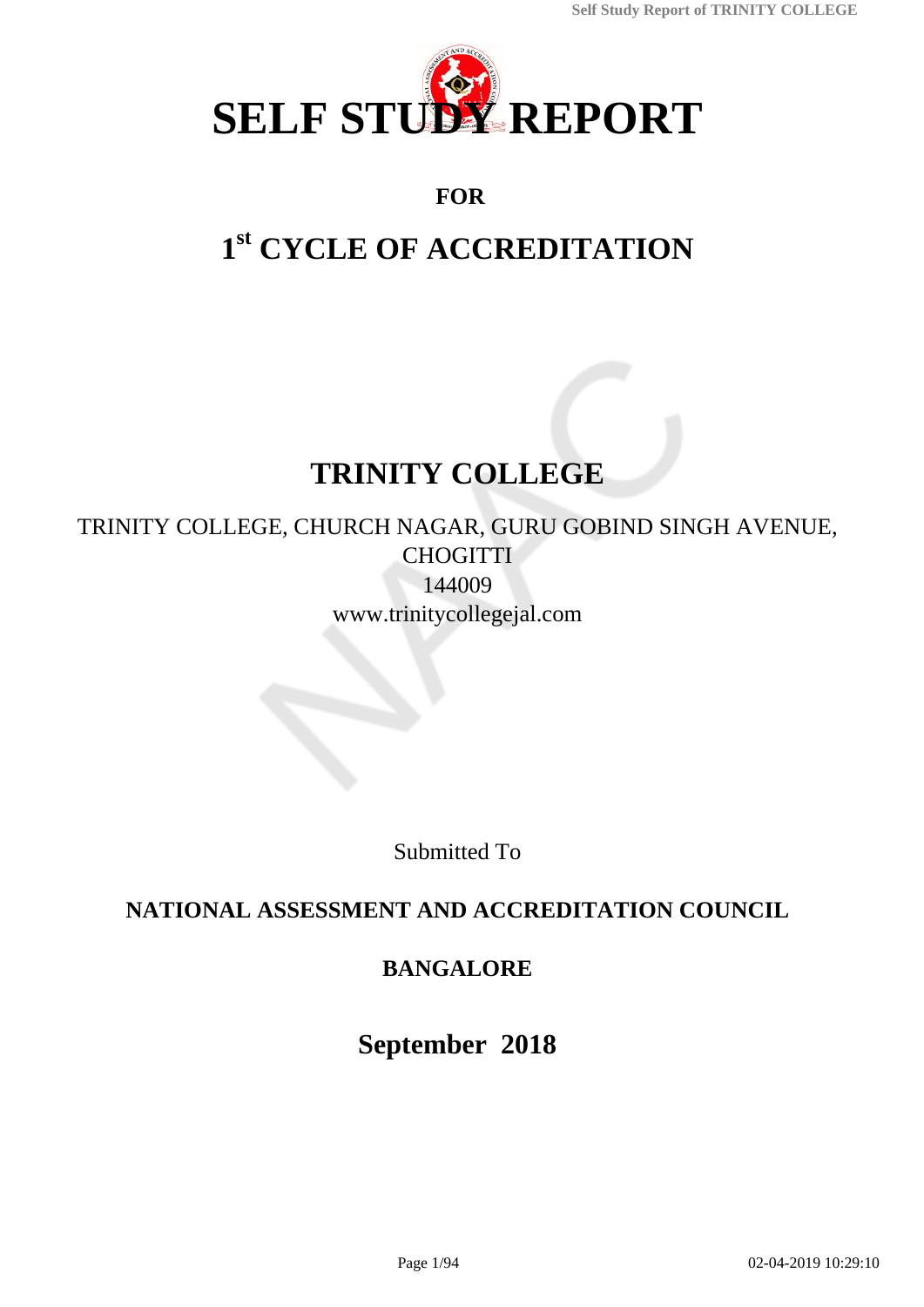# **1. EXECUTIVE SUMMARY**

# **1.1 INTRODUCTION**

Punjab the land of five rivers, rightly called "The Granary of the country", is a blessed state. People of this state are known for their valour and enterprising skills. Providing quality higher education to the people of Punjab was the core philosophy behind the establishment of TRINITY COLLEGE. The foundation stone of the building was laid on 16 March 2000 by Late His Excellency Bishop Symphorian Keeprath.

It was indeed a blessed day in the historical saga of its glory when the college saw its inauguration in 2002. The college was formally blessed and inaugurated on 5 March 2002 by His Eminence, Cardinal Creseenzio Sepe, the delegate of the Pope from Rome and His Excellency, Archbishop Lorenzo Baldsseri, the Vatican Ambassador to Indian in the presence of 150 catholic Bishops from all over India.

The first academic session with three degree classes, B.A, B.C.A & B.Sc-IT, was formally inaugurated by Dr. S.P Singh, Honble Vice-Chancellor of Guru Nanak Dev University, Amritsar on 24 July 2002. Trinity College, Jalandhar took giant strides by acquiring permanent affiliation to G.N.D.U Amritsar in the year 2013. At present the college is having 7 U.G and 2 P.G programs.

Trinity is blessed to have His Excellency Rt. Rev. Dr. Franco Mulakkal, Bishop of Punjab & Himachal Pradesh as its Patron, under whose aegis the college has grown leaps and bounds. Team Trinity is fortunate to be led by a vibrant and dynamic personality in Rev. Fr. Peter Kavampuram, the Director of the college.

#### **Vision**

We envision our college as a prime mover in transformative education, broadening the cognitive, experimental, and spiritual horizons of students, leading them to higher realms (Ad Altiora) of human life on earth.

This means to us:

- Trinity aspires to disseminate information in such a way that it transforms the students into better citizens.
- Trinity envisions to be a leader in quality education.
- Trinity moulds a generation with global vision and commitment towards building a ' better Indial'.

#### **Mission**

We at Trinity College commit ourselves to the creation of a society wherein the youth are characterized by INELLECTUAL STIMULATION, MORAL, UPRIGHTNESS AND SPIRITUAL ENLIGHTENMENT, wherein they establish and nurture CAMPUS-COMMUNITY NETWORK SO AS TO REACH OUT TO THE LESS PRIVILEGED, wherein they promote NATIONAL INTEGRATION WITH THE SPIRIT OF AUTHENTIC INDIAN CULTURE, wherein they undertake NETWORKING WITH THE CORPORATE SECTOR, and wherein they become AGENTS OF CHANGE WHO EXERCISE A TRANSFORMATIVE INFLUENCE ON SOCIETY.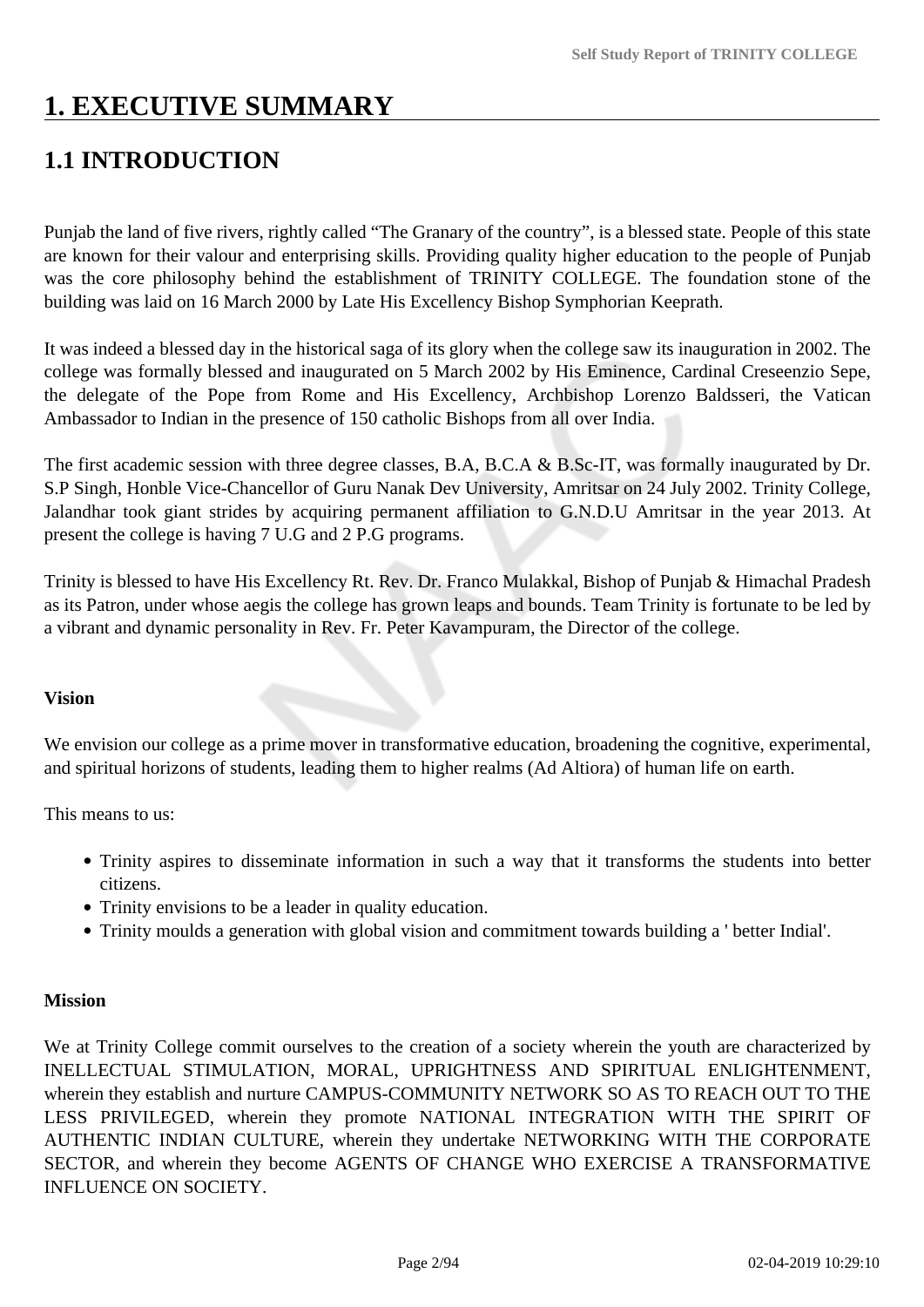What it means to us:

Trinity College, with all its systems and practices and co-curricular activities, aims to mould a generation of intellectually, morally and spiritually awakened youth. We expect that the awakened youth will act as responsible citizens with social commitment, and rise above the narrow confines of cast and religion. They must assimilate and champion the rich Indian culture and tradition. Along with this, we want them to cater to the ever widening horizons of the coporate world. The different departments, clubs and associations at Trinity evolve strategies to achieve these aims so that the youth at Trinity become the agents of change for a better India.

## **1.2 Strength, Weakness, Opportunity and Challenges(SWOC)**

#### **Institutional Strength**

- 1. Equipped with eligible, dedicated, knowledgeable and cooperative faculty.
- 2. Well furnished infrastructure with labs, Wi-Fi Canopus, High-Tec Computer Lab, ICT Facilities, elearning and Hostels for Boys & Girls.
- 3. Eco-friendly teaching & learning, Constructive & Student centred method of teaching,
- 4. Campus interview & Placement, Scholarship schemes and value based education.
- 5. Special policy for inclusive education, especially for minorities and less privileged.
- 6. NCC, NSS, Literary & Fin-arts club, social sensitivity and other humanitarian activities.

#### **Institutional Weakness**

- 1. Less enrolment due to lack of Vocational and other Academic Courses in the College.
- 2. Majority students are from First Generation and Economically poor family.
- 3. Location of the college and lack of Public Transport to the College.
- 4. Lack of high-tech in teaching and learning process.
- 5. Lack of research projects and fund.

#### **Institutional Opportunity**

- 1. Activate more courses especially Vocational Course in the college.
- 2. Twinning programme with Foreign Universities and student/faculty exchange programme.
- 3. Initiate Research programmes and organize National/International Seminar.
- 4. Organize more Faculty development Programmes and encourage UGC Refreshing Course.
- 5. Initiate more Campus interview and placement programmes.

#### **Institutional Challenge**

- 1. Mushrooming of private colleges/Universities and unhealthy competitions.
- 2. Lack of infrastructure, conveyance and hostel facilities.
- 3. Competition with Age-old and established neighbouring colleges/Pvt. Universities.
- 4. Less enrolment in existing courses.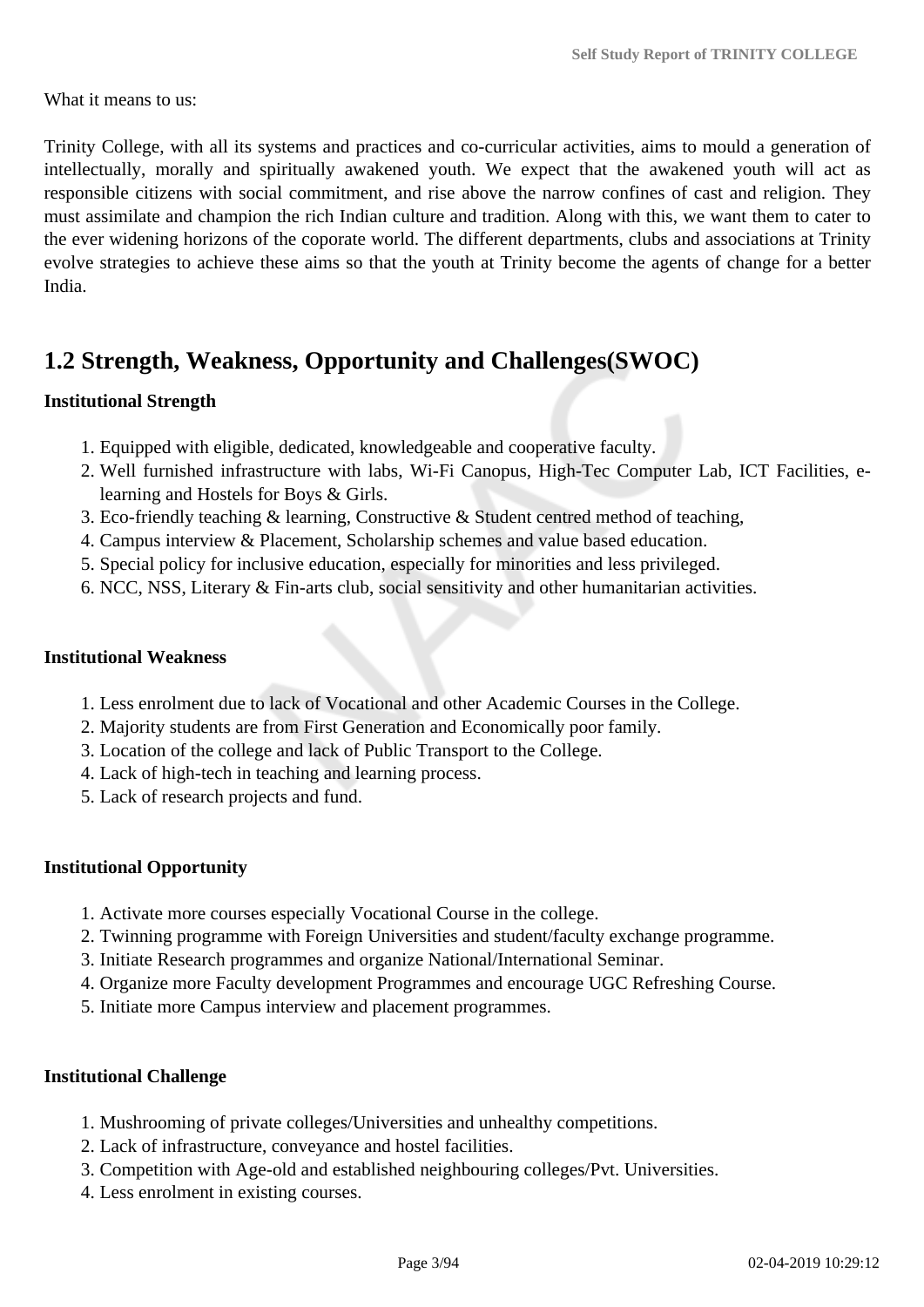5. Same courses are running in 45 colleges under GNDU.

## **1.3 CRITERIA WISE SUMMARY**

#### **Curricular Aspects**

Curriculum aspect is the backbone of any educational Institution. Trinity College being an affiliated college of G.N.D.U ,Amritsar follows a very well defined curriculum developed and designed by the G.N.D.U,Amritsar.For effective implementation of curriculum teachers prepare schedule of completion of curriculum well in advance .Curriculum delivery is made enriched by arranging extensionlectures, groupdiscussion, debates and industrial visit etc.Monthly tests and house examinations are conducted. College is providing certificate course in PHP and ASP.NET.Five teachers are members of Board of Studies and one teacher is member of Academic Council.

Five new courses including two post graduate course and three undergraduate courses are introduced in last five years.

 Trinity College integrates cross cutting issues related to gender, environment andsustainability, human values and professional ethics into the curriculum. Weekly classes on environmental studies and drug addiction classes are conducted. To sensitize the students towards human values value education classes are conducted. Outreach programs in various old age homes, orphanages and unprivilegedareas are conducted by the college. In order to save human lives blood donation camps are conducted. For enabling the teachers well versed in curriculum delivery faculty enrichment programs are organized by the college every year. Faculty is promoted for implementing professional ethics by emphasizing punctuality, uniforms and three tier system of meetings (H.O.Ds meetings, Academic Council meetings and staff-meetings).

Proper feedback related to curriculum from students, teachers, alumni and parents of the students is collected by the management and analyzed and actions are taken by the management.

#### **Teaching-learning and Evaluation**

Trinity College Jalandhar is self financed college. Trinity College Jalandhar is known as, 'a college with a difference'. Not because we do different things but because we do the same things differently, that is the reason students from other states and countries took admission here. College offers various courses like B.C.A, B.Sc., B.Com., M.Com. and M.A political science. As our college is private, self financing and minority institution, it was embarked seats for reserved category as per GOI and state government rule. The institution organizes special program for slow learners and advance learners. Our institution fully abides the rules and regulations to meet the needs of the differently abled students.

The academic philosophy of the college is student centric. Various methods are adopted to ensure the students to actively participate in teaching learning process. All the teachers use ICT tools to enhance the learning level of students. In order to give personal attention, mentoring is done. The creativity is nurtured by the institution by adopting various teaching learning methods. College is having sufficient number of teachers for every course including some PhD teachers. Some teachers have received awards from recognized bodies. Our college adopts academic calendar for the conduct of continuous internal evaluation. The mechanism of internal evaluation is completely transparent and grievances related to the examination are addressed as per the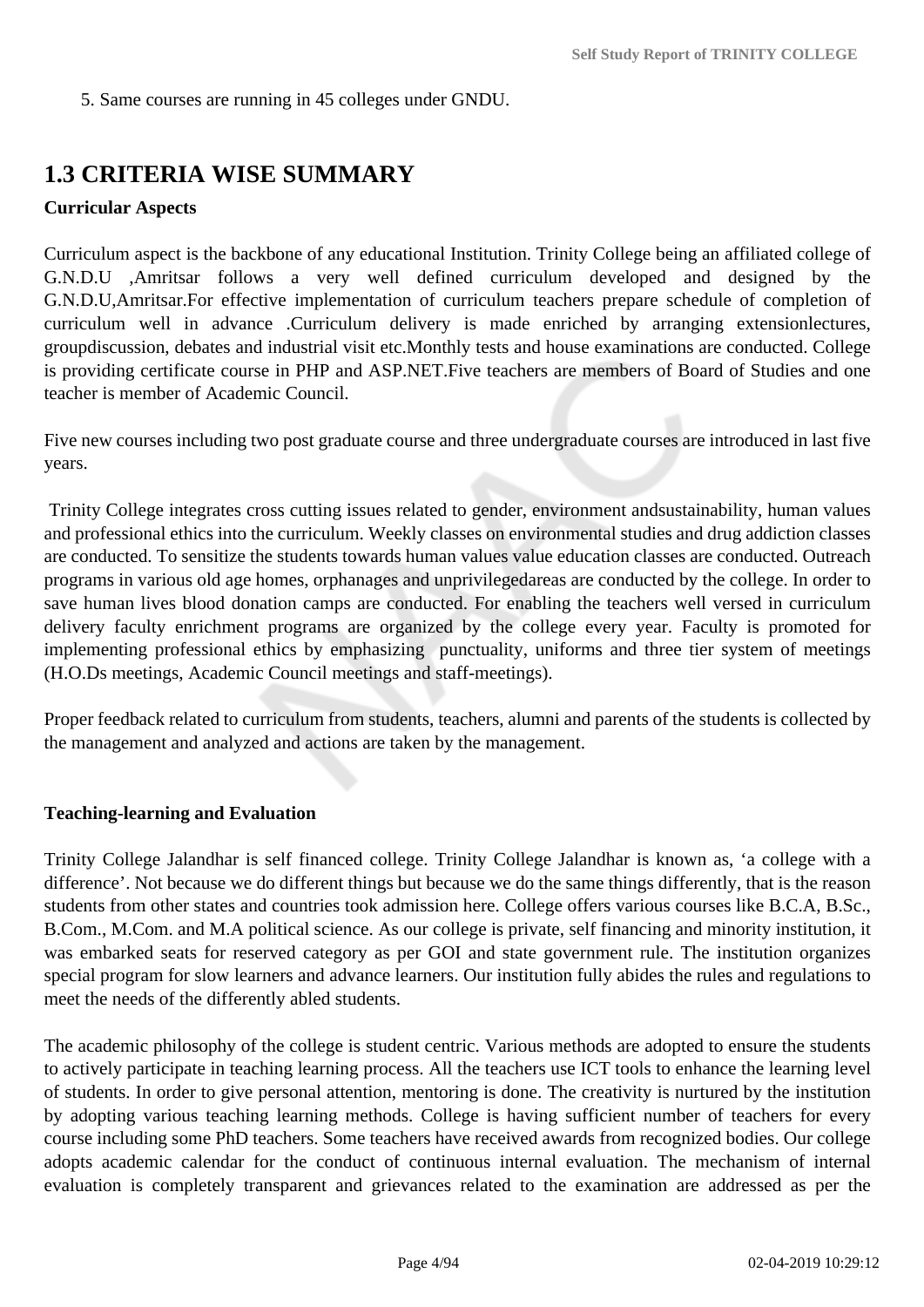prescribed procedure of the college. The Program outcomes (PO) and Program specific outcomes (PSO's) are measured time to time to attain the level of student understanding

#### **Research, Innovations and Extension**

Trinity College excels in Research Innovations and Extension programmes. College conducted surveys during the last 3 years with their own departmental funds.

Institution has created an ecosystem for innovations for the creation and transfer of knowledge various activities like tree plantation, seminars on green environment were conducted to save environment. College also conducts many seminars on Intellectual Property Rights and Industry Academia Innovative Practices related with career counseling, Ecommerce , E-Filing, personality Tips, Study of Manuscripts and Entrepreneurial Development

College library has stated code of ethics to check malpractices and plagiarism in research. Institution provides qualitative incentives to teachers who receive state, National and international recognition .Three teachers were awarded PhD Degree in 2017-18 in the subject of sociology, chemistry and Zoology. Research papers were published in the journals notified on UGC websites. Books and chapters and papers were published in National and International conferences during last five years.

College also conducts extension activities related with social issues and holistic development of the students in the neighborhood community. Various outreach and extension programmes were conducted by NSS and NCC. Students actively participates in Swatch Bharat Abhiyan, Aids Awareness, Gender Issue programmes.

College conducted field trips related with culture of Punjab which were very beneficial for the students at departmental level. At present college has 7 functional MOU in the field of industry, health, banking and charitable institutions.

#### **Infrastructure and Learning Resources**

The Institution has adequate facilities for teaching- learning in the form of classrooms, laboratories, sports ( indoor , outdoor ), games and cultural activities The Wi-Fi enabled campus spreading in an area of 7 acres has 19 spacious and well furnished classrooms, open stage, sprawling play ground, multipurpose Seminar hall, common rooms for students etc. A provision of expenditure in the budget is made annually for infrastructure augmentation which will ensure their availability on a continual basis.

The Library is automated using ILMS and has a collection of 7034 books, various journals and magazines. Every year the institution incurs average annual expenditure for purchase of books and journals including remote access to e-resources. It provides access to e-journals, e-books and we are members of INFLIBNET N-LIST programme. Approximately 50% of the teachers and students visit library every day.

Institution frequently updates its IT facilities including Wi-Fi. IT infrastructure has been augmented with the addition of computers, CCTV cameras, LCDs, Biometric Attendance System and improved internet connectivity. The institution is having facilities for e-content development like recording facility and LCS.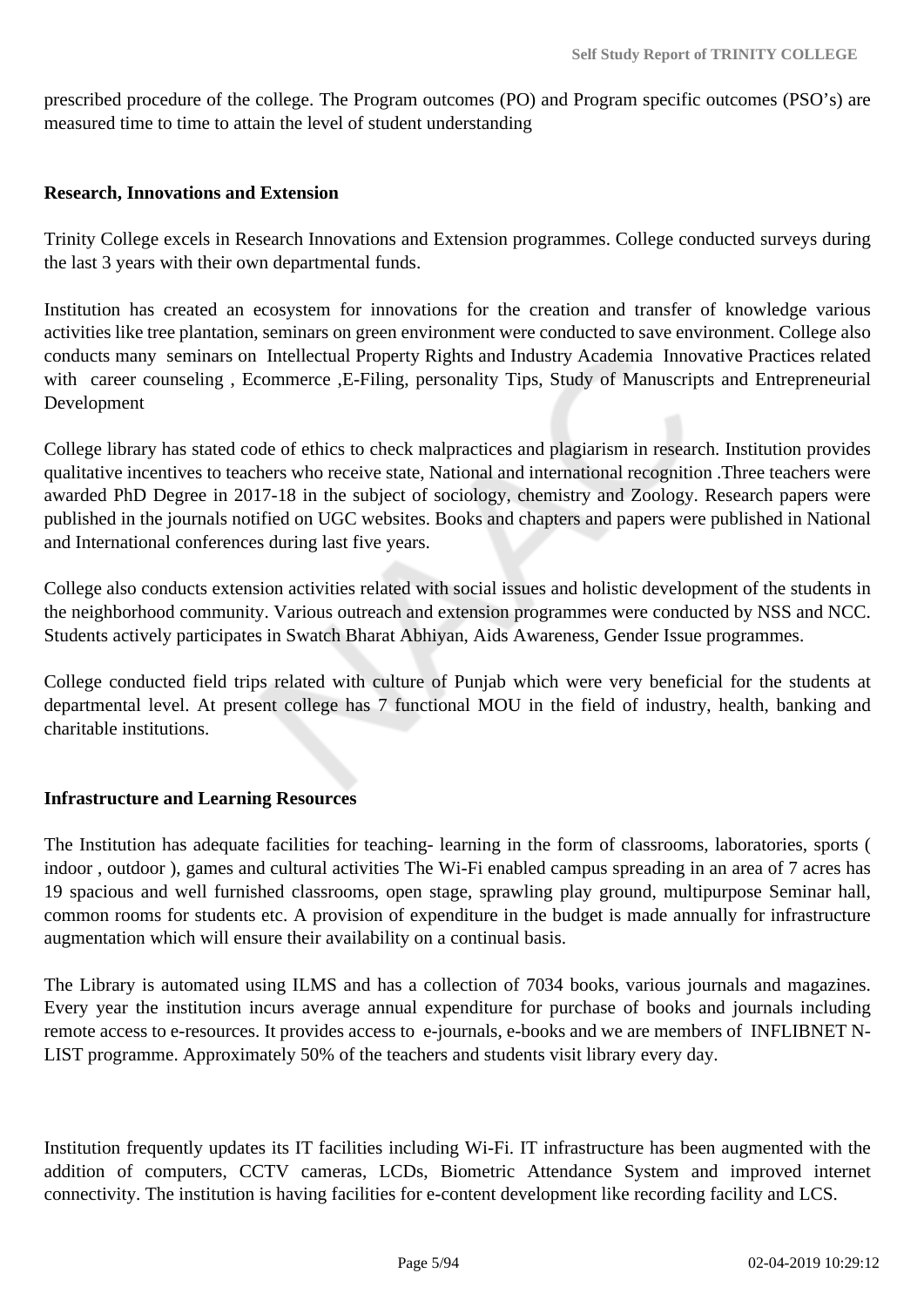Average expenditure is incurred on maintenance of physical facilities and academic support facilities for the augmentation of the available infrastructure to ensure that it is in line with its academic growth and is optimally utilized. The management has devised a policy in the institution for maintaining and utilizing physical, academic and support facilities and a new milestone in the journey of the institution is the construction of a new building.

#### **Student Support and Progression**

The highlights of Criterion V are the efforts of an institution to provide necessary assistance to students, to enable them to acquire meaningful experiences for learning at the campus and to facilitate their holistic development and progression.

Trinity College provides 21 different government and non-government scholarships to the students. Trinity College provides 6 capability enhancement and development schemes that includes career counseling, bridge courses, yoga and meditation, remedial coaching, personal counseling, language lab & extra learning through value added courses.

Through the guidance of the Placement and Career Guidance Cell 63 students are placed in both private and government institutions in last 4 years. In last academic year 15 students progressed from UG to PG courses.

The institution promotes active participation of the students in social, cultural, leisure and sports activities. During last 5 years, 166 cultural activities are performed & during last 3 years sports students bagged more than 8 prizes at national / international level in Cricket. College is having a student council named College Cabinet which plays an active role in the academic, cultural and administrative activities.

Institute has a well formed alumni Association called Volvino Association. A total of 3 meetings of alumni association held in last 3 years for solidarity building and to strengthen the bond between the teachers and the students. Alumni financial contribution to college during last one year is RS 15000/-. Trinity College ensures proper participation of students in academics and student support.

#### **Governance, Leadership and Management**

This college has the lift no stone unturned to stay in tune with respect to the vision and mission of the institution.

The sapling of this college has grown with the thought to keep the governance of the institution reflective with the vision and mission of the institution. The college is running decentralized governance which constitutes the participation of management and other bodies of the institution which helps the college in smooth functioning.

The college functions in accordance to the strategic plans which helps for the smooth conduction of the events. The organizational structure of the institution contributes in implementing all the strategic plans finalized in three tier meeting. The college has automated. As a part of E- Governance, college has automated all the processes.

The Service rules, welfare schemes, and promotion systems are well defined. The college provides adequate support to the faculty for professional development. The non-teaching staff also moving towards higher realms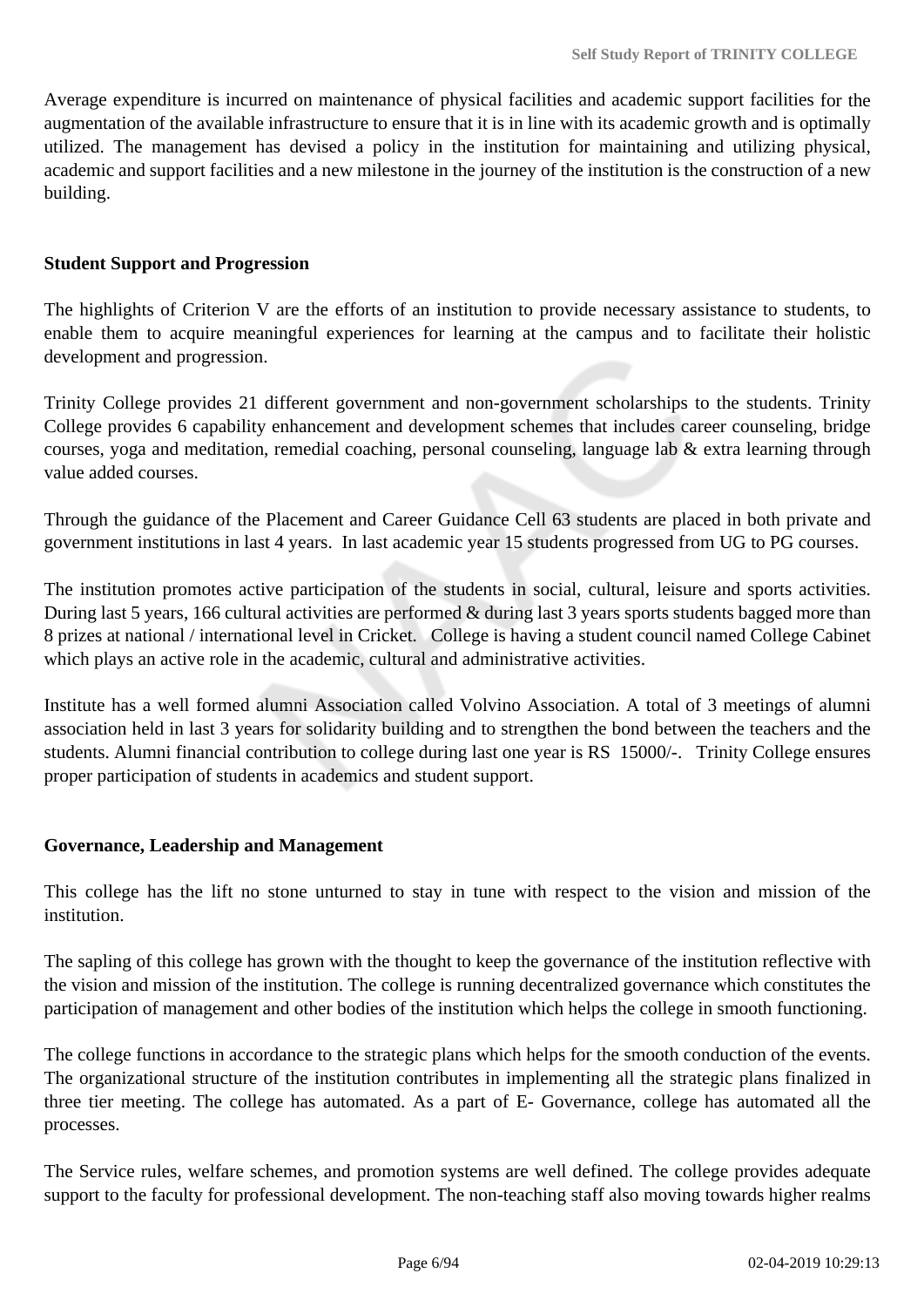of life, as college initiates to provide administrative training to their time and again. The college has well structured performance based appraisal system for teaching and non-teaching staff.

The college conducts internal and external audit regularly which helps in maintaining the accounts and the documents are available with the Bursar's office. The resource mobilization is through staff fund, alumni fund and Diocese of Jalandhar.

The institution has IQAC to ensure the academic, non-academic and administrative qualities. Some quality initiative was taken by IQAC which contributed significantly for institutionalizing the quality assurance strategies and processes.

#### **Institutional Values and Best Practices**

The college plays a vital role in gender equity. It is a co-ed college  $\&$  takes initiatives to give equal opportunities to the boys and girls to participate in different events like youth festival, inter college competitions etc. College always ensures the safety and security of the students. The Campus has a robust security Safety and system with multiple checks at entry points for all persons and vehicles. Students wear ID cards at all times and outsiders are checked by security staff before allotting visitor IDs. The institute is committed to adopt environment-friendly policies with regard to tree plantation, waste management. The College takes initiatives to contribute its services the locality also by organizing various programmes. Human values and professional ethics are promoted by conducting value oriented programmes like motivational lectures, street plays etc.

The college has instituted many best practices like Madad-E-Kharach. Blooming Buds, Radiant stars, Value education, outreach programme, English speaking campus, Scholarships, Celebrating Religious festivals etc. the main motives behind these are for the overall development of the students and uplift the week and needy students so that they will be able to meet the challenges of the world.

By conducting all the activities the college strives to achieve its mission to mould a generation of intellectually, morally and spiritually awakened youth. So that the awakened youth will act as responsible citizens with social commitment and rise above the narrow confines of caste and religion. They must assimilate and champion the rich Indian culture and tradition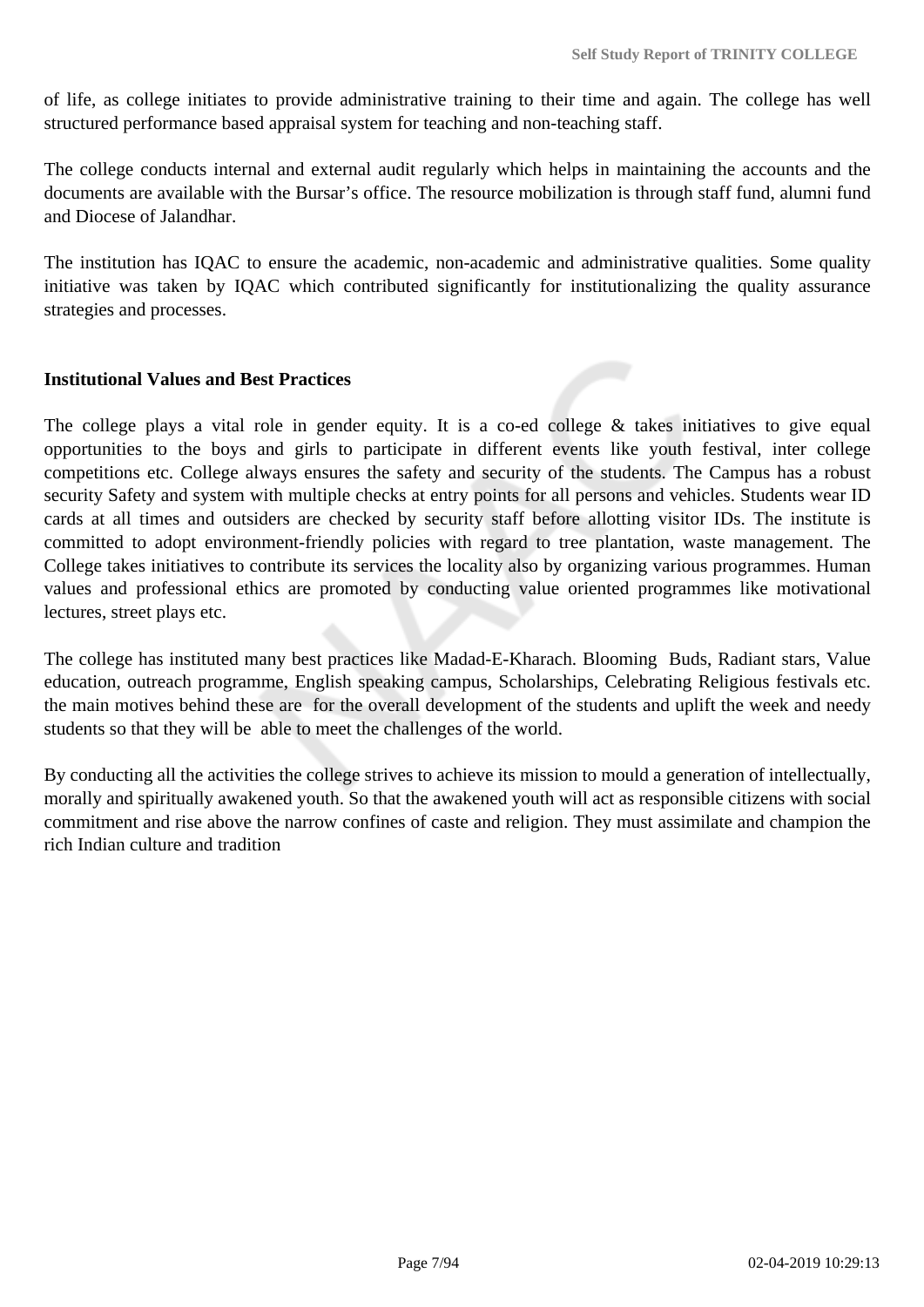# **2. PROFILE**

# **2.1 BASIC INFORMATION**

| Name and Address of the College |                                                                      |
|---------------------------------|----------------------------------------------------------------------|
| Name                            | <b>TRINITY COLLEGE</b>                                               |
| Address                         | Trinity College, Church Nagar, Guru Gobind Singh<br>Avenue, Chogitti |
| City                            | <b>JALANDHAR</b>                                                     |
| <b>State</b>                    | Punjab                                                               |
| Pin                             | 144009                                                               |
| Website                         | www.trinitycollegejal.com                                            |

| <b>Contacts for Communication</b> |                 |                                          |               |                  |                                  |
|-----------------------------------|-----------------|------------------------------------------|---------------|------------------|----------------------------------|
| <b>Designation</b>                | <b>Name</b>     | <b>Telephone with</b><br><b>STD Code</b> | <b>Mobile</b> | Fax              | <b>Email</b>                     |
| Principal                         | Ajay Prashar    | 0181-2420793                             | 9855297007    | 0181-242000      | trinitycollege2002<br>@gmail.com |
| IQAC<br>Coordinator               | Neetu<br>Khanna | 0181-5018151                             | 9780030151    | 0181-267114<br>8 | neetu_591982@ya<br>hoo.com       |

| <b>Status of the Institution</b> |                                   |
|----------------------------------|-----------------------------------|
| <sup>†</sup> Institution Status  | <b>Private and Self Financing</b> |

| Type of Institution   |              |  |
|-----------------------|--------------|--|
| By Gender             | Co-education |  |
| $\mathsf{I}$ By Shift | Regular      |  |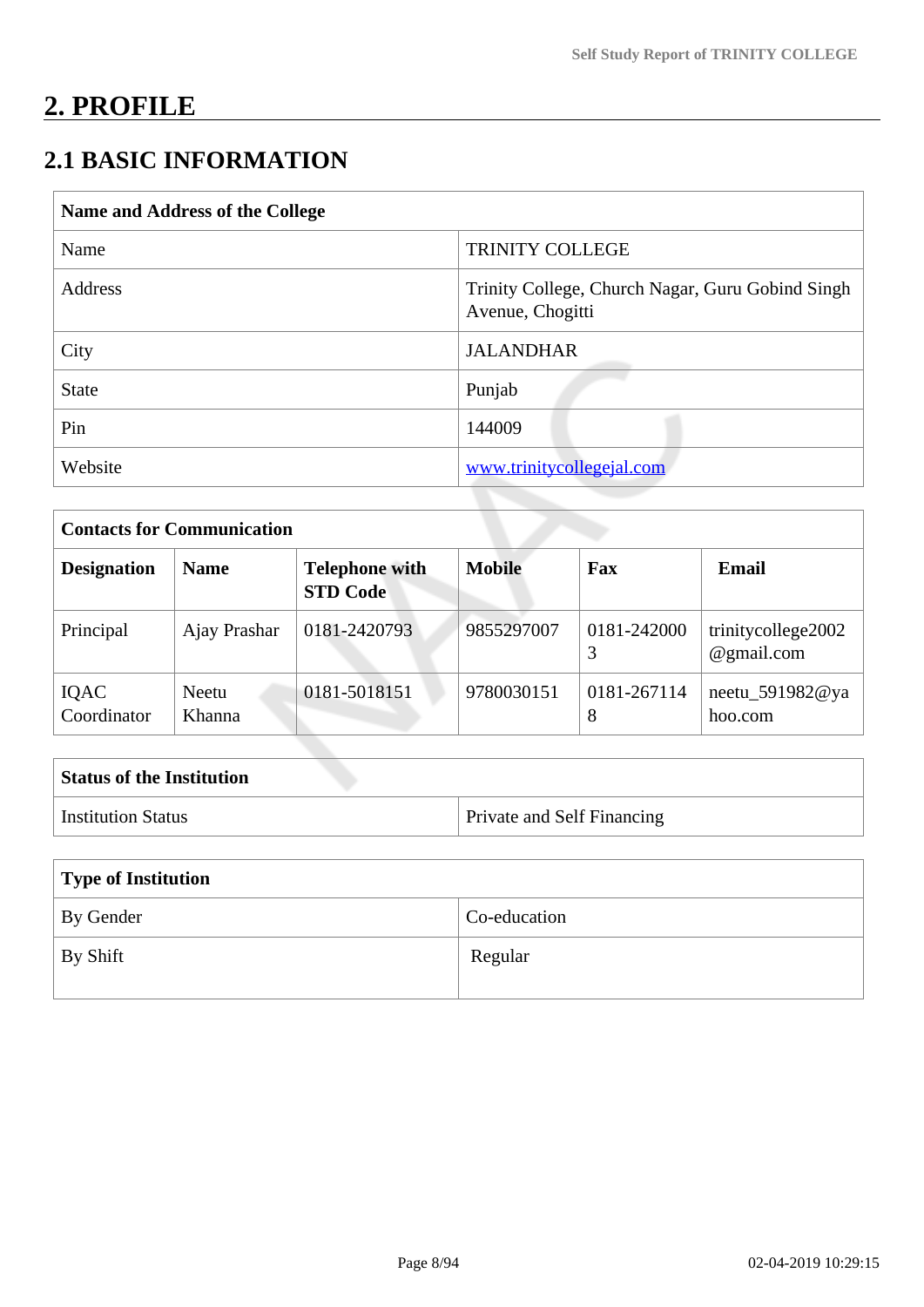| <b>Recognized Minority institution</b>     |                                 |  |
|--------------------------------------------|---------------------------------|--|
| If it is a recognized minroity institution | Yes<br>minority certificate.PDF |  |
| If Yes, Specify minority status            |                                 |  |
| Religious                                  | Religious                       |  |
| Linguistic                                 |                                 |  |
| Any Other                                  |                                 |  |

| <b>Establishment Details</b>         |            |
|--------------------------------------|------------|
| Date of establishment of the college | 05-03-2002 |

 **University to which the college is affiliated/ or which governs the college (if it is a constituent college)**

| <b>State</b> | <b>University name</b>           | <b>Document</b>      |
|--------------|----------------------------------|----------------------|
| Punjab       | <b>Guru Nanak Dev University</b> | <b>View Document</b> |

| <b>Details of UGC recognition</b> |             |                      |  |
|-----------------------------------|-------------|----------------------|--|
| <b>Under Section</b>              | <b>Date</b> | <b>View Document</b> |  |
| 2f of UGC                         | 20-06-2017  | <b>View Document</b> |  |
| 12B of UGC                        | 20-06-2017  | <b>View Document</b> |  |

|                                                                                                                                                                                                                                           | Details of recognition/approval by stationary/regulatory bodies like<br>AICTE, NCTE, MCI, DCI, PCI, RCI etc(other than UGC) |  |  |  |
|-------------------------------------------------------------------------------------------------------------------------------------------------------------------------------------------------------------------------------------------|-----------------------------------------------------------------------------------------------------------------------------|--|--|--|
| <b>Validity in</b><br><b>Recognition/App</b><br>Day, Month and<br><b>Remarks</b><br><b>Statutory</b><br>roval details Inst<br>year(dd-mm-<br><b>Regulatory</b><br>months<br><b>Authority</b><br>itution/Departme<br>yyyy)<br>nt programme |                                                                                                                             |  |  |  |
| No contents                                                                                                                                                                                                                               |                                                                                                                             |  |  |  |

| <b>Details of autonomy</b>                                                                                                           |                |
|--------------------------------------------------------------------------------------------------------------------------------------|----------------|
| Does the affiliating university Act provide for<br>conferment of autonomy (as recognized by the<br>UGC), on its affiliated colleges? | N <sub>0</sub> |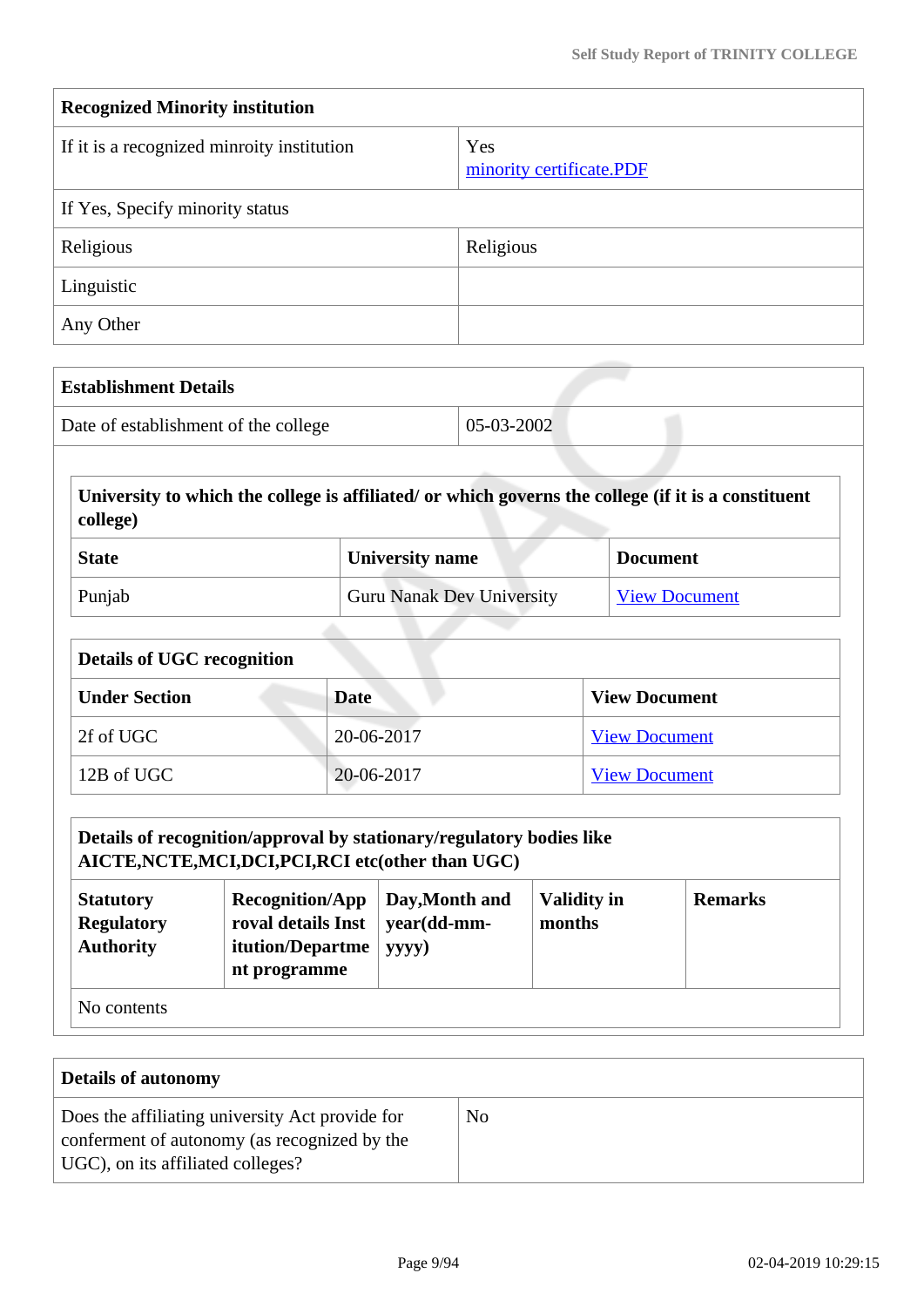| <b>Recognitions</b>                                                                  |    |
|--------------------------------------------------------------------------------------|----|
| Is the College recognized by UGC as a College<br>with Potential for Excellence(CPE)? | No |
| Is the College recognized for its performance by<br>any other governmental agency?   | No |

| <b>Location and Area of Campus</b> |                                                                         |           |                                |                             |
|------------------------------------|-------------------------------------------------------------------------|-----------|--------------------------------|-----------------------------|
| <b>Campus Type</b>                 | <b>Address</b>                                                          | Location* | <b>Campus Area</b><br>in Acres | Built up Area in<br>sq.mts. |
| Main campus<br>area                | Trinity College, Church<br>Nagar, Guru Gobind Singh<br>Avenue, Chogitti | Urban     | 3.5                            | 8624.38                     |

# **2.2 ACADEMIC INFORMATION**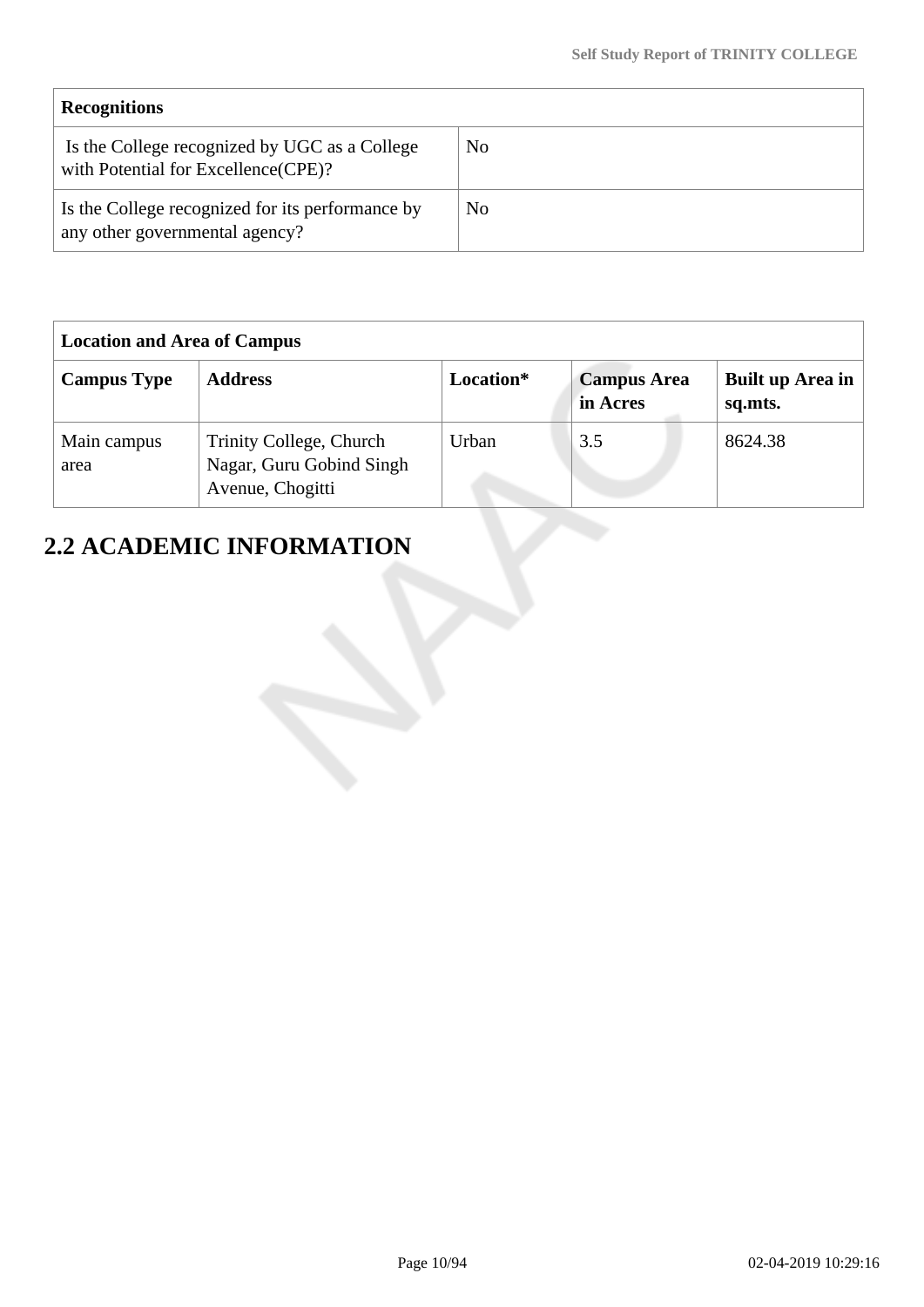| Details of Programmes Offered by the College (Give Data for Current Academic year) |                                         |                                     |                                                    |                                             |                                      |                                             |  |  |  |
|------------------------------------------------------------------------------------|-----------------------------------------|-------------------------------------|----------------------------------------------------|---------------------------------------------|--------------------------------------|---------------------------------------------|--|--|--|
| Programme<br><b>Level</b>                                                          | <b>Name of Pr</b><br>ogramme/C<br>ourse | <b>Duration</b> in<br><b>Months</b> | <b>Entry</b><br><b>Qualificatio</b><br>$\mathbf n$ | <b>Medium of</b><br><b>Instruction</b>      | <b>Sanctioned</b><br><b>Strength</b> | No.of<br><b>Students</b><br><b>Admitted</b> |  |  |  |
| <b>UG</b>                                                                          | <b>BA, Arts</b>                         | 36                                  | Sr. Sec.                                           | English, Hind<br>$i$ , English +<br>Punjabi | 720                                  | 139                                         |  |  |  |
| <b>UG</b>                                                                          | BCom,Com<br>merce                       | 36                                  | Sr. Sec.                                           | English                                     | 225                                  | 76                                          |  |  |  |
| <b>UG</b>                                                                          | <b>BSc, Science</b>                     | 36                                  | Sr. Sec.                                           | English                                     | 90                                   | 13                                          |  |  |  |
| <b>UG</b>                                                                          | <b>BSc, Science</b>                     | 36                                  | Sr. Sec.                                           | English                                     | 30                                   | $\overline{4}$                              |  |  |  |
| <b>UG</b>                                                                          | <b>BSc, Science</b>                     | 36                                  | Sr. Sec.                                           | English                                     | 30                                   | $\overline{2}$                              |  |  |  |
| <b>UG</b>                                                                          | BCA,Compu<br>ter Science                | 36                                  | Sr. Sec.                                           | English                                     | 180                                  | 30                                          |  |  |  |
| <b>UG</b>                                                                          | <b>BSc,Comput</b><br>er Science         | 36                                  | Sr. Sec.                                           | English                                     | 30                                   | $\overline{0}$                              |  |  |  |
| PG                                                                                 | MA, Arts                                | 24                                  | B.A                                                | English, Hind<br>$i$ , English +<br>Punjabi | 60                                   | $\overline{0}$                              |  |  |  |
| PG                                                                                 | MCom,Com<br>merce                       | 24                                  | <b>B.Com</b>                                       | English                                     | 60                                   | 25                                          |  |  |  |

**Position Details of Faculty & Staff in the College**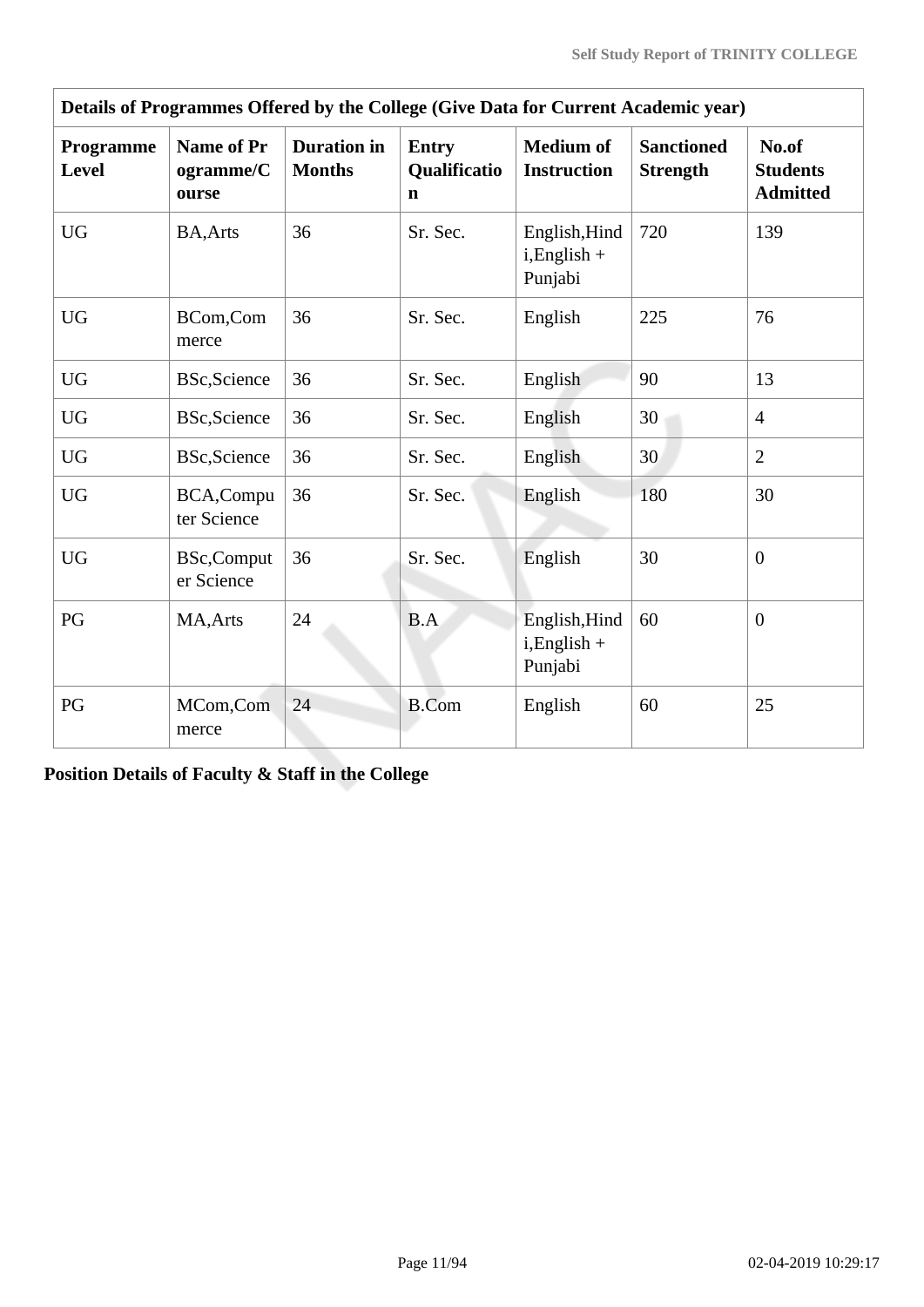|                                                                                     | <b>Teaching Faculty</b> |                  |                |                  |                  |                            |                |                  |                            |                |                |                  |
|-------------------------------------------------------------------------------------|-------------------------|------------------|----------------|------------------|------------------|----------------------------|----------------|------------------|----------------------------|----------------|----------------|------------------|
|                                                                                     |                         | <b>Professor</b> |                |                  |                  | <b>Associate Professor</b> |                |                  | <b>Assistant Professor</b> |                |                |                  |
|                                                                                     | Male                    | Female           | Others         | Total            | Male             | Female                     | Others         | Total            | Male                       | Female         | Others         | Total            |
| Sanctioned by the<br>UGC /University<br><b>State</b><br>Government                  |                         |                  |                | $\overline{0}$   |                  |                            |                | $\overline{0}$   |                            |                |                | $\theta$         |
| Recruited                                                                           | $\overline{0}$          | $\overline{0}$   | $\overline{0}$ | $\mathbf{0}$     | $\mathbf{0}$     | $\mathbf{0}$               | $\overline{0}$ | $\boldsymbol{0}$ | $\boldsymbol{0}$           | $\overline{0}$ | $\overline{0}$ | $\boldsymbol{0}$ |
| Yet to Recruit                                                                      |                         |                  |                | $\overline{0}$   |                  |                            |                | $\boldsymbol{0}$ |                            |                |                | $\Omega$         |
| Sanctioned by the<br>Management/Soci<br>ety or Other<br>Authorized<br><b>Bodies</b> |                         |                  |                | $\boldsymbol{0}$ |                  |                            |                | $\mathbf{0}$     |                            |                |                | 35               |
| Recruited                                                                           | $\boldsymbol{0}$        | $\boldsymbol{0}$ | $\overline{0}$ | $\boldsymbol{0}$ | $\boldsymbol{0}$ | $\overline{0}$             | $\overline{0}$ | $\boldsymbol{0}$ | 10                         | 25             | $\mathbf{0}$   | 35               |
| Yet to Recruit                                                                      |                         |                  |                | $\mathbf{0}$     |                  |                            |                | $\overline{0}$   |                            |                |                | $\overline{0}$   |
|                                                                                     |                         |                  |                |                  |                  |                            |                |                  |                            |                |                |                  |

| <b>Non-Teaching Staff</b>                                                       |                |                |                  |                |  |  |  |  |
|---------------------------------------------------------------------------------|----------------|----------------|------------------|----------------|--|--|--|--|
|                                                                                 | <b>Male</b>    | <b>Female</b>  | <b>Others</b>    | <b>Total</b>   |  |  |  |  |
| Sanctioned by the<br><b>UGC</b> / University State<br>Government                |                |                |                  | $\overline{0}$ |  |  |  |  |
| Recruited                                                                       | $\overline{0}$ | $\overline{0}$ | $\boldsymbol{0}$ | $\mathbf{0}$   |  |  |  |  |
| Yet to Recruit                                                                  |                |                |                  | $\mathbf{0}$   |  |  |  |  |
| Sanctioned by the<br>Management/Society<br>or Other Authorized<br><b>Bodies</b> |                |                |                  | 15             |  |  |  |  |
| Recruited                                                                       | 9              | 6              | $\overline{0}$   | 15             |  |  |  |  |
| Yet to Recruit                                                                  |                |                |                  | $\overline{0}$ |  |  |  |  |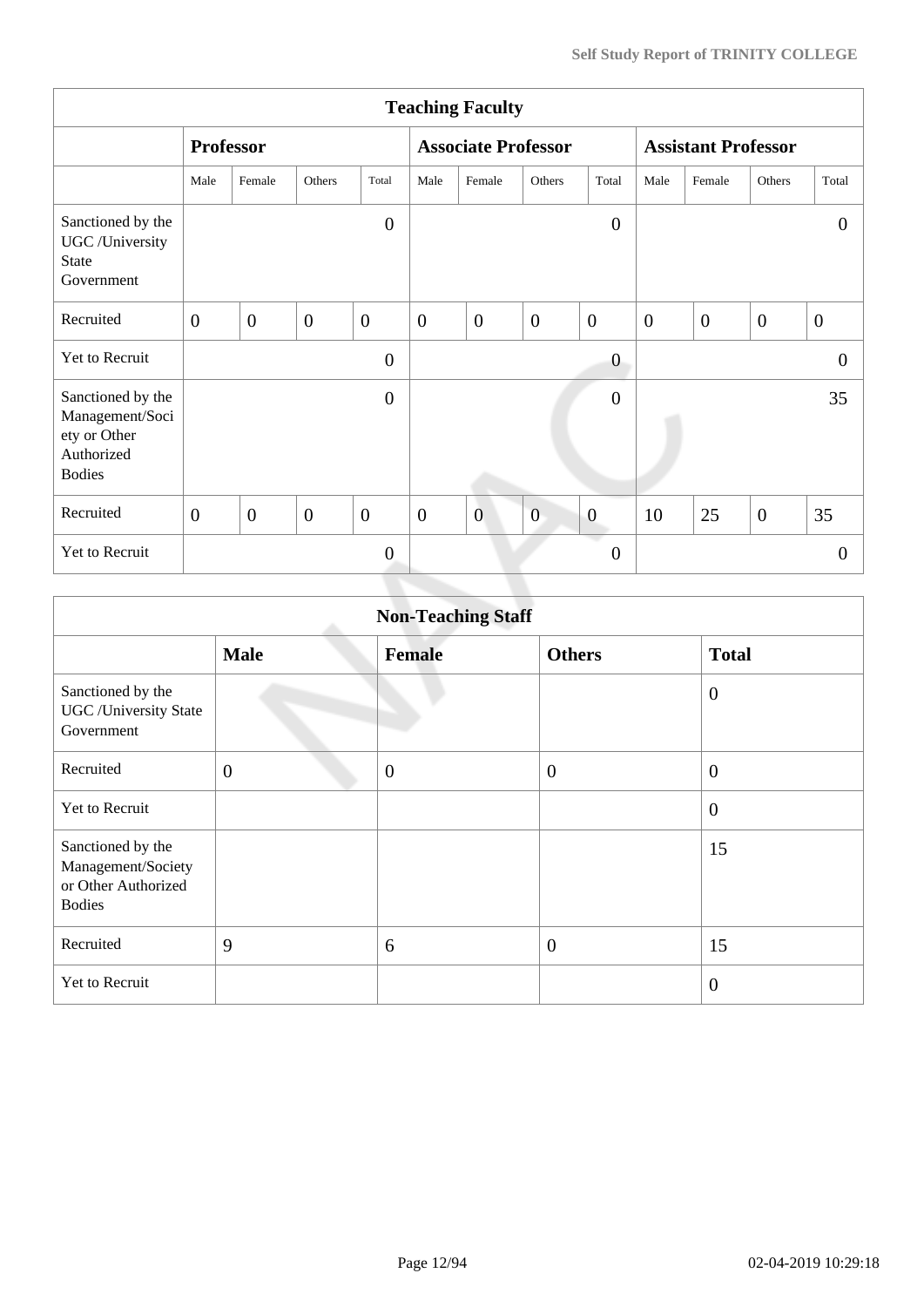| <b>Technical Staff</b>                                                          |              |              |                |                |  |  |  |  |
|---------------------------------------------------------------------------------|--------------|--------------|----------------|----------------|--|--|--|--|
|                                                                                 | <b>Male</b>  | Female       | <b>Others</b>  | <b>Total</b>   |  |  |  |  |
| Sanctioned by the<br><b>UGC</b> /University State<br>Government                 |              |              |                | $\overline{0}$ |  |  |  |  |
| Recruited                                                                       | $\mathbf{0}$ | $\mathbf{0}$ | $\overline{0}$ | $\overline{0}$ |  |  |  |  |
| Yet to Recruit                                                                  |              |              |                | $\overline{0}$ |  |  |  |  |
| Sanctioned by the<br>Management/Society<br>or Other Authorized<br><b>Bodies</b> |              |              |                | $\mathbf{1}$   |  |  |  |  |
| Recruited                                                                       | $\mathbf{1}$ | $\theta$     | $\overline{0}$ | $\mathbf{1}$   |  |  |  |  |
| Yet to Recruit                                                                  |              |              |                | $\overline{0}$ |  |  |  |  |

## **Qualification Details of the Teaching Staff**

|                                     | <b>Permanent Teachers</b> |                |                |                            |                  |                  |                            |                |                |          |  |  |
|-------------------------------------|---------------------------|----------------|----------------|----------------------------|------------------|------------------|----------------------------|----------------|----------------|----------|--|--|
| <b>Highest</b><br>Qualificatio<br>n | <b>Professor</b>          |                |                | <b>Associate Professor</b> |                  |                  | <b>Assistant Professor</b> |                |                |          |  |  |
|                                     | Male                      | Female         | <b>Others</b>  | Male                       | Female           | Others           | Male                       | Female         | Others         | Total    |  |  |
| D.sc/D.Litt.                        | $\overline{0}$            | $\overline{0}$ | $\overline{0}$ | $\theta$                   | $\overline{0}$   | $\overline{0}$   | $\overline{0}$             | $\theta$       | $\overline{0}$ | $\theta$ |  |  |
| Ph.D.                               | $\overline{0}$            | $\mathbf{0}$   | $\overline{0}$ | $\overline{0}$             | $\boldsymbol{0}$ | $\boldsymbol{0}$ | $\overline{2}$             | $\mathbf{1}$   | $\overline{0}$ | 3        |  |  |
| M.Phil.                             | $\overline{0}$            | $\overline{0}$ | $\overline{0}$ | $\theta$                   | $\overline{0}$   | $\overline{0}$   | $\overline{2}$             | $\overline{4}$ | $\overline{0}$ | 6        |  |  |
| PG                                  | $\overline{0}$            | $\overline{0}$ | $\overline{0}$ | $\overline{0}$             | $\overline{0}$   | $\overline{0}$   | 3                          | 5              | $\overline{0}$ | 8        |  |  |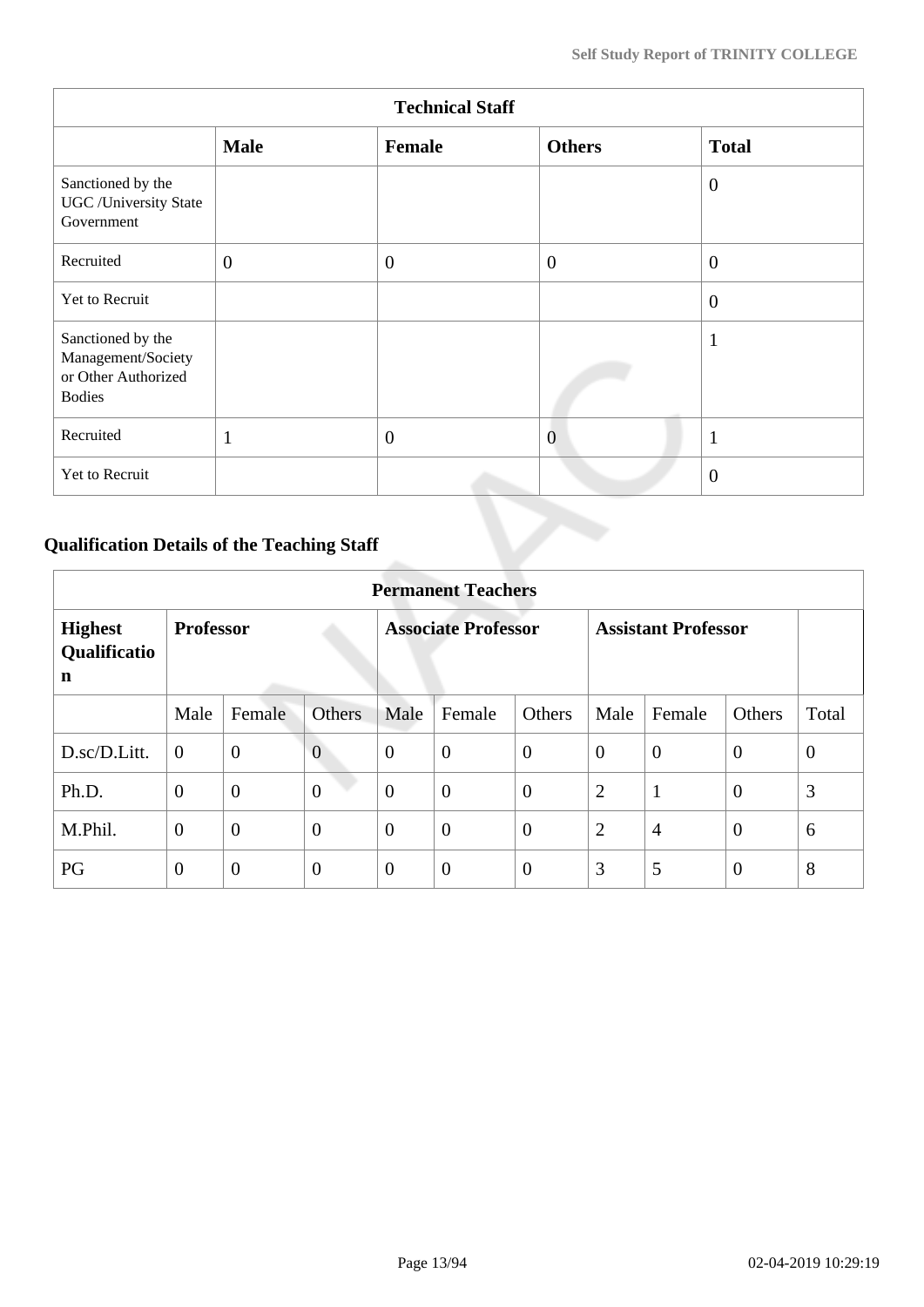|                                               | <b>Temporary Teachers</b> |                  |                            |                |                  |                            |                |                |                |                |  |  |
|-----------------------------------------------|---------------------------|------------------|----------------------------|----------------|------------------|----------------------------|----------------|----------------|----------------|----------------|--|--|
| <b>Highest</b><br>Qualificatio<br>$\mathbf n$ | <b>Professor</b>          |                  | <b>Associate Professor</b> |                |                  | <b>Assistant Professor</b> |                |                |                |                |  |  |
|                                               | Male                      | Female           | Others                     | Male           | Female           | Others                     | Male           | Female         | Others         | Total          |  |  |
| D.sc/D.Litt.                                  | $\theta$                  | $\boldsymbol{0}$ | $\boldsymbol{0}$           | $\overline{0}$ | $\overline{0}$   | $\overline{0}$             | $\overline{0}$ | $\overline{0}$ | $\overline{0}$ | $\overline{0}$ |  |  |
| Ph.D.                                         | $\overline{0}$            | $\overline{0}$   | $\overline{0}$             | $\overline{0}$ | $\boldsymbol{0}$ | $\overline{0}$             | $\overline{0}$ | $\mathbf{1}$   | $\theta$       | $\mathbf{1}$   |  |  |
| M.Phil.                                       | $\overline{0}$            | $\overline{0}$   | $\overline{0}$             | $\overline{0}$ | $\overline{0}$   | $\overline{0}$             | $\mathbf{1}$   | $\overline{0}$ | $\overline{0}$ | $\mathbf{1}$   |  |  |
| PG                                            | $\theta$                  | $\overline{0}$   | $\theta$                   | $\overline{0}$ | $\boldsymbol{0}$ | $\overline{0}$             | $\overline{2}$ | 14             | $\overline{0}$ | 16             |  |  |

|                                                         | <b>Part Time Teachers</b> |                |                            |                |                  |                            |                |                |                  |                |  |
|---------------------------------------------------------|---------------------------|----------------|----------------------------|----------------|------------------|----------------------------|----------------|----------------|------------------|----------------|--|
| <b>Professor</b><br><b>Highest</b><br>Qualificatio<br>n |                           |                | <b>Associate Professor</b> |                |                  | <b>Assistant Professor</b> |                |                |                  |                |  |
|                                                         | Male                      | Female         | Others                     | Male           | Female           | Others                     | Male           | Female         | Others           | Total          |  |
| D.sc/D.Litt.                                            | $\theta$                  | $\overline{0}$ | $\overline{0}$             | $\overline{0}$ | $\overline{0}$   | $\overline{0}$             | $\theta$       | $\overline{0}$ | $\overline{0}$   | $\overline{0}$ |  |
| Ph.D.                                                   | $\mathbf{0}$              | $\mathbf{0}$   | $\overline{0}$             | $\overline{0}$ | $\overline{0}$   | $\overline{0}$             | $\overline{0}$ | $\overline{0}$ | $\overline{0}$   | $\theta$       |  |
| M.Phil.                                                 | $\mathbf{0}$              | $\overline{0}$ | $\overline{0}$             | $\overline{0}$ | $\boldsymbol{0}$ | $\overline{0}$             | $\theta$       | $\overline{0}$ | $\overline{0}$   | $\theta$       |  |
| PG                                                      | $\mathbf{0}$              | $\overline{0}$ | $\overline{0}$             | $\overline{0}$ | $\overline{0}$   | $\mathbf{0}$               | -1             | $\mathbf{1}$   | $\boldsymbol{0}$ | $\overline{2}$ |  |

| <b>Details of Visting/Guest Faculties</b> |             |               |               |              |  |  |  |
|-------------------------------------------|-------------|---------------|---------------|--------------|--|--|--|
| <b>Number of Visiting/Guest Faculty</b>   | <b>Male</b> | <b>Female</b> | <b>Others</b> | <b>Total</b> |  |  |  |
| engaged with the college?                 |             |               |               |              |  |  |  |

**Provide the Following Details of Students Enrolled in the College During the Current Academic Year**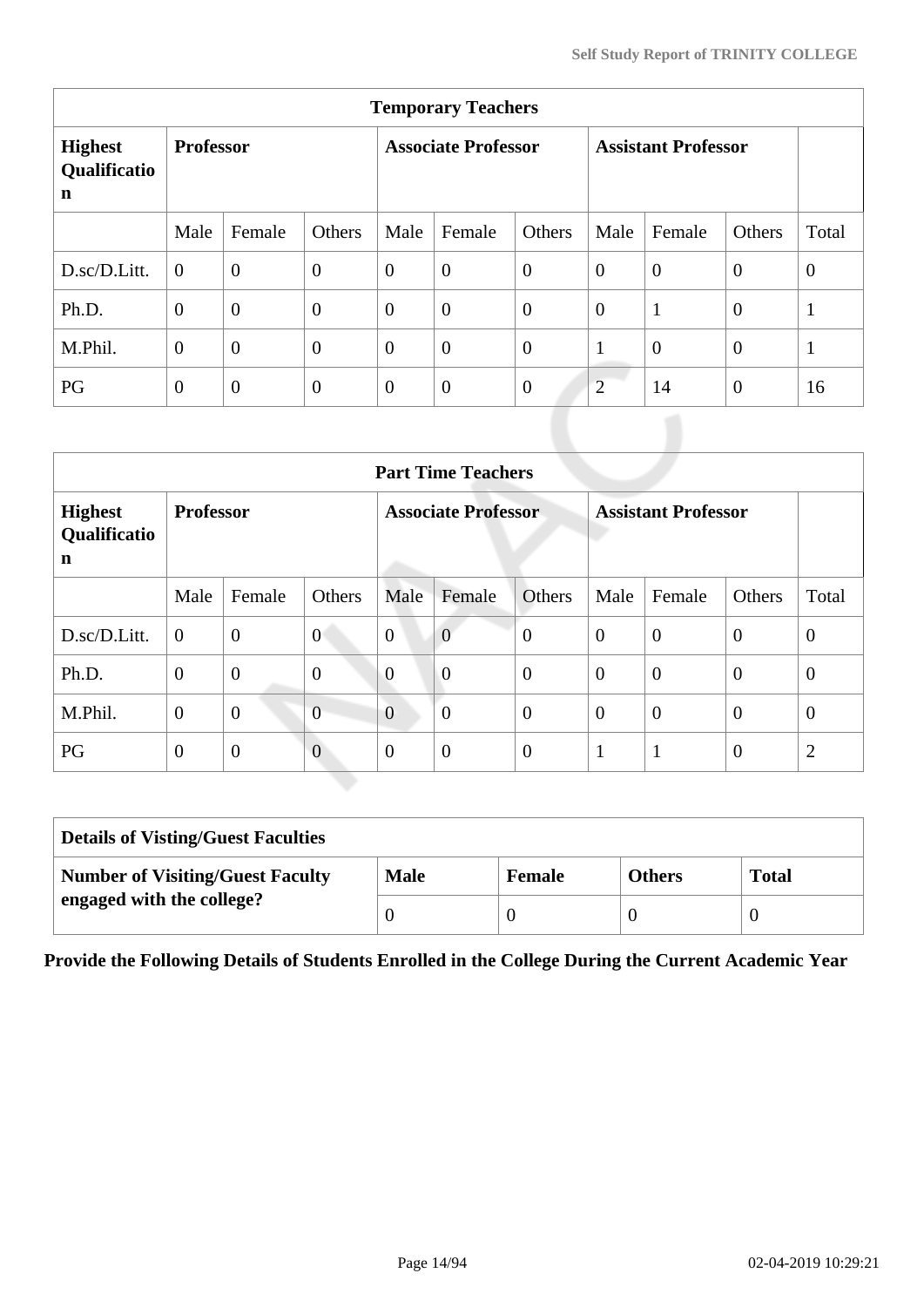| Programme   |        | <b>From the State</b><br><b>Where College</b><br>is Located | <b>From Other</b><br><b>States of India</b> | <b>NRI Students</b> | Foreign<br><b>Students</b> | <b>Total</b>   |
|-------------|--------|-------------------------------------------------------------|---------------------------------------------|---------------------|----------------------------|----------------|
| <b>UG</b>   | Male   | 110                                                         | 19                                          | $\overline{0}$      | $\overline{0}$             | 129            |
|             | Female | 121                                                         | 14                                          | $\overline{0}$      | $\theta$                   | 135            |
|             | Others | $\overline{0}$                                              | $\boldsymbol{0}$                            | $\overline{0}$      | $\overline{0}$             | $\mathbf{0}$   |
| PG          | Male   | $\overline{4}$                                              | $\overline{0}$                              | $\overline{0}$      | $\overline{0}$             | $\overline{4}$ |
|             | Female | 21                                                          | $\overline{0}$                              | $\overline{0}$      | $\theta$                   | 21             |
|             | Others | $\overline{0}$                                              | $\overline{0}$                              | $\overline{0}$      | $\overline{0}$             | $\overline{0}$ |
| Certificate | Male   | $\overline{0}$                                              | $\overline{2}$                              | $\overline{0}$      | $\overline{0}$             | $\overline{2}$ |
|             | Female | 5                                                           | $\boldsymbol{0}$                            | $\mathbf{0}$        | $\mathbf{0}$               | 5              |
|             | Others | $\overline{0}$                                              | $\mathbf{0}$                                | $\overline{0}$      | $\mathbf{0}$               | $\overline{0}$ |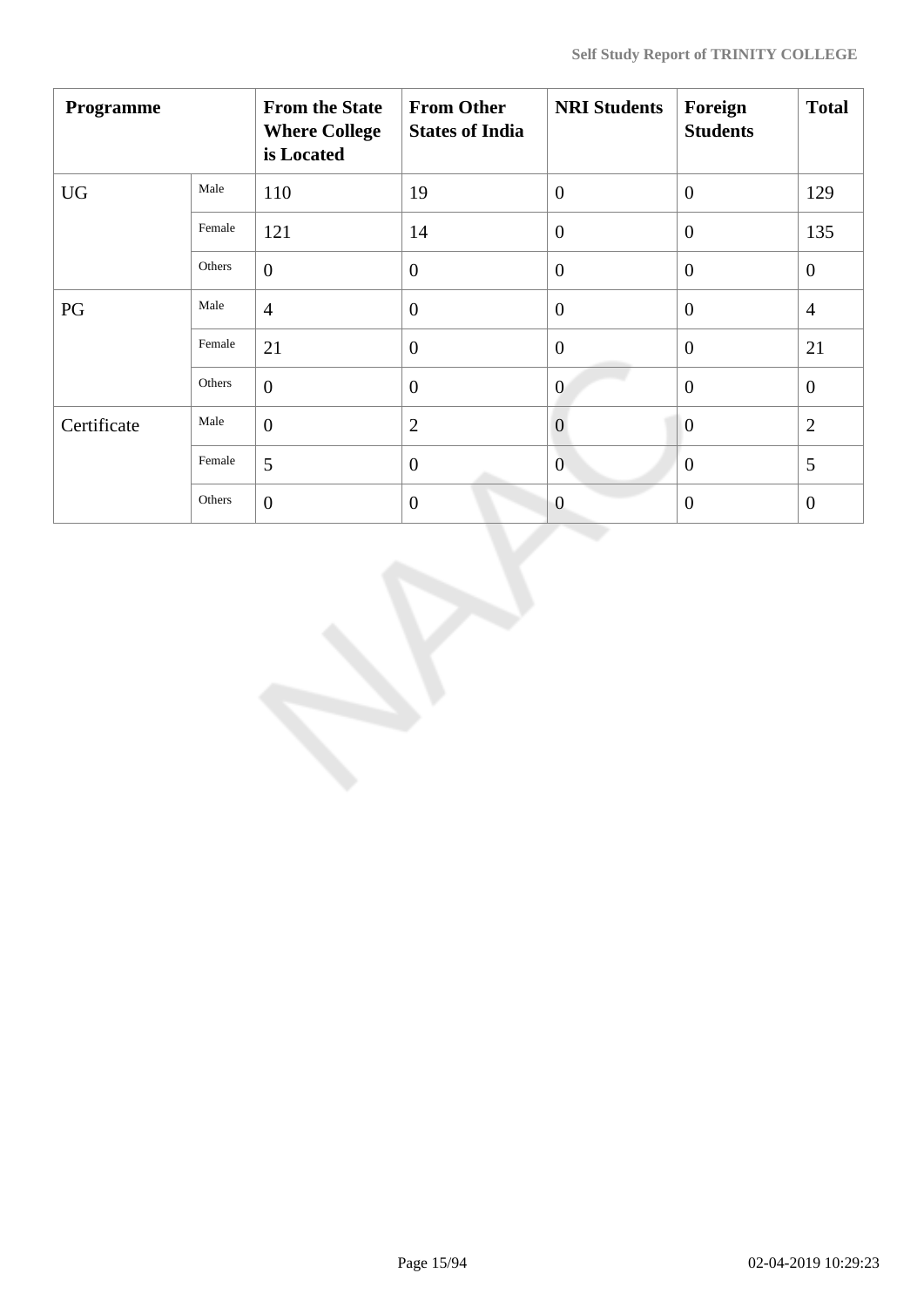| <b>Years</b> |        |                |                  |                  |                  |
|--------------|--------|----------------|------------------|------------------|------------------|
| Programme    |        | Year 1         | Year 2           | Year 3           | Year 4           |
| <b>SC</b>    | Male   | 61             | 52               | 31               | 22               |
|              | Female | 50             | 45               | 49               | 44               |
|              | Others | $\overline{0}$ | $\boldsymbol{0}$ | $\overline{0}$   | $\overline{0}$   |
| ${\cal ST}$  | Male   | $\overline{0}$ | 3                | 6                | 11               |
|              | Female | $\overline{2}$ | $\overline{3}$   | 6                | $\overline{7}$   |
|              | Others | $\overline{0}$ | $\boldsymbol{0}$ | $\boldsymbol{0}$ | $\mathbf{0}$     |
| OBC          | Male   | 24             | 17               | 23               | 24               |
|              | Female | 47             | 57               | 54               | 45               |
|              | Others | $\overline{0}$ | $\overline{0}$   | $\mathbf{0}$     | $\overline{0}$   |
| General      | Male   | 127            | 102              | 80               | 79               |
|              | Female | 107            | 109              | $72\,$           | 78               |
|              | Others | $\overline{0}$ | $\overline{0}$   | $\mathbf{0}$     | $\mathbf{0}$     |
| Others       | Male   | $\overline{0}$ | $\boldsymbol{0}$ | $\boldsymbol{0}$ | $\boldsymbol{0}$ |
|              | Female | $\overline{0}$ | $\boldsymbol{0}$ | $\boldsymbol{0}$ | $\overline{0}$   |
|              | Others | $\overline{0}$ | $\boldsymbol{0}$ | $\mathbf{0}$     | $\boldsymbol{0}$ |
| Total        |        | 418            | 388              | 321              | 310              |

**Provide the Following Details of Students admitted to the College During the last four Academic Years**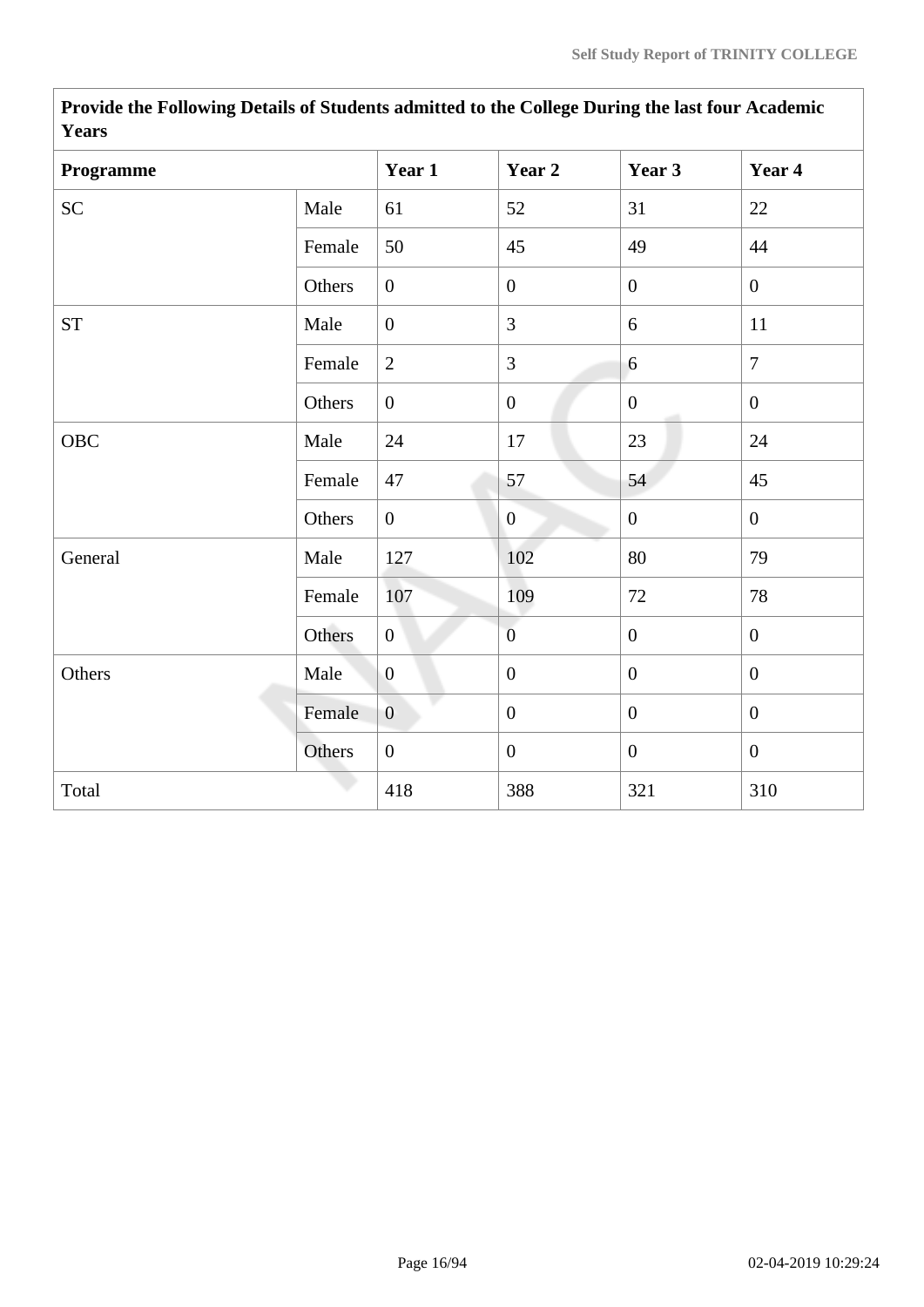# **3. Extended Profile**

## **3.1 Program**

#### **Number of courses offered by the institution across all programs during the last five years**

| <b>Response:</b> $1243$ File Description | Document             |
|------------------------------------------|----------------------|
| Institutional Data in Prescribed Format  | <b>View Document</b> |

#### **Number of programs offered year-wise for last five years**

| 2017-18  | 2016-17 | 2015-16 | 2014-15 | 2013-14 |
|----------|---------|---------|---------|---------|
| $\Omega$ | υ       | U       |         | ັ       |

## **3.2 Students**

#### **Number of students year-wise during the last five years**

| 2017-18 | 2016-17              | $2015 - 16$ | 2014-15 | 2013-14 |
|---------|----------------------|-------------|---------|---------|
| 289     | 310<br><b>Common</b> | 321         | 388     | 418     |

## **Number of seats earmarked for reserved category as per GOI/State Govt rule year-wise during the last five years**

| 2017-18                                 | 2016-17 | 2015-16  |                      | 2014-15 | 2013-14 |  |
|-----------------------------------------|---------|----------|----------------------|---------|---------|--|
| 162                                     | 153     | 169      |                      | 177     | 184     |  |
| <b>File Description</b>                 |         | Document |                      |         |         |  |
| Institutional data in prescribed format |         |          | <b>View Document</b> |         |         |  |

#### **Number of outgoing / final year students year-wise during the last five years**

| 2017-18                                 | 2016-17 | 2015-16  |                      | 2014-15 | 2013-14 |  |
|-----------------------------------------|---------|----------|----------------------|---------|---------|--|
| 104                                     | 91      | 104      |                      | 136     | 75      |  |
| <b>File Description</b>                 |         | Document |                      |         |         |  |
| Institutional Data in Prescribed Format |         |          | <b>View Document</b> |         |         |  |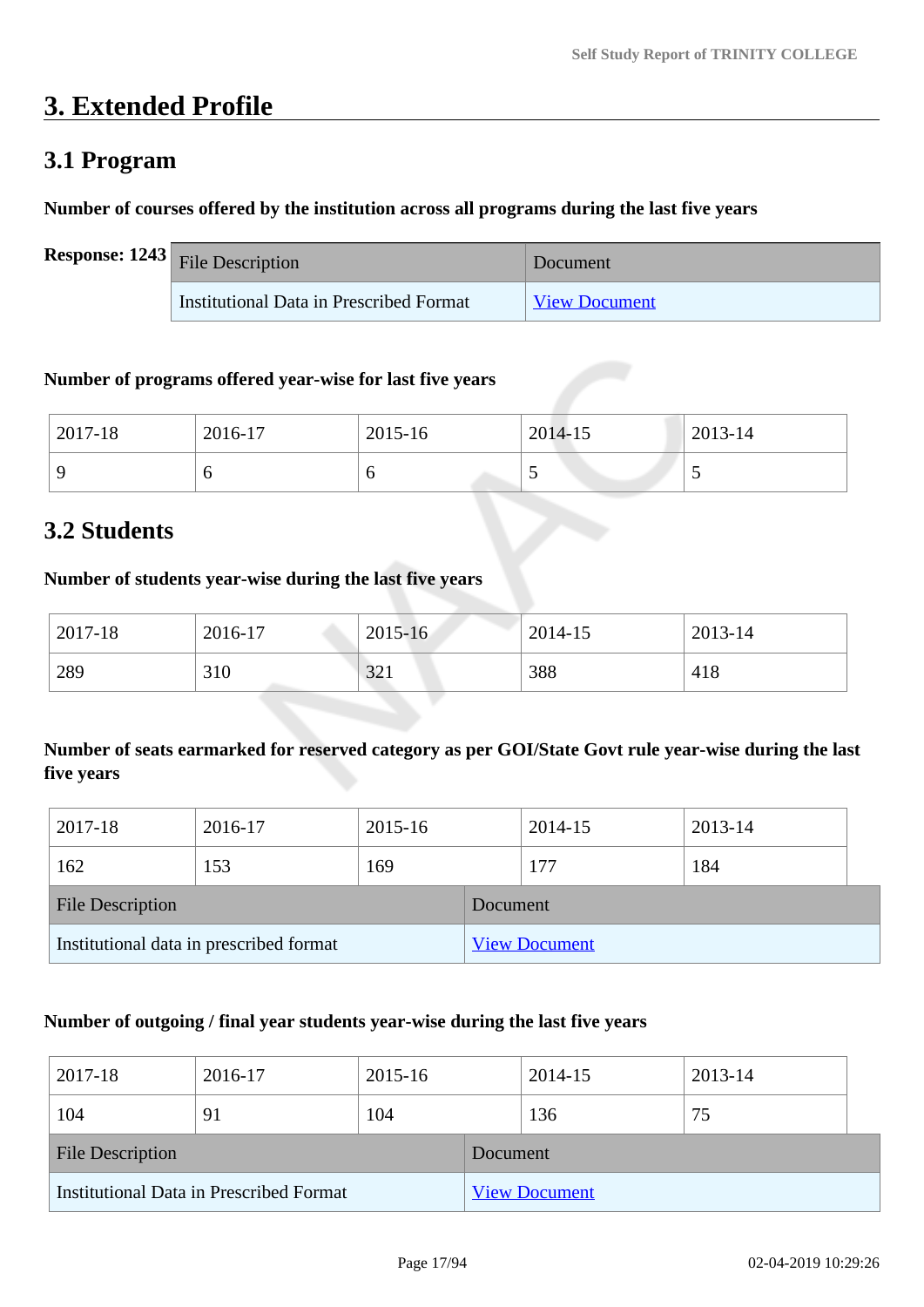## **3.3 Teachers**

#### **Number of full time teachers year-wise during the last five years**

| 2017-18                | 2016-17       | 2015-16 | 2014-15 | 2013-14 |
|------------------------|---------------|---------|---------|---------|
| $\cap$ $\subset$<br>ັບ | $\cap$<br>ے ت | 28      | 26      | 24      |

#### **Number of sanctioned posts year-wise during the last five years**

| 2017-18                                 | 2016-17 | 2015-16  |                      | 2014-15 | 2013-14 |  |
|-----------------------------------------|---------|----------|----------------------|---------|---------|--|
| 35                                      | 32      | 28       |                      | 26      | 24      |  |
| <b>File Description</b>                 |         | Document |                      |         |         |  |
| Institutional data in prescribed format |         |          | <b>View Document</b> |         |         |  |

## **3.4 Institution**

**Total number of classrooms and seminar halls**

**Response: 23**

**Total Expenditure excluding salary year-wise during the last five years ( INR in Lakhs)**

| 2017-18 | 2016-17 | 2015-16 | 2014-15 | 2013-14 |
|---------|---------|---------|---------|---------|
| 34.72   | 30.92   | 45.33   | 40.47   | 33.36   |

#### **Number of computers**

**Response: 41**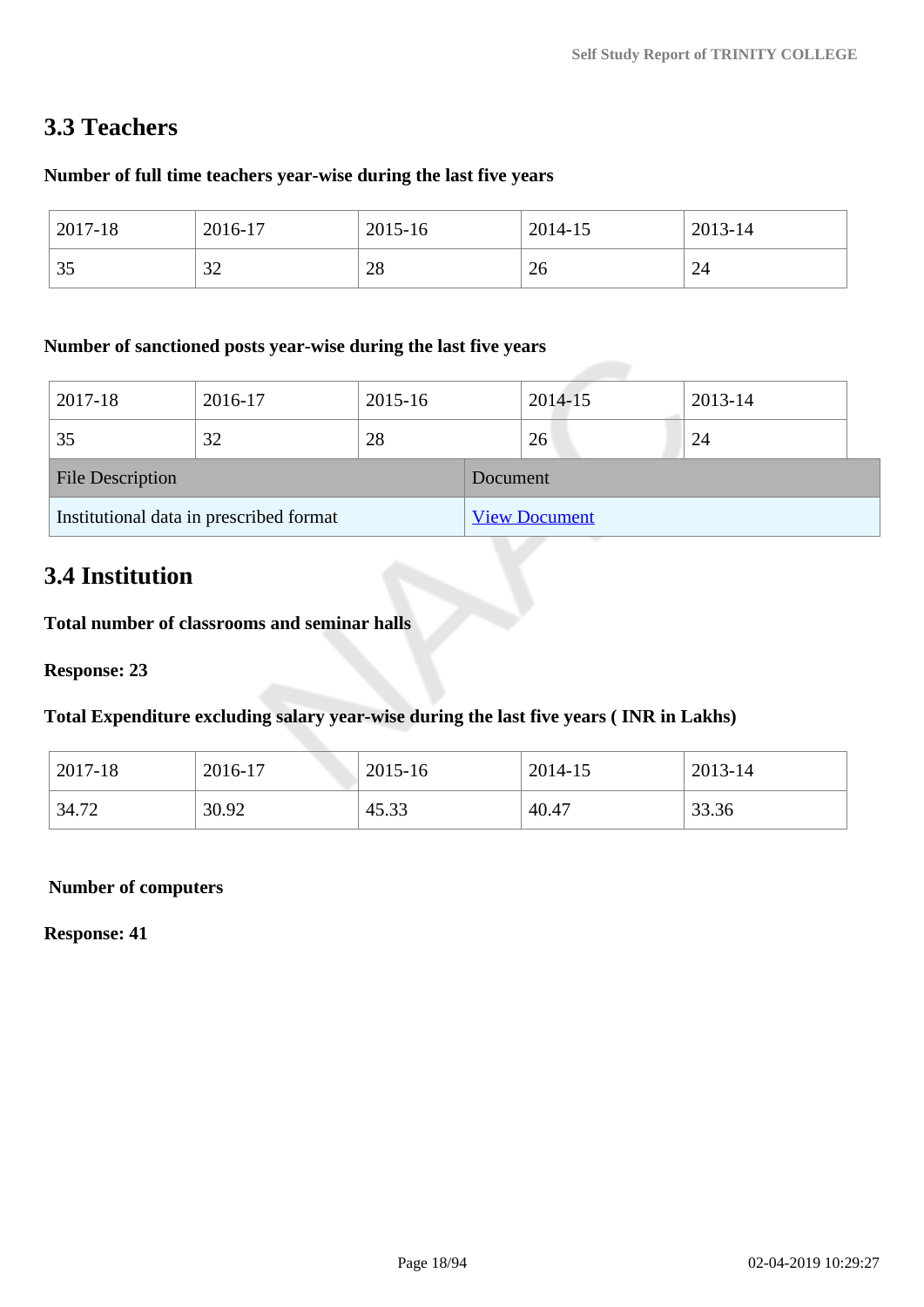# **4. Quality Indicator Framework(QIF)**

## **Criterion 1 - Curricular Aspects**

## **1.1 Curricular Planning and Implementation**

 **1.1.1 The institution ensures effective curriculum delivery through a well planned and documented process** 

#### **Response:**

The college thoroughly plans and develops action plans for effective implementation of the curriculum which is in line with the institution's goal to impart quality education with professionalism.

- Teachers prepare schedule of work for each subject semester wise and month wise for the completion of curriculum in time.
- Each faculty member maintains the teachers' diary indicating various aspects related to planning and implementation of curriculum which is checked in two tier system by respective Head of the Department and by the Principal of the college.
- Once in each semester House Examinations are conducted by the college and performance of the students are communicated to the parents through P.T.Ms.
- Each department prepares the Academic calendar of activities like extension lectures, Power Point presentations, Group Discussions, House examinations etc. for the semester to achieve the desired outcomes.
- The curriculum delivery is effectively done through illustrative lectures, supported by Power Point Presentations, use of Projectors, Assignments, Group discussions and E-content development.
- Printed study material is also given to students.
- To enhance the knowledge of the students Guest lectures, Seminars, Debates, Economic surveys, Student development programs, and Interactive sessions etc are also held.
- Educational trips and field trips are organized from time to time to supplement classroom teaching. The college also arranges for visits to industry so as to help them in gaining first hand practical knowledge.
- The quality of the education imparted to students is monitored and ensured through feedback system .Regular feedbacks obtained from the stakeholders, with respect to the quality of the education provided to the students.
- Periodical assessment of the students is taken by the subject teachers in written form and sometimes in oral form and students are well informed about the schedule of tests and report is documented in teachers' diary.
- All department heads, in the end of each session make workload of the dept. for the coming session. The Head of the dept. allocates classes for the coming session at the end of the previous one so that each teacher can prepare notes, collect required material in advance for effective delivery of curriculum.
- In the beginning of each session college holds staff-meeting in which members are grouped into various committees for effective implementation of the curriculum. Time Table making, duties for conducting house examination, organizing departmental competitions and duties regarding various curricular and co- curricular activities are some of the tasks delegated to the members.
- Students are motivated to participate in various co-curricular activities like- Quiz Competitions, Debate ,Declamation Contests, Creative writing, Essay Writing and Caption Contest in youth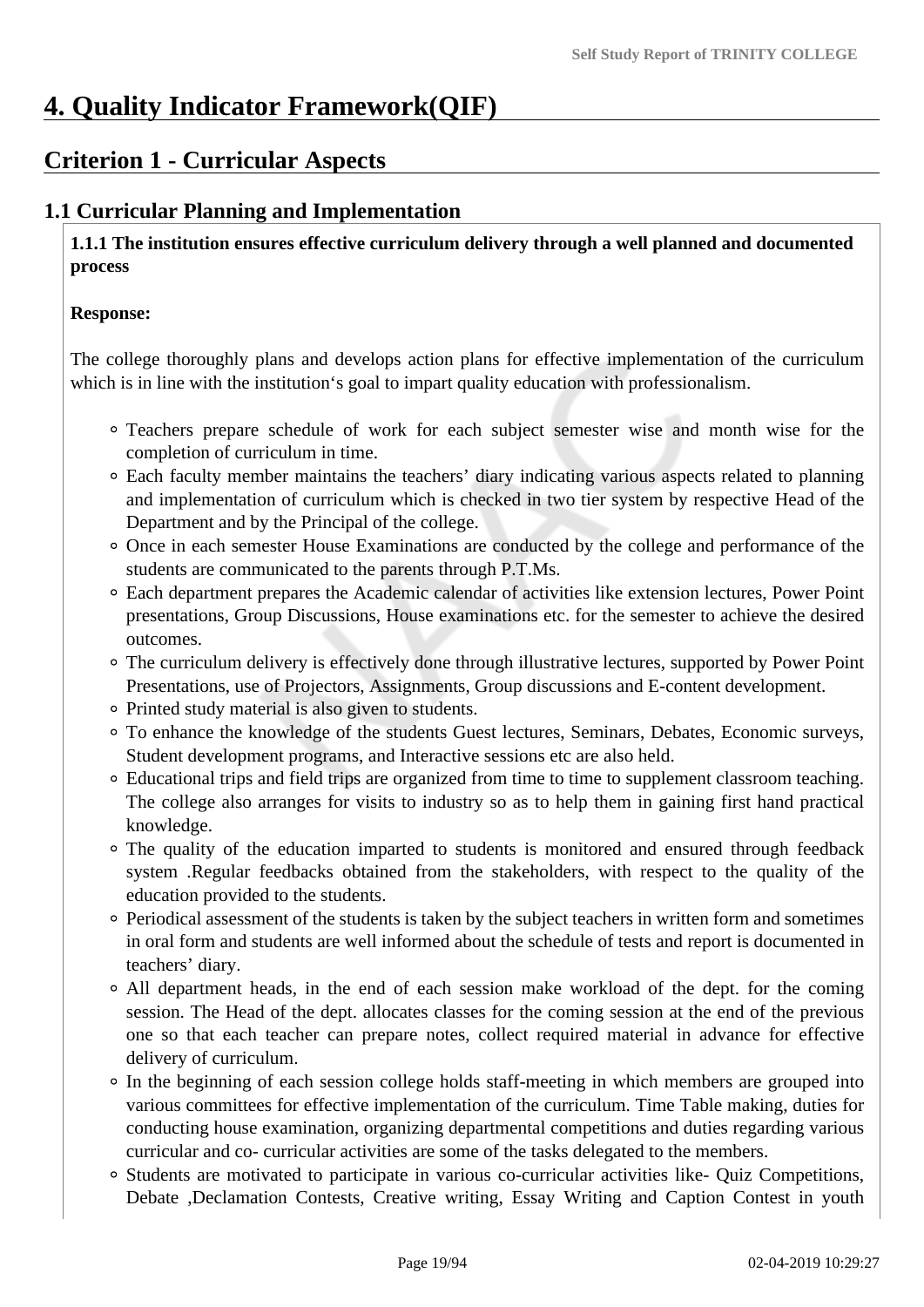festival and those organized by different colleges to enhance their cognitive and intellectual skills whereby students not only participate but also get good exposure for their overall growth.

#### **1.1.2 Number of certificate/diploma program introduced during the last five years**

#### **Response:** 3

#### 1.1.2.1 **Number of certificate/diploma programs introduced year-wise during the last five years**

| 2017-18 | 2016-17 | 2015-16 | 2014-15 | 2013-14 |
|---------|---------|---------|---------|---------|
| ΩT.     | 01      | 01      | 00      | 00      |

| <b>File Description</b>                              | <b>Document</b>      |
|------------------------------------------------------|----------------------|
| Minutes of relevant Academic Council/BOS<br>meetings | <b>View Document</b> |
| Details of the certificate/Diploma programs          | <b>View Document</b> |

#### **1.1.3 Percentage of participation of full time teachers in various bodies of the Universities/ Autonomous Colleges/ Other Colleges, such as BoS and Academic Council during the last five years**

#### **Response:** 75.86

1.1.3.1 Number of teachers participating in various bodies of the Institution, such as BoS and Academic Council year-wise during the last five years

| 2017-18 | 2016-17 | 2015-16 | 2014-15 | 2013-14 |
|---------|---------|---------|---------|---------|
| $\circ$ | O       | -       | ∼       | -       |

| <b>File Description</b>                                                       | <b>Document</b> |
|-------------------------------------------------------------------------------|-----------------|
| Details of participation of teachers in various bodies   <u>View Document</u> |                 |

#### **1.2 Academic Flexibility**

 **1.2.1 Percentage of new Courses introduced out of the total number of courses across all Programs offered during last five years**

**Response:** 9.49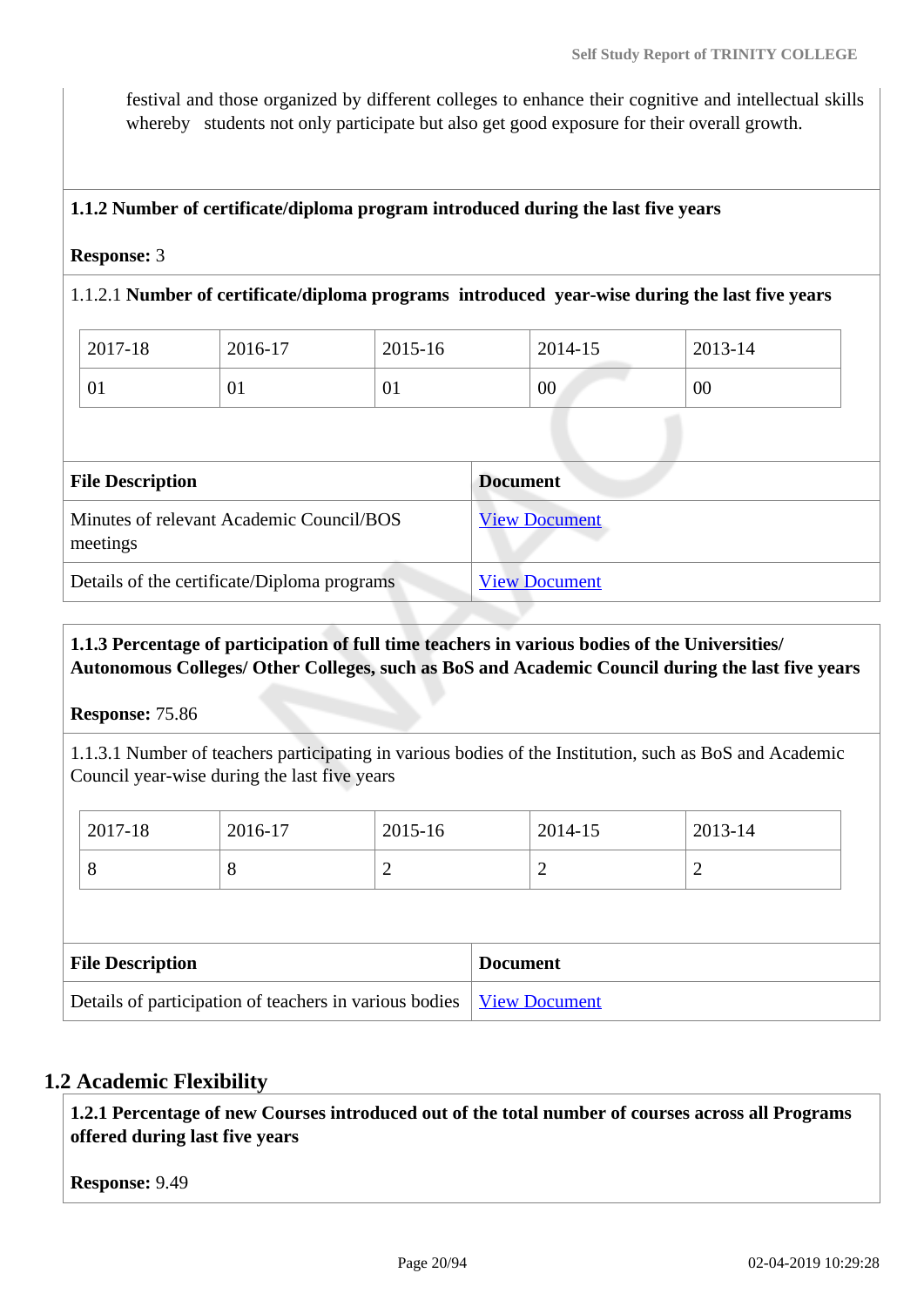1.2.1.1 How many new courses are introduced within the last five years

Response: 118

| <b>File Description</b>                               | <b>Document</b>      |
|-------------------------------------------------------|----------------------|
| Minutes of relevant Academic Council/BOS<br>meetings. | <b>View Document</b> |
| Details of the new courses introduced                 | <b>View Document</b> |

#### **1.2.2 Percentage of programs in which Choice Based Credit System (CBCS)/Elective course system has been implemented**

**Response:** 0

1.2.2.1 Number of programs in which CBCS/ Elective course system implemented.

Response: 00

| <b>File Description</b>                              | <b>Document</b>      |
|------------------------------------------------------|----------------------|
| Name of the programs in which CBCS is<br>implemented | <b>View Document</b> |

#### **1.2.3 Average percentage of students enrolled in subject related Certificate/ Diploma programs/Addon programs as against the total number of students during the last five years**

**Response:** 1.95

1.2.3.1 Number of students enrolled in subject related Certificate or Diploma or Add-on programs yearwise during the last five years

|                                            | 2017-18                                                                                        | 2016-17 | 2015-16 |  | 2014-15 | 2013-14 |
|--------------------------------------------|------------------------------------------------------------------------------------------------|---------|---------|--|---------|---------|
|                                            | 07                                                                                             | 13      | 10      |  | 00      | 00      |
|                                            |                                                                                                |         |         |  |         |         |
| <b>File Description</b><br><b>Document</b> |                                                                                                |         |         |  |         |         |
|                                            | Details of the students enrolled in Subjects related<br>to certificate/Diploma/Add-on programs |         |         |  |         |         |

### **1.3 Curriculum Enrichment**

 **1.3.1 Institution integrates cross- cutting issues relevant to Gender, Environment and Sustainability, Human Values and Professional Ethics into the Curriculum**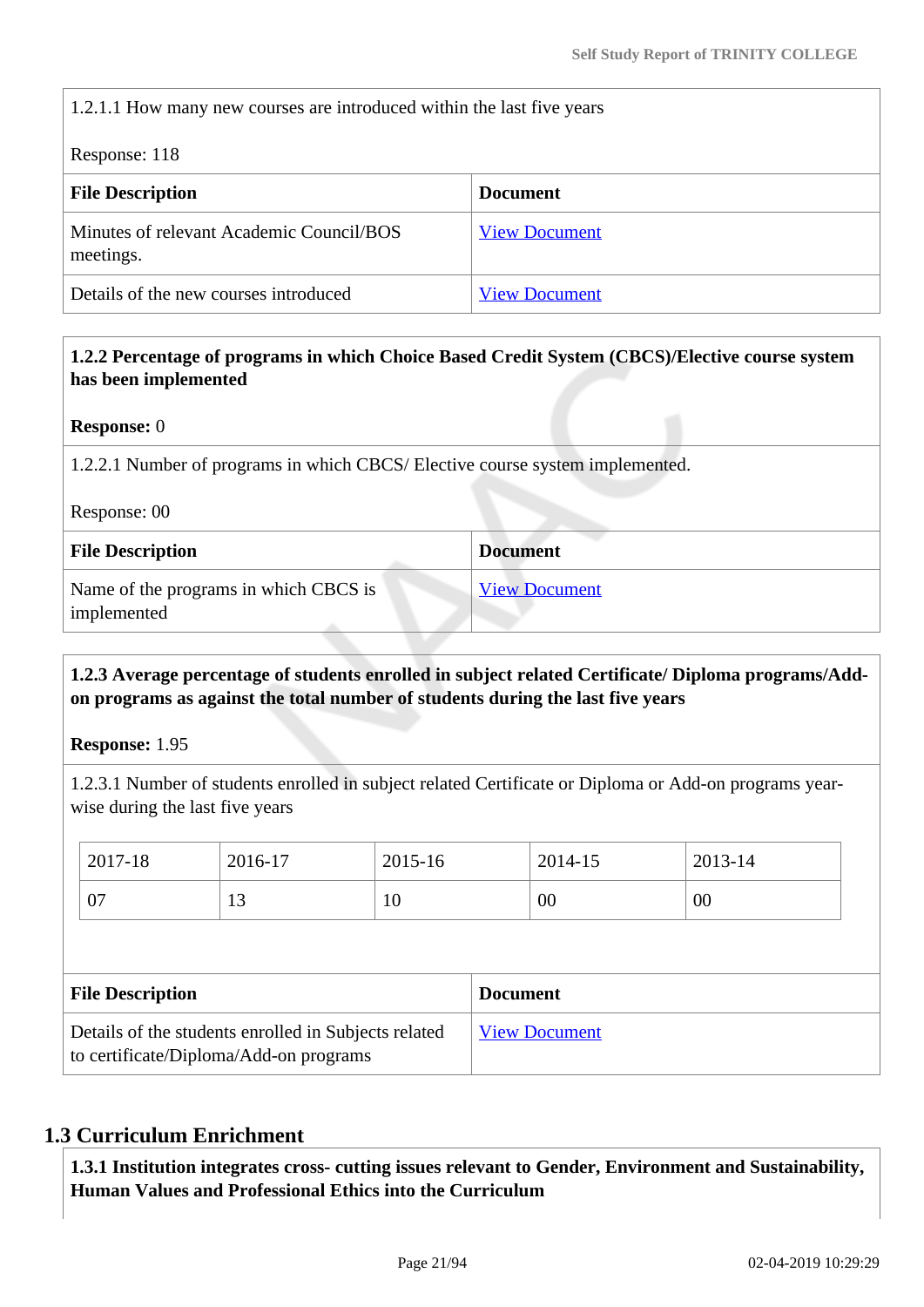#### **Response:**

- **Gender Sensitization –** Trinity College initiates women empowerment through establishing women cell, which conducts seminars, lectures etc for making the students aware about their rights. College also celebrates women's day and mother's day to give recognition to women. College provides short term course on self defense especially for female students to make them safe and secure in society.
- **Environment and Sustainability-**
- Weekly classes are carried out for 2nd year students of all streams to make them aware about the environmental issues. To impart more practical knowledge, college conducts tree plantation activities, eco friendly celebrations, cleanliness drives etc .
- College motivates the students to save power and paper by inculcating in them a desire to save these scare resources for the coming generations.
- We continuously do efforts to make our campus an eco-friendly campus. Students nurture the plants planted by their seniors and plant new ones for the next generation.
- College presents plants saplings to the staff on their birthdays and to the chief guests as a token of love.

#### **Human Values and Professional Ethics-**

- College imparts human values among the students through value education classes once in a week.To sensitize them towards various human values like co-operation, belongingness, respect for elders, generosity, moral & societal values, each department conducts outreach programs every year in various old age homes, unprivileged areas, pingalwadas (specially challenged people), orphanage homes etc.
- Guest Lectures on value education are also organized.
- To inculcate humanity langar sewa on festivals is also done by students and staff.
- In order to save human lives college also initiates various blood donation camps. So our students and staff members donated blood many times to save the life of needy.
- College conducts classes on drug abuse as part of their curriculum to make the students aware about the bad effects of drugs on their health.
- **Professional Ethics –**Our institution promotes professionalism and follows professional ethics in the following terms
- Trinity College conducts the Faculty enrichment program every year in the beginning of the session for the overall growth of the staff members.
- Department of computer science provided certificate course in PHP and ASP.Net to make the students fit for their professional career.
- Department of commerce conducts entrepreneurship awareness camp for creating entrepreneurship and business ethics among the students.
- All the curricular, Co-curricular and extra curricular activities are conducted as per scheduled in the academic calendar and executed systematically.
- Meetings of H.O.D, Academic Council and staff members are conducted each month to discuss important matters f the college.
- College has a practice of appointing Master of the day for a week from the faculty members who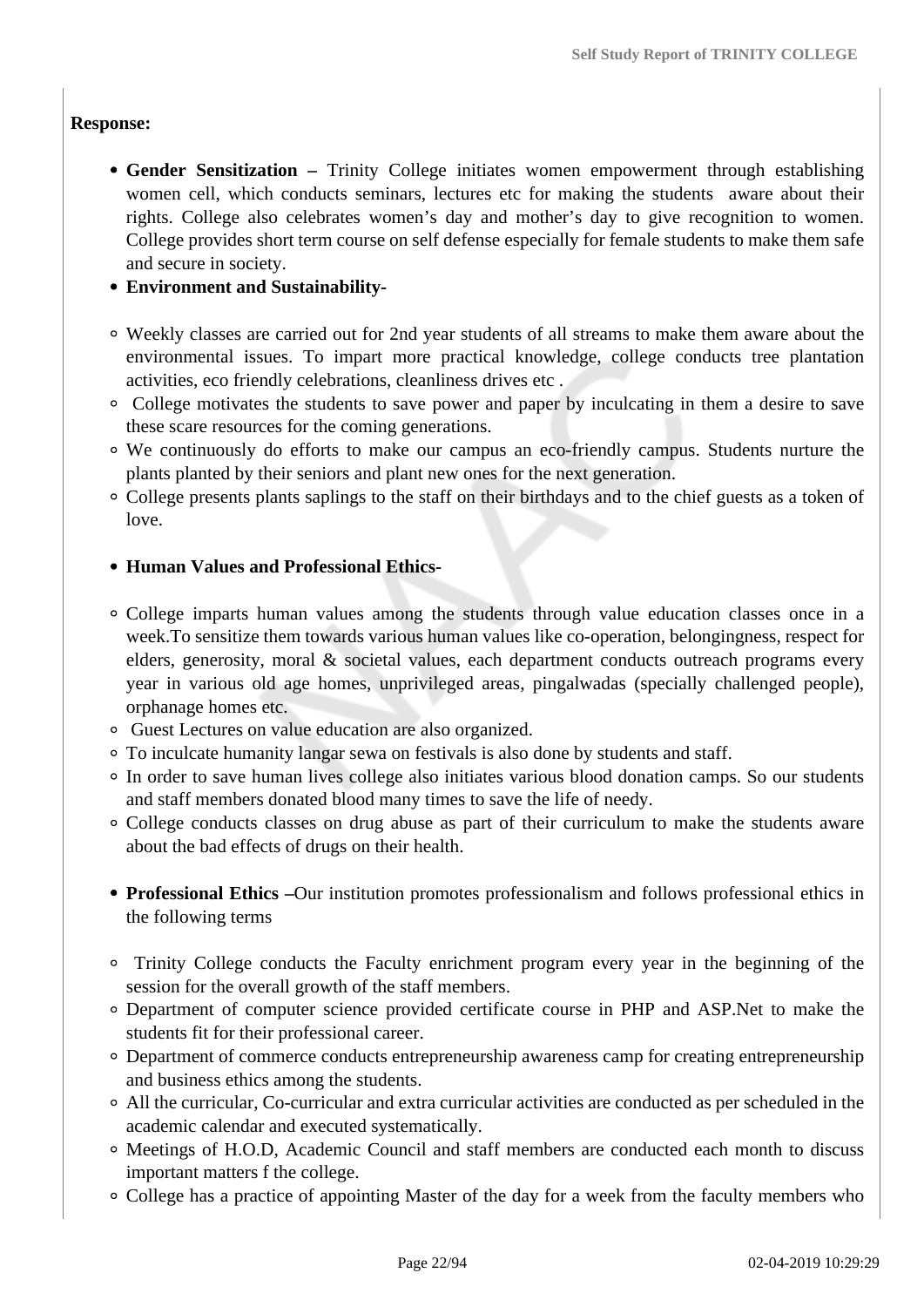maintains the record of all major activities.

For inculcating the Professional ethics Philosophy in B.A& Management Principles & OB in B.Com & M.com are taught

| <b>File Description</b>         | <b>Document</b>      |
|---------------------------------|----------------------|
| Link for Additional Information | <b>View Document</b> |

 **1.3.2 Number of value added courses imparting transferable and life skills offered during the last five years**

#### **Response:** 2

1.3.2.1 Number of value-added courses imparting transferable and life skills offered during the last five years

Response: 02

| <b>File Description</b>                                                      | <b>Document</b>      |
|------------------------------------------------------------------------------|----------------------|
| Details of the value-added courses imparting<br>transferable and life skills | <b>View Document</b> |
| Brochure or any other document relating to value<br>added courses.           | <b>View Document</b> |
| Any additional information                                                   | <b>View Document</b> |

#### **1.3.3 Percentage of students undertaking field projects / internships**

#### **Response:** 10.38

1.3.3.1 Number of students undertaking field projects or internships

Response: 30

| <b>File Description</b>                 | <b>Document</b>      |
|-----------------------------------------|----------------------|
| List of students enrolled               | <b>View Document</b> |
| Institutional data in prescribed format | <b>View Document</b> |

#### **1.4 Feedback System**

 **1.4.1 Structured feedback received from 1) Students, 2)Teachers, 3)Employers, 4)Alumni and 5)Parents for design and review of syllabus-Semester wise/ year-wise A.Any 4 of the above**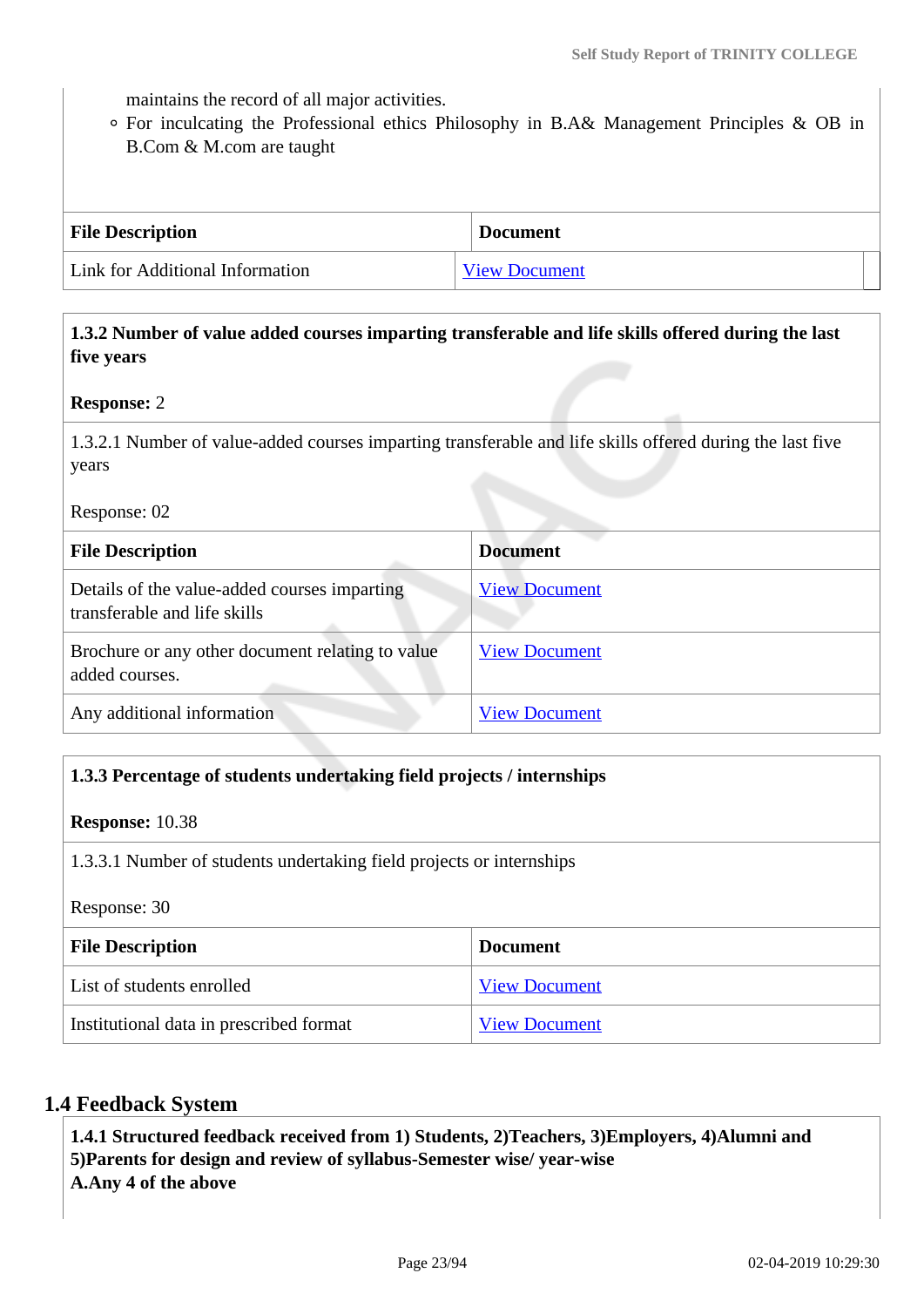# **B.Any 3 of the above C. Any 2 of the above D. Any 1 of the above Response:** A.Any 4 of the above **File Description Document** URL for stakeholder feedback report [View Document](http://trinitycollegejal.com/?page_id=11016; http://trinitycollegejal.com/?page_id=11018; http://trinitycollegejal.com/?page_id=11020; http://trinitycollegejal.com/?page_id=11022)

# **1.4.2 Feedback processes of the institution may be classified as follows: A. Feedback collected, analysed and action taken and feedback available on website B. Feedback collected, analysed and action has been taken C. Feedback collected and analysed D. Feedback collected Response:** B. Feedback collected, analysed and action has been taken **File Description Document** Any additional information [View Document](https://assessmentonline.naac.gov.in/storage/app/hei/SSR/101878/1.4.2_1535098190_2076.pdf) URL for feedback report [View Document](http://trinitycollegejal.com/?page_id=11016; http://trinitycollegejal.com/?page_id=11018; http://trinitycollegejal.com/?page_id=11020; http://trinitycollegejal.com/?page_id=11022)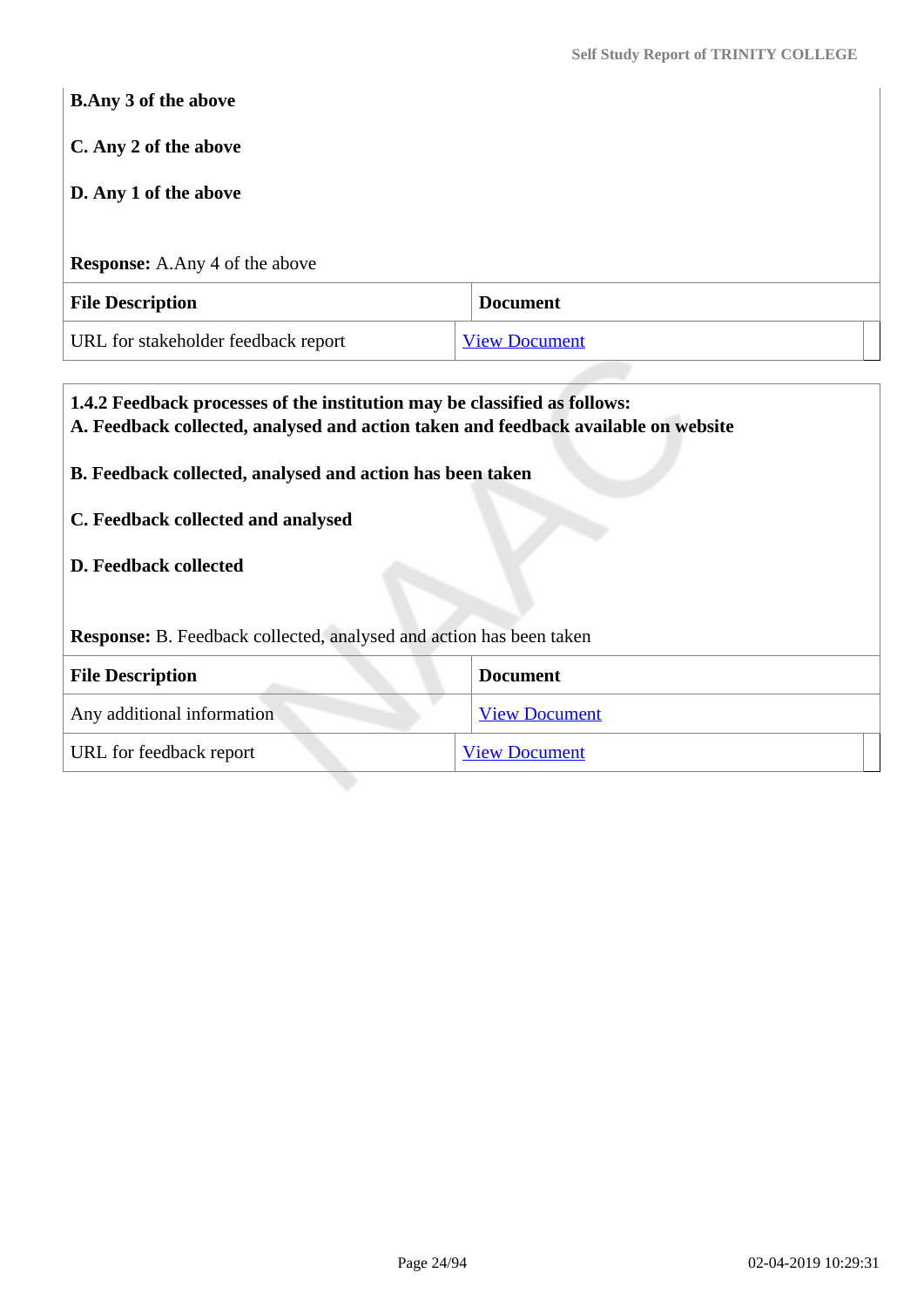## **Criterion 2 - Teaching-learning and Evaluation**

### **2.1 Student Enrollment and Profile**

**2.1.1 Average percentage of students from other States and Countries during the last five years**

#### **Response:** 9.46

2.1.1.1 Number of students from other states and countries year-wise during the last five years

| 2017-18   | 2016-17 | 2015-16 | 2014-15               | 2013-14 |
|-----------|---------|---------|-----------------------|---------|
| $\bigcap$ | ⌒       | $\cap$  | $\mathcal{D}^{\circ}$ | $\sim$  |
| 33        | 34      | ر ر     | 20                    | ◡▴      |

| <b>File Description</b>                       | <b>Document</b>      |
|-----------------------------------------------|----------------------|
| List of students (other states and countries) | <b>View Document</b> |
| Institutional data in prescribed format       | <b>View Document</b> |

#### **2.1.2 Average Enrollment percentage (Average of last five years)**

#### **Response:** 24.05

2.1.2.1 Number of students admitted year-wise during the last five years

| 2017-18 | 2016-17 | 2015-16    | 2014-15 | 2013-14 |
|---------|---------|------------|---------|---------|
| 289     | 310     | 22<br>⊥ ∠ر | 388     | 418     |

2.1.2.2 Number of sanctioned seats year-wise during the last five years

| $2017 - 18$ | 2016-17 | 2015-16 | 2014-15 | 2013-14 |
|-------------|---------|---------|---------|---------|
| 1565        | 1485    | 1425    | 1380    | 1380    |

| <b>File Description</b>                 | <b>Document</b>      |
|-----------------------------------------|----------------------|
| Institutional data in prescribed format | <b>View Document</b> |

#### **2.1.3 Average percentage of seats filled against seats reserved for various categories as per applicable reservation policy during the last five years**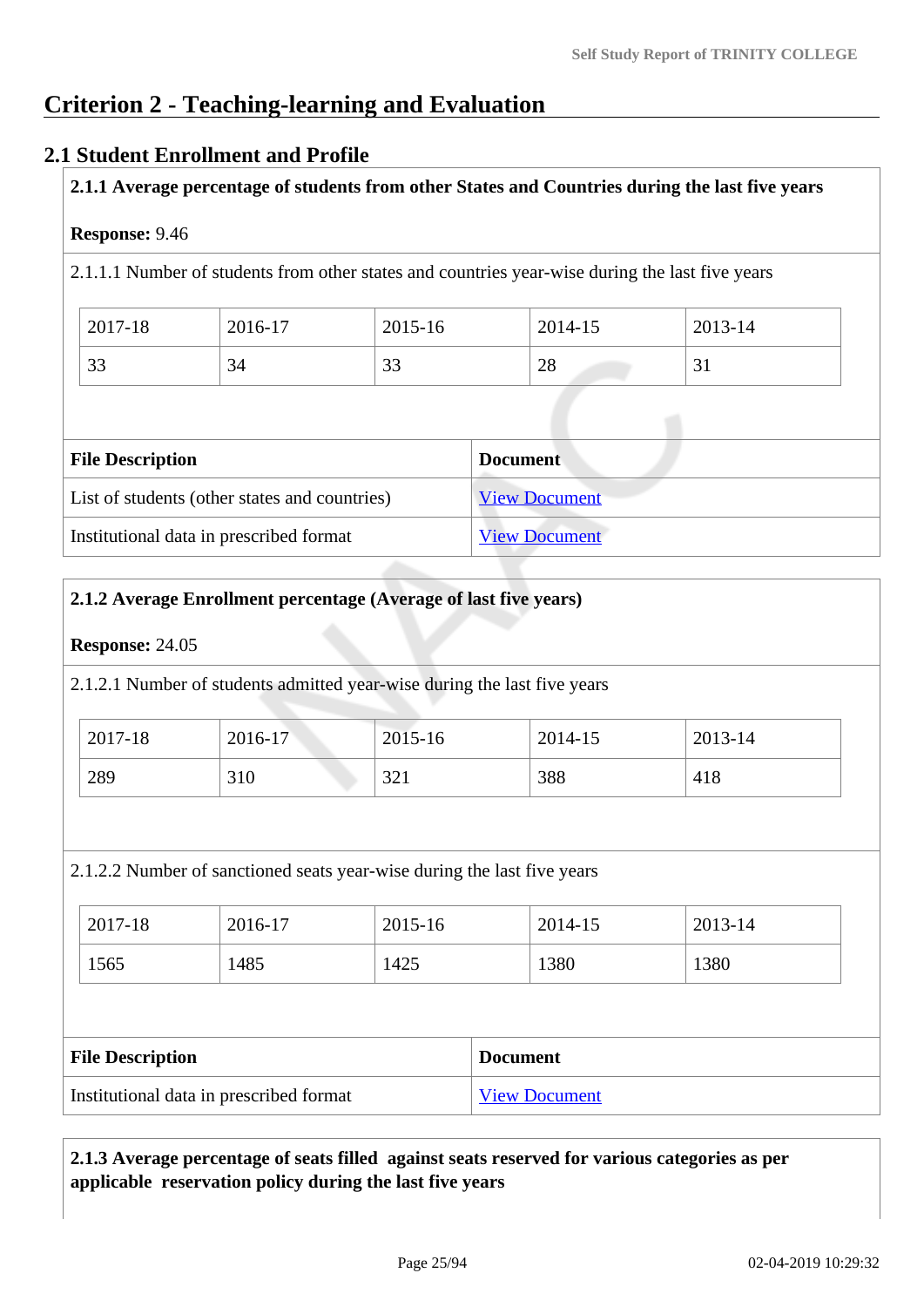#### **Response:** 100

2.1.3.1 Number of actual students admitted from the reserved categories year-wise during the last five years

| 2017-18                 | 2016-17                                 | 2015-16 |                 | 2014-15              | 2013-14 |
|-------------------------|-----------------------------------------|---------|-----------------|----------------------|---------|
| 162                     | 153                                     | 169     |                 | 177                  | 184     |
|                         |                                         |         |                 |                      |         |
|                         |                                         |         |                 |                      |         |
| <b>File Description</b> |                                         |         | <b>Document</b> |                      |         |
|                         | Institutional data in prescribed format |         |                 | <b>View Document</b> |         |

## **2.2 Catering to Student Diversity**

 **2.2.1 The institution assesses the learning levels of the students, after admission and organises special programs for advanced learners and slow learners**

**Response:** 

#### 1) **For Advanced Learners:-**

- 1.The club for advanced learners Radiant Star was established to identify the students with special talent and potential to learn and to provide them the opportunity to explore and polish their hidden talent. Students getting 65% marks are eligible for this club. Learning sessions are organized for them to enhance their practical knowledge.
- 2.Fast learners are encouraged to undertake various higher levels academic development program.
- 3.Extension lectures and workshops are arranged to make these students familiar with recent advancements in the concerned subjects.
- 4.Quiz programs are also arranged to enhance their general knowledge.
- 5.Various interdepartmental competitions are conducted in the college to judge the potential of such students and they are made aware of various career opportunities in keeping with their career strength.
- 6.One career library is also there so that advanced learners can get more information related to competitive exams.

#### 2) **For Slow Learners:-**

(i) The Institution has student support cell to support the slow learners. Cell provides adequate support to slow learners to overcome academic difficulties by:

- Organizing Extra Classes during the semester
- Giving practice assignments
- Organizing Guided Self Study Courses classes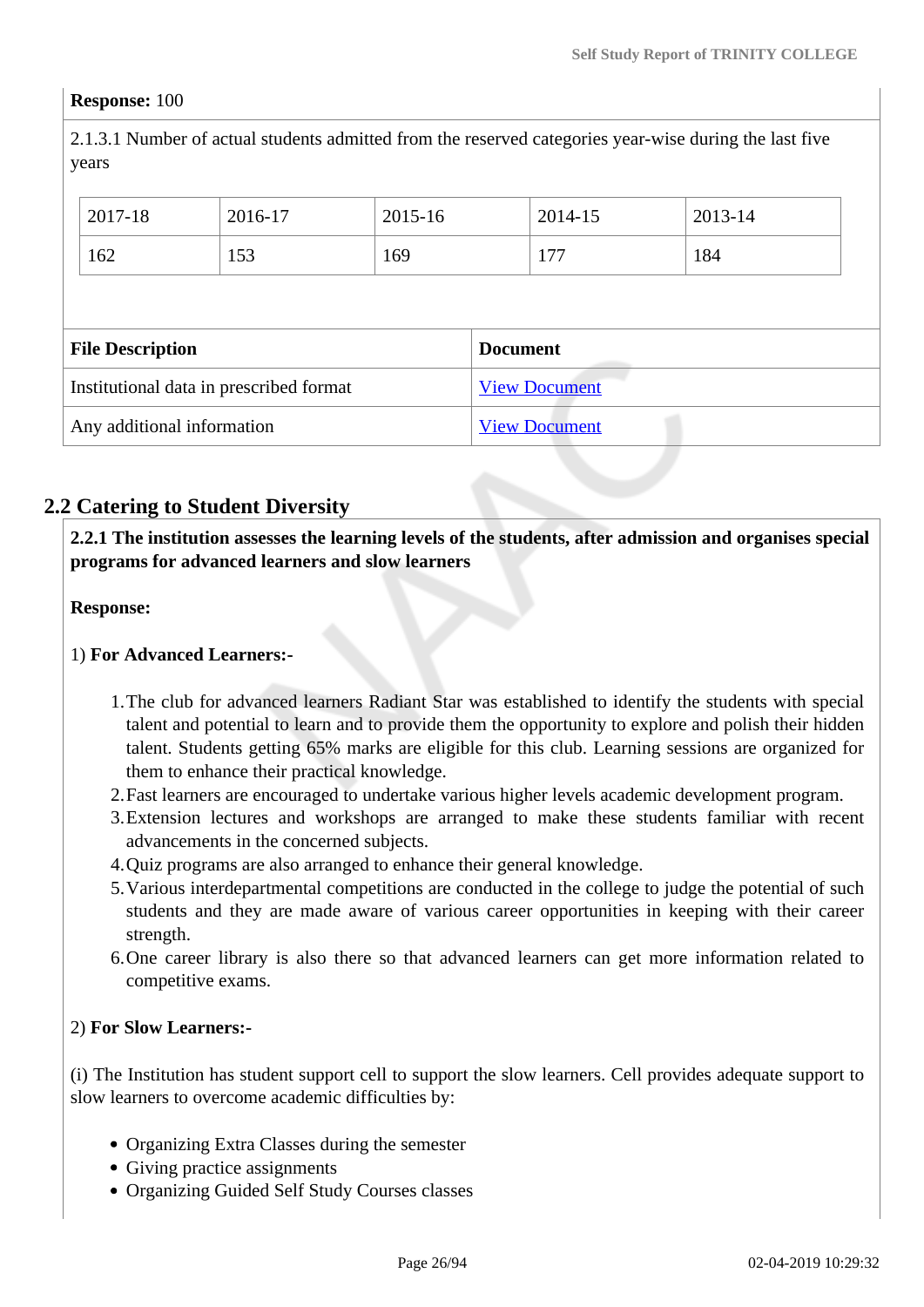Providing extra reading material to improve basic understanding of subject

(ii) Bridge Course: -The students from Punjabi and Hindi mediums were given free English classes. It is made compulsory for all the students from Punjabi and Hindi medium to attend these classes.

(iii) Various remedial courses are conducted for each department of college. The college has remedial coaching for academically weak students. Special timetables are prepared for remedial lectures. teachers take efforts to identify the weakness of the student in the learning process which needs to be improving .many times it has been found that a particular learner requires repetition of the same concept more than twice. This problem is addressed by making the concerned students write the concepts several times to build confidence of the students The courses are need based and adjusted into the time table by taking extra classes on

1)Digital Electronics

2)Mathematics

3)Q.T

4)English

5)History

6)Sociology

3) The institution conducts an Orientation program for newly admitted students to make them aware of program structure, internal and external examination pattern and career opportunities in various courses. The Trinity colleges identify the extent of students learning; assesses their preparation, requirements, and experiences; and take various measures to improve student achievement in curricular, co-curricular and scholarly work. College organize various special programs

4) Industrial visit: -industrial visit provides students an insight regarding internal working of companies. Each department of the college organizes the industrial visit for the students in every academic year with the motive that it will give the students an opportunity to learn things practically in a real-time functional environment through interaction, witnessing the working methods and clarifying the doubts from experienced workers

| <b>File Description</b>         | <b>Document</b>      |
|---------------------------------|----------------------|
| Link for Additional Information | <b>View Document</b> |

|  | 2.2.2 Student - Full time teacher ratio |  |  |  |  |
|--|-----------------------------------------|--|--|--|--|
|--|-----------------------------------------|--|--|--|--|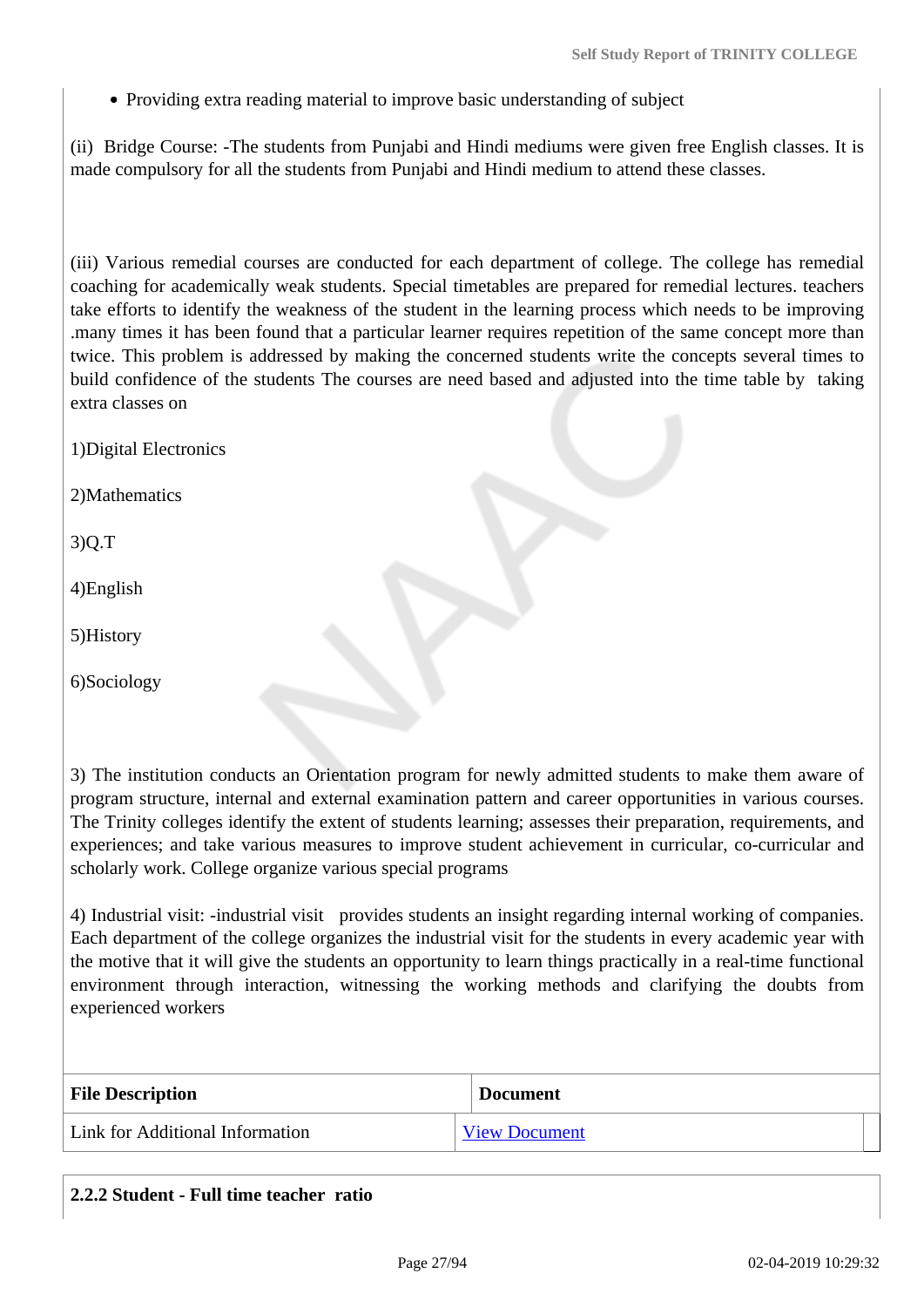#### **Response:** 8.26

| 2.2.3 Percentage of differently abled students (Divyangjan) on rolls  |                      |  |
|-----------------------------------------------------------------------|----------------------|--|
| <b>Response:</b> 0                                                    |                      |  |
| 2.2.3.1 Number of differently abled students on rolls<br>Response: 00 |                      |  |
| <b>File Description</b><br><b>Document</b>                            |                      |  |
|                                                                       |                      |  |
| Institutional data in prescribed format                               | <b>View Document</b> |  |

## **2.3 Teaching- Learning Process**

 **2.3.1 Student centric methods, such as experiential learning, participative learning and problem solving methodologies are used for enhancing learning experiences**

#### **Response:**

The academic philosophy of trinity is student centric. The teachers act as facilitator and students play an active role in the learning process. Various methods of experiential and participatory learning are adopted to ensure that students are active participants than remaining passive listeners in the teaching-learning process.

#### **Participative Learning**

The participatory learning activities adopted by the faculty that develop an application based outlook of student are:

- (a) Group discussions
- (b)Projects
- (c) Presentations
- (d) Term Papers / Seminar
- (e) Home Assignments

Participative Learning

- Eminent speakers are invited to give guest lectures. These experts bring their expert knowledge, which widens the knowledge horizon of the students.
- Case study method is widely used for making the lecture interesting and informative. Students are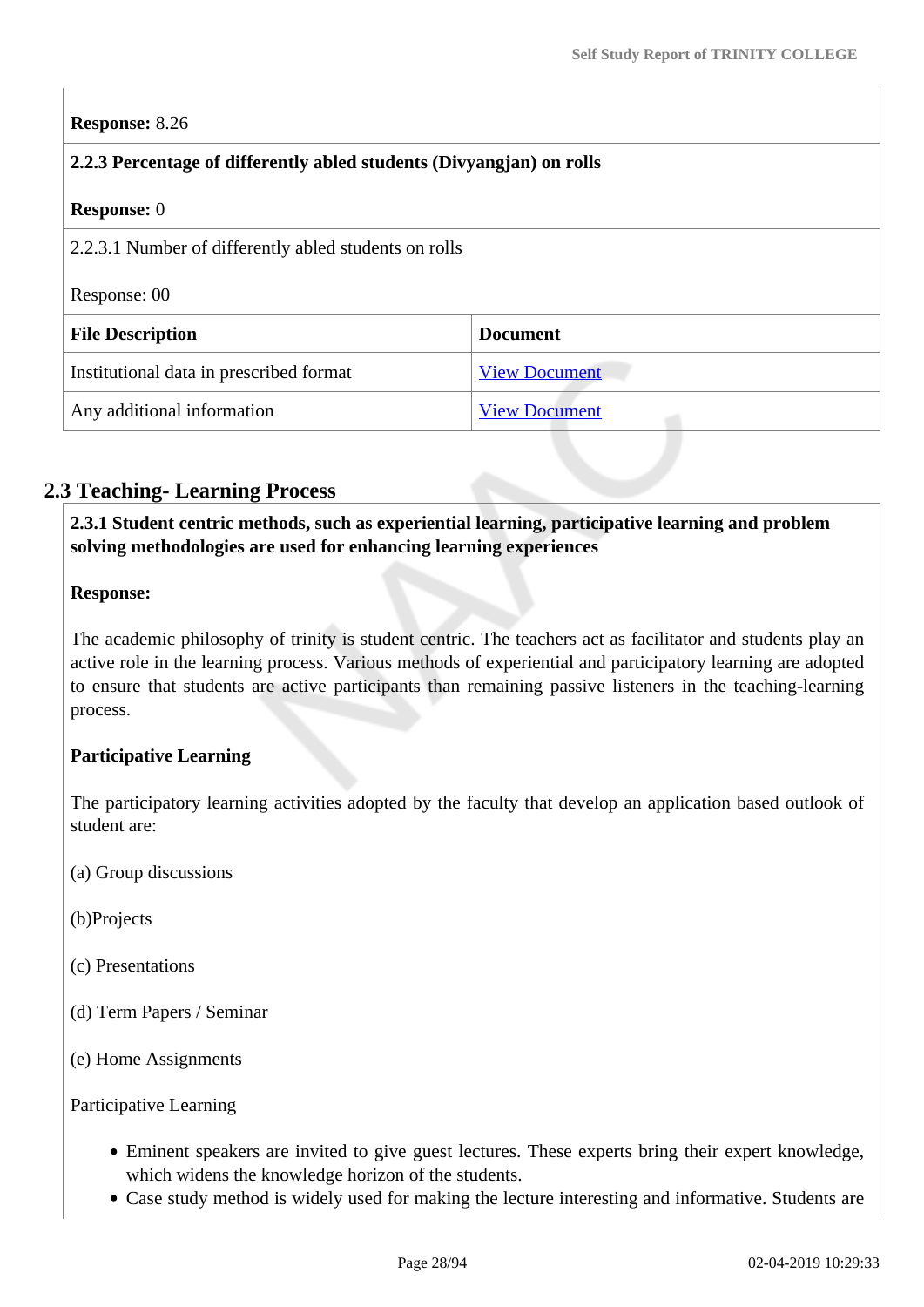allowed to think freely and loudly such that the atmosphere in the classroom is vibrant. The 'Case study' method has been highly recommended for sharpening the analytical and decision-making skills of the students.

- After the completion of any topic, The Teachers give the assignment questions related to the topics taught, it enables the students to get better grip of the topic.
- The teachers organize 'quiz' in the class, before commencing any new topic to identify the knowledge level of the student
- Innovative teaching tool like flip method allow them to deepen their knowledge.

### **Experiential Learning.**

Industrial visit provides students an insight regarding internal working of companies. Each department of the college organizes the industrial visit for the students in every academic year with the motive that it will give the students an opportunity to learn things practically in a real-time functional environment through interaction, witnessing the working methods and clarifying the doubts from experienced workers

College organizes annual intercollegiate events for students for promoting literally skills, cultural expertise and financial knowledge. All of these aspects are part of the syllabus under Economics, Business Studies, Commerce and Law. The textbook knowledge is learnt through experiencing the same, which enable better knowledge transfer. Thus the college inculcates ethical values and fair play amongst the students.

#### **Problem solving methodology**

Projects are assigned as a group and they are given specific task such that the outcome is presented as the result of group exercise. Under this, one student helps another student. Effective tutorial session help the students to solve their problems. Debates are also organized, which solve the problem at some extent.

| <b>File Description</b>         | <b>Document</b>      |
|---------------------------------|----------------------|
| Link for Additional Information | <b>View Document</b> |

#### **2.3.2 Percentage of teachers using ICT for effective teaching with Learning Management Systems (LMS), E-learning resources etc.**

**Response:** 97.14

2.3.2.1 Number of teachers using ICT

Response: 34

| <b>File Description</b>                   | <b>Document</b>      |
|-------------------------------------------|----------------------|
| List of teachers (using ICT for teaching) | <b>View Document</b> |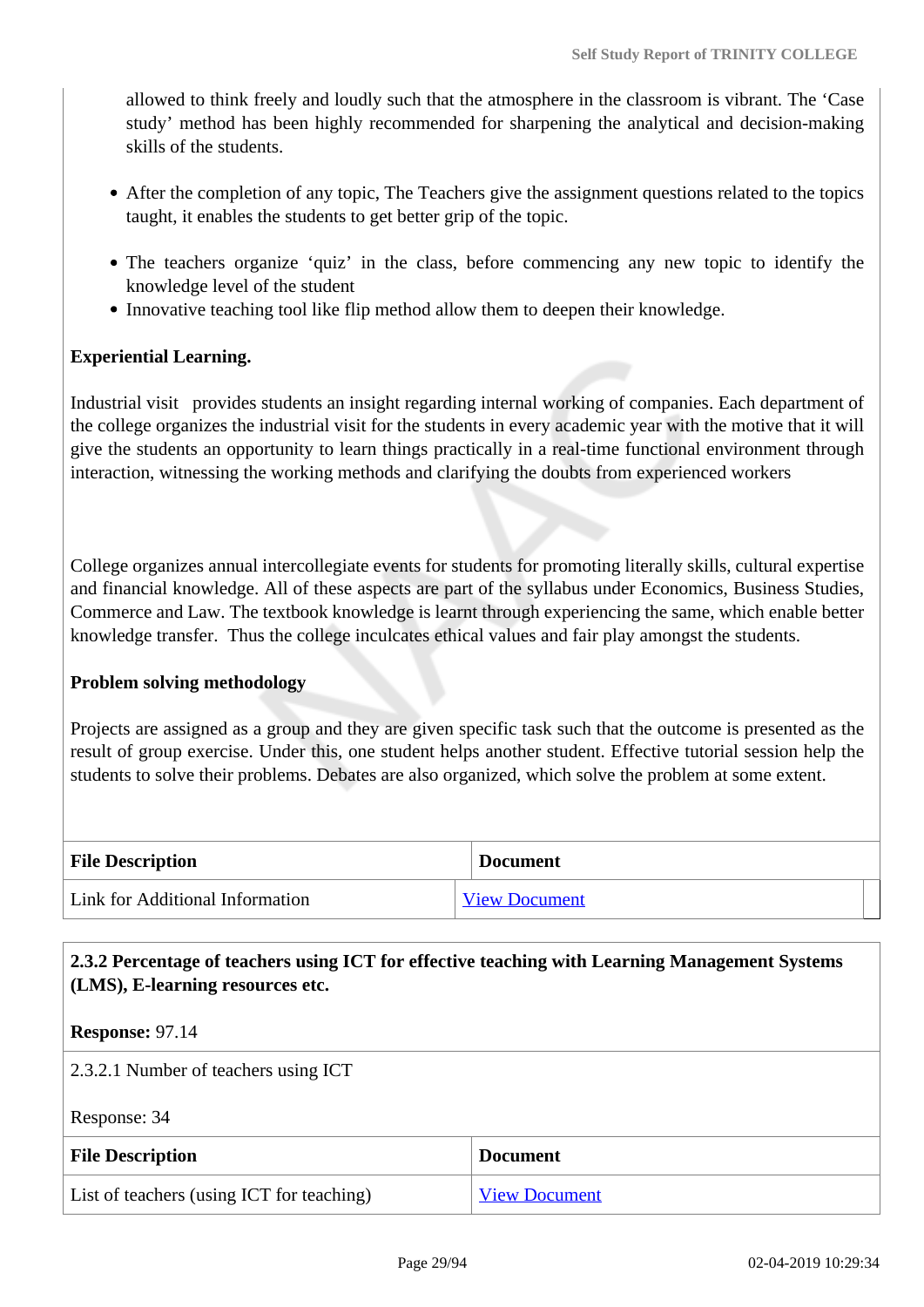# **2.3.3 Ratio of students to mentor for academic and stress related issues Response:** 8.26 2.3.3.1 Number of mentors Response: 35 **File Description Document** Any additional information [View Document](https://assessmentonline.naac.gov.in/storage/app/hei/SSR/101878/2.3.3_1534587997_2076.pdf)

#### **2.3.4 Innovation and creativity in teaching-learning**

#### **Response:**

Innovation comes when the learning culture is encouraged. The institution has designed its teaching methods to fulfill the requirements of all the students.

- Projects are assigned as group and they are given specific task such that the outcome is presented as a result of group exercise.
- Under collaborative learning, one student help another student. it is effective tutorial session which enabled the students to be self conscious about their writing skills.
- In the beginning of every semester, a course plan is created by all the teachers. They divide the topics in order of succession, mention the time allotted to each topic, define tools and techniques etc. Each topic is completed within the timeframe to allow the students enough time to grasp the concepts.
- ICT tools and techniques are used to make the topics better understand to the students. Teachers practice collaborative methods to invoke student participation in the classroom. Importance to practical knowledge is maintained throughout the semester. Assignments are given on regular basis to test their understanding and help the students learn beyond the syllabus.
- Another important teaching learning method is industrial visit. Industrial visit provides students an insight regarding internal working of companies. College organizes the industrial visit for the students in every academic year with the motive that it will give the students an opportunity to learn things practically in a real-time functional environment through interaction, witnessing the working methods and clarifying the doubts from experienced workers.
- College also conducts the national seminars. It benefits the students by providing them an opportunity to actively participate in research paper presentation by experts and to actively get involved in the interactions and post presentations.
- Time to time institution organize the Workshops to teach, instruct or facilitate group interaction between a relatively small number of people. These are traditionally interactive events that encourage participant involvement.
- Role plays are conducted to involve the students more practically.

The college management support by way of providing all required resources besides the permission to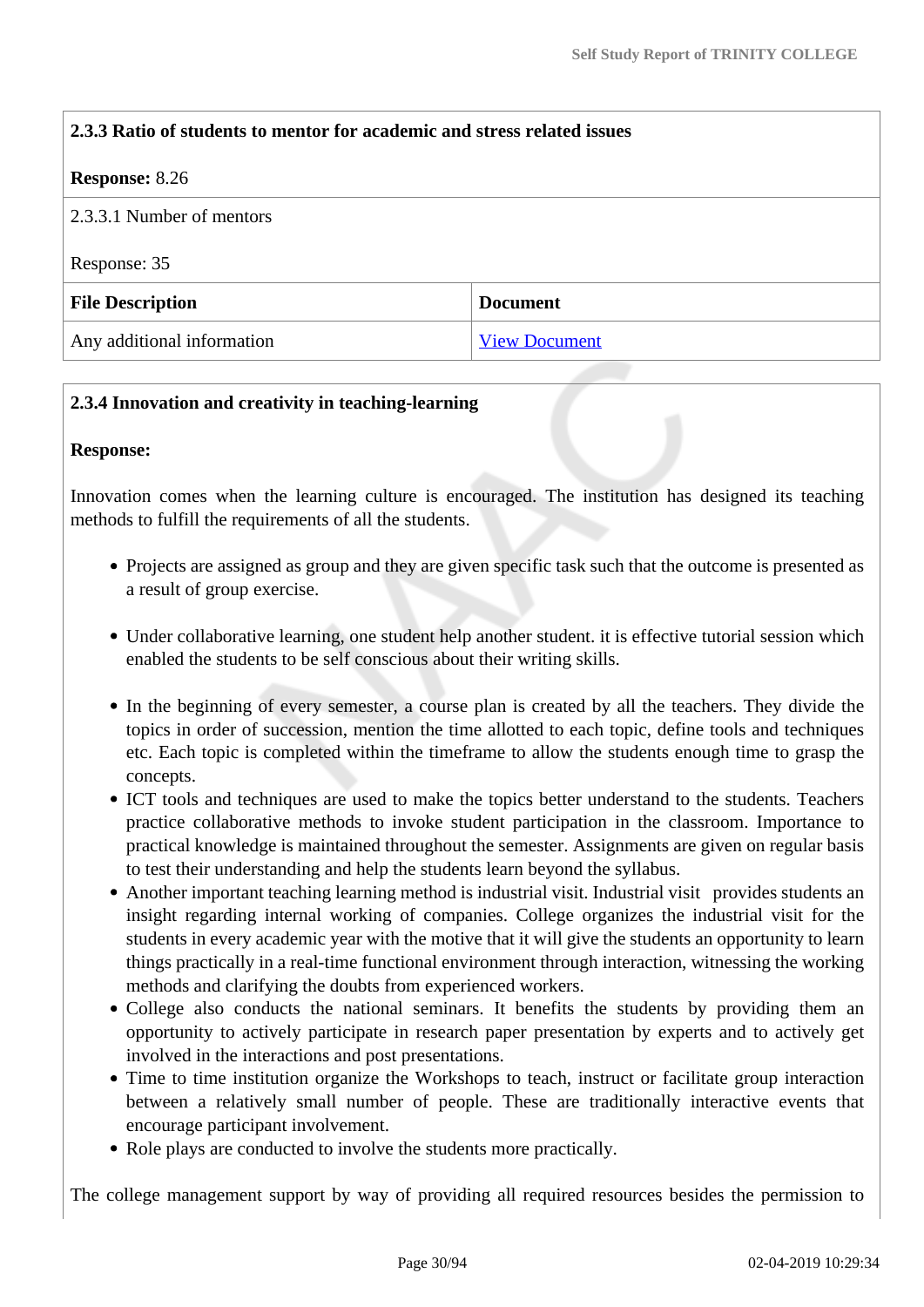experiment innovative method among the students the library, language lab and ICT facility are freely available to the teaching facility, which encourages the faculty to try out innovative teaching methods. Teachers adopt teaching methods that promote independent thinking and self learning amongst students. Teachers try for inculcating enduring universal values such as respect for different culture, peace and tolerance, democracy, justice and equality.

The college believes in the policy of giving freedom to students to express and nurture their creative side under the guidance of the teachers. Teachers in their individual capacity encourage and guide the students to polish their talents.

The creativity is nurtured by organizing various competitions such as painting, poster making, rangoli, creative writing, theater etc. Students are motivated to showcase their creativity in college magazine 'TRINITAS'.

| <b>File Description</b>    | <b>Document</b>      |
|----------------------------|----------------------|
| Any additional information | <b>View Document</b> |

## **2.4 Teacher Profile and Quality**

 **2.4.1 Average percentage of full time teachers against sanctioned posts during the last five years Response:** 100 **File Description Document** Year wise full time teachers and sanctioned posts for 5 years [View Document](https://assessmentonline.naac.gov.in/storage/app/hei/SSR/101878/2.4.1_1534744043_2076.xlsx)

#### **2.4.2 Average percentage of full time teachers with Ph.D. during the last five years**

#### **Response:** 0

2.4.2.1 Number of full time teachers with Ph.D. year-wise during the last five years

| 2017-18 | 2016-17 | 2015-16 | 2014-15 | 2013-14 |
|---------|---------|---------|---------|---------|
|         |         |         | 00      | 00      |

| <b>File Description</b>                                                                       | <b>Document</b>      |
|-----------------------------------------------------------------------------------------------|----------------------|
| List of number of full time teachers with PhD and<br>number of full time teachers for 5 years | <b>View Document</b> |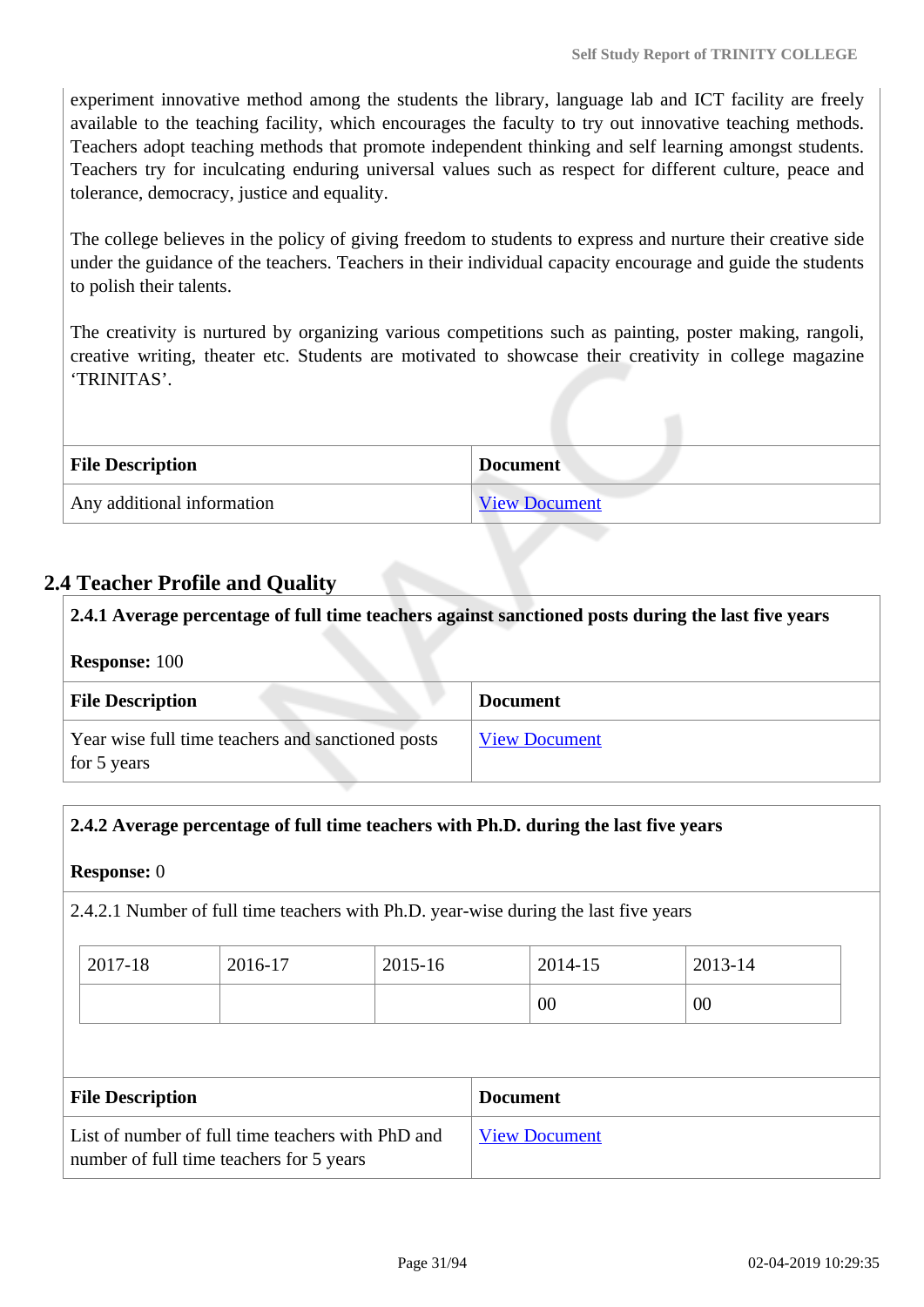#### **2.4.3 Teaching experience per full time teacher in number of years**

#### **Response:** 6.37

2.4.3.1 Total experience of full-time teachers

Response: 223

 **2.4.4 Percentage of full time teachers who received awards, recognition, fellowships at State, National, International level from Government, recognised bodies during the last five years**

**Response:** 20.69

2.4.4.1 Number of full time teachers receiving awards from state /national /international level from Government recognised bodies year-wise during the last five years

| 2017-18 | 2016-17 | 2015-16 | 2014-15 | 2013-14 |
|---------|---------|---------|---------|---------|
|         |         |         | ν       | ັ       |

| <b>File Description</b>                 | <b>Document</b>      |
|-----------------------------------------|----------------------|
| Institutional data in prescribed format | <b>View Document</b> |

#### **2.4.5 Average percentage of full time teachers from other States against sanctioned posts during the last five years**

**Response:** 0.63

2.4.5.1 Number of full time teachers from other states year-wise during the last five years

| 2017-18                 | 2016-17 | 2015-16 | 2014-15         | 2013-14 |
|-------------------------|---------|---------|-----------------|---------|
| 00                      | 01      | 00      | 00              | 00      |
|                         |         |         |                 |         |
|                         |         |         |                 |         |
| <b>File Description</b> |         |         | <b>Document</b> |         |

#### **2.5 Evaluation Process and Reforms**

**2.5.1 Reforms in Continuous Internal Evaluation(CIE) system at the institutional level**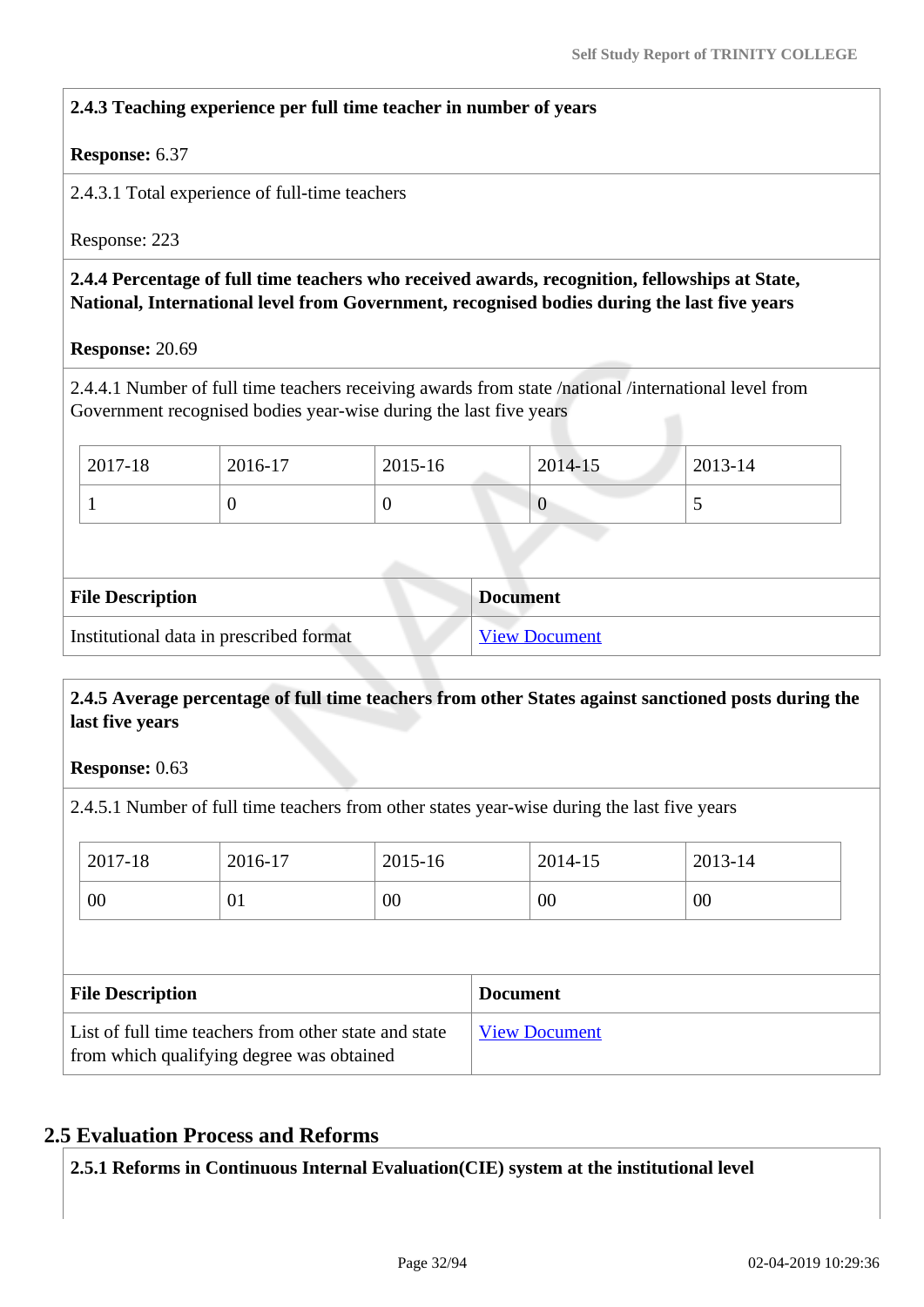#### **Response:**

Formative and summative assessment approaches are adopted.

- The students are evaluated by class participation, group discussions and class tests, which not only improves their preparation but also ensures comprehension of various topics taught in the class.
- Debates, blackboard tests and classroom quiz are also held for some interesting and short topics, which make the evaluation challenging and interesting for students.
- Based on the pattern of questions papers set by the University for Final Exams practice question papers are given to students for homework and tests pattern of question papers given for home work and tests.
- The student centric learning through assignments, projects and practical sessions is impartially and fairly evaluated on the basis of performance.
- Special tests are conducted to offer a chance to students to evaluate the performance of the students.
- The College examination committee frequently visits the examination hall during examination to check the transparency.
- Internal assessment is awarded under different categories. If a student is absent for the examinations because of any medical reason or any emergency and then he/she is allowed to write the examination afterwards. He/she is given a set of question paper prepared by faculty and then a re-examination date is provided to the student.

| <b>File Description</b>         | <b>Document</b>      |
|---------------------------------|----------------------|
| Any additional information      | <b>View Document</b> |
| Link for Additional Information | <b>View Document</b> |

#### **2.5.2 Mechanism of internal assessment is transparent and robust in terms of frequency and variety**

#### **Response:**

For internal assessment, the institution takes class tests, unit tests, and monthly tests of the students. The programme of these internal evaluation test is strictly followed by the institution .All the departments accordingly conduct all these tests of each subject. In addition to this, the Departments organize departmental seminars workshops and paper presentation activities to assess the Student's attainment and progression. According to scheduled programme, House test exams and monthly test are conducted in each semester and question papers are designed according to university pattern. Question papers are prepared by the individual faculty member. The question papers are submitted to the Examination-in-charge in a closed envelope, much prior to the examination. On the day of examination, the controller with the examination committee reveals the question paper and the examinations are conducted under strict scrutiny of invigilator. The College examination committee frequently visits the examination hall during examination to check the transparency. The faculty members are asked to submit the evaluated answer sheets within 7 days of completion of examination. The answer sheets are distributed to the students after one week of examination. If any student has any grievance related to the results then they approach to the HOD of their department with the consent of controller (Principal) of examination committee within the three days of distribution of sheets. HOD declares the result within next seven days. After that parents are informed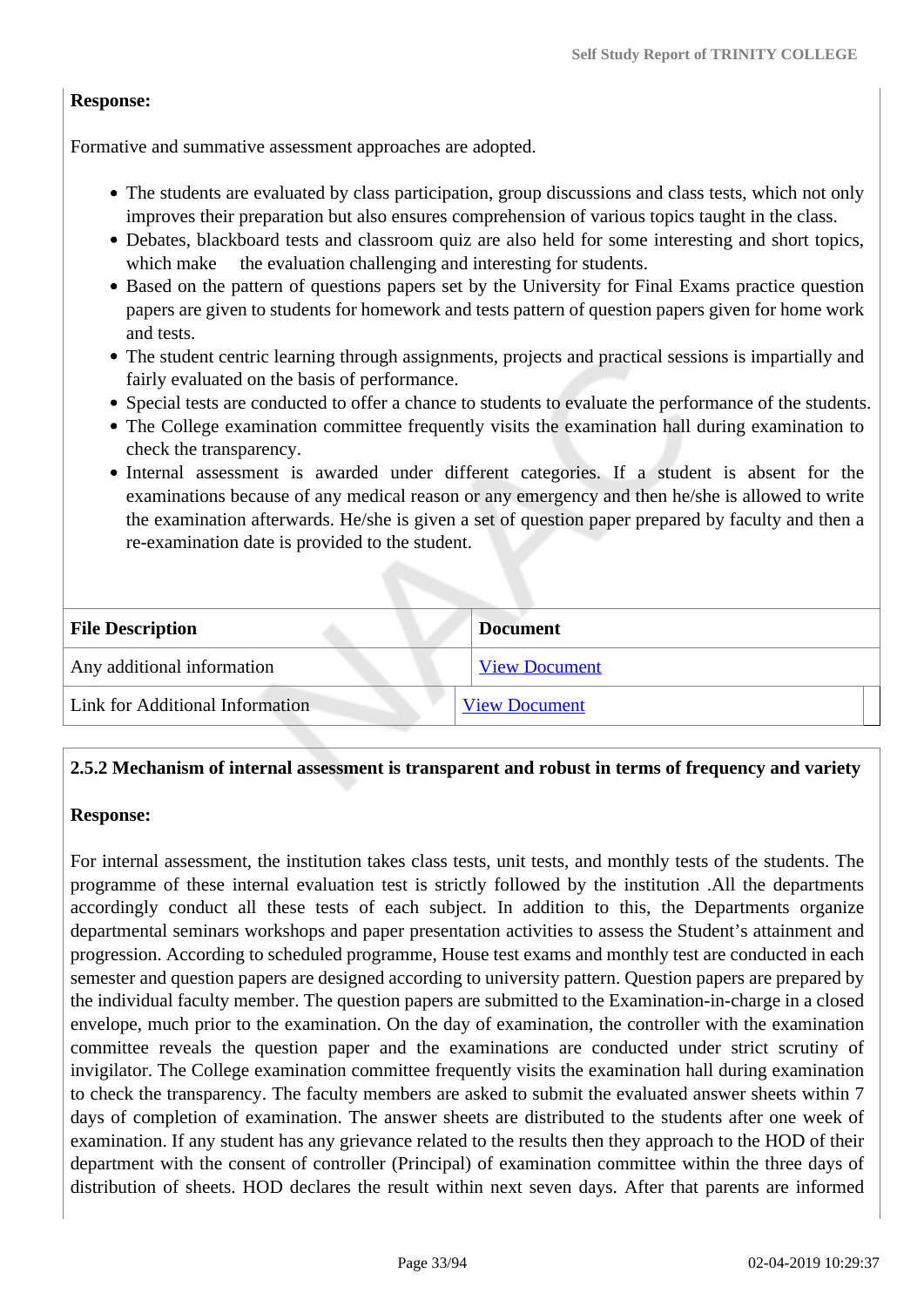about the result of their ward through PTM. If a student is absent for the examinations because of any medical reason or any emergency and then he/she is allowed to write the examination afterwards. He/she is given a set of question paper prepared by faculty and then a re-examination date is provided to the student. The entire process is transparent for the particular student but is kept confidential by the Committee .Students are given their progress report. Their weaknesses are pointed out. Suggestions are given how to improve performance. All answer books are preserved and documented. In the Current academic year 2017-18, the internal evaluation examination at college level for session 2017-18 has been scheduled as below- 1st house Exams - 18.09.2017 and 2nd house Exams - 17.03.2018.

| <b>File Description</b>         | <b>Document</b>      |
|---------------------------------|----------------------|
| Any additional information      | <b>View Document</b> |
| Link for Additional Information | <b>View Document</b> |

### **2.5.3 Mechanism to deal with examination related grievances is transparent, time-bound and efficient**

#### **Response:**

The grievance redressal mechanism with respect to the evaluation system is student supportive. The Principal and the coordinator of the Examination Committee provide due hearing to and respect any kind of grievance about the evaluation system. The authorities are ever willing to redress the grievances. In short, the grievances of the students are immediately addressed and sorted out. Grievances regarding the marks obtained in the various examinations are addressed as per the prescribed procedure. The answer sheets are distributed to the students after one week of examination. if any student has any grievance related to the results then they approach to the HOD of their department with the consent of controller(Principal)r of examination committee within the three days of distribution of sheets. HOD declares the result within next seven days i.e why it is time bound and efficient. After that parents are informed about the result of their ward through PTM. The entire process is transparent for the particular student but is kept confidential by the Committee. It is imperative to note that the grievance rate has been very low for the examinations conducted by the college. During last five years there was only one case with the grievance related to internal examination in college. So, the number of students applying for verification works out to be less than 1% (one percent) per subject in the last few years.

#### **2.5.4 The institution adheres to the academic calendar for the conduct of CIE**

#### **Response:**

The institution strictly adheres to academic calendar for the conduct of CIE. mid-semester exams are conducted as per the schedule. A committee of academic calendar is comprised by the institution. The committee consisting of Director of the college, Principal and Coordinator of internal quality assurance cell(IQAC) and HOD's of each department prepare the academic calendar well in advance before the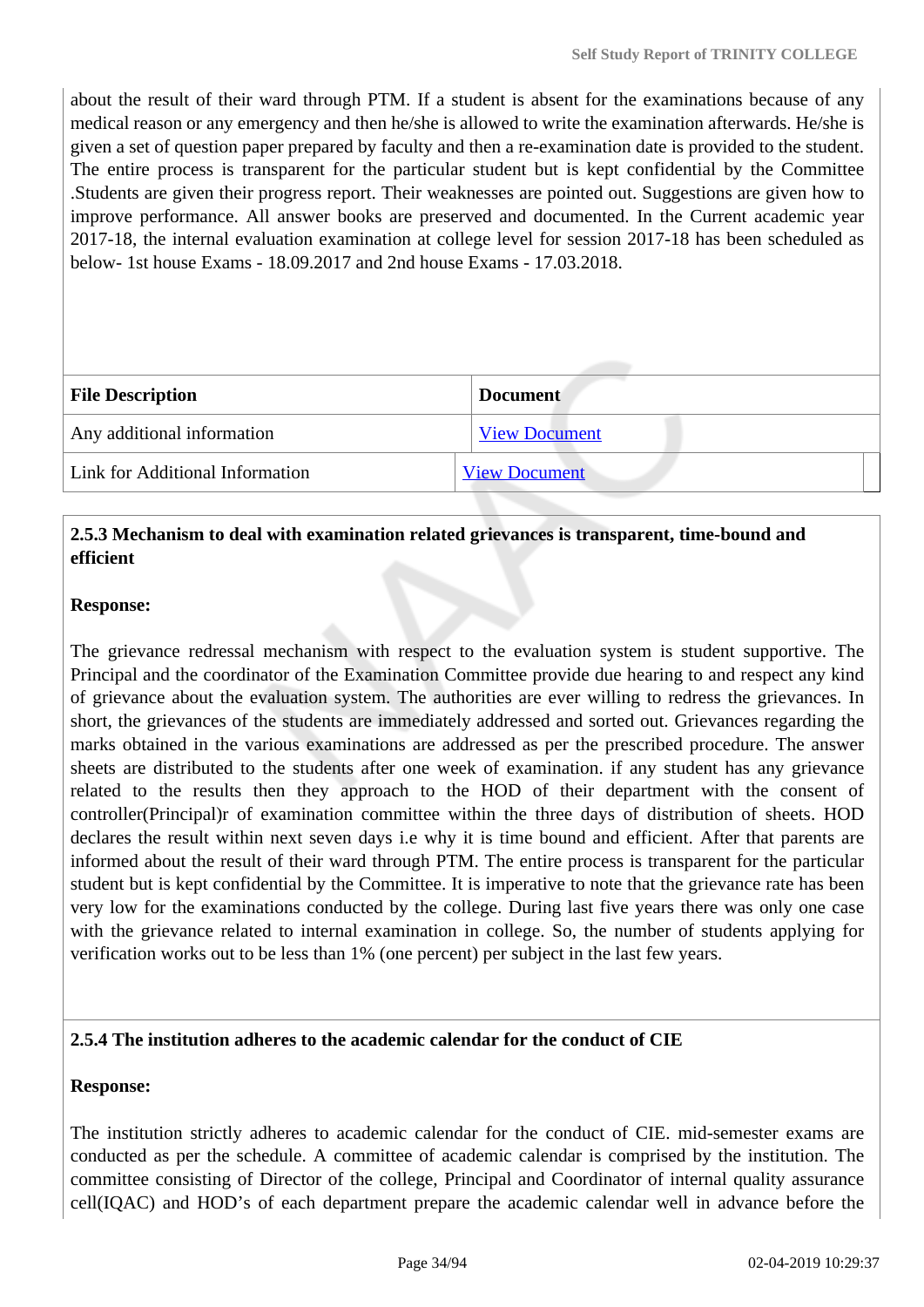commencement of the semester. The calendar outlines the Academic session class work schedule, midsemester examination schedule and university examination schedule. The faculty members of the concerned department gather the lists of courses for the coming semester. The head of the department finalizes the course allocation for the faculty members based on their choice and area of interest or expertise. The faculty members before the commencement of semester prepares the lesson plan, indicating the topics to be covered lecture wise including the evaluation process for each subject and it is duly reviewed by the one of the senior faculty in the department and approved by the head of the department. It is then, made available to the students. Timetable in-charge of each department prepares the timetable as per the guidelines of respective statutory bodies for the number of credit hours for each subject prior to the commencement of the semester. Time-table is uploaded on the system and displayed in the respective department notice boards. In addition to the tests, assignments, mini-projects and quiz are also the part of Continuous Internal Evaluation. The evaluated answer books are returned to the students and an opportunity is given to the students to discuss the evaluation with the teacher. The teacher rectifies any error on the spot, if any.

| <b>File Description</b>         | <b>Document</b>      |
|---------------------------------|----------------------|
| Link for Additional Information | <b>View Document</b> |

## **2.6 Student Performance and Learning Outcomes**

 **2.6.1 Program outcomes, program specific outcomes and course outcomes for all programs offered by the Institution are stated and displayed on website and communicated to teachers and students**

#### **Response:**

The College has clearly stated learning outcomes of the Programs and Courses. The following mechanism is followed by the institution to communicate the learning outcomes to the teachers and students.

- Hard Copy of syllabi and course Outcomes are available in the departments for ready reference to the teachers and students
- Program Outcomes and Courses outcomes are displayed on the walls outside each department
- Soft Copy of Program Outcomes and Courses outcomes are also uploaded to the Institution website for reference
- The importance of the outcomes has been communicated to the teachers in every IQAC Meeting .
- The students are also made aware of their program teacher.

| <b>File Description</b>         | <b>Document</b>      |
|---------------------------------|----------------------|
| Link for Additional Information | <b>View Document</b> |

 **2.6.2 Attainment of program outcomes, program specific outcomes and course outcomes are evaluated by the institution**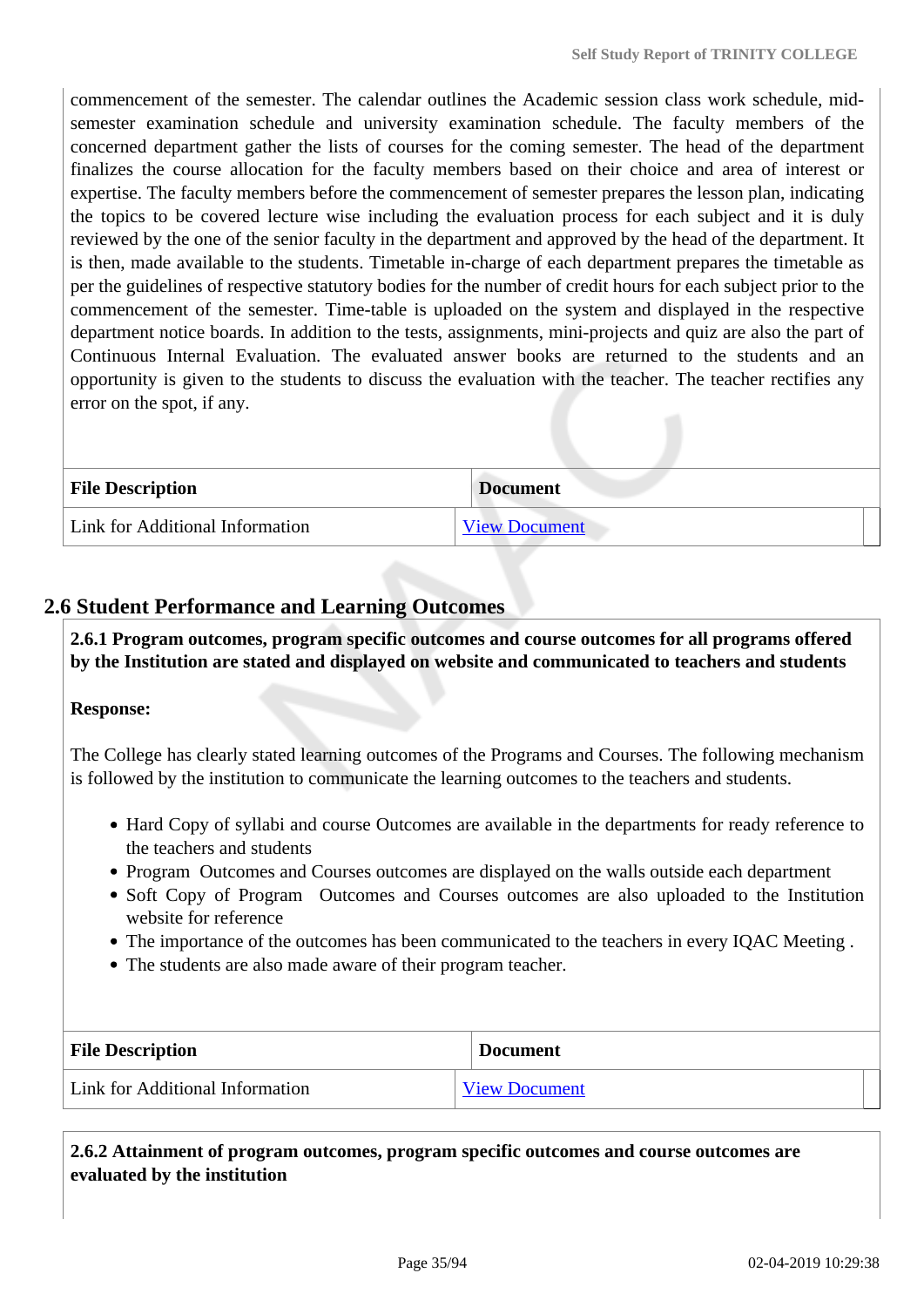#### **Response:**

The assessment tools and processes used for measuring the attainment of each of the Program Outcomes and Program Specific Outcomes are as mentioned below: Method of assessment of POs / PSOs The program outcomes and Program Specific outcomes are assessed with the help of course outcomes of the relevant courses through direct and indirect methods.

The tools used for the assessment of POs/PSOs and their frequencies are given below:

#### **Indirect assessment**

Indirect assessment strategies are implemented by embedding them in Student Survey

Surveys and Projects

#### **Direct Assessment**

Direct methods are provided through direct examinations or observations of student knowledge or skills against measurable course outcomes.

#### **Assignment**

Assignments are given at the end of each chapter. The assignments are provided to students, such that students will refer the good reference books to find out the answers and understand the expected objective of the given problem. It is the responsibility of the concerned subject teacher to ensure that most students are able to work out the assignments honestly. The questions asked in assignments are mostly aligned with Course Outcome of the respective Subject According to the performance of the student in answering each question, mapping is carried out with the respective COs for assessing the attainment level of the specific CO of the subject are conducted. The Direct mode is used for the same.

The program outcomes and program specific outcomes are measured by conducting class test

after the completion of each unit, and by conducting house test exams . The attainment of students is also measured by keeping surprise test and asking spontaneous questions during the lecture. The college collects and analyzes data on student learning outcome through class tests, house examinations and tutorials. The previous year's results of various classes and the data collected by the result performance of students through departments, the calculative percentage is analyzed and discussed in the meeting of Staff, HODs and Principal and necessary actions are taken to overcome the barriers of the learning. Student's inadequacies in meeting the learning outcomes are dealt proactively through counseling and remedial classes for improvement in examinations

#### **End of Session University Examination**

At the end of each session university conducts examinations based on the result published by university. The course outcomes are measured based on the course attainment level fixed by the program. The Direct mode is used for the same.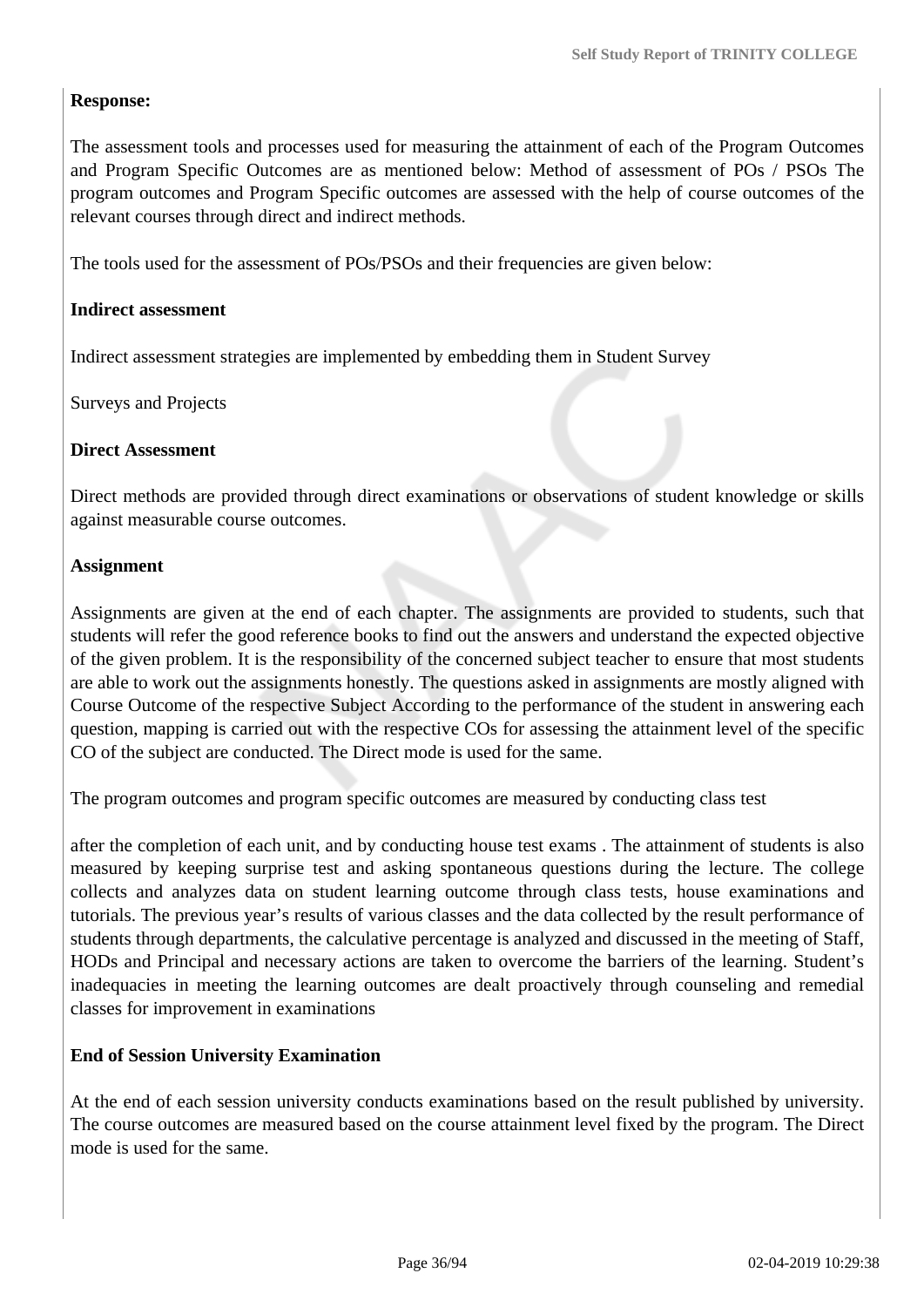The Best Outgoing Students are evaluated on the basis of five criteria: Academic Performance, Attendance, behavior inside the class room, behavior on the campus and Extracurricular activities.

| <b>File Description</b>                | <b>Document</b>      |
|----------------------------------------|----------------------|
| <b>Link for Additional Information</b> | <b>View Document</b> |

# **2.6.3 Average pass percentage of Students**

## **Response:** 92.78

2.6.3.1 Total number of final year students who passed the examination conducted by Institution.

Response: 90

2.6.3.2 Total number of final year students who appeared for the examination conducted by the institution

Response: 97

| <b>File Description</b>                 | <b>Document</b> |
|-----------------------------------------|-----------------|
| Institutional data in prescribed format | View Document   |

# **2.7 Student Satisfaction Survey**

**2.7.1 Online student satisfaction survey regarding teaching learning process**

**Response:** 3.66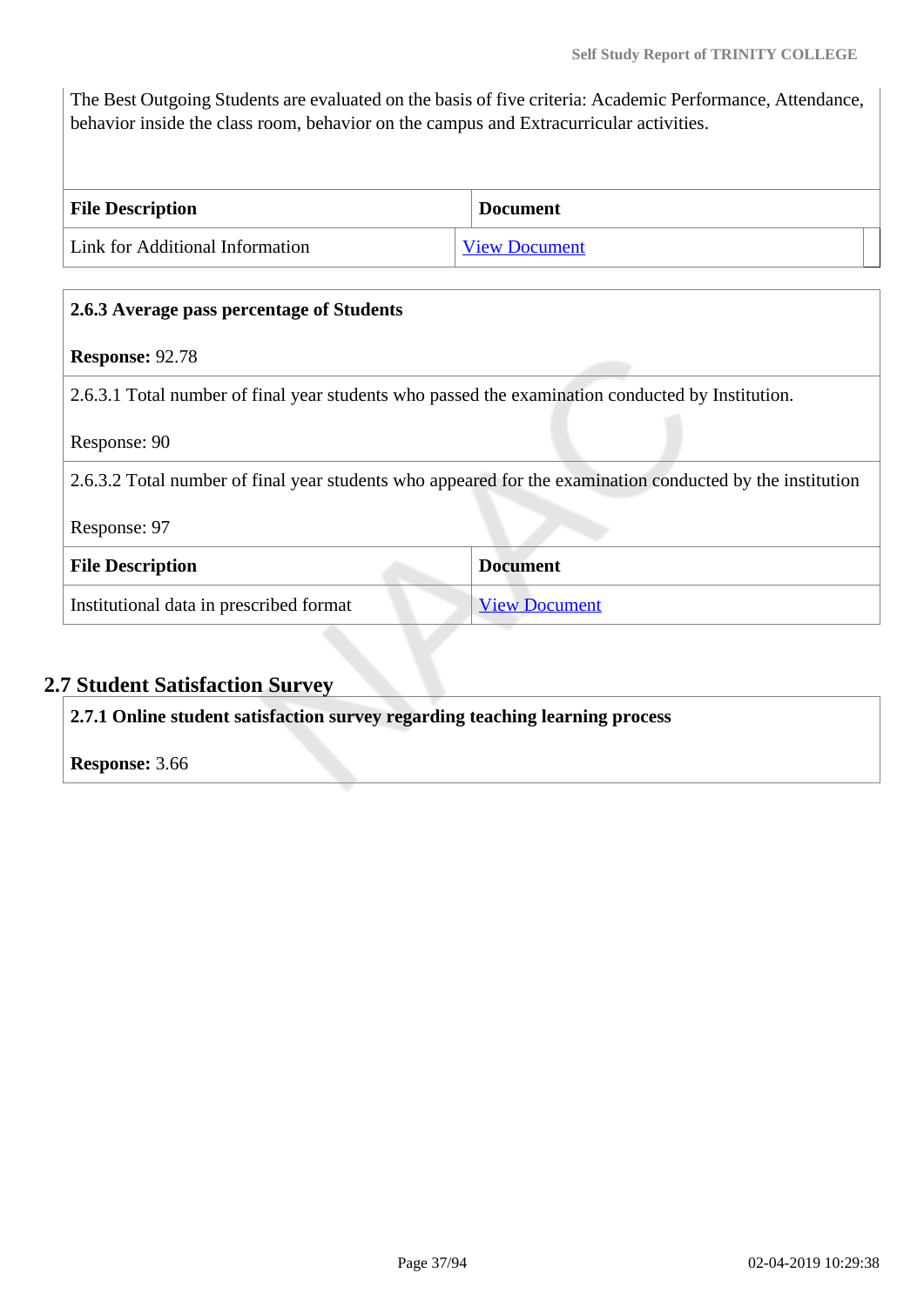# **Criterion 3 - Research, Innovations and Extension**

# **3.1 Resource Mobilization for Research**

 **3.1.1 Grants for research projects sponsored by government/non government sources such as industry ,corporate houses, international bodies, endowment, chairs in the institution during the last five years (INR in Lakhs)** 

### **Response:** 0

3.1.1.1 Total Grants for research projects sponsored by the non-government sources such as industry, corporate houses, international bodies, endowments, Chairs in the institution year-wise during the last five years(INR in Lakhs)

| 2017-18 | 2016-17 | 2015-16 | 2014-15 | 2013-14 |
|---------|---------|---------|---------|---------|
| 00      | 00      | 00      | $00\,$  | 00      |

| <b>File Description</b>                                                                  | <b>Document</b>      |
|------------------------------------------------------------------------------------------|----------------------|
| List of project and grant details                                                        | <b>View Document</b> |
| e-copies of the grant award letters for research<br>projects sponsored by non-government | <b>View Document</b> |
| Any additional information                                                               | <b>View Document</b> |

## **3.1.2 Percentage of teachers recognised as research guides at present**

#### **Response:** 0

3.1.2.1 Number of teachers recognised as research guides

Response: 00

## **3.1.3 Number of research projects per teacher funded, by government and non-government agencies, during the last five year**

#### **Response:** 0

3.1.3.1 Number of research projects funded by government and non-government agencies during the last five years

#### Response: 00

3.1.3.2 Number of full time teachers worked in the institution during the last 5 years

Response: 145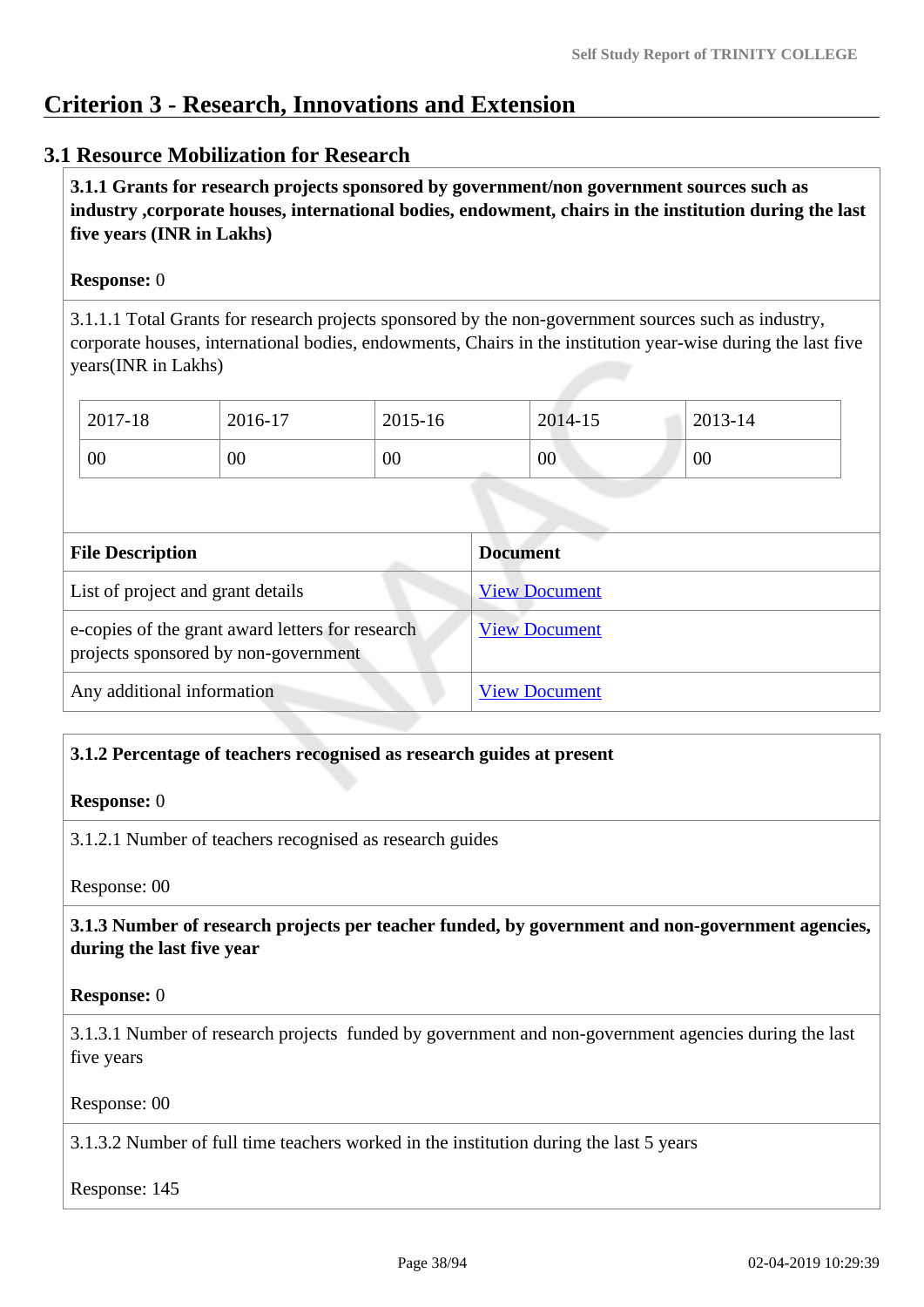# **3.2 Innovation Ecosystem**

# **3.2.1 Institution has created an ecosystem for innovations including incubation centre and other initiatives for creation and transfer of knowledge**

### **Response:**

- Solar plant was installed in college boys hostel for using solar electricity because there is more consumption of electricity in hostel then in college.
- LED bulbs were used for less consumption of electricity and stickers to save electricity were pasted on switch boards in all classrooms and staffrooms.
- To make the environmental related knowledge more practical and interesting college conducts tree plantation activities , eco friendly celebration of festivals like Green Diwali & Green Christmas
- College motivates faculty and students for power saving and paper saving by inculcating in them a desire to save these scarce resources for the coming generations, i.e use of rough papers for circulating important notices, online reports were also sent for activities conducting in the college to IQAC
- We continuously do efforts to make our campus a plastic free campus. students are provided admission kit Comprised of Cloth Bag to enable them to bring their study material in those bags instead of plastic bags.
- Usage of Plastic crockery is avoided in the institution.
- Students nurture the plants planted by their seniors and plant new ones for the next generation.
- To make our environment clean and green our students also participates in various events like cleanliness drives, plantation of trees ,etc under NCC and NSS Camps.

NSS and NCC also planted trees in college as well as nearby areas to promote green environment. The students also pasted chats for spreading awareness among students to save the Environment. Department also took initiative to paint all the trees grown in college campus and cleanliness drive campaign also took place to make our environment clean and green.

- College presents plants saplings to the staff on their birthdays and to the chief guests as a token of love.
- Tree plantation work was undertaken in nearby areas.
- Vermin compositing unit was installed in order to decompose the biodegradable wastes for making manures
- **Go green with Trinity** -College has initiated Go Green with Trinity .All the departments initiated Go Green with Trinity plan and executed various activities related with this plan.
- Various Seminars were conducted in various schools by the staff members and students regarding green and clean environment

| <b>File Description</b>         | <b>Document</b>      |
|---------------------------------|----------------------|
| Link for Additional Information | <b>View Document</b> |

 **3.2.2 Number of workshops/seminars conducted on Intellectual Property Rights (IPR) and Industry-Academia Innovative practices during the last five years**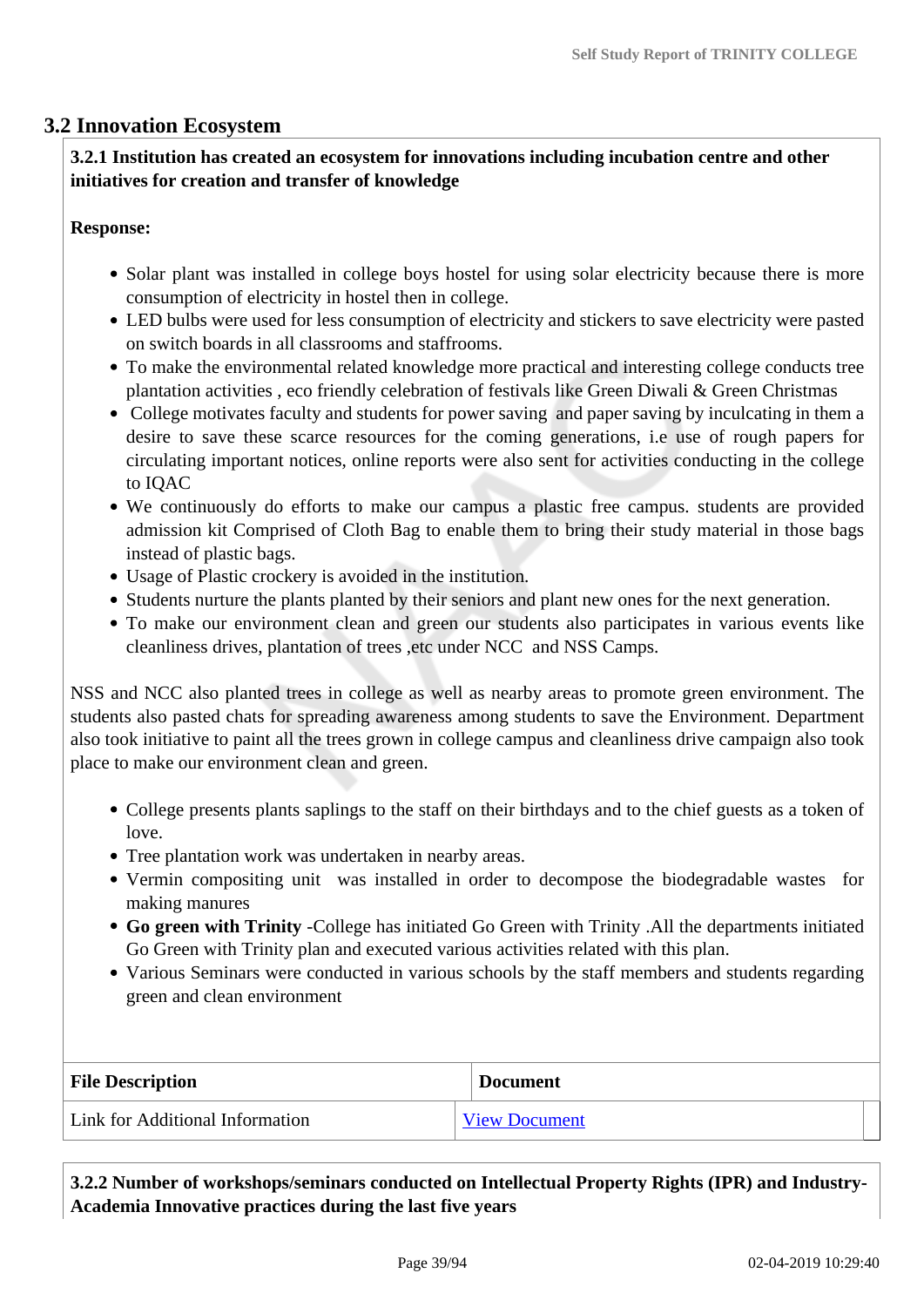# **Response:** 0

3.2.2.1 Total number of workshops/seminars conducted on Intellectual Property Rights (IPR) and Industry-Academia Innovative practices year-wise during the last five years

|                         | 2017-18 | 2016-17 | 2015-16 |                 | 2014-15 | 2013-14 |
|-------------------------|---------|---------|---------|-----------------|---------|---------|
|                         | 00      | $00\,$  | 00      |                 | 00      | 00      |
|                         |         |         |         |                 |         |         |
| <b>File Description</b> |         |         |         |                 |         |         |
|                         |         |         |         | <b>Document</b> |         |         |

# **3.3 Research Publications and Awards**

 **3.3.1 The institution has a stated Code of Ethics to check malpractices and plagiarism in Research Response:** No **File Description Document** Institutional data in prescribed format [View Document](https://assessmentonline.naac.gov.in/storage/app/hei/SSR/101878/3.3.1_1535004626_2076.xlsx)

### **3.3.2 The institution provides incentives to teachers who receive state, national and international recognition/awards**

**Response:** Yes

| <b>File Description</b>           | <b>Document</b>      |
|-----------------------------------|----------------------|
| e-copies of the letters of awards | <b>View Document</b> |
| Any additional information        | <b>View Document</b> |

## **3.3.3 Number of Ph.D.s awarded per teacher during the last five years**

#### **Response:** 0

3.3.3.1 How many Ph.Ds awarded within last five years

Response: 3

3.3.3.2 Number of teachers recognized as guides during the last five years

#### Response: 00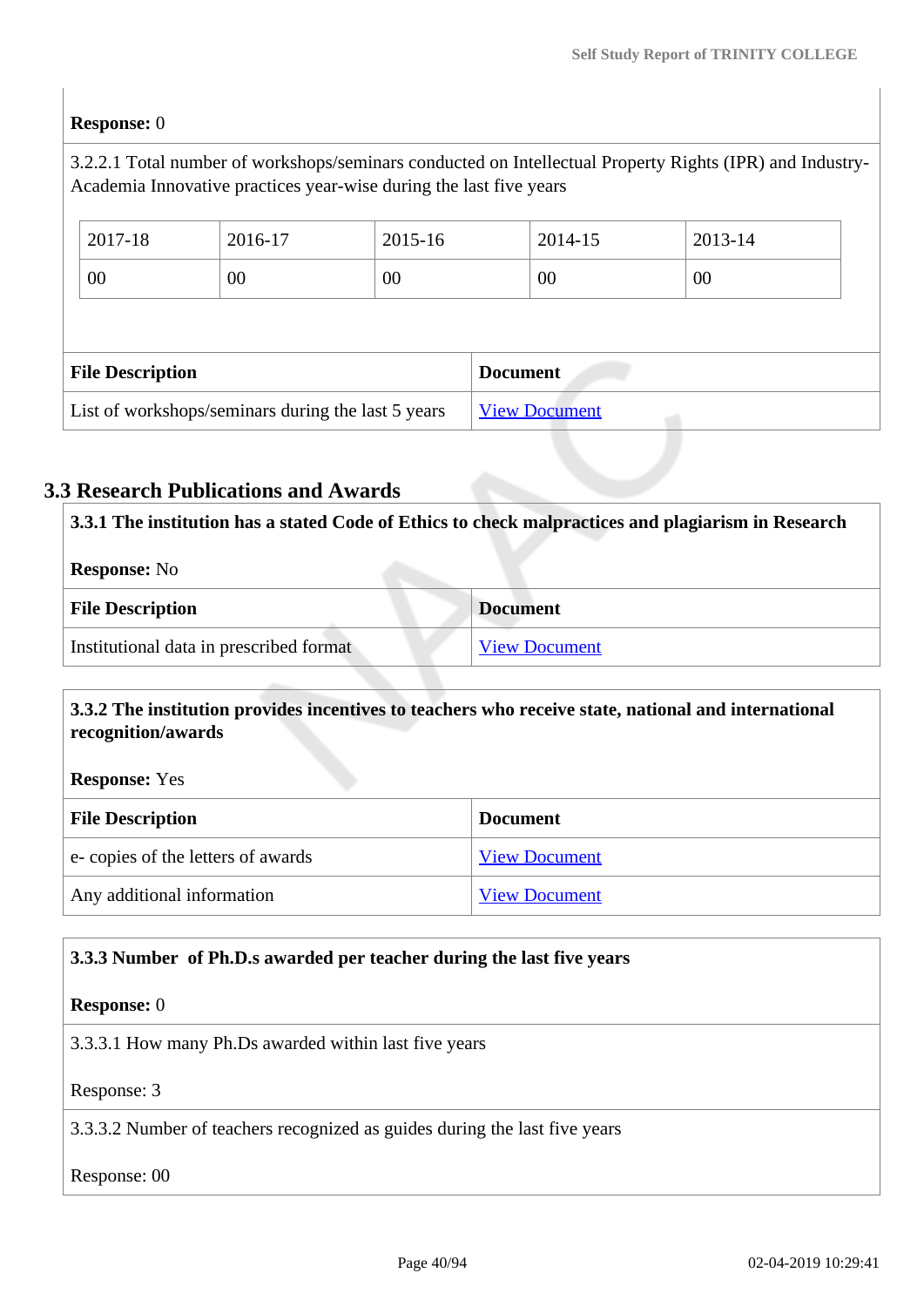| <b>File Description</b>                             | <b>Document</b>      |
|-----------------------------------------------------|----------------------|
| List of PhD scholars and their details like name of | <b>View Document</b> |
| the guide, title of thesis, year of award etc       |                      |

# **3.3.4 Number of research papers per teacher in the Journals notified on UGC website during the last five years**

### **Response:** 1.34

3.3.4.1 Number of research papers in the Journals notified on UGC website during the last five years

| 2017-18 | 2016-17 | 2015-16 | 2014-15 | 2013-14 |
|---------|---------|---------|---------|---------|
|         | . .     | 10      | ັ       |         |

| <b>File Description</b>                                                               | <b>Document</b>      |
|---------------------------------------------------------------------------------------|----------------------|
| List of research papers by title, author, department,<br>name and year of publication | <b>View Document</b> |

### **3.3.5 Number of books and chapters in edited volumes/books published and papers in national/international conference proceedings per teacher during the last five years**

**Response:** 0.52

3.3.5.1 Total number of books and chapters in edited volumes / books published, and papers in national/international conference-proceedings year-wise during the last five years

| 2017-18 | 2016-17 | 2015-16 | 2014-15 | 2013-14 |
|---------|---------|---------|---------|---------|
|         |         | -       | О       | 00      |

| <b>File Description</b>                                        | <b>Document</b>      |
|----------------------------------------------------------------|----------------------|
| List books and chapters in edited volumes / books<br>published | <b>View Document</b> |

# **3.4 Extension Activities**

 **3.4.1 Extension activities in the neighbourhood community in terms of impact and sensitising students to social issues and holistic development during the last five years**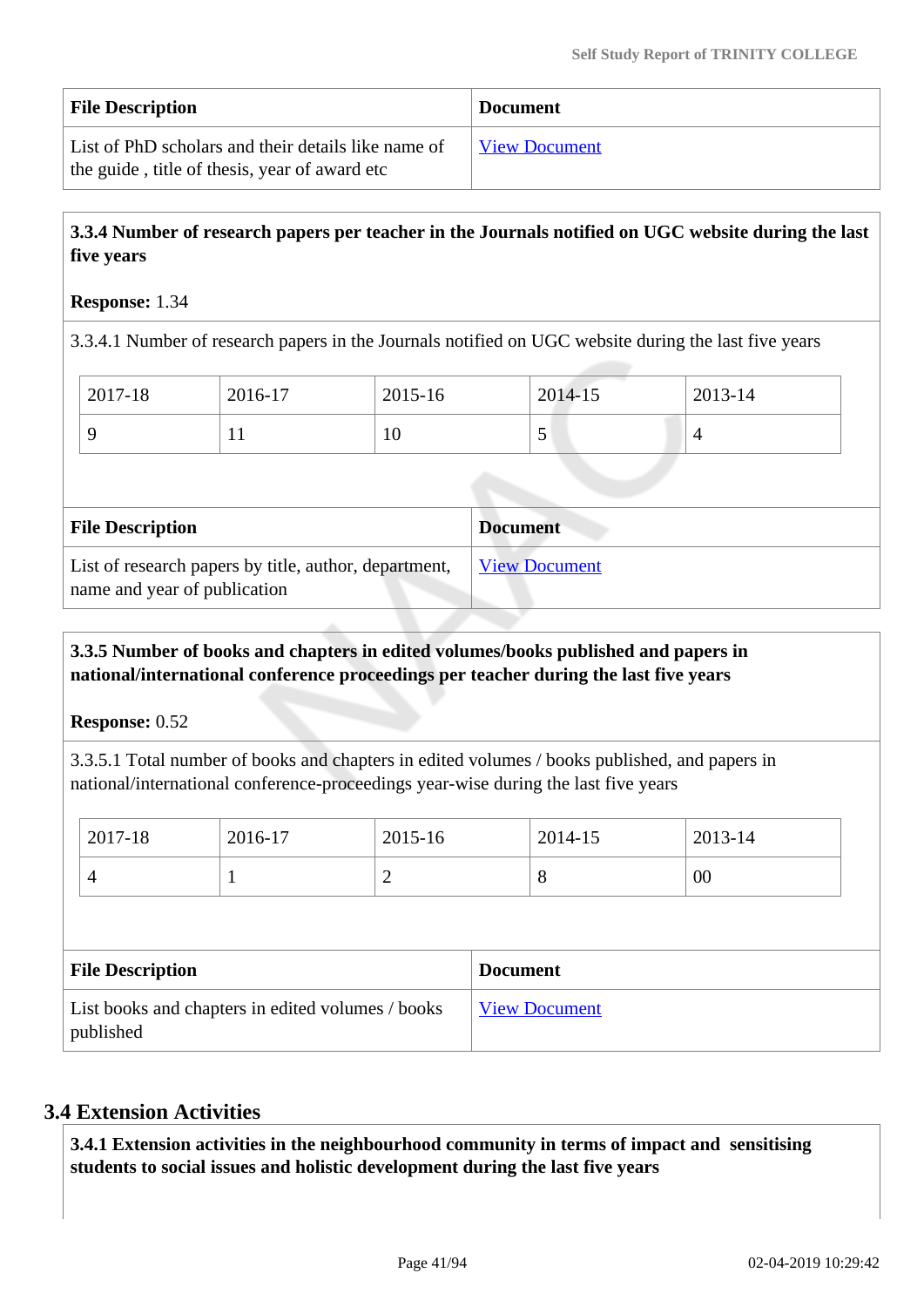### **Response:**

- **Mother Teresa:** Outreach program was organized on 12th February 2016. 25 students from Faculty of Arts visited the place along with their teachers, student got first hand experience of these helpless children residing in the home and very much motivated to help these special souls
- **Tayagmurti Old age ashram:** Outreach program was organized on 6th March 2016. 30 students of Commerce Department along with their teachers visited the place.
- **Kushatt ashram:** Outreach program was organized on 10th November,2016 to make students aware about social problem faced by disabled.It helped them to adopt a sensitive approach toward human beings. Altogether 41 students from Faculty of Arts along with their teachers visited the place.
- **Street Play:** Street Play was presented by students of college on social issues like Dowry, Drug addiction, Violence against women,Corruption,Child abuse.
- An Outreach was conducted by BA final year students: They collected some articles and sold them . The money which was received after selling was utilized in charitable work in Maqsudan Hospital and LambaPind Church
- Guest Lecture was conducted on Value Education was conducted on 23rd,Feb,2015 by department of Commerce and Economics..Fr.Joseph Kokkad was Resource person. He emphasized on the importance of values in students life.He discussed important values to make the students aware how these values can help them to grow in their personal and professional lives. He also guided the students about how to live in the society.
- **Rashtriya Andh Vidalaya**-Students from B.Com final year visited Rashtriya Andh Vidalaya .

| <b>File Description</b>         | <b>Document</b>      |
|---------------------------------|----------------------|
| Link for Additional Information | <b>View Document</b> |

# **3.4.2 Number of awards and recognition received for extension activities from Government /recognised bodies during the last five years**

#### **Response:** 10

3.4.2.1 Total number of awards and recognition received for extension activities from Government /recognised bodies year-wise during the last five years

| 2017-18 | 2016-17 | 2015-16 | 2014-15 | 2013-14 |
|---------|---------|---------|---------|---------|
|         |         | ∼       | 00      | 00      |

| <b>File Description</b>                                      | <b>Document</b>      |
|--------------------------------------------------------------|----------------------|
| Number of awards for extension activities in last 5<br>years | <b>View Document</b> |
| e-copy of the award letters                                  | <b>View Document</b> |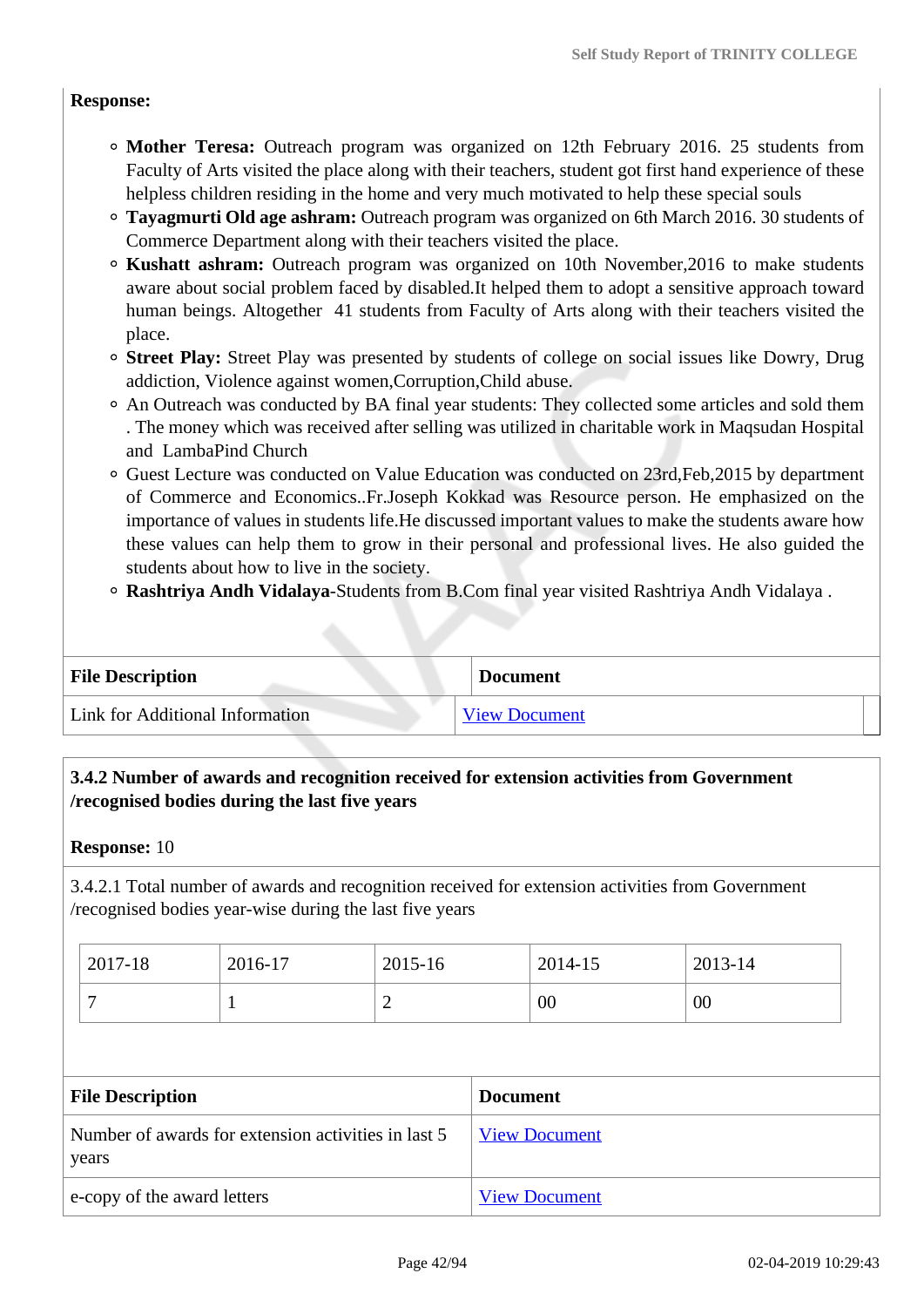**3.4.3 Number of extension and outreach Programs conducted in collaboration with Industry, Community and Non- Government Organizations through NSS/ NCC/ Red Cross/ YRC etc., during the last five years** 

## **Response:** 17

3.4.3.1 Number of extension and outreach Programs conducted in collaboration with Industry, Community and Non- Government Organizations through NSS/ NCC/ Red Cross/ YRC etc., year-wise during the last five years

| 2017-18 | 2016-17 | 2015-16 | 2014-15 | 2013-14 |
|---------|---------|---------|---------|---------|
| ້       |         | ັ       | ∽       |         |

| <b>File Description</b>                                                                                        | <b>Document</b>      |
|----------------------------------------------------------------------------------------------------------------|----------------------|
| Reports of the event organized                                                                                 | <b>View Document</b> |
| Number of extension and outreach programs<br>conducted with industry, community etc for the last<br>five years | <b>View Document</b> |

 **3.4.4 Average percentage of students participating in extension activities with Government Organisations, Non-Government Organisations and programs such as Swachh Bharat, Aids Awareness, Gender Issue, etc. during the last five years**

## **Response:** 11.91

3.4.4.1 Total number of students participating in extension activities with Government Organisations, Non-Government Organisations and programs such as Swachh Bharat, Aids Awareness, Gender Issue, etc. yearwise during the last five years

| 2017-18             |                         | 2016-17 | 2015-16 |                 | 2014-15              | 2013-14 |  |
|---------------------|-------------------------|---------|---------|-----------------|----------------------|---------|--|
| 105                 |                         | 72      | 00      |                 | $00\,$               | 00      |  |
|                     |                         |         |         |                 |                      |         |  |
|                     | <b>File Description</b> |         |         |                 |                      |         |  |
|                     |                         |         |         | <b>Document</b> |                      |         |  |
| Report of the event |                         |         |         |                 | <b>View Document</b> |         |  |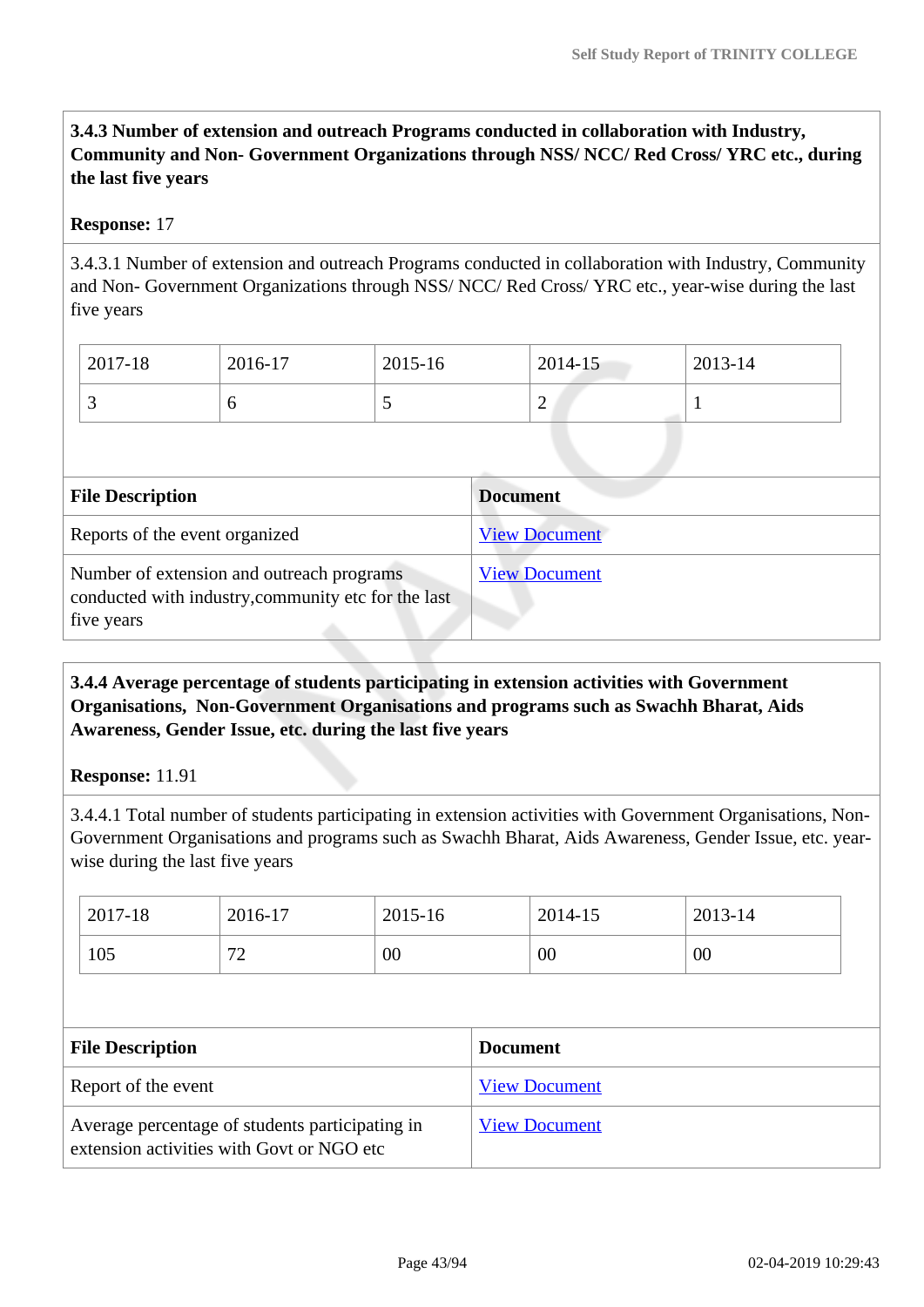# **3.5 Collaboration**

 **3.5.1 Number of linkages for faculty exchange, student exchange, internship, field trip, on-the-job training, research, etc during the last five years**

### **Response:** 9

3.5.1.1 Number of linkages for faculty exchange, student exchange, internship, field trip, on-the-job training, research, etc year-wise during the last five years

| 2017-18  | 2016-17 | 2015-16 | 2014-15 | 2013-14 |
|----------|---------|---------|---------|---------|
| ∩∩<br>UZ | 03      | 03      | 01      | 00      |

| <b>File Description</b>                                         | <b>Document</b>      |
|-----------------------------------------------------------------|----------------------|
| Number of Collaborative activities for research,<br>faculty etc | <b>View Document</b> |

 **3.5.2 Number of functional MoUs with institutions of National/ International importance, Other Institutions, Industries, Corporate houses etc., during the last five years (only functional MoUs with ongoing activities to be considered)** 

#### **Response:** 7

3.5.2.1 Number of functional MoUs with institutions of national, international importance, other universities, industries, corporate houses etc. year-wise during the last five years (only functional MoUs with ongoing activities to be considered)

| 2017-18 | 2016-17 | 2015-16 | 2014-15 | 2013-14 |
|---------|---------|---------|---------|---------|
|         | 00      | 00      | 00      | 00      |

| <b>File Description</b>                                                                                                                     | <b>Document</b>      |
|---------------------------------------------------------------------------------------------------------------------------------------------|----------------------|
| e-copies of the MoUs with institution/industry/<br>corporate house                                                                          | <b>View Document</b> |
| Details of functional MoUs with institutions of<br>national, international importance, other universities<br>etc during the last five years | <b>View Document</b> |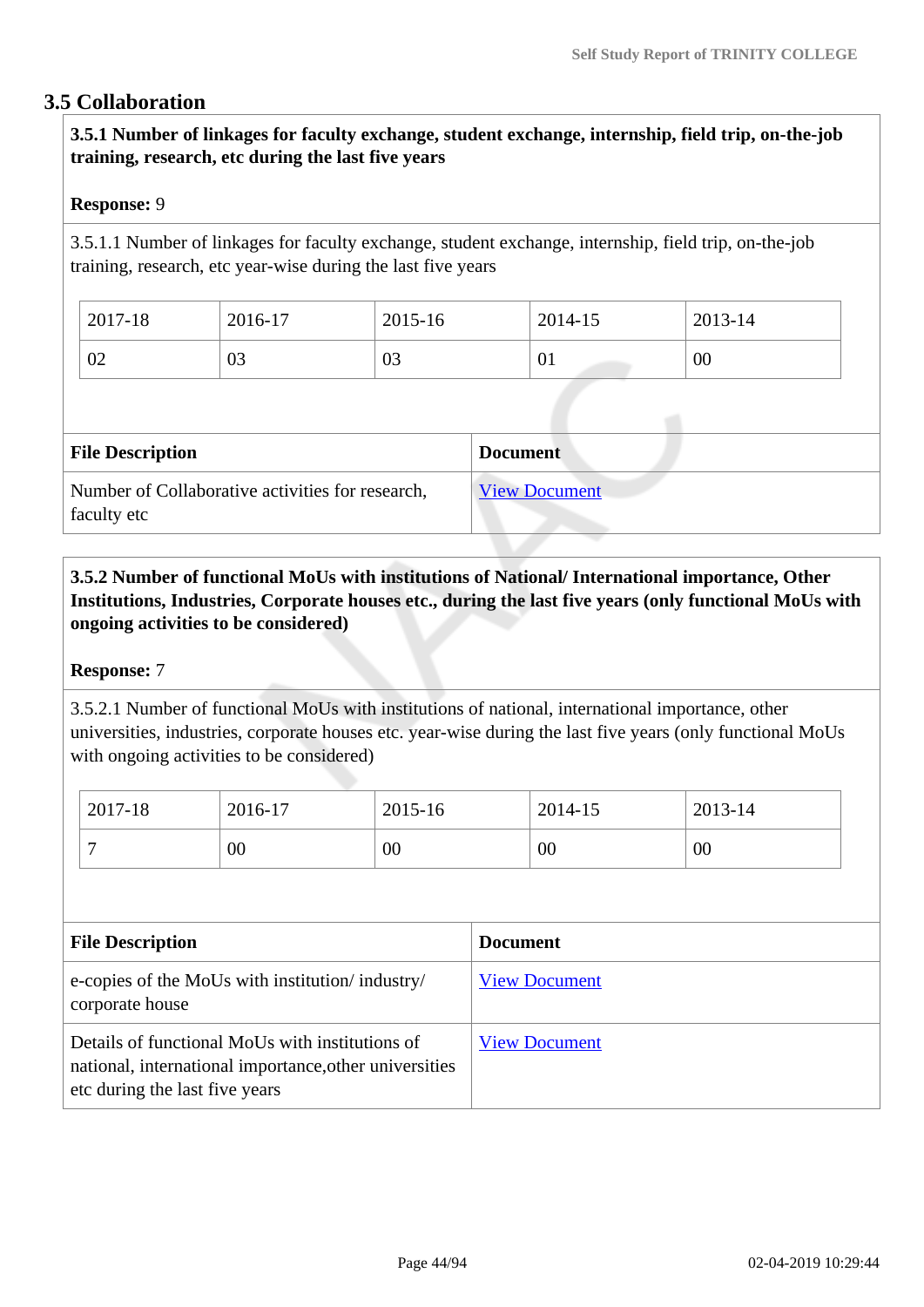# **Criterion 4 - Infrastructure and Learning Resources**

# **4.1 Physical Facilities**

 **4.1.1 The institution has adequate facilities for teaching- learning. viz., classrooms, laboratories, computing equipment, etc.**

# **Response:**

With the growth of the college, it is imperative to develop the infrastructure. It is not only important to build new infrastructure it is also essential to maintain, renovate and augment the existing ones. The college is located on the left side of the main Jalandhar –Amritsar bypass road in Guru Gobind Singh Avenue, Chogitty with campus measuring 7 Acres of land. There are 19 class rooms with the seating capacity of 40 students .The college has separate departments , conference hall , auditorium, central library ,physical education room, IGNOU study centre, canteen, prayer room, reading room, NCC and IQAC room , Admission cell ,visitors room, three store rooms, security room, sick room and a common room. Separate toilets are provided to the girls and boys on all three floors and efforts are made to keep them neat and clean. There is provision of R.O. purified drinking water at various places on all three floors. There is separate rest room for staff and on every floor there is a smart class. In addition to these infrastructural facilities the college has 3 well equipped science labs , 3 staff rooms, open stage, playground , cycle parking, and separate hostel facilities for girls and boys. There is a special provision for physically challenged people in the form of ramps, wheel chair and separate rest rooms for them.There is an alternative power system in the college (Generator/ Invertor etc.).

# **Special features:-**

- Book bank of the Department and a General library to cater to the reference needs of the student community.
- Computer laboratories with internet connection for the benefit of the students.
- Career Guidance and Placement Cell to motivate and guide the students to gainful employment after studies.
- Grievance Redressal Cell to address the various problems faced by the students during teachinglearning process.

 **4.1.2 The institution has adequate facilities for sports, games (indoor, outdoor),gymnasium, yoga centre etc., and cultural activities**

## **Response:**

Yes, the institution has adequate facilities for sports , games ( indoor, gymnasium, yoga centre etc) and cultural activities. Extra-curricular activities impart meaningful dimensions to student's personality and help in fulfilling the desired purpose of education and learning. The institution not only encourages the students to actively participate in such activities, but also takes care to provide all physical facilities and infrastructure required to undertake these activities. It is a constant practice of the college to keep augmenting its infrastructure in order to enhance the effectiveness of teaching learning process and to provide maximum learning opportunities to the students. The institution provides various facilities for indoor and outdoor activities like football, basketball, table tennis, chess, volleyball etc. on international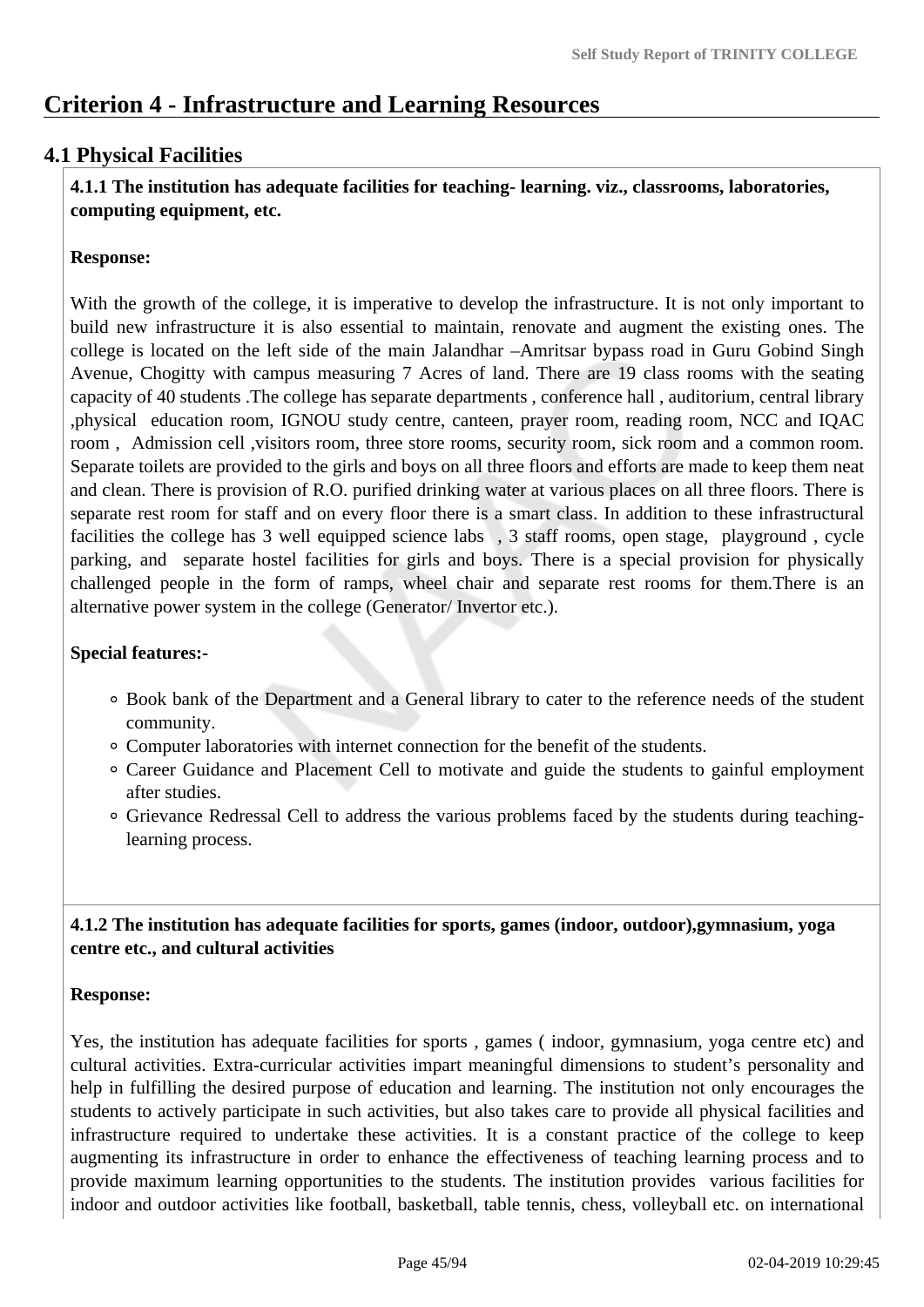Yoga day , a Yoga camp was organized on the open stage and in the play ground for our own students and various students from other institutions.

| <b>File Description</b>         | <b>Document</b>      |
|---------------------------------|----------------------|
| Link for Additional Information | <b>View Document</b> |

### **4.1.3 Percentage of classrooms and seminar halls with ICT - enabled facilities such as smart class, LMS, etc**

#### **Response:** 21.74

4.1.3.1 Number of classrooms and seminar halls with ICT facilities

Response: 5

| <b>File Description</b>                                               | <b>Document</b>      |
|-----------------------------------------------------------------------|----------------------|
| Number of classrooms and seminar halls with ICT<br>enabled facilities | <b>View Document</b> |

# **4.1.4 Average percentage of budget allocation, excluding salary for infrastructure augmentation during the last five years.**

**Response:** 17.27

4.1.4.1 Budget allocation for infrastructure augmentation, excluding salary year-wise during the last five years (INR in Lakhs)

| 2017-18 | 2016-17 | 2015-16 | 2014-15        | 2013-14 |
|---------|---------|---------|----------------|---------|
| 0.00    | 5.18    | 12.78   | 12 つく<br>13.4J | 2.89    |

| <b>File Description</b>                                                                             | <b>Document</b>      |
|-----------------------------------------------------------------------------------------------------|----------------------|
| Details of budget allocation, excluding salary during   <u>View Document</u><br>the last five years |                      |
| Audited utilization statements                                                                      | <b>View Document</b> |

## **4.2 Library as a Learning Resource**

**4.2.1 Library is automated using Integrated Library Management System (ILMS)**

**Response:**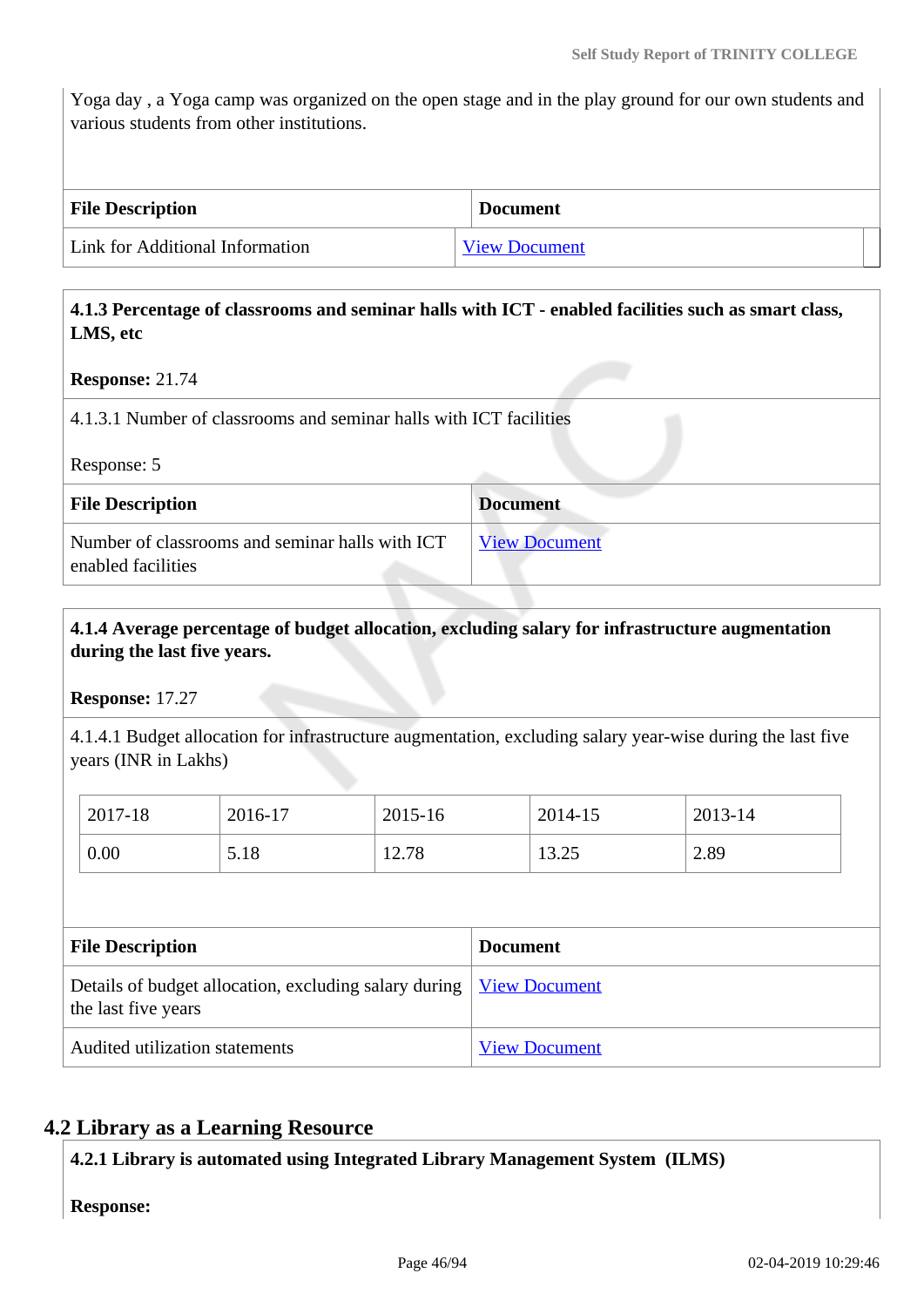The main role of the library is to enable the students to acquire adequate information and knowledge by supporting them with every kind of material. Trinity College Library encourages students to become proficient, comfortable users of the library.

The library has three main sections lending section, reference section, and reading room. Faculty and students have the facility of open access to all the collections available in the library. The entire functions of the library are managed with the help of Library Software.

The Library has a collection of around 7034 books under different titles. The majority of the books are in English and books in Hindi and Punjabi are also available. Majority of the books are related to computer science, Commerce, Economics, Literature, Sociology, History, General and Inspirational.

 **4.2.2 Collection of rare books, manuscripts, special reports or any other knowledge resources for library enrichment**

## **Response:**

Our library is enriched with good collection of reference books. For enhancing the knowledge of the students we have kept special reports of three days National Seminar on " **A study of Manuscripts: Punjabi Literature and History**" Sponsored by National Mission for Manuscripts, New Delhi and National Seminar on "**Social and Ethical Issues in Information and Communication Technology**" Sponsored by ICSSR. Various research papers of the faculty are available in the library.

## **4.2.3 Does the institution have the following:**

**1.e-journals 2.e-ShodhSindhu 3.Shodhganga Membership 4.e-books 5.Databases**

- **A. Any 4 of the above**
- **B. Any 3 of the above**
- **C. Any 2 of the above**
- **D. Any 1 of the above**

**Response:** C. Any 2 of the above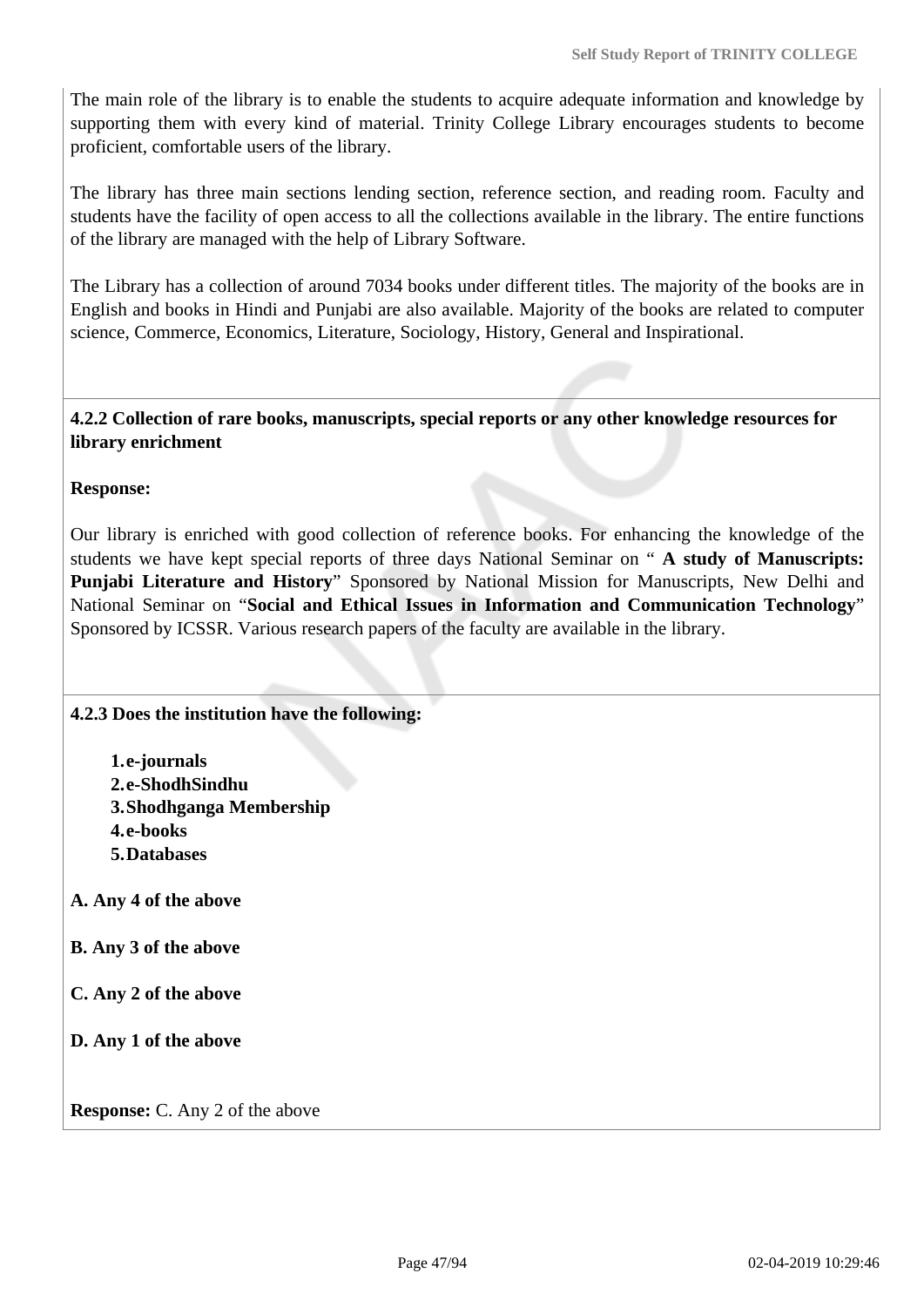| <b>File Description</b>                                                                 | <b>Document</b>      |
|-----------------------------------------------------------------------------------------|----------------------|
| Details of subscriptions like e-journals, e-<br>Shodh Sindhu, Shodhganga Membership etc | <b>View Document</b> |

# **4.2.4 Average annual expenditure for purchase of books and journals during the last five years (INR in Lakhs)**

### **Response:** 0.13

4.2.4.1 Annual expenditure for purchase of books and journals year-wise during the last five years (INR in Lakhs)

| 2017-18 | 2016-17 | 2015-16 | 2014-15 | 2013-14 |
|---------|---------|---------|---------|---------|
| 0.00    | 0.27    | 0.14    | .011    | 0.25    |

| <b>File Description</b>                                                                        | <b>Document</b>      |
|------------------------------------------------------------------------------------------------|----------------------|
| Details of annual expenditure for purchase of books<br>and journals during the last five years | <b>View Document</b> |
| Audited statements of accounts                                                                 | <b>View Document</b> |

#### **4.2.5 Availability of remote access to e-resources of the library**

#### **Response:** No

**4.2.6 Percentage per day usage of library by teachers and students**

## **Response:** 54.01

4.2.6.1 Average number of teachers and students using library per day over last one year

Response: 175

# **4.3 IT Infrastructure**

## **4.3.1 Institution frequently updates its IT facilities including Wi-Fi**

#### **Response:**

Wi-Fi facility is available in the institution building. Institution has introduced updation techniques. IT infrastructure has been augmented with the addition of computers, CCTV cameras, LCDs and improved internet connectivity. According to the syllabus prescribed by the university the college updates the software. As per the requirements by the university the hardware is also updated periodically. New internet management system in the office is introduced through which office, labs, library, Director's office and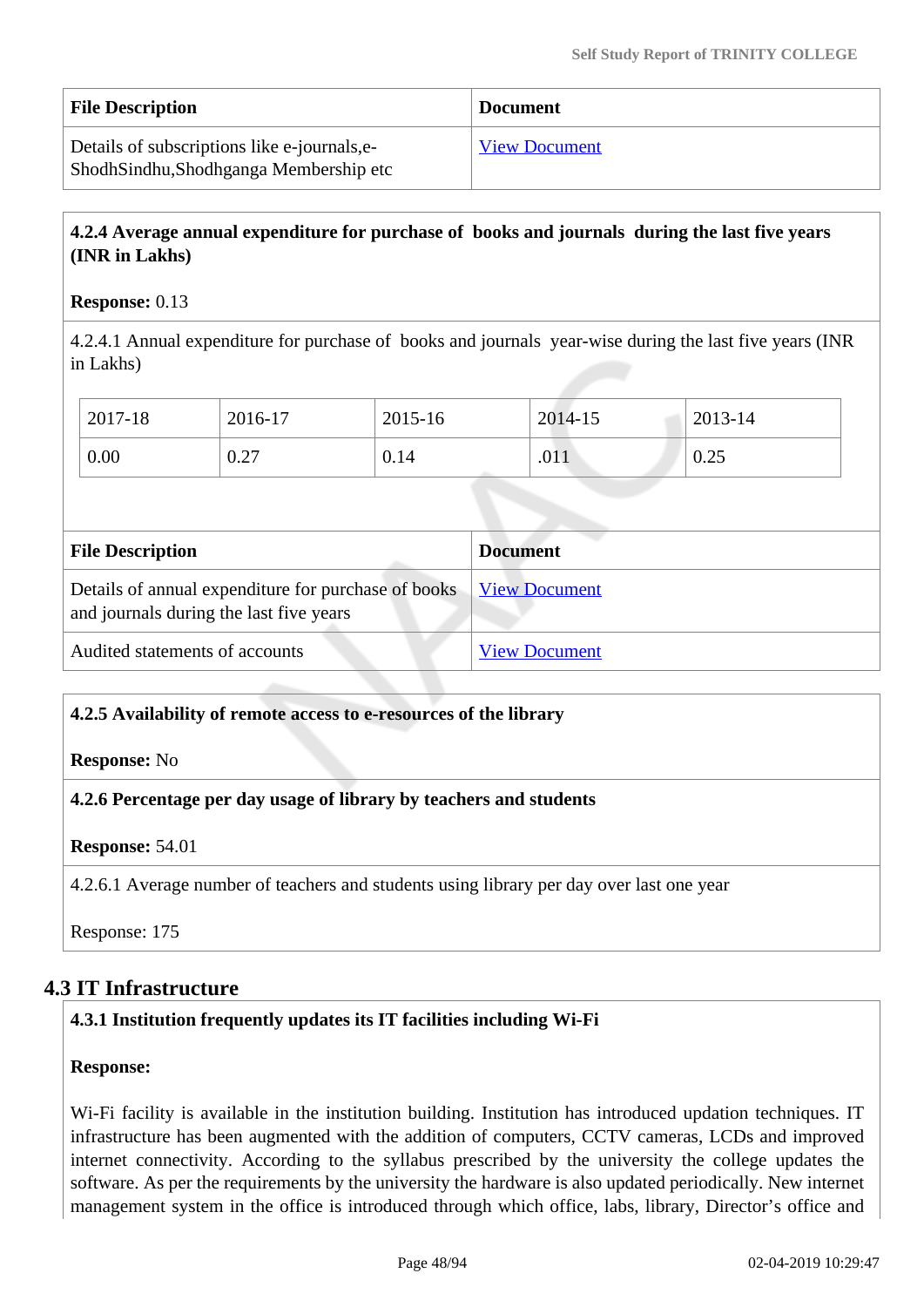Principal's office will be interconnected. There is Bio metric attendance for teaching and non-teaching staff and every year the institution is increasing LCD projectors in the college. Each department has their own separate PCs with printers.

#### **4.3.2 Student - Computer ratio**

**Response:** 7.05

 **4.3.3 Available bandwidth of internet connection in the Institution (Lease line) >=50 MBPS**

**35-50 MBPS**

**20-35 MBPS**

**5-20 MBPS**

**Response:** <5 MBPS

 **4.3.4 Facilities for e-content development such as Media Centre, Recording facility, Lecture Capturing System (LCS)**

**Response:** Yes

| <b>File Description</b>                                                               | <b>Document</b>      |  |
|---------------------------------------------------------------------------------------|----------------------|--|
| Facilities for e-content development such as Media<br>Centre, Recording facility, LCS | <b>View Document</b> |  |
| Any additional information                                                            | <b>View Document</b> |  |
| Link to photographs                                                                   | <b>View Document</b> |  |

# **4.4 Maintenance of Campus Infrastructure**

 **4.4.1 Average Expenditure incurred on maintenance of physical facilities and academic support facilities excluding salary component, as a percentage during the last five years**

**Response:** 0

4.4.1.1 Expenditure incurred on maintenance of physical facilities and academic support facilities excluding salary component year-wise during the last five years (INR in Lakhs)

| 2017-18 | 2016-17 | 2015-16 | 2014-15 | 2013-14 |
|---------|---------|---------|---------|---------|
| 0.00    | 0.00    | 0.00    | 0.00    | 0.00    |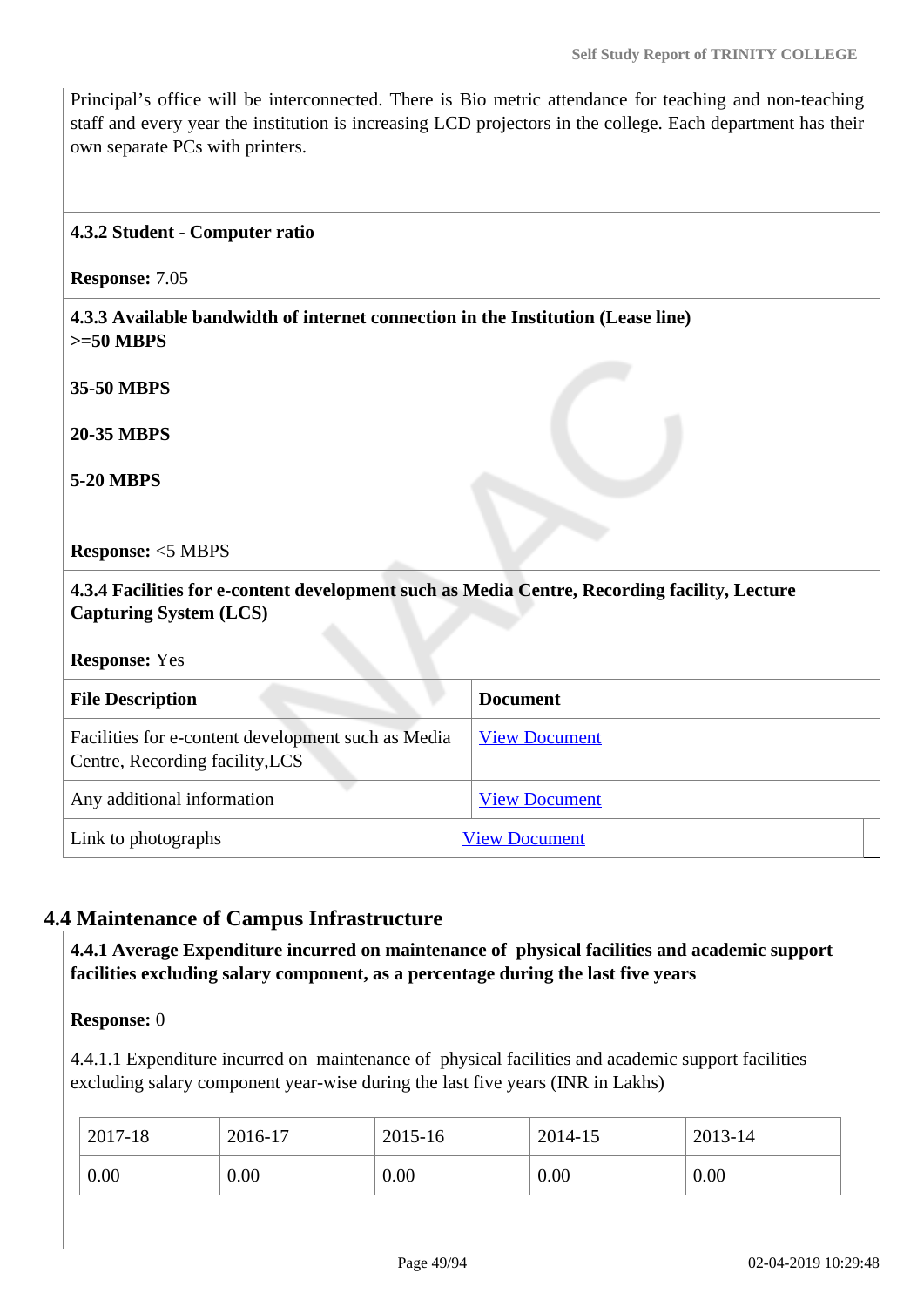| <b>File Description</b>                                                                         | <b>Document</b>      |
|-------------------------------------------------------------------------------------------------|----------------------|
| Details about assigned budget and expenditure on<br>physical facilities and academic facilities | <b>View Document</b> |
| Audited statements of accounts.                                                                 | <b>View Document</b> |

 **4.4.2 There are established systems and procedures for maintaining and utilizing physical, academic and support facilities - laboratory, library, sports complex, computers, classrooms etc.**

## **Response:**

The management has devised a policy and a system for the maintenance and utilization of academic and support facilities. Every year a certain percentage of the total income goes for the maintenance of the labs (Computer and Science), library and classrooms etc. Since its establishment in 2002 the College has been making efforts to augment its infrastructure to keep pace with its academic growth and achievements. Strategic efforts are made for the augmentation of the available infrastructure to ensure that it is in line with its academic growth and is optimally utilized. New benches are purchased and the damaged are repaired along with the up keeping of tube lights and fans. New books are added every year according to the prescribed changes in curriculum. The physical education room is updated from time to time in order to satisfy the requirements of the students. Every year the science department prepares the list of specimens and solutions for conducting the practicals smoothly.

| <b>File Description</b>         | <b>Document</b>      |
|---------------------------------|----------------------|
| Link for Additional Information | <b>View Document</b> |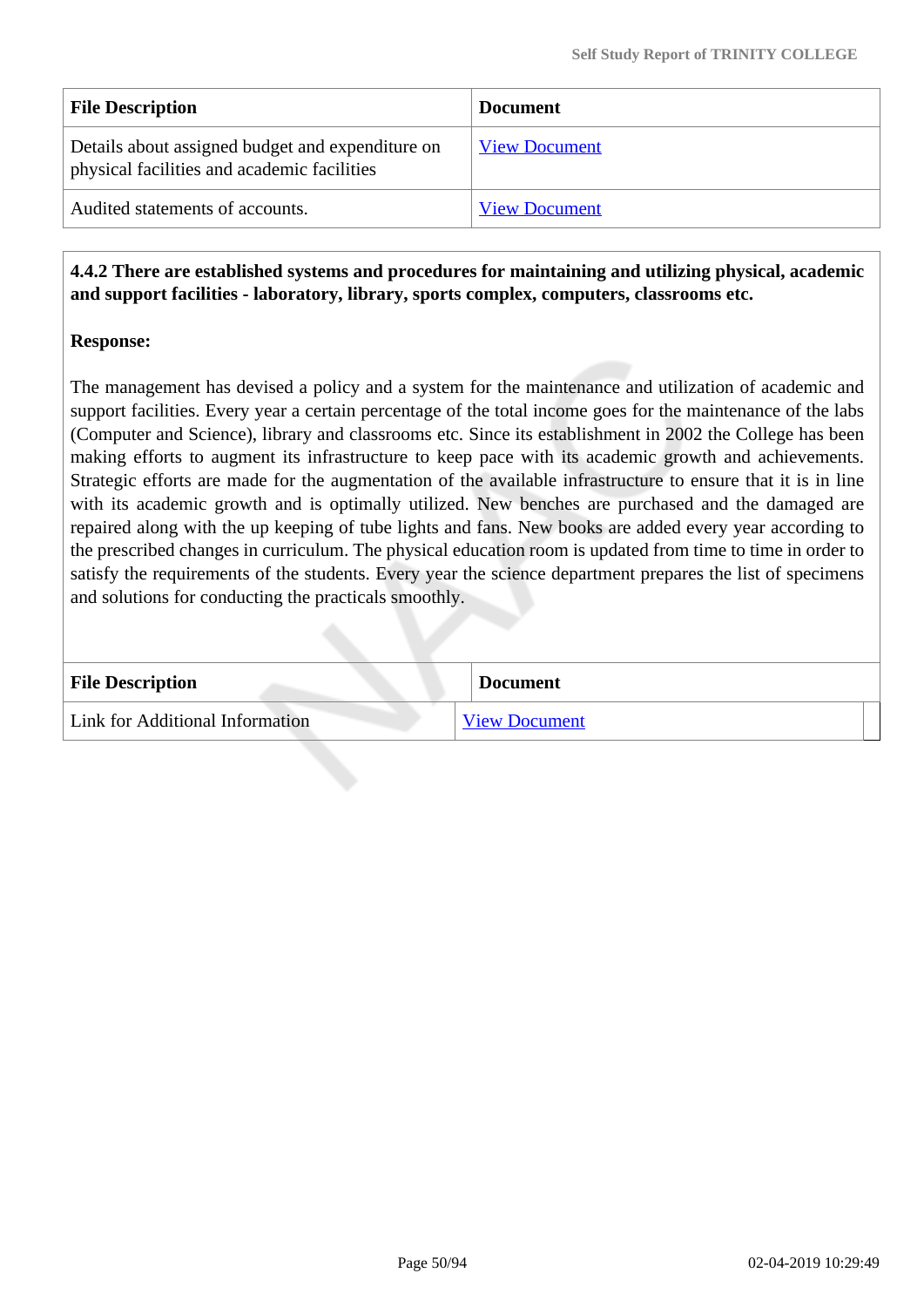# **Criterion 5 - Student Support and Progression**

# **5.1 Student Support**

# **5.1.1 Average percentage of students benefited by scholarships and freeships provided by the Government during the last five years**

# **Response:** 8.19

5.1.1.1 Number of students benefited by scholarships and freeships provided by the Government year-wise during the last five years

| 2017-18 | 2016-17                              | $2015 - 16$   | 2014-15 | 2013-14      |
|---------|--------------------------------------|---------------|---------|--------------|
| 14      | $\mathbin{\lhd}\mathbin{\lhd}$<br>رے | $\sim$<br>ا ت | 49      | $\cap$<br>ىر |

| <b>File Description</b>                                                                                                            | <b>Document</b>      |
|------------------------------------------------------------------------------------------------------------------------------------|----------------------|
| Upload self attested letter with the list of students<br>sanctioned scholarships                                                   | <b>View Document</b> |
| Average percentage of students benefited by<br>scholarships and freeships provided by the<br>Government during the last five years | <b>View Document</b> |
| Any additional information                                                                                                         | <b>View Document</b> |

# **5.1.2 Average percentage of students benefited by scholarships, freeships, etc. provided by the institution besides government schemes during the last five years**

#### **Response:** 44.94

5.1.2.1 Total number of students benefited by scholarships, freeships, etc provided by the institution besides government schemes year-wise during the last five years

| 2017-18 | 2016-17 | 2015-16 | 2014-15 | 2013-14 |
|---------|---------|---------|---------|---------|
| 170     | 123     | 154     | 169     | 145     |

## **5.1.3 Number of capability enhancement and development schemes –**

- **1.For competitive examinations**
- **2.Career counselling**
- **3.Soft skill development**
- **4.Remedial coaching**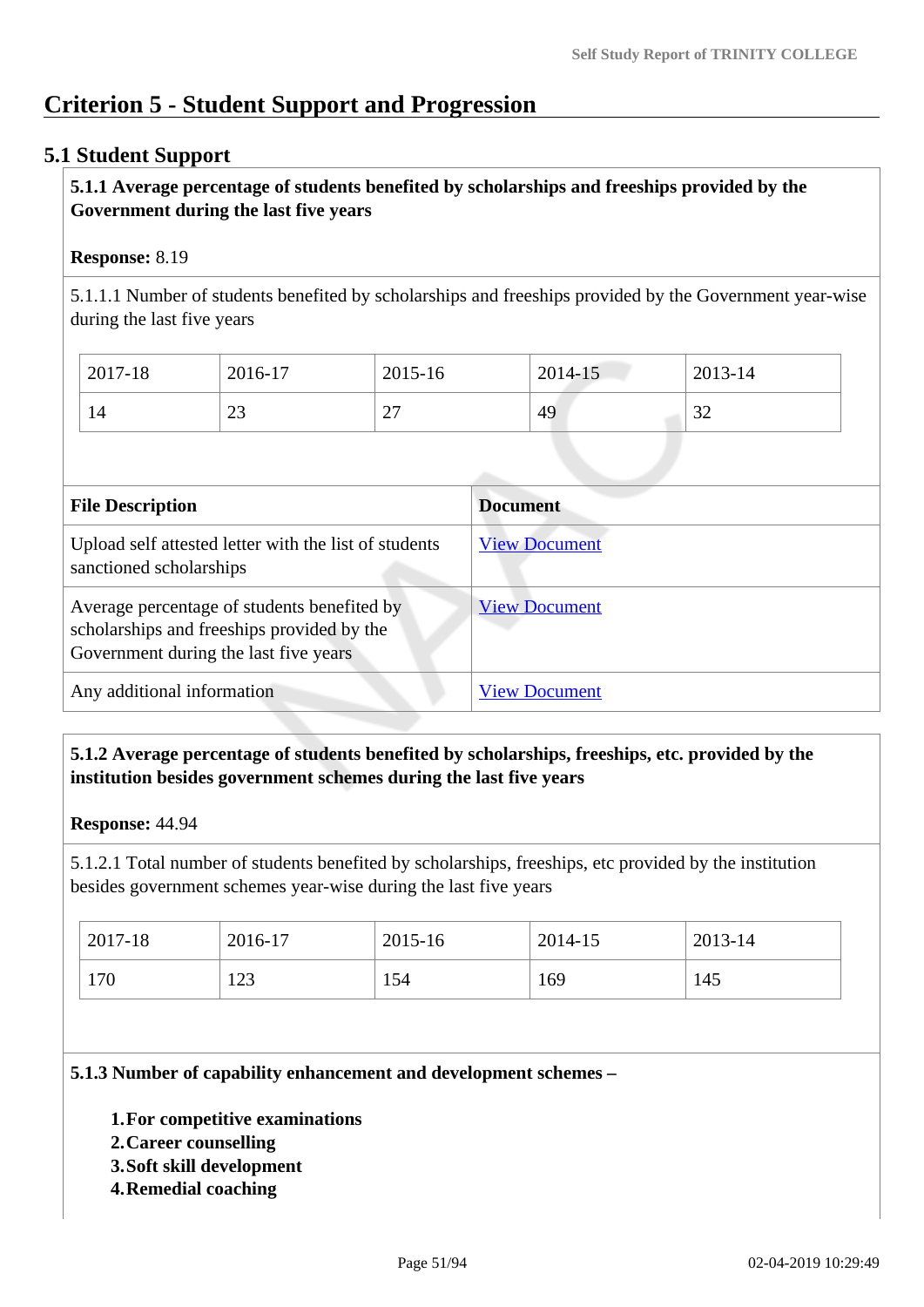| 5. Language lab<br><b>6. Bridge courses</b><br>7. Yoga and meditation<br><b>8. Personal Counselling</b><br>A. 7 or more of the above |                      |
|--------------------------------------------------------------------------------------------------------------------------------------|----------------------|
| <b>B.</b> Any 6 of the above                                                                                                         |                      |
| C. Any 5 of the above                                                                                                                |                      |
| D. Any 4 of the above                                                                                                                |                      |
| <b>Response:</b> C. Any 5 of the above                                                                                               |                      |
| <b>File Description</b>                                                                                                              | <b>Document</b>      |
| Details of capability enhancement and development<br>schemes                                                                         | <b>View Document</b> |
| Link to Institutional website                                                                                                        | <b>View Document</b> |

# **5.1.4 Average percentage of student benefited by guidance for competitive examinations and career counselling offered by the institution during the last five years**

**Response:** 7.74

5.1.4.1 Number of students benefited by guidance for competitive examinations and career counselling offered by the institution year-wise during the last five years

| 2017-18                  | 2016-17  | 2015-16 | 2014-15 | 2013-14 |
|--------------------------|----------|---------|---------|---------|
| $\cap$                   | $\sim$ 1 | 29      | $\sim$  | 24      |
| $\overline{\phantom{a}}$ |          |         | ັ       |         |

| <b>File Description</b>                                                                                                       | <b>Document</b>      |
|-------------------------------------------------------------------------------------------------------------------------------|----------------------|
| Number of students benefited by guidance for<br>competitive examinations and career counselling<br>during the last five years | <b>View Document</b> |

# **5.1.5 Average percentage of students benefited by Vocational Education and Training (VET) during the last five years**

**Response:** 1.95

5.1.5.1 Number of students attending VET year-wise during the last five years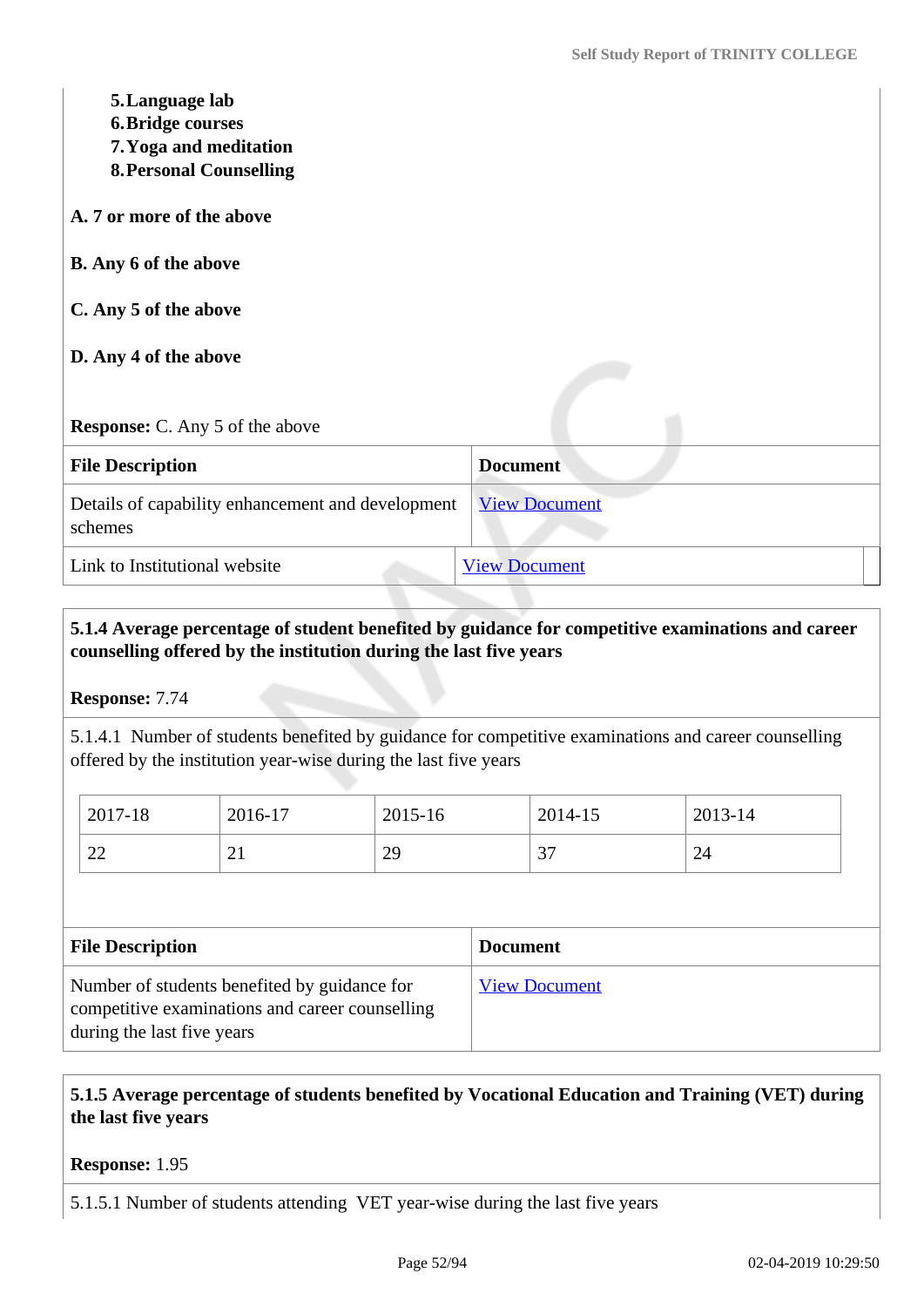| Details of the students benifitted by VET |         |         |  | <b>View Document</b> |         |  |
|-------------------------------------------|---------|---------|--|----------------------|---------|--|
| <b>File Description</b>                   |         |         |  | <b>Document</b>      |         |  |
|                                           |         |         |  |                      |         |  |
| ⇁                                         | 13      | 10      |  | 00                   | 00      |  |
| 2017-18                                   | 2016-17 | 2015-16 |  | 2014-15              | 2013-14 |  |

# **5.1.6 The institution has a transparent mechanism for timely redressal of student grievances including sexual harassment and ragging cases**

| <b>Response:</b> Yes |  |
|----------------------|--|
|----------------------|--|

| <b>ITCONOMISC.</b> TOP                                                                                                             |                      |
|------------------------------------------------------------------------------------------------------------------------------------|----------------------|
| <b>File Description</b>                                                                                                            | <b>Document</b>      |
| Minutes of the meetings of student redressal<br>committee, prevention of sexual harassment<br>committee and Anti Ragging committee | <b>View Document</b> |
| Details of student grievances including sexual<br>harassment and ragging cases                                                     | <b>View Document</b> |

# **5.2 Student Progression**

| 5.2.1 Average percentage of placement of outgoing students during the last five years |    |                      |                                                                                 |         |  |  |
|---------------------------------------------------------------------------------------|----|----------------------|---------------------------------------------------------------------------------|---------|--|--|
| <b>Response: 14.25</b>                                                                |    |                      |                                                                                 |         |  |  |
|                                                                                       |    |                      | 5.2.1.1 Number of outgoing students placed year-wise during the last five years |         |  |  |
| 2017-18<br>2016-17<br>2015-16                                                         |    |                      | 2014-15                                                                         | 2013-14 |  |  |
| 10                                                                                    | 14 | 16                   | 22                                                                              | 11      |  |  |
|                                                                                       |    |                      |                                                                                 |         |  |  |
| <b>File Description</b>                                                               |    |                      | <b>Document</b>                                                                 |         |  |  |
| Self attested list of students placed                                                 |    | <b>View Document</b> |                                                                                 |         |  |  |
| Details of student placement during the last five<br>years                            |    | <b>View Document</b> |                                                                                 |         |  |  |

**5.2.2 Percentage of student progression to higher education (previous graduating batch)**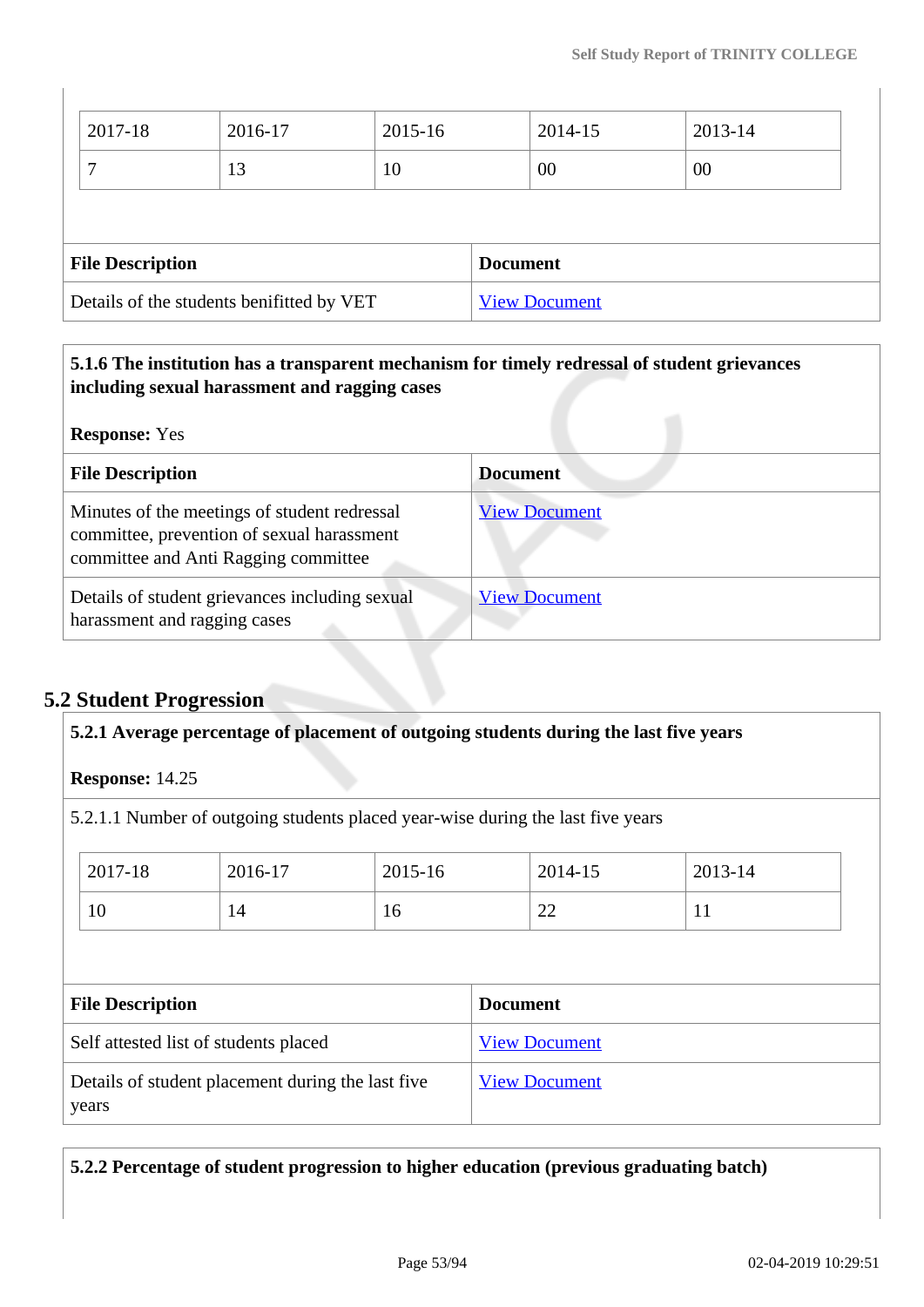### **Response:** 8.65

# 5.2.2.1 Number of outgoing students progressing to higher education

Response: 9

| <b>File Description</b>                            | <b>Document</b>      |
|----------------------------------------------------|----------------------|
| Upload supporting data for student/alumni          | <b>View Document</b> |
| Details of student progression to higher education | <b>View Document</b> |

# **5.2.3 Average percentage of students qualifying in State/ National/ International level examinations during the last five years (eg: NET/ SLET/ GATE/ GMAT/ CAT/ GRE/ TOEFL/ Civil Services/State government examinations)**

**Response:** 13.33

5.2.3.1 Number of students qualifying in state/ national/ international level examinations (eg: NET/ SLET/ GATE/ GMAT/ CAT/ GRE/ TOEFL/ Civil services/ State government examinations) year-wise during the last five years

| 2017-18 | 2016-17 | 2015-16     | $2014 - 15$ | 2013-14 |
|---------|---------|-------------|-------------|---------|
| 00      | $00\,$  | $\sim$<br>∽ | 00          | 00      |

5.2.3.2 Number of students who have appeared for the exams year-wise during the last five years

| 2017-18 | 2016-17 | 2015-16  | 2014-15 | 2013-14 |
|---------|---------|----------|---------|---------|
| 00      | 00      | <u>ب</u> | 00      | 00      |

| <b>File Description</b>                                                                                            | <b>Document</b>      |
|--------------------------------------------------------------------------------------------------------------------|----------------------|
| Upload supporting data for the same                                                                                | <b>View Document</b> |
| Number of students qualifying in state/national/<br>international level examinations during the last five<br>years | <b>View Document</b> |

# **5.3 Student Participation and Activities**

 **5.3.1 Number of awards/medals for outstanding performance in sports/cultural activities at national / international level (award for a team event should be counted as one) during the last five years.**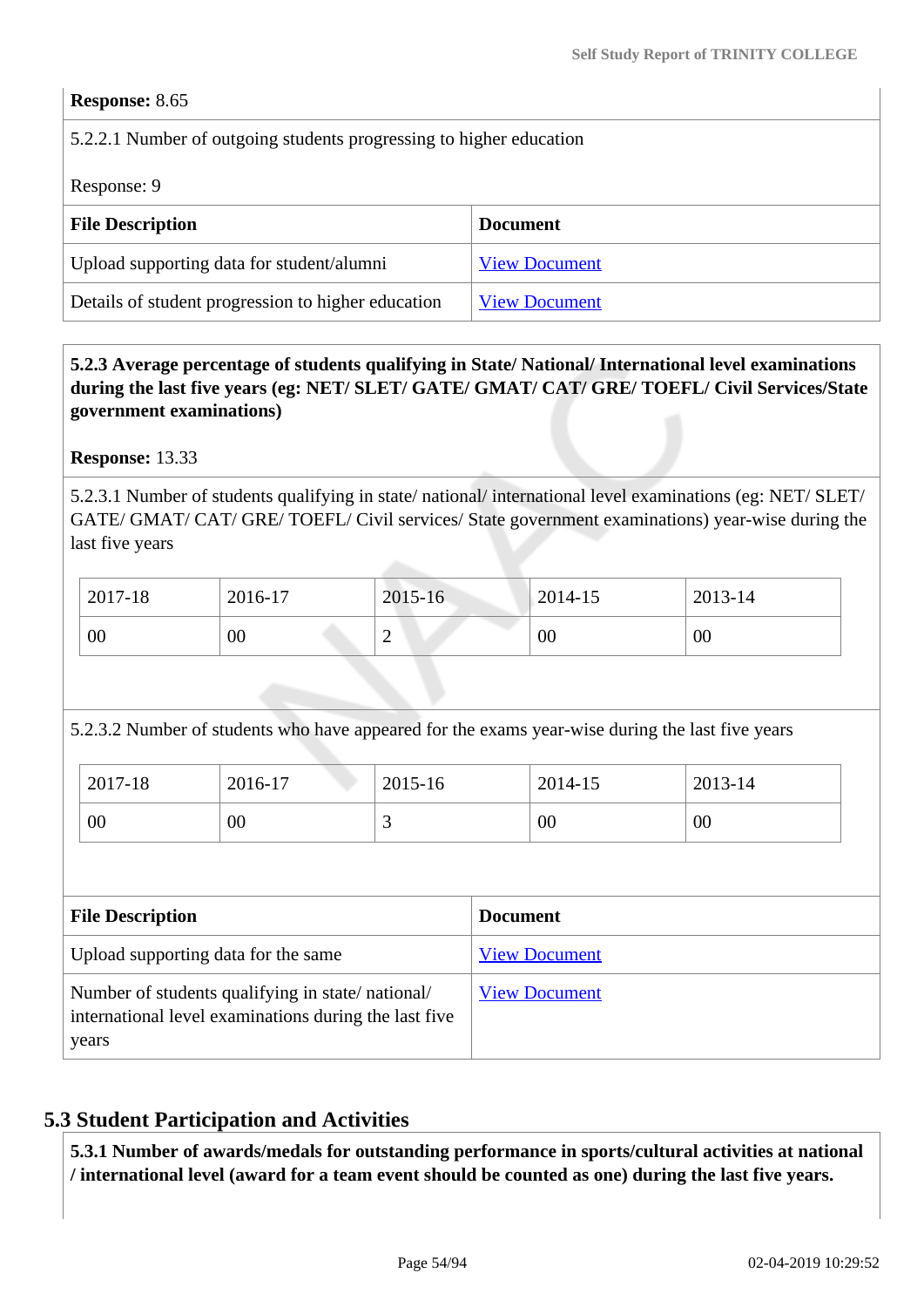### **Response:** 3

5.3.1.1 Number of awards/medals for outstanding performance in sports/cultural activities at national/international level (award for a team event should be counted as one) year-wise during the last five years

|                                                                                                                                                    | 2017-18      | 2016-17              | $2015 - 16$     |                      | 2014-15 | 2013-14 |
|----------------------------------------------------------------------------------------------------------------------------------------------------|--------------|----------------------|-----------------|----------------------|---------|---------|
|                                                                                                                                                    | $\mathbf{1}$ | 2                    | 00              |                      | 00      | 00      |
|                                                                                                                                                    |              |                      |                 |                      |         |         |
| <b>File Description</b>                                                                                                                            |              |                      | <b>Document</b> |                      |         |         |
| Number of awards/medals for outstanding<br>performance in sports/cultural activities at<br>national/international level during the last five years |              | <b>View Document</b> |                 |                      |         |         |
| e-copies of award letters and certificates                                                                                                         |              |                      |                 | <b>View Document</b> |         |         |

# **5.3.2 Presence of an active Student Council & representation of students on academic & administrative bodies/committees of the institution**

#### **Response:**

College cabinet is one of the most important bodies of training for democratic way of life. It consists of class representatives of the various classes and office bearers of the cabinet. The members of the cabinet are elected every year for the smooth functioning of the various programmes held in the college.

#### **Selection criterion**

The students can nominate the names for the post of class representatives and the office bearers of the college cabinet and voting is done for the same.

Office Bearers are as follows –

- President
- Vice president (Male and Female)
- Secretary
- Joint Secretary
- Sports Coordinator
- Joint Sports Coordinator
- Cultural Coordinator
- Spokes man

The proposed candidates undergoes a process of interview with a panel of cabinet animator and the management . The final selection vests with the management.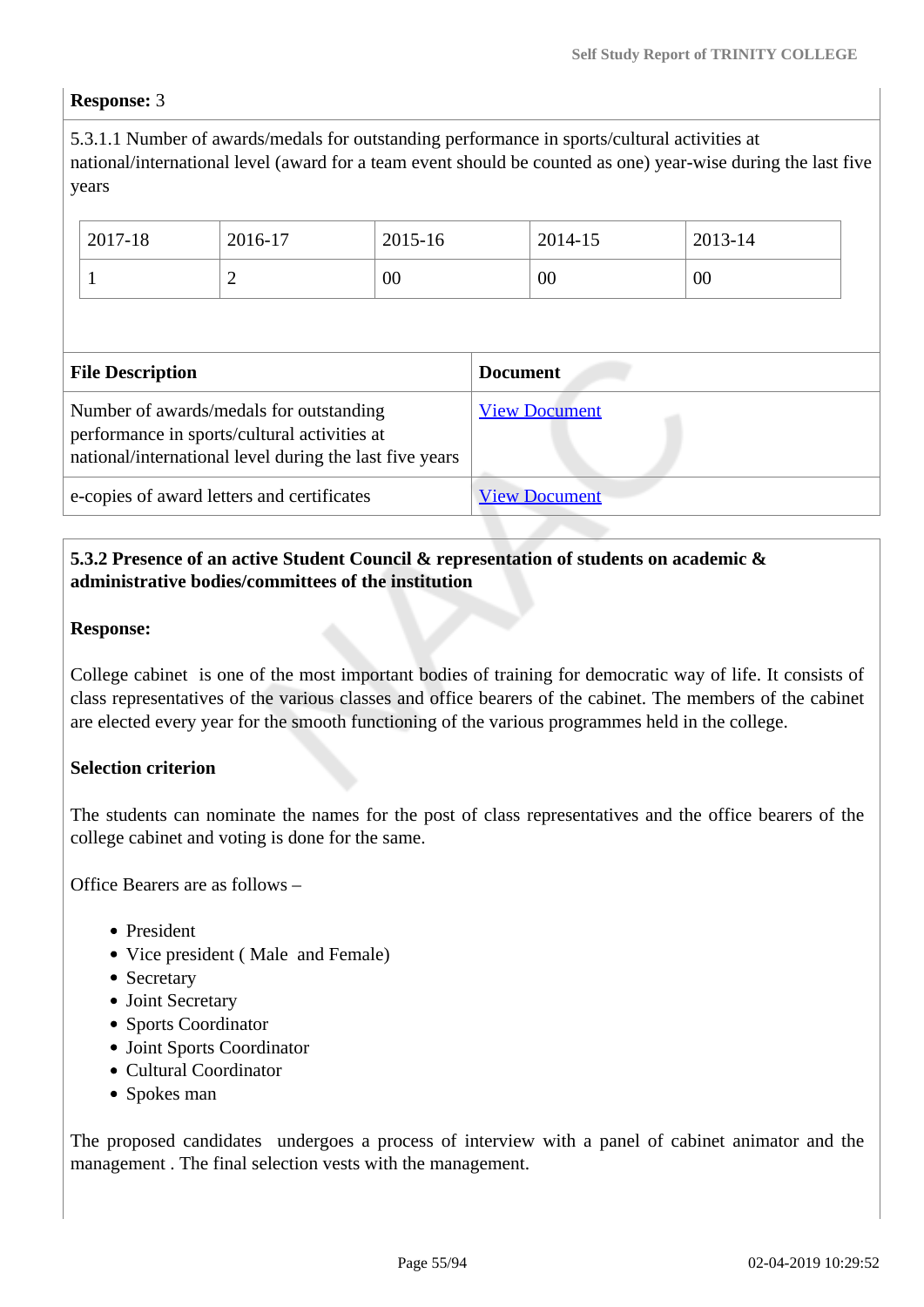# **Eligibility**

For being the member of college cabinet a student should have minimum 55% marks in previous classes and 75% attendance in the class. The office bearers of the college cabinet can be debarred from the post they are found guilty of any mischief and misconduct in the college or if they don't comply with the eligibility conditions. The names of the selected students is displayed on main notice board.

The Leadership training programme and workshop is conducted for the college cabinet and other office bearers of clubs and associations.

# **Duties and Responsibilities**

The college cabinet members have to actively cooperate with the animator , teachers and management in executing programmes and keeping discipline . They have to take up specific duties in organizing events and co-curricular activities.

## **Contributions of the cabinet to the institution**

College cabinet actively contributes towards the growth and development of the institution. The list of activities/events/contributions done by college cabinet in session 2017-18 are as follows –

- Discipline duty performed in the morning along with checking of student ID Cards. Proctorial duties on various floors is done by office bearers.
- Organized teacher's day and independence day , thus contributed in the national integrity.
- Keeping in view of the Go green Programme, the college cabinet painted all the pots to maintain the beautiful ambiance of college.
- To bring the fervour and festivity of the region, cabinet celebrated BasantPanchami for the entire college. A cultural programme was organized by the cabinet. Sweets were also distributed to everyone by the cabinet.
- To make the students aware of air pollution , cabinet arranged a seminar on celebrating eco-friendly Diwali . a special talk n the form of ppt was given by student president to inspire the students to celebrating cracker free Diwali.
- A special workshop on self-defence for girls was arranged by cabinet to make girls more self -reliant and self-dependent. A coach of tai – Kwando gave practical training to the girl students.

Under the able guidance of the management and animator Asst. Prof Nidhi Sharma keeping the spirits high, college cabinet works dynamically with great zeal and enthusiasm for the betterment of college.

| <b>File Description</b>         | <b>Document</b>      |
|---------------------------------|----------------------|
| Link for Additional Information | <b>View Document</b> |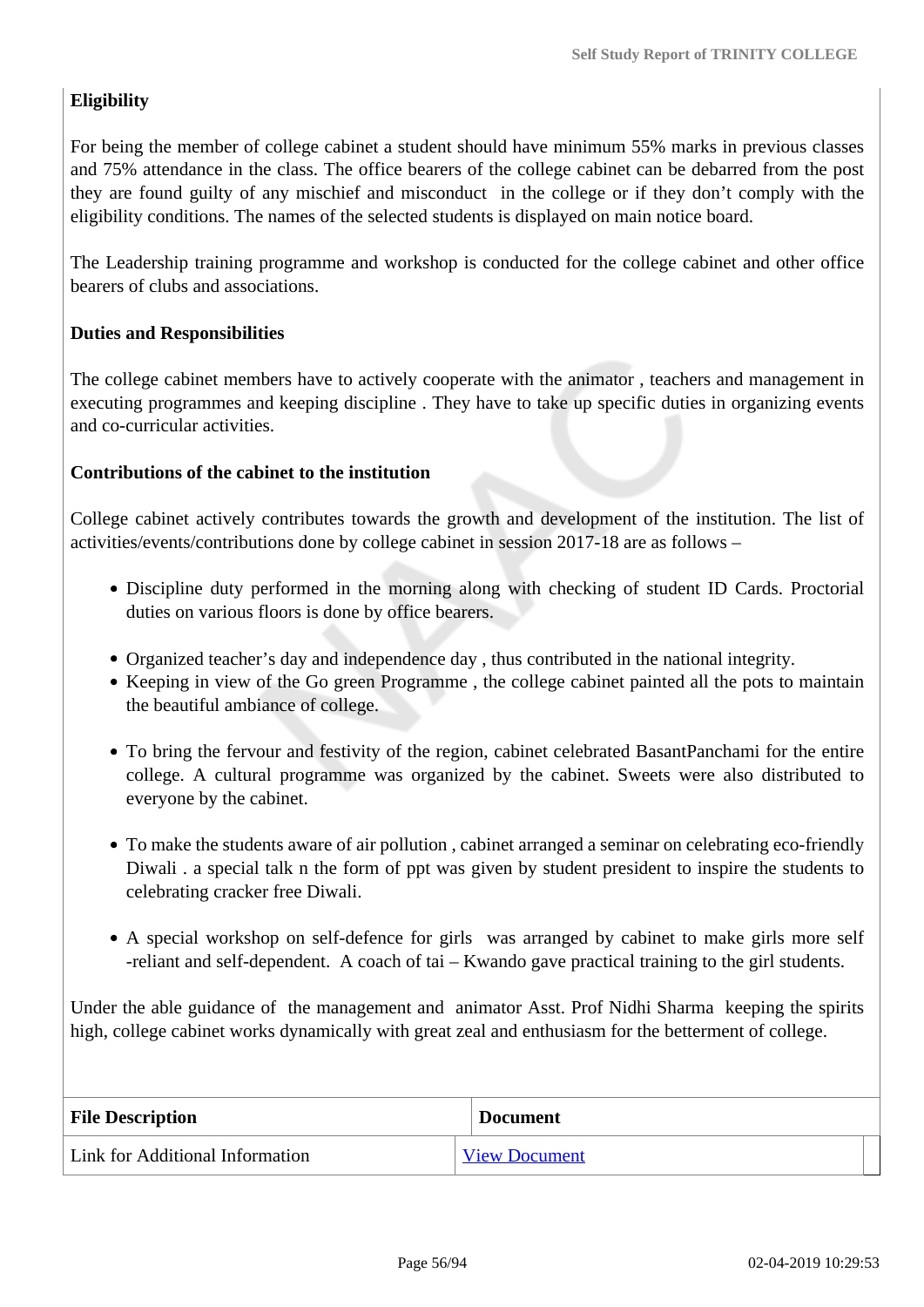# **5.3.3 Average number of sports and cultural activities/ competitions organised at the institution level per year**

## **Response:** 33.2

5.3.3.1 Number of sports and cultural activities / competitions organised at the institution level year-wise during the last five years

| 2017-18 | 2016-17 | 2015-16 | 2014-15 | 2013-14 |
|---------|---------|---------|---------|---------|
| 39      | 38      | 36      | 25      | 28      |

| <b>File Description</b>                                                       | <b>Document</b>      |
|-------------------------------------------------------------------------------|----------------------|
| Report of the event                                                           | <b>View Document</b> |
| Number of sports and cultural activities /<br>competitions organised per year | <b>View Document</b> |

# **5.4 Alumni Engagement**

 **5.4.1 The Alumni Association/Chapters (registered and functional) contributes significantly to the development of the institution through financial and non financial means during the last five years**

#### **Response:**

The Alumni are a strong support to the institution. Persons who have received degrees awarded by the institute are here in referred to as Alumni . An active Alumni Association can contribute in academic matters, student support as well as mobilization of resources – both financial and non-financial. Trinity college is having Alumni Association named as Volvino Association. A total of 3 meetings of alumni association held in last 3 years for solidarity building and to strengthen the bond between the teachers and the students. The meetings were clubbed with cultural activities for the entertainment of alumni. The association contributes significantly to the development of the institution through financial and nonfinancial means. The details are as follows –

## **Non-Financial Contributions –**

- Fr. Anthony Joseph a proud alumni of trinity college from the department of computer science served the college as administrator during session 2015-16. He also served as hostel in-charge of college. He participated in academic and various extracurricular activities for the betterment of college.
- Fr. Jibin is another alumni of college from faculty of arts. He is presently working as Assistant Director of trinity college. He is handling with different responsibilities in college. He is in-charge of college website also.
- Mr. Narpinder, another alumni from department of economics is a professional Tai- Kwando coach. He gives special training sessions of self-defence to the girl students of college.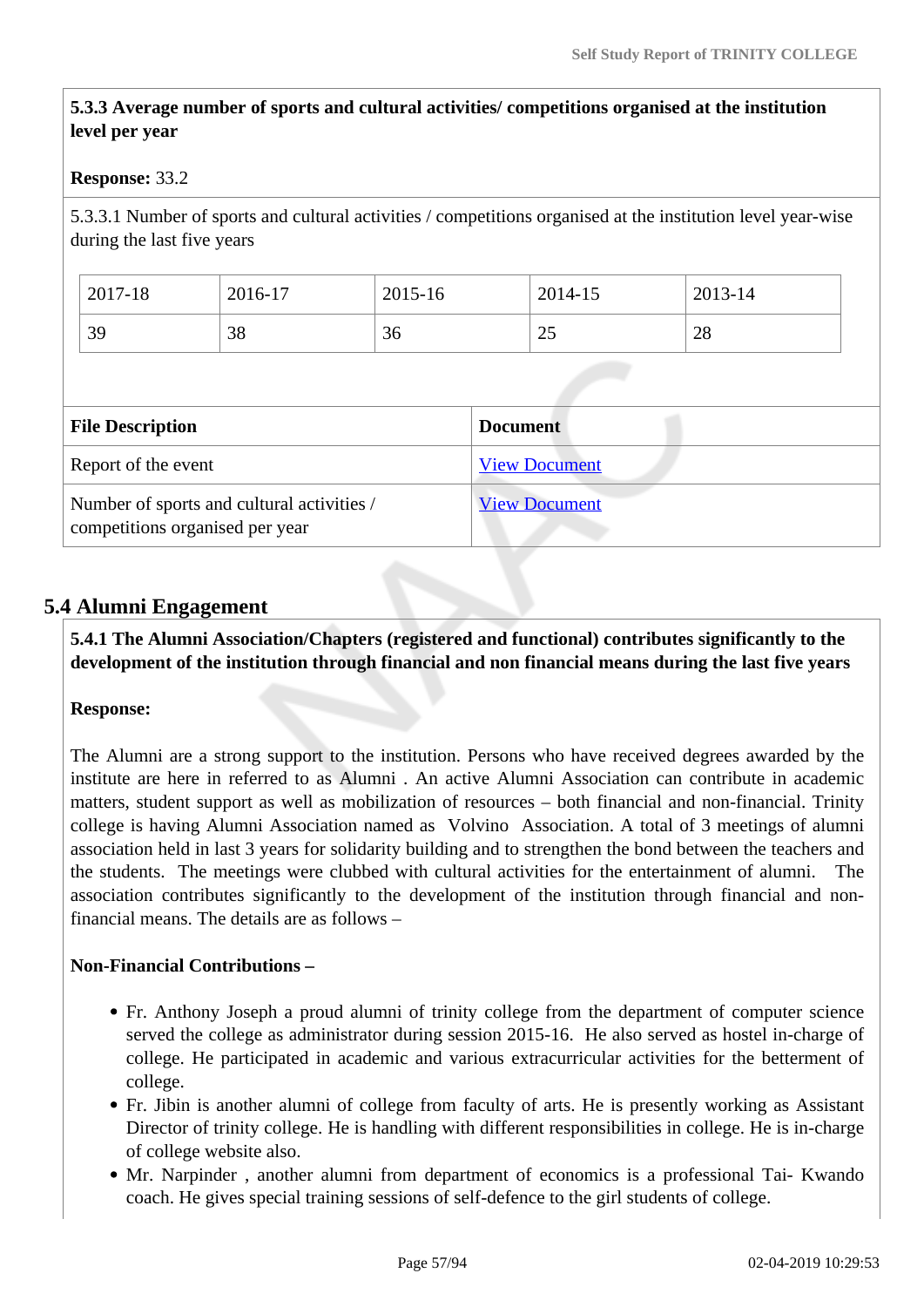### **Financial contributions –**

- Mr. Rajat , alumni from department of computer science contributed Rs. 10000/- to the department in 2018. He is presently settled in New Zealand.
- Mr Kuldeep Singh Patel, alumni from the department of computer science contributed Rs 5000/for the betterment of department. He is presently working as bank PO in PNB bank.

The institute ensures to have a strong and healthy bond with alumni in the coming future.

| <b>File Description</b>         | <b>Document</b>      |
|---------------------------------|----------------------|
| Link for Additional Information | <b>View Document</b> |

# **5.4.2 Alumni contribution during the last five years(INR in Lakhs) ? 5 Lakhs**

**4 Lakhs - 5 Lakhs**

## **3 Lakhs - 4 Lakhs**

# **1 Lakh - 3 Lakhs**

**Response:** <1 Lakh

| <b>File Description</b>               | <b>Document</b>      |
|---------------------------------------|----------------------|
| Alumni association audited statements | <b>View Document</b> |

#### **5.4.3 Number of Alumni Association / Chapters meetings held during the last five years**

#### **Response:** 3

5.4.3.1 Number of Alumni Association /Chapters meetings held year-wise during the last five years

| 2017-18 | 2016-17 | 2015-16 | 2014-15 | 2013-14 |
|---------|---------|---------|---------|---------|
|         |         |         | 00      | 00      |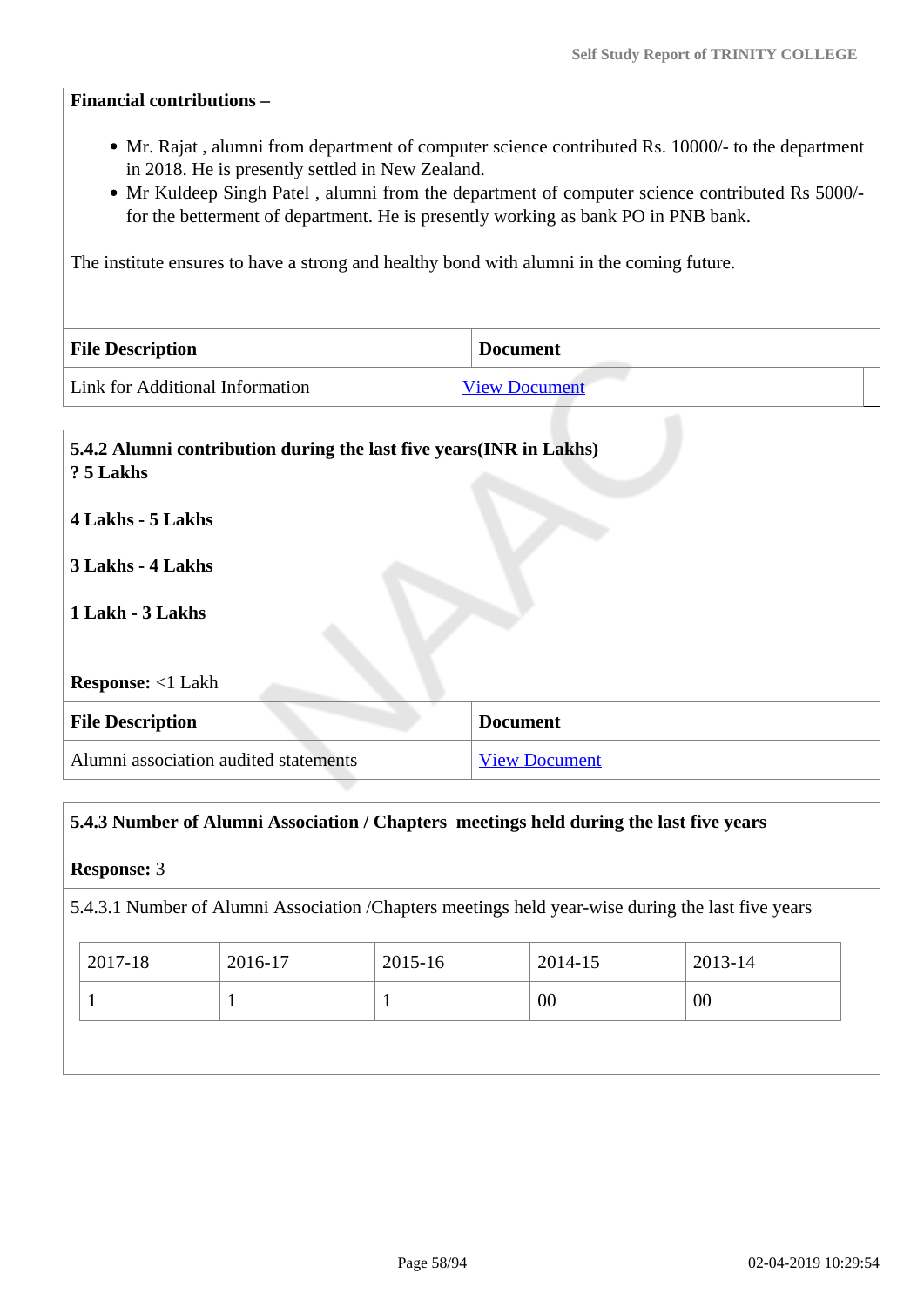| <b>File Description</b>                                                                  | <b>Document</b>      |
|------------------------------------------------------------------------------------------|----------------------|
| Number of Alumni Association / Chapters meetings<br>conducted during the last five years | <b>View Document</b> |
| Any additional information                                                               | <b>View Document</b> |
| Report of the event                                                                      | <b>View Document</b> |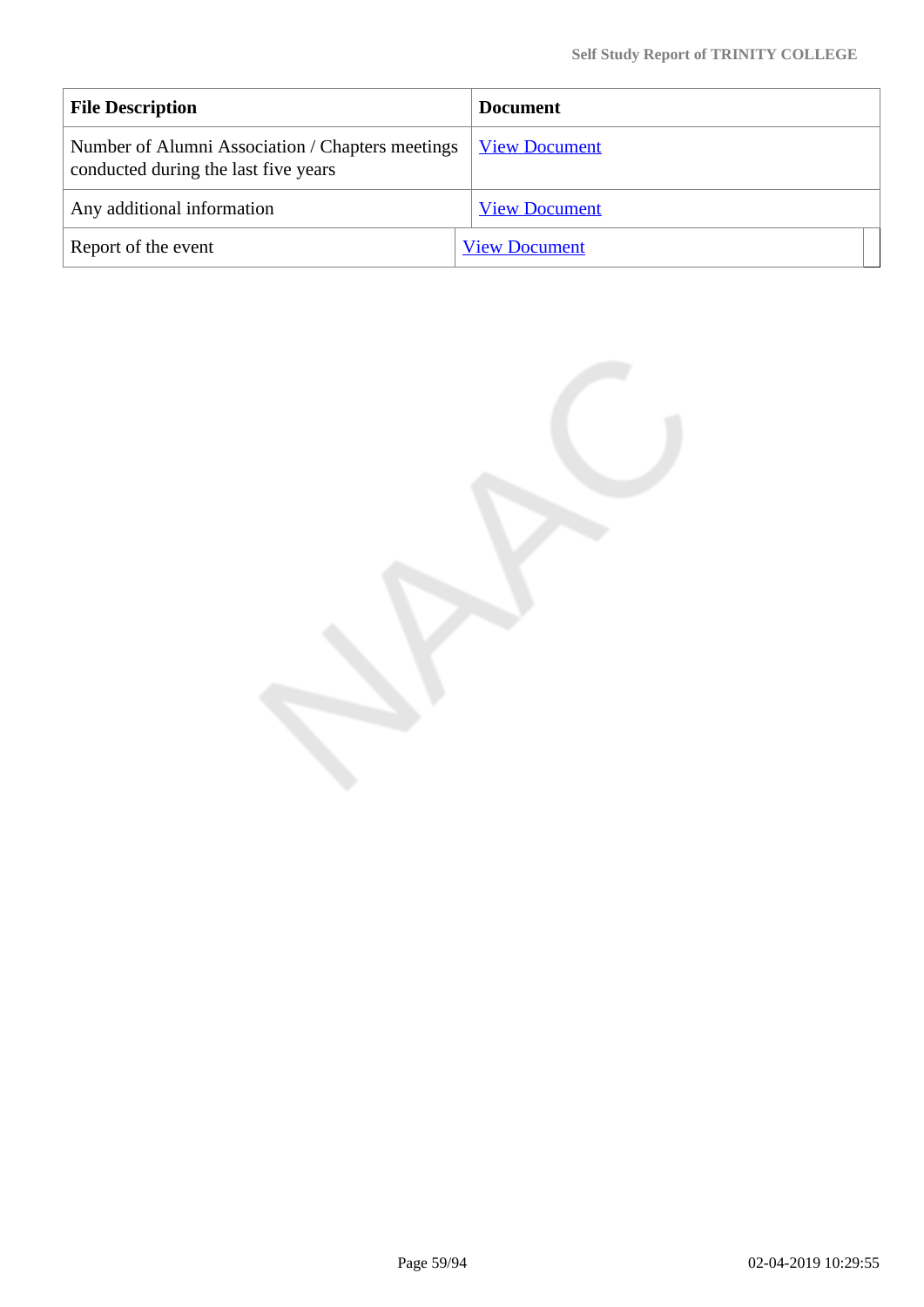# **Criterion 6 - Governance, Leadership and Management**

# **6.1 Institutional Vision and Leadership**

 **6.1.1 The governance of the institution is reflective of an effective leadership in tune with the vision and mission of the institution**

# **Response:**

Trinity College envisions to become a torchbearer in quality education and it strives to provide the moral values to its students in order to make them better human beings. The Vision and Mission of the college is stated below:

# **VISION:**

WE ENVISION OUR COLLEGE AS A PRIME MOVER IN TRANSFORMATIVE, EDUCATION, BROADENING THE COGNITIVE, EXPERIMENTAL AND SPIRITUAL HORIZONS OF STUDENTS, LEADING THEM TO HIGHER REALMS (AD ALTIORA) OF HUMAN LIFE ON EARTH.

# **MISSION:**

 **We at Trinity College commit ourselves to the creation of a society wherein the youth are characterized by INTELLECTUAL, STIMULATION, MORAL, UPRIGHTNESS AND SPIRITUAL ENLIGHTENMENT, wherein they establish and nurture CAMPUS- COMMUNITY NETWORK SO AS TO REACH OUT TO THE LESS PRIVILEGED, wherein they promote NATIONAL INTEGRATION WITH THE SPIRIT OF AUTHENTIC INDIAN CULTURE, wherein they undertake NETWORKING WITH THE CORPORATE SECTOR, And wherein they become CHANGE AGENTS WHO EXERCISE A TRANSFORMATIVE INFLUENCE ON SOCIETY.**

# **Nature of Governance**:

The management of the institution upholds the vision and mission of the disciplinaries by taking vital steps towards it. It provides ample opportunity to the students of the college when the academic session begins with an induction program conducted by the head of the institution, wherein, the fresh entrants are introduced to the vision of the college. It is the principal who communicates the vision and mission of the college in the induction programme for new entrants. The vision and mission of the college is being displayed on different places in the college itself. Brochure, College Prospectus, College Magazine "Trinitas" consists the vision and mission of the institution.

# **Participation of Teachers in the decision making bodies**

The College is taking adequate initiatives in making the teachers participate in the decision making bodies. The head of the departments who are representatives of their respective departments are the members of all decision making bodies. First of all, H.O.D meeting is conducted with the management then important issues and decisions are discussed in the Academic Council meeting where various modifications are done and after that all the decisions are announced in the staff meeting. In this way, the teachers are involved in the planning and implementation of the decisions.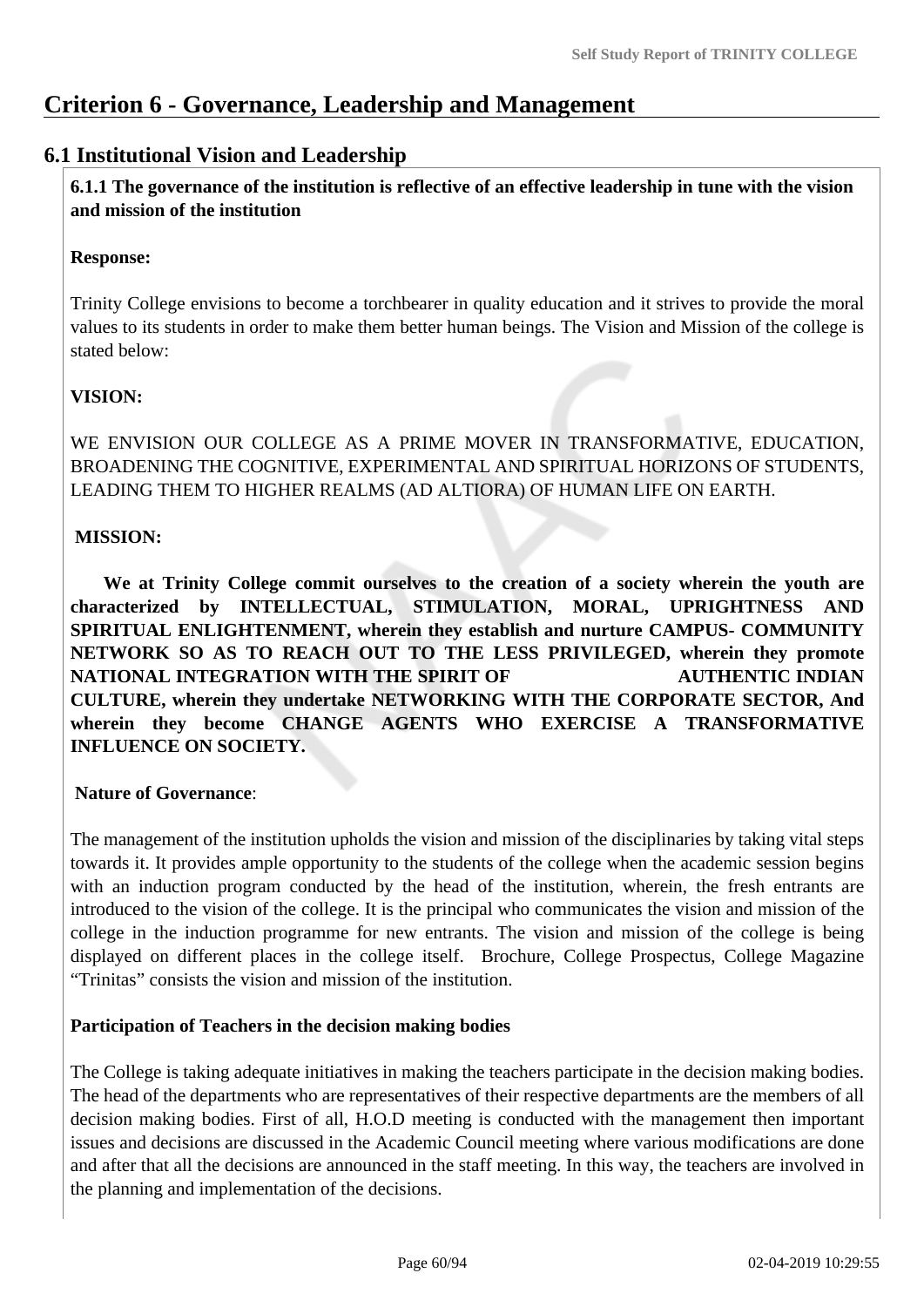During its academic journey, the institution has been keeping its plans aligned with its vision and mission. Both the long-term as well as the short-term plans of the institution are focused on the achievement of the twin goals of academic and infrastructural development of the institution. All the proposals and academic calendar are tabled in the meetings of the College Managing Body and get the approval of the execution of the same. Undoubtedly, the financial assistance from different sources forms the backbone of all such major and minor plans/projects. All the concerned committees and departments prepare these proposals as per prescribed norms according to the GNDU Amritsar and University Grant Commission guidelines.

| <b>File Description</b>         | Document             |
|---------------------------------|----------------------|
| Link for Additional Information | <b>View Document</b> |

# **6.1.2 The institution practices decentralization and participative management**

### **Response:**

The college has reached the pinnacle of excellence in every respect related to the field of Education because of its farsighted and professional team which is working to take the college to the higher realms of life. We have a hierarchy of governing bodies which helps in decentralization for ensuring participation of all the following bodies in a synchronized system of events, plans and activities:

1. Educational Society: It includes our torchbearers who are leading the path towards excellence

2. Governing Body: The flag bearers of Quality Education who are striving to take the college to the heights which know no sky.

3. Administrative body: The backbone of the college who are doing their every bit to take the institution to touch the new facets.

4. IQAC: It includes the management, Principal, H.O.D'S, IQAC members. Asst. Director.

5. H.O.D'S: It includes management, Principal and H.O.D'S,

6 Academic Council: It includes management, Principal, H.O.D'S, IQAC members.

A case in point: Convocation: Its proposal and approval.

One such event is Convocation. On 23rd January 2018 it was proposed in the meeting of Administrative Body that Convocation for the last three academic sessions should be conducted in this academic year and it was planned that Sh. Navjot Singh Sidhu will be the chief guest of the day. This proposal was discussed in the H.O.Ds meeting which was held on 28 February 2018 and the proposal was approved. For the further planning this event was discussed in the Academic Council meeting which took place on 28th March 2018 and finally it was decided that Convocation will be held on 28 April 2018. The schedule and other details were decided in the staff meeting which was conducted on 4th April 2018. Management conducted meetings with different Committees time and again for the smooth conduction of the event. On 5th April 2018, a meeting with College Cabinet was conducted and duties were assigned to ensure the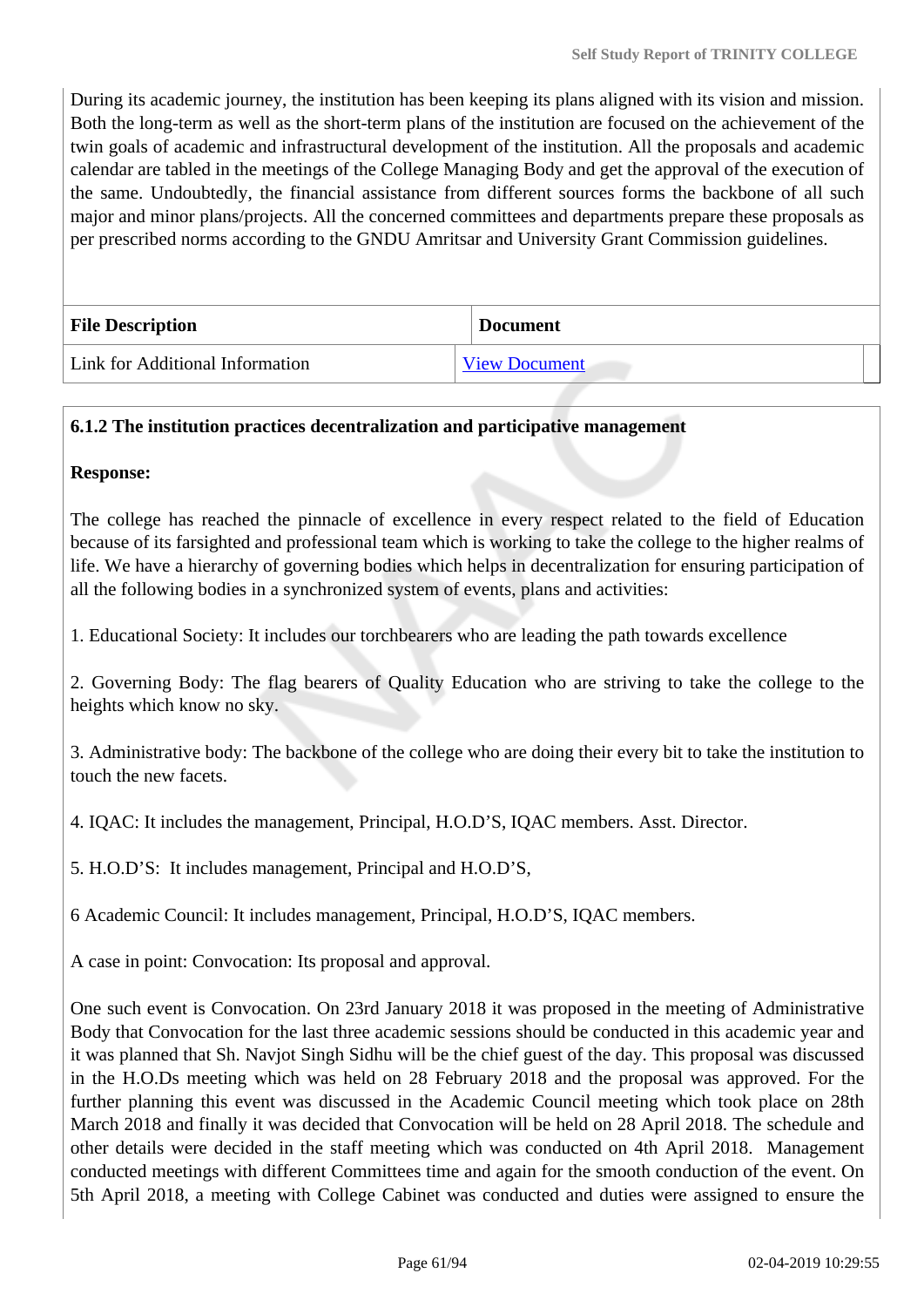synchronization among the students of college cabinet. Finally, on 28th April 2018, the planning was implemented and Convocation was conducted successfully. Sh. Navjot Singh Sidhu was the chief guest of the day.

On 1st May 2018, evaluation was done for the mega event. Rev Fr Johnson, Dean of the college, congratulated each faculty member for their hard work and sincerity. Rev Fr also suggested some of the improvements that can be implemented for better conduction of the events.

| <b>File Description</b>    | <b>Document</b>      |
|----------------------------|----------------------|
| Any additional information | <b>View Document</b> |

# **6.2 Strategy Development and Deployment**

**6.2.1 Perspective/Strategic plan and Deployment documents are available in the institution**

# **Response:**

The development of the college is an ongoing process. At every step the management strives to improve. This is made possible with the help of perspective/ Strategic plans that chalk out the necessary actions to be taken to grow and develop. The first step towards any real progress is brainstorming ideas. All stakeholders of the institution are involved in the process. Their inputs and suggestions are considered while developing the strategic plan. Short term and long term plans are formulated in the institution.

One such example of fine implementation of a strategic plan is Blooming Buds. Keeping our vision and mission in mind, the college has taken the initiative to organize Blooming Buds- a state level competition. We strive to promote quality Education to the under privileged students and Blooming Buds is serving that purpose by giving a platform to all the students to explore their hidden talent. Blooming Buds is reaching out to every possible school so that not even a single student should miss the golden opportunity to polish themselves. It is a state level talent hunt programme which came into being in the year 2011. Under this concept, the college conducts three levels of competitions where more than 20000 students from all over Punjab participate with great gusto. In order to continue this mission it was planned in the Administrative Body. This proposal was approved in HOD's meeting which took place on 11th July2017. On 4th August 2017, a meeting of academic council was held and it was decided in the meeting that the first level of Blooming Buds will be conducted on12th August 2017. All the decisions were implemented as the first level of Blooming Buds was conducted successfully on 12th August 2017, similarly the second level was conducted on 31st August 2017 and the final level was conducted on 4th September 2017 with thumping success under the able co-ordination of Professor Neetu Khanna and other team members.

 On 4th September2017 the evaluation of Blooming Buds was done and it was suggested that time management should be keep in mind as students come from far off places. Different sessions were appreciated. Professsor Ajay Prashar (Principal) congratulated all the faculty members for the successfully conducted the event.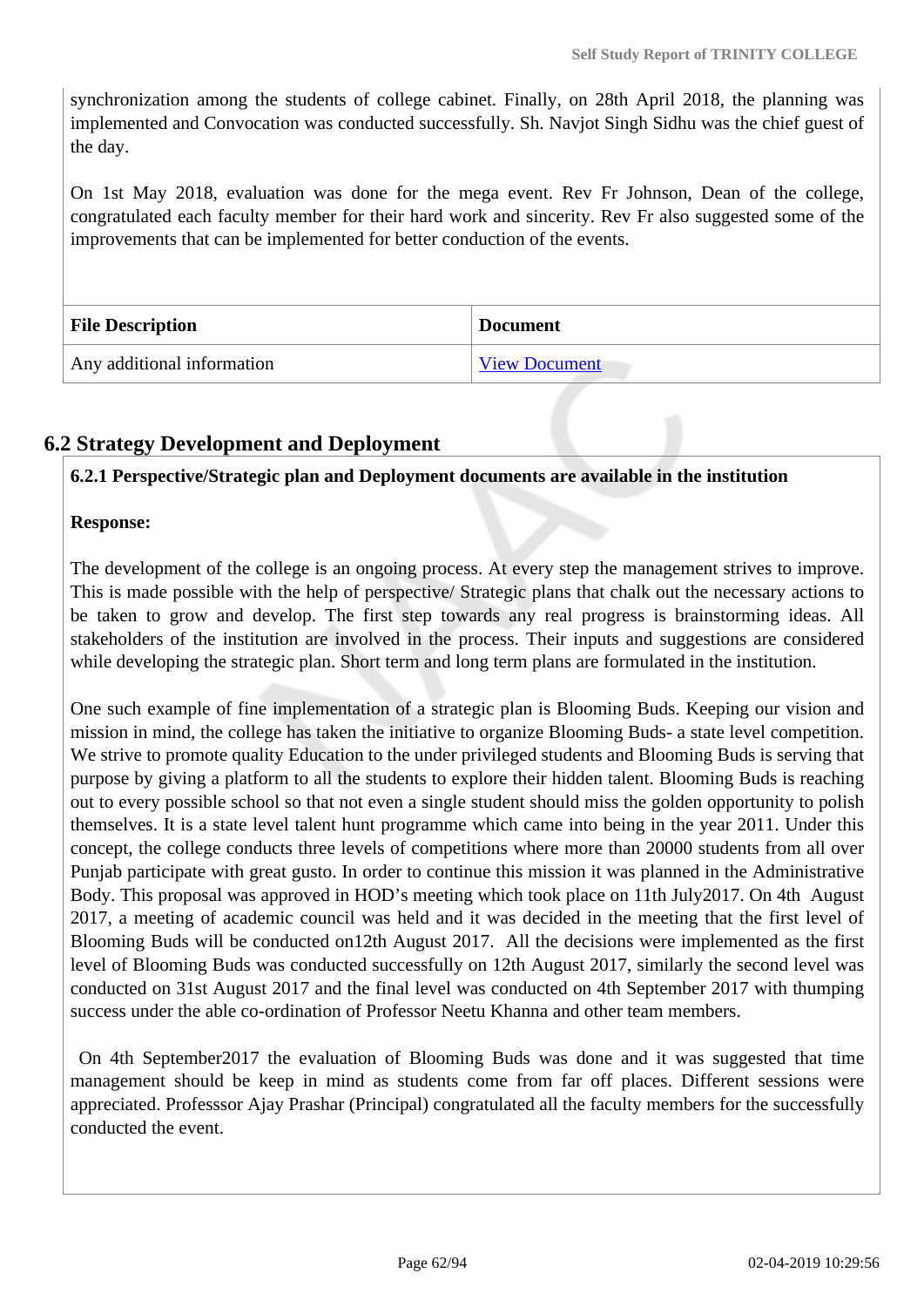| <b>File Description</b>                                   | <b>Document</b>      |  |
|-----------------------------------------------------------|----------------------|--|
| Any additional information                                | <b>View Document</b> |  |
| Link for Additional Information                           | <b>View Document</b> |  |
| Strategic Plan and deployment documents on the<br>website | <b>View Document</b> |  |

# **6.2.2 Organizational structure of the institution including governing body, administrative setup, and functions of various bodies, service rules, procedures, recruitment, promotional policies as well as grievance redressal mechanism**

## **Response:**

The organizational structure of the institution is making the college work smoothly and all the dynamic personalities are striving towards achieving higher skies. In this organizational structure, governing body is the pivot of this institution. It includes President, Rt. Rev. Dr. Franco Mullakal, Msgr. Mathew Kokkandon (member), Msgr. Daniel Gill (member), Msgr. Xavier Thazhathuveetin (Chairman), Rev. Fr. Thomas keeprath (Member), Rev. Fr. Jose T (Member), Rev. Fr. Jose Palakkazha (Member), Rev. Fr. Peter Kavumpuram (Member), Rev. Fr. Johnson CMI (member), Rev**.** Fr. Binu Joseph (Secretary), Rev. Sr. Reeta Maria D.M (Member).

# **Members of administrative Council:-**

- 1. Rev. Fr. Peter Kavumpuram (Director)
- 2. Prof. Ajay Prashar (Principal)
- 3. Prof. Rev. Fr. (Dr.) Johnson(Dean & programme coordinator)
- 4. Rev. Fr. Jibin (Assistant Director)
- 5. Rev. Sr. Reeta Maria D.M (Maintenance &financial officer)

# **IQAC members:-**

# **Chairperson: Head of the Institution**

1.Asst. Prof. Ajay Prashar (IQAC Chairperson)

# **A few senior administrative officers**

1.Mr. Satpal Singh 2.Mr. Chander Vallabh Sharma

## **Three to eight teachers**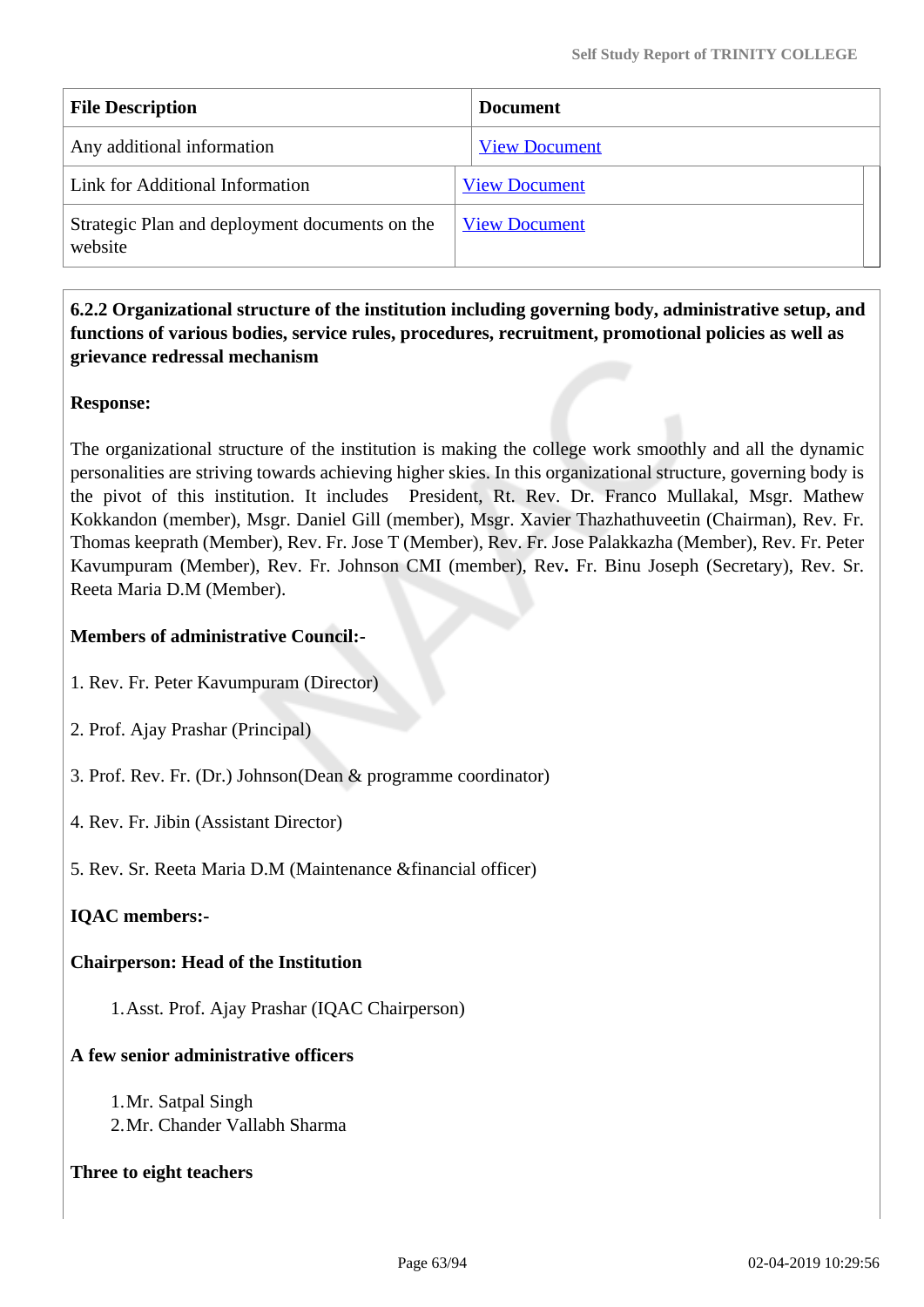1.Mrs. Jessy Jullian 2.Mrs. Nidhi Sharma 3.Mrs. Pooja Gaba 4.Mrs. Baljit Kaur

#### **One member from the Management**

1.Rev. Fr. Peter Kavumpuram

#### **One/two nominees from local society, Students and Alumni**

1.Fr. Antony Vezhapilly, Director Navjeevan Charitable Society (Nominee of Local Society)

- 2.Mr. Sunny Rana (Alumni)
- 3.Ms. Upasana (Alumni)
- 4.Ms. Nancy Promila Ekka (Students)
- 5.Ms. Gunika (Students)

#### **One/two nominees from Employers /Industrialists/stakeholders**

1.Mr. Sunil Koul (stakeholder /parent)

- 2.Mr. Chiman Masih (stakeholder /parent)
- 3.Dr. Ashish Arora (external experts)
- 4.Dr. Narinder Sharma (external experts)

#### **One of the senior teachers as the coordinator/Director of the IQAC**

1.Mrs. Neetu Khanna (IQAC coordinator)

| <b>File Description</b>         | <b>Document</b>      |
|---------------------------------|----------------------|
| Link for Additional Information | <b>View Document</b> |

#### **6.2.3 Implementation of e-governance in areas of operation**

- **1.Planning and Development**
- **2.Administration**
- **3.Finance and Accounts**
- **4.Student Admission and Support**
- **5.Examination**

#### **A. All 5 of the above**

**B. Any 4 of the above**

#### **C. Any 3 of the above**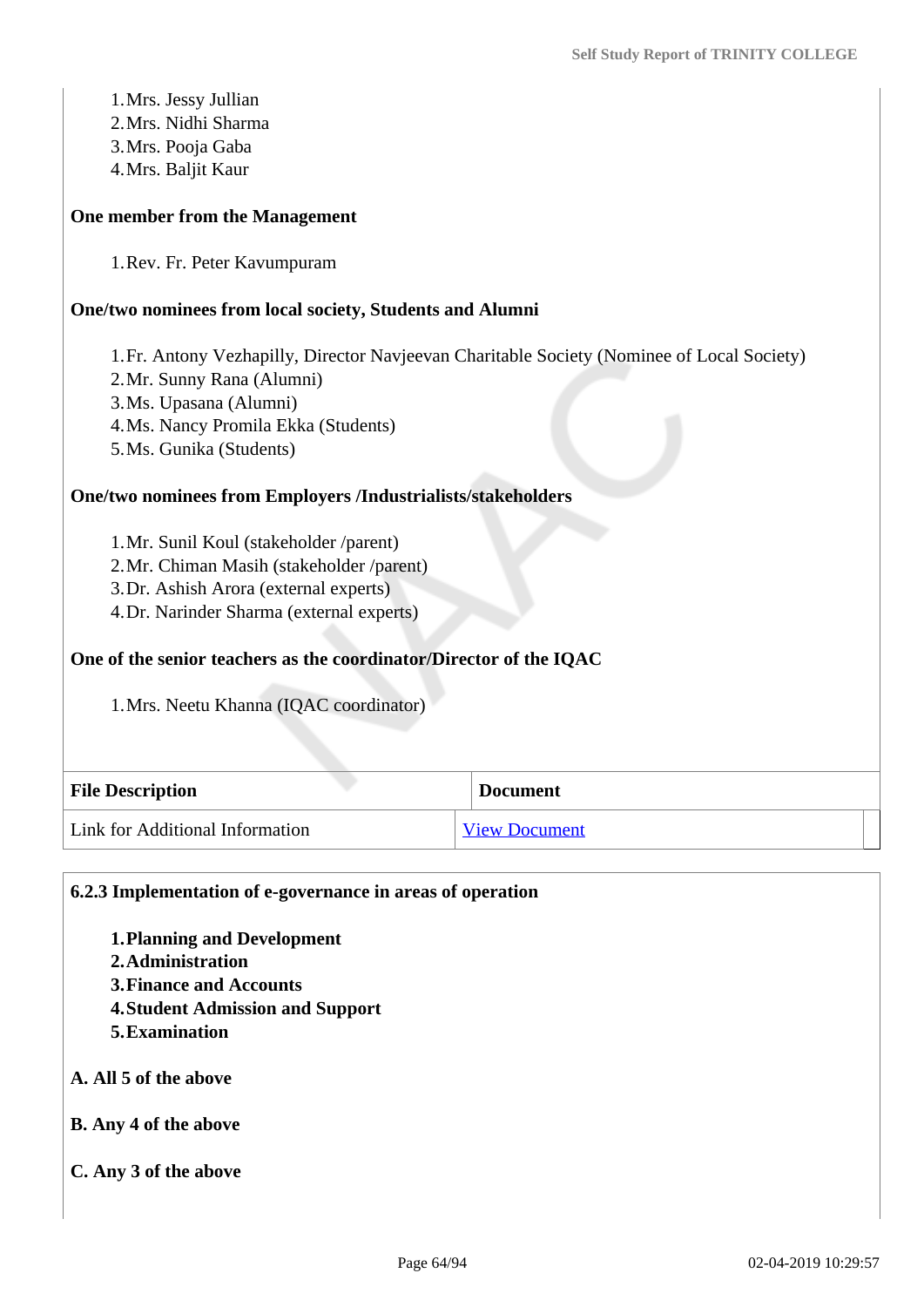# **D. Any 2 of the above**

#### **Response:** C. Any 3 of the above

| <b>File Description</b>                                                                                            | <b>Document</b>      |
|--------------------------------------------------------------------------------------------------------------------|----------------------|
| Screen shots of user interfaces                                                                                    | <b>View Document</b> |
| Details of implementation of e-governance in areas<br>of operation Planning and<br>Development, Administration etc | <b>View Document</b> |

# **6.2.4 Effectiveness of various bodies/cells/committees is evident through minutes of meetings and implementation of their resolutions**

### **Response:**

Various committees, cells and bodies are constituted as per the norms to oversee academic and administrative operations at the institution such as IQAC, Academic Council, Women cell, Placement Cell, Grievance Cell, NSS, NCC, and Admission Cell. Members of these committees meet once in a month for the discussion of different important issues and the implementation all the decisions for the welfare of the college.

### **A case in point- Sports Bonanza**

There is no greater wealth in the world than healthy mind in a healthy body. Trinity best illustrates it by providing ample opportunities to all the students for exhibiting tremendous vigour in varied sports events organized during the year. The idea of Sports Bonanza for this year was proposed in the HOD's meeting which was held on 27th November, 2017. This proposal was approved in the next HOD's and sports committee meeting which was held on 2nd February, 2018 and it was decided that sports bonanza will be conducted in the second week of February. It was decided in the academic council meeting which was held on 5th February 2018 that sports bonanza will be organized from 15-17 February 2018. In the staff meeting, which was held on 10th February 2018, all the rules and regulations for sports bonanza were announced. It was decided that two groups i.e. B.A. and B.Sc. will be one group and B.C.A. and B.com will be another group. The captains of the teams will be respective H.O.Ds. The most awaited day commenced from 15-17th February 2018, the planning of three long months was implemented and sports bonanza was conducted successfully and the award for best sports team was bagged by Faculty of Arts and Department of Economics. The award of best athlete was secured by Deepak and Aman from B.A.3rd year.

 On 10th march 2018, evaluation of sports bonanza was held and all the faculty members gave their valuable suggestions for improvements. It was also decided that from next year onwards some more cultural events will be added. Rev Fr Peter, Director of the college congratulated all the faculty members for conducting three days sports bonanza successfully.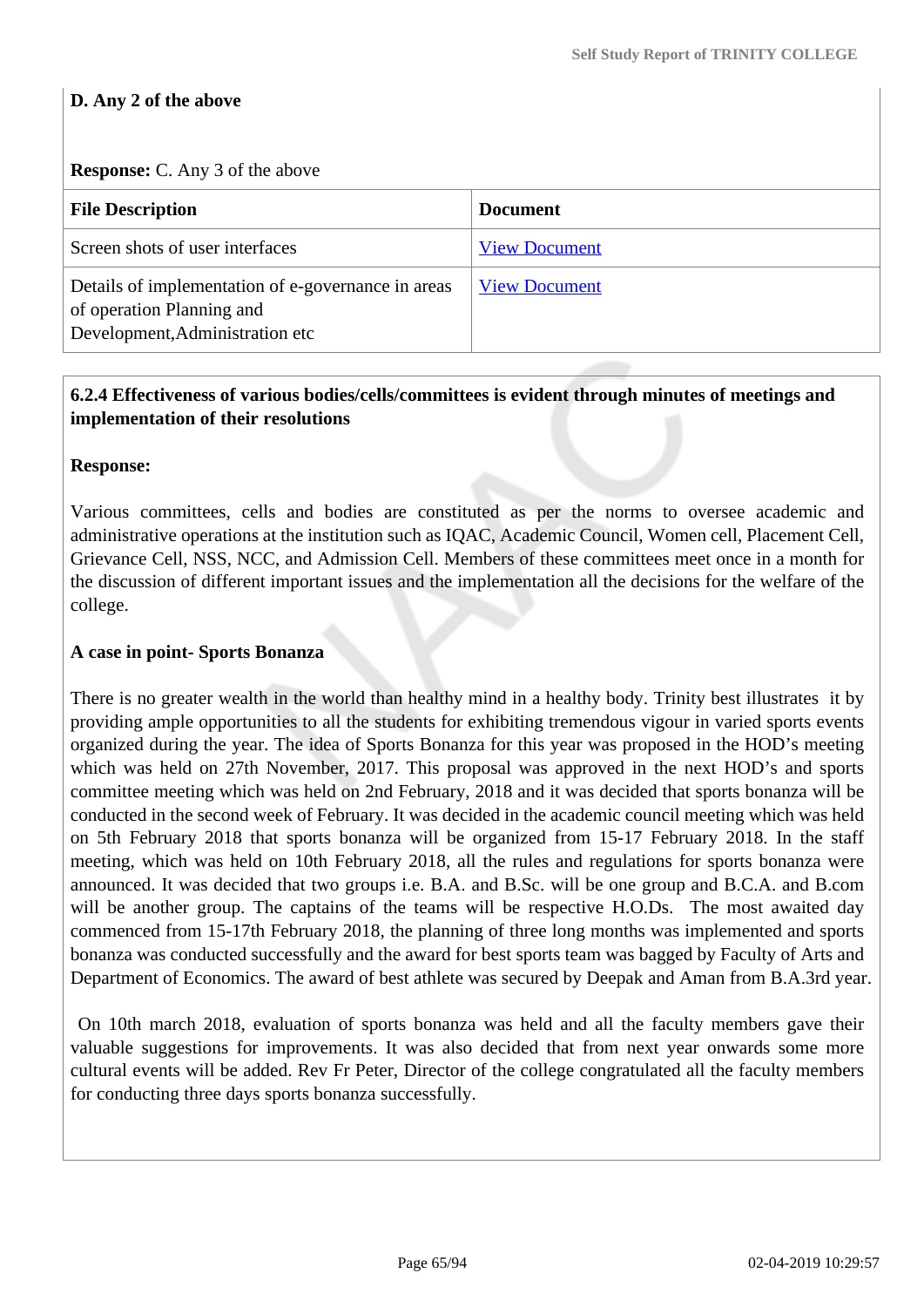| <b>File Description</b>         | <b>Document</b>      |
|---------------------------------|----------------------|
| Any additional information      | <b>View Document</b> |
| Link for Additional Information | <b>View Document</b> |

# **6.3 Faculty Empowerment Strategies**

**6.3.1 The institution has effective welfare measures for teaching and non-teaching staff**

**Response:** 

**Our institution tends to provide better facilities and welfare measures to its teachers as the faculty members are the foundation stones of any institution. Following welfare measures are provided to teaching and non-teaching staff:-**

- 1. Three months maternity leave as per rules (as per H R Policy)
- 2. ESI for non-teaching staff.
- 3. EPF that is employees' provident fund for teacher.
- 4. Medical insurance in case of accident.
- 5. Duty leave with salary is granted for attending workshops and seminars.
- 6. 12 Medical leaves are provided in a year to each faculty member (as per H R Policy)

7. Fee concession is given to the children of faculty members and other employees.

8. Rs. 500 per year is taken from each faculty member as a staff fund and that fund is used for financial help at the need of the hour.

9. Wi-Fi facility.

10. Psychological Counseling.

| <b>File Description</b>         | <b>Document</b>      |
|---------------------------------|----------------------|
| Link for Additional Information | <b>View Document</b> |

 **6.3.2 Average percentage of teachers provided with financial support to attend conferences/workshops and towards membership fee of professional bodies during the last five years**

**Response:** 24.92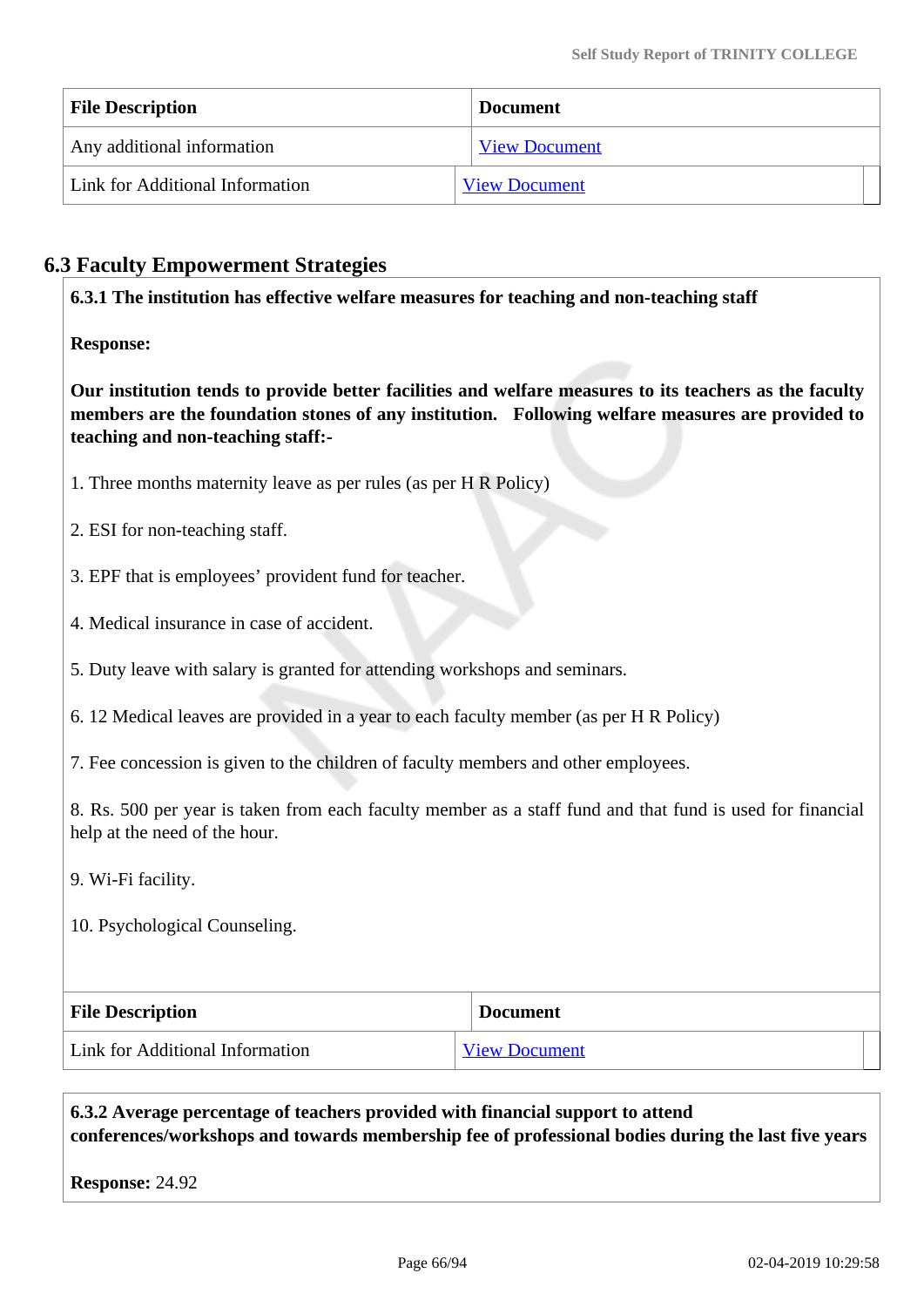6.3.2.1 Number of teachers provided with financial support to attend conferences / workshops and towards membership fee of professional bodies year-wise during the last five years

| 2017-18        | 2016-17 | 2015-16 | 2014-15 | 2013-14 |
|----------------|---------|---------|---------|---------|
| $\cap$<br>ل کے | 02      | 03      | 04      | 05      |

| <b>File Description</b>                                                                                                   | <b>Document</b>      |
|---------------------------------------------------------------------------------------------------------------------------|----------------------|
| Details of teachers provided with financial support<br>to attend conferences, workshops etc during the last<br>five years | <b>View Document</b> |

# **6.3.3 Average number of professional development /administrative training programs organized by the institution for teaching and non teaching staff during the last five years**

**Response:** 1.6

6.3.3.1 Total number of professional development / administrative training programs organized by the Institution for teaching and non teaching staff year-wise during the last five years

| 2017-18 | 2016-17 | 2015-16 | 2014-15 | 2013-14 |
|---------|---------|---------|---------|---------|
| ∽       |         |         |         |         |

| <b>File Description</b>                                                                                                                       | <b>Document</b>      |
|-----------------------------------------------------------------------------------------------------------------------------------------------|----------------------|
| Reports of Academic Staff College or similar<br>centers                                                                                       | <b>View Document</b> |
| Details of professional development / administrative<br>training programs organized by the Institution for<br>teaching and non teaching staff | <b>View Document</b> |

 **6.3.4 Average percentage of teachers attending professional development programs viz., Orientation Program, Refresher Course, Short Term Course, Faculty Development Program during the last five years**

## **Response:** 8.66

6.3.4.1 Total number of teachers attending professional development programs, viz., Orientation Program, Refresher Course, Short Term Course, Faculty Development Programs year-wise during the last five years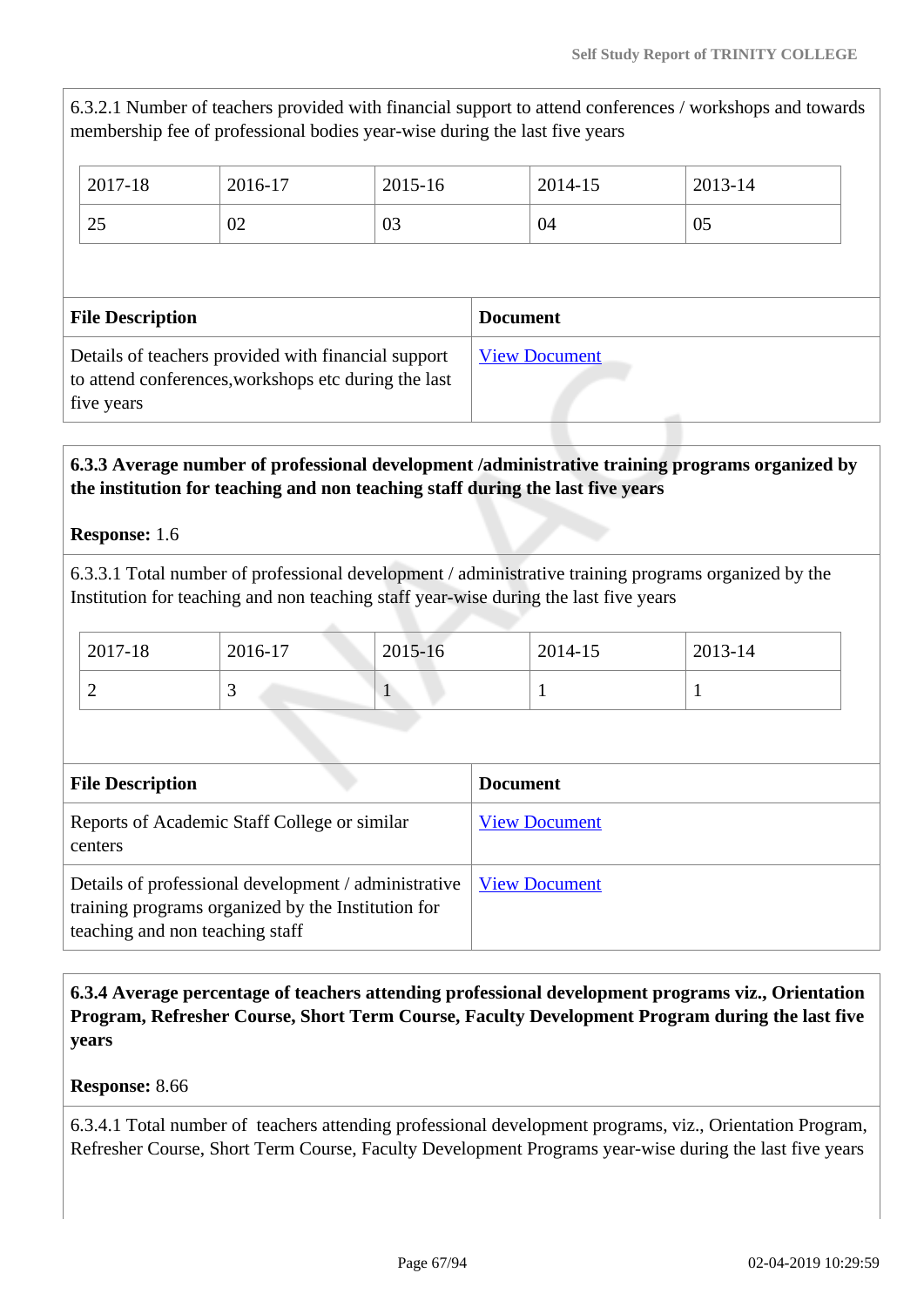| 2017-18                 | 2016-17                                                                                       | 2015-16        |                 | 2014-15              | 2013-14 |  |
|-------------------------|-----------------------------------------------------------------------------------------------|----------------|-----------------|----------------------|---------|--|
| 2                       | $\mathbf 1$                                                                                   | $\overline{4}$ |                 | 2                    | 3       |  |
|                         |                                                                                               |                |                 |                      |         |  |
|                         |                                                                                               |                |                 |                      |         |  |
| <b>File Description</b> |                                                                                               |                | <b>Document</b> |                      |         |  |
|                         | Details of teachers attending professional<br>development programs during the last five years |                |                 | <b>View Document</b> |         |  |

### **6.3.5 Institution has Performance Appraisal System for teaching and non-teaching staff**

#### **Response:**

A good employee is the one who enhances their work quality with their tremendous talent and never ending efforts. This enhancement improves their quality of work and proves beneficial for the college. A Performa is provided to each staff member to be duly filled in with self appraisal at the end of the academic session. It requires faculty members to provide self evaluation about his/her curricular, co- curricular, extra- curricular and administrative work done during the academic year. It also requires the teacher to furnish information about participation in seminars, workshops, conferences, refresher course etc. Principal himself goes through each self appraisal form personally and then suggests improvements to the faculty members for their professional growth. Employees are the most fundamental part of any organization. The institution respects and acknowledges the contribution of all its members, it also rewards them duly. Performance Appraisal System is also filled by non-teaching staff. The Superintendent and Principal observe their self performance appraisal. Principal discusses all the self appraisal forms with the management and after the individual interaction, they suggest them to improve their weaknesses.

| <b>File Description</b>    | <b>Document</b>      |
|----------------------------|----------------------|
| Any additional information | <b>View Document</b> |

# **6.4 Financial Management and Resource Mobilization**

## **6.4.1 Institution conducts internal and external financial audits regularly**

#### **Response:**

The Institutional conducts audit regularly. A chartered accountant is appointed officially who conducts audit on the regular basis and maintain the finance of the college.

The accounts of the college are regularly audited. The internal and external audit is done by the following auditor: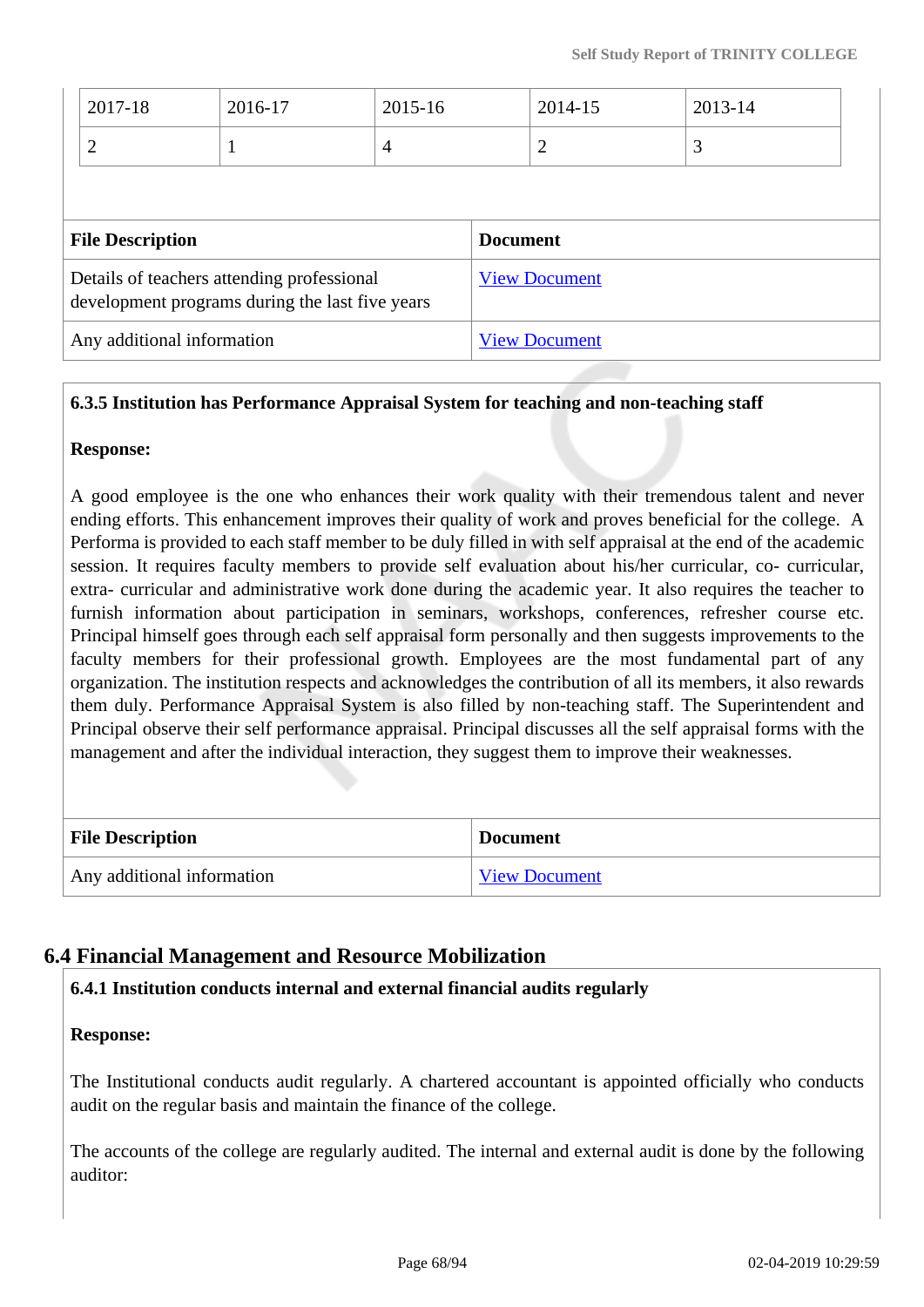1**. Internal**: The college has an internal auditing system. The bursar of the Trinity Education Society (Fr. Thomas Keeprath) helds audit two times in a financial year. They have the proper plans and the procedures to conduct the audit. Internal auditors check each and financial transaction occurred minutely. Management conducts regular meetings with internal auditing team. Management takes appropriate steps to solve the audit objections.

i) Internal auditors authorized by the president of governing body.

ii) A chartered accountant appointed by the governing body.

# 2. **External: CA Gurcharan Singh Syal**

As far as external audit is concerned, institutional also have external auditors to do the compliance of the various laws applicable to the institution. Internal auditing also conducts meetings with external auditor.

i) Audit team appointed by Accountant General (audit) Punjab, Chandigarh.

ii) The audit team is appointed by office of Deputy Controller (Finance & Account) finance Department, Jalandhar Punjab.

The last audit was conducted for the year 2015-16 by the accountant general audit Punjab. There were no major audit objections in the record.

| <b>File Description</b>    | <b>Document</b>      |
|----------------------------|----------------------|
| Any additional information | <b>View Document</b> |

 **6.4.2 Funds / Grants received from non-government bodies, individuals, Philanthropists during the last five years (not covered in Criterion III) (INR in Lakhs)**

**Response:** 119.1

6.4.2.1 Total Grants received from non-government bodies, individuals, philanthropists year-wise during the last five years (INR in Lakhs)

| 2017-18 | 2016-17 | 2015-16          | 2014-15 | 2013-14 |
|---------|---------|------------------|---------|---------|
| 0.00    | 0.00    | $^{\circ}$ 47.1. | 37.93   | 34      |

| <b>File Description</b>                                                                      | <b>Document</b>      |
|----------------------------------------------------------------------------------------------|----------------------|
| Details of Funds / Grants received from non-<br>government bodies during the last five years | <b>View Document</b> |
| Annual statements of accounts                                                                | <b>View Document</b> |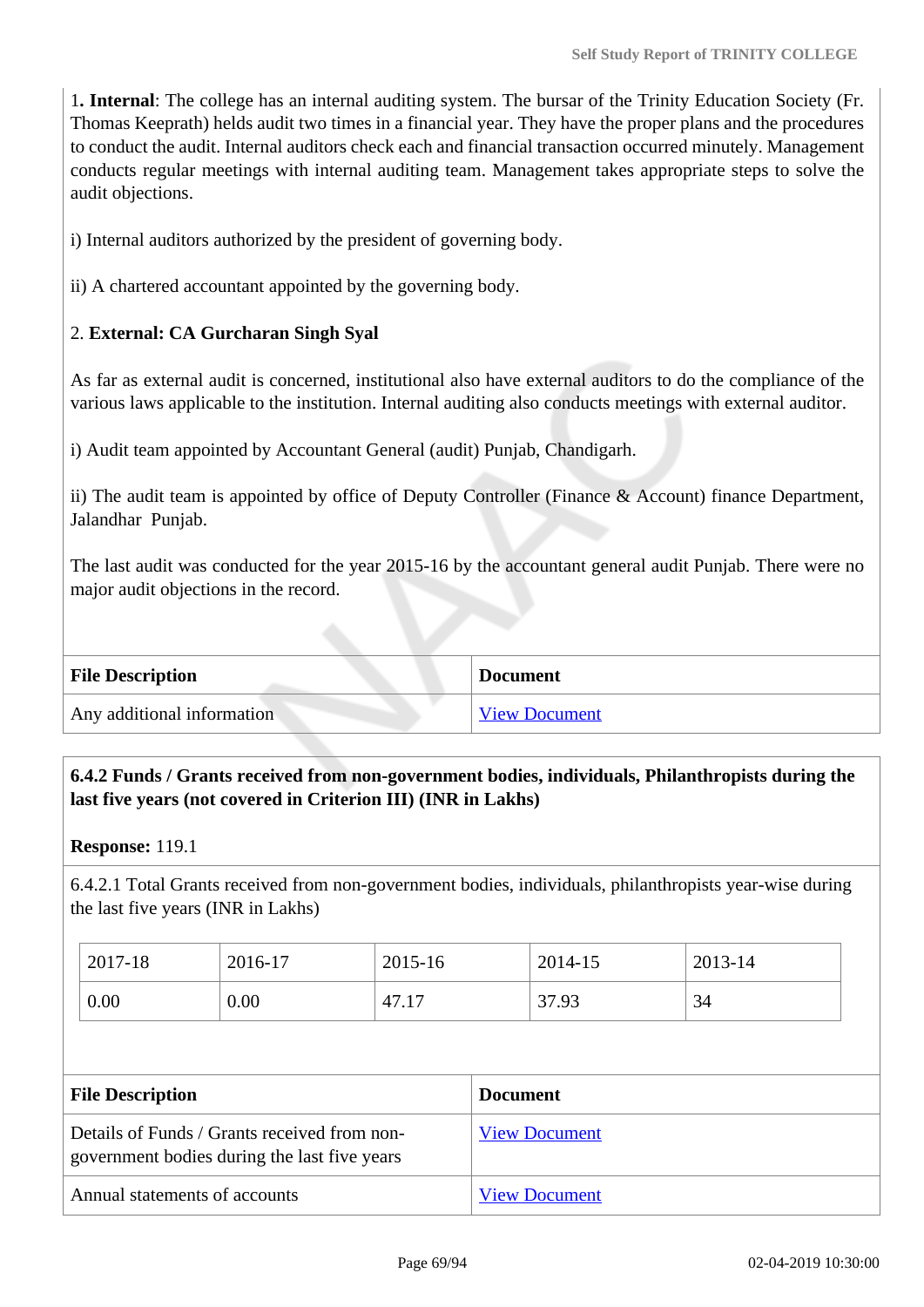## **6.4.3 Institutional strategies for mobilisation of funds and the optimal utilisation of resources**

## **Response:**

As a part of institutional strategy the college is motivating alumnai and staff for the financial support of the academic development of the instittuition.The institution is taking initiatives to bring ultramodern facilities for the students. The college is getting funds from different resources and makes sure the utilization of the funds. There are different sources of funds for the institution:-

## **1. Contribution from Alumni**

Alumni is one of the strong pillars of the college without which the college would remain incomplete and therefore they are financially supporting the college. The Alumni is contributing finances to support the financialy weak or marginalised students and for the development of the college.

### **2. Contribution of the Diocese of Jalandhar**

Diocese of Jalandhar is a non-government organisation and it is the source of funds received by the college. This organization is providing funds to the college each year and the funds are used for the different purposes for the betterment of the college.

## **3. Staff Fund**

Each faculty member contributes Rs. 500 p.a & staff supportig programs and Rs. 1200 p.a for giving financial aid to unpriviliged students. This fund is being used for giving financial aid to under privileged students. Some of the money is used for giving valuable gifts on marriages of faculty members. The college takes initiatives in celebrating birthdays and other important days. College organizes outreach programmes in every session and staff fund is used for the same. On the occasion of Gurpurab, college organized Langar and some amount of expenses was contributed from staff fund.

# **6.5 Internal Quality Assurance System**

 **6.5.1 Internal Quality Assurance Cell (IQAC) has contributed significantly for institutionalizing the quality assurance strategies and processes**

## **Response:**

The college has established an IQAC cell. The IQAC was started in the year 2009 to monitor the quality of services being provided by the institution to its stakeholders. It comprises one senior member from each department, administrative officer, Section heads of administrative officer, accounts, Library, Academics and Student Union adviser.

It plans, implements and monitors all the academic and co-curricular activities in the college. In the higher education, teaching and learning governance, students support and progressions, collaboration with other institutions for mutual sharing of human & infrastructure resources.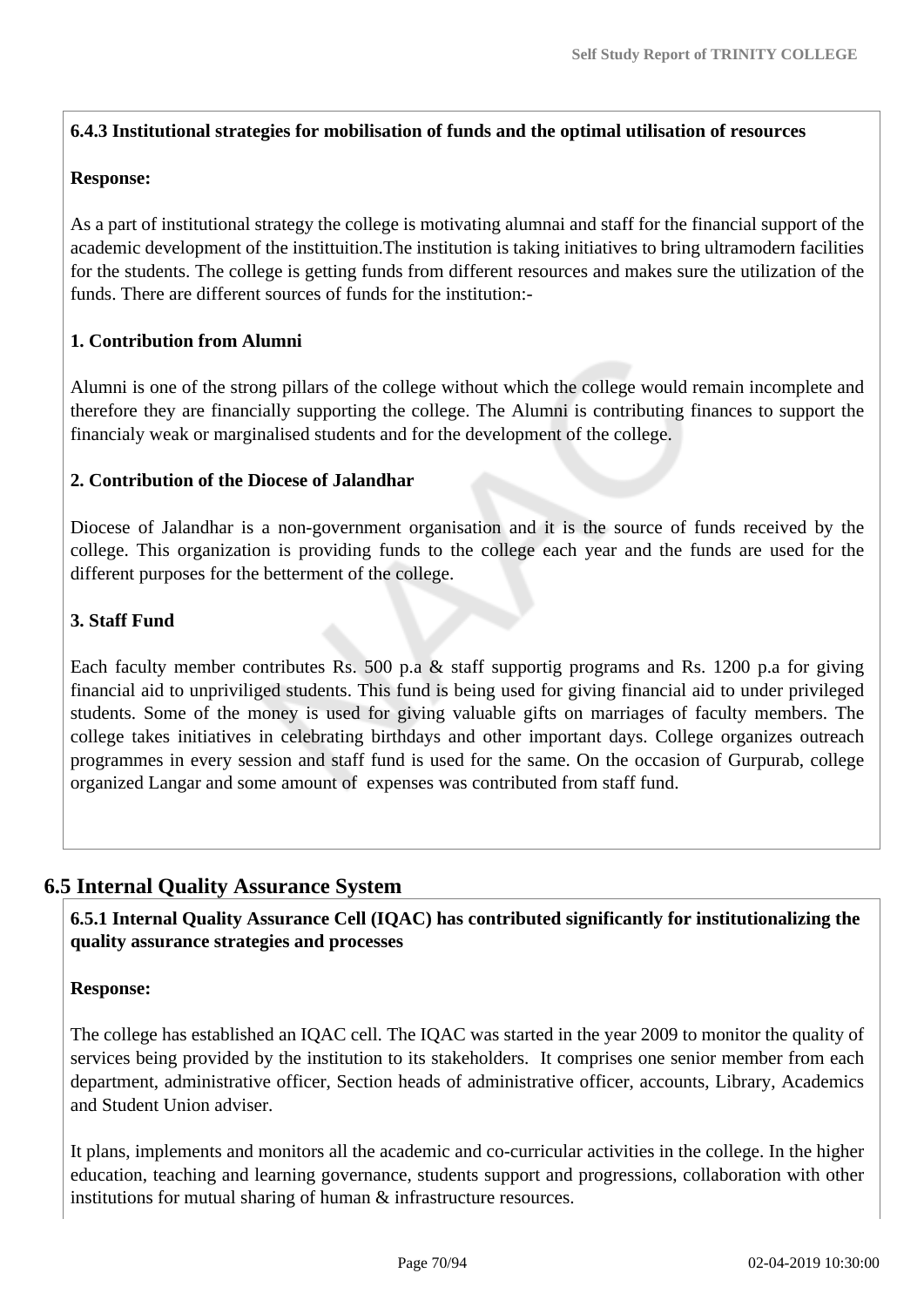IQAC has its significant role in the growth of the institution. The initiatives taken by IQAC prove to be beneficial measures for the institution. The best practices which are institutionalized given as following:-

# **1. 5'S System**

5'S system is being institutionalized in our college effectively. Our college strives to achieve excellence and perfection and 5'S is one of the initiatives which drive us towards perfection.

Trinity College is a pioneer in implementing Japanese technique of managing work place is known as 5'S system. 5'S is an integrated concept for Work Place Management.

1S: SEIRI- Organization and re-organization.

2S: SEITON- Neatness.

3S: SEISO- Cleaning.

4S: SEIKETSU- Standardization.

5S: SHITSUKE- Discipline.

### **2. Academic Calendar**

The college strives to work in a systematic manner and for the smooth functioning of the college; IQAC initiates Academic Calendar which comprises of the chronology of all the annual activities to be conducted in the college. This initiative helps to maintain discipline and synchronization in the college. The practice is being followed by our college from last five years.

| <b>File Description</b>    | <b>Document</b>      |
|----------------------------|----------------------|
| Any additional information | <b>View Document</b> |

 **6.5.2 The institution reviews its teaching learning process, structures & methodologies of operations and learning outcomes at periodic intervals through IQAC set up as per norms**

**Response:** 

IQAC is a pivot of our institution. It guides and motivates the college to adapt new teaching methodologies and teaching learning processes. Two such quality initiatives are given below:

## **1) ICT Based Learning**

IQAC takes a initiative of ICT based classrooms to make our students Tech-Savvy so that they can compete with the world with their soft skills. Faculty members are going beyond the lecture method and adopting new techniques e.g. Power point presentation are being shown on different concepts to clarify the basics to the students and videos regarding different subjects are regularly shown to the students to give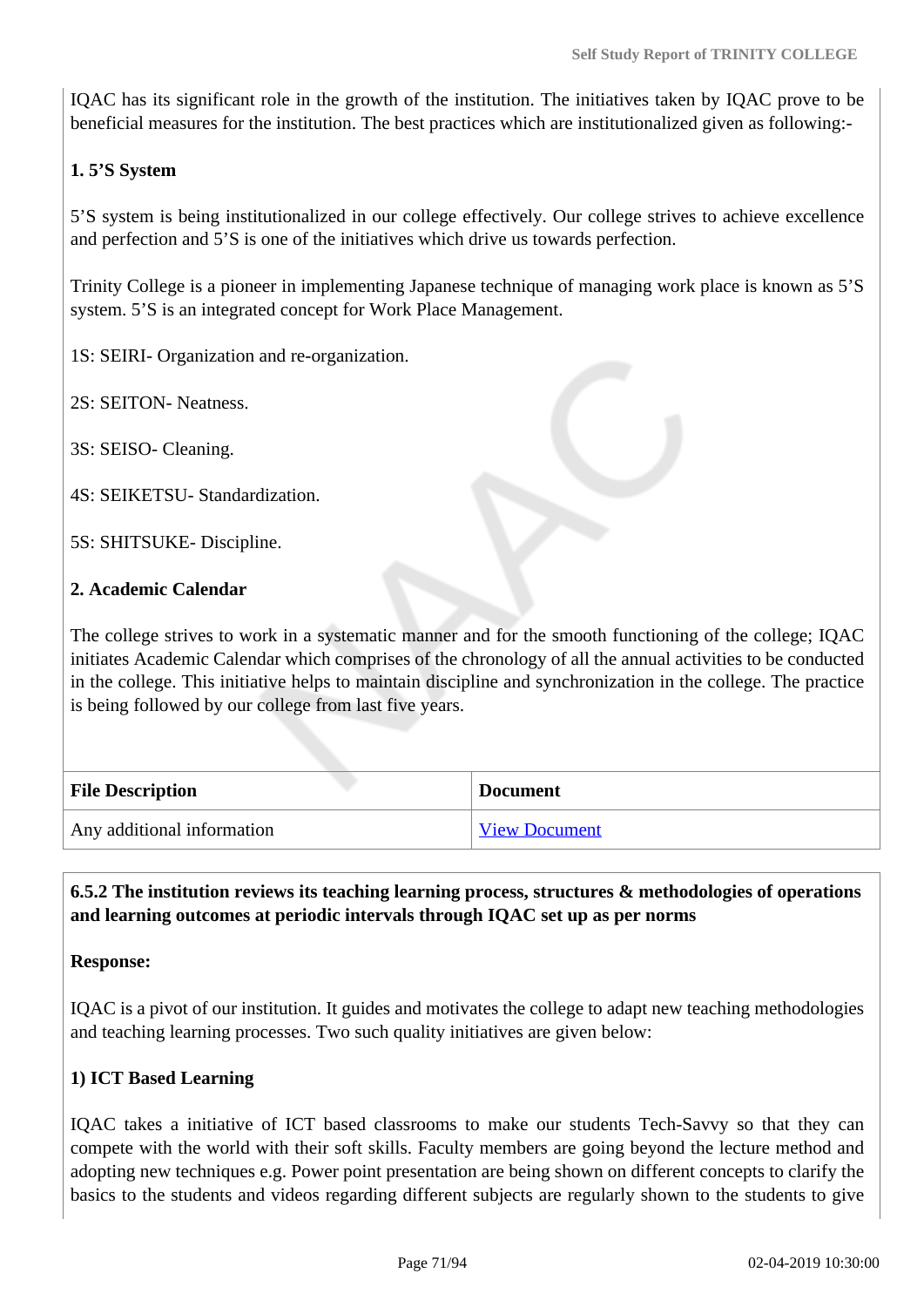them firsthand knowledge.

## **2) Learning by Doing**

Our college strives to give firsthand knowledge to our students and therefore, regular industrial visits and educational trips are organized. The initiative was taken by IQAC to ensure the overall development of the students. Students are made to interact with owners and workers of different industries. We are making our students to walk on the untraveled path to make them all rounders and not book worms e.g. on 15th March 2017 students of commerce visited Punjab Kesri newspaper Jalandhar office. They interacted with the workers and learnt about their work culture. It was a learning experience for the students. On 7th September 2017, our students visited Sheetal Industries. Students learnt entrepreneur skills and interacted with the manager to get some tips about managerial skills.

| <b>File Description</b>         | <b>Document</b>      |  |
|---------------------------------|----------------------|--|
| Link for Additional Information | <b>View Document</b> |  |

## **6.5.3 Average number of quality initiatives by IQAC for promoting quality culture per year**

**Response:** 1.2

6.5.3.1 Number of quality initiatives by IQAC for promoting quality year-wise for the last five years

| 2017-18 | 2016-17 | 2015-16 | 2014-15 | 2013-14 |
|---------|---------|---------|---------|---------|
| ∼       |         |         |         |         |

| <b>File Description</b>                                                         | <b>Document</b>      |
|---------------------------------------------------------------------------------|----------------------|
| Number of quality initiatives by IQAC per year for<br>promoting quality culture | <b>View Document</b> |
| Any additional information                                                      | <b>View Document</b> |

#### **6.5.4 Quality assurance initiatives of the institution include:**

- **1.Regular meeting of Internal Quality Assurance Cell (IQAC); timely submission of Annual Quality Assurance Report (AQAR) to NAAC; Feedback collected, analysed and used for improvements**
- **2.Academic Administrative Audit (AAA) and initiation of follow up action**
- **3.Participation in NIRF**
- **4.ISO Certification**
- **5.NBA or any other quality audit**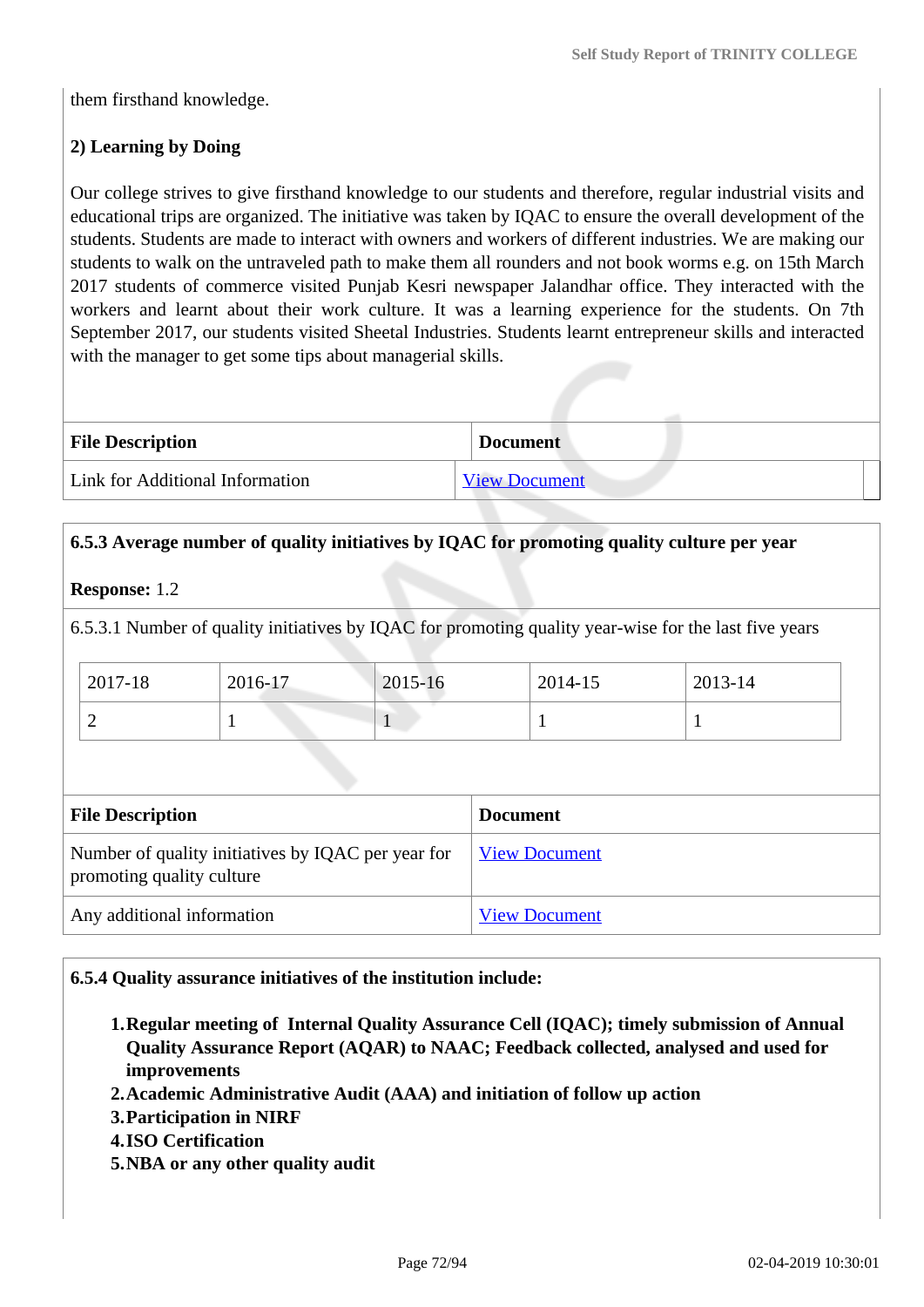**A. Any 4 of the above B. Any 3 of the above C. Any 2 of the above D. Any 1 of the above Response:** D. Any 1 of the above **File Description Document** Details of Quality assurance initiatives of the institution [View Document](https://assessmentonline.naac.gov.in/storage/app/hei/SSR/101878/6.5.4_1535703349_2076.xlsx) Any additional information [View Document](https://assessmentonline.naac.gov.in/storage/app/hei/SSR/101878/6.5.4_1535703841_2076.pdf)

## **6.5.5 Incremental improvements made during the preceding five years** *(in case of first cycle)* **Post accreditation quality initiatives** *(second and subsequent cycles)*

## **Response:**

This is the era of competition and Trinity College is steadfast in growing in all the aspects. We strive to progress in curricular, Co-curricular and extracurricular fields. Our college is bringing new courses since its inception. Our college is surviving the competition with age old colleges and therefore, we try our level best to main the quality of education. The governing body, College academic council, H.O.Ds of various departments, students, stakeholders, administration are jointly contributing for pursuing excellence. The college focuses on outcome based knowledge and therefore, teachers are professionally developing themselves in the research field. Some of our teachers are pursuing Ph. D while some have completed their degree of doctorate and contributing to the college efficiently. Keeping the pace with the research field, some of our teachers have got their papers published in UGC sponsored journals.

| <b>File Description</b>    | <b>Document</b>      |
|----------------------------|----------------------|
| Any additional information | <b>View Document</b> |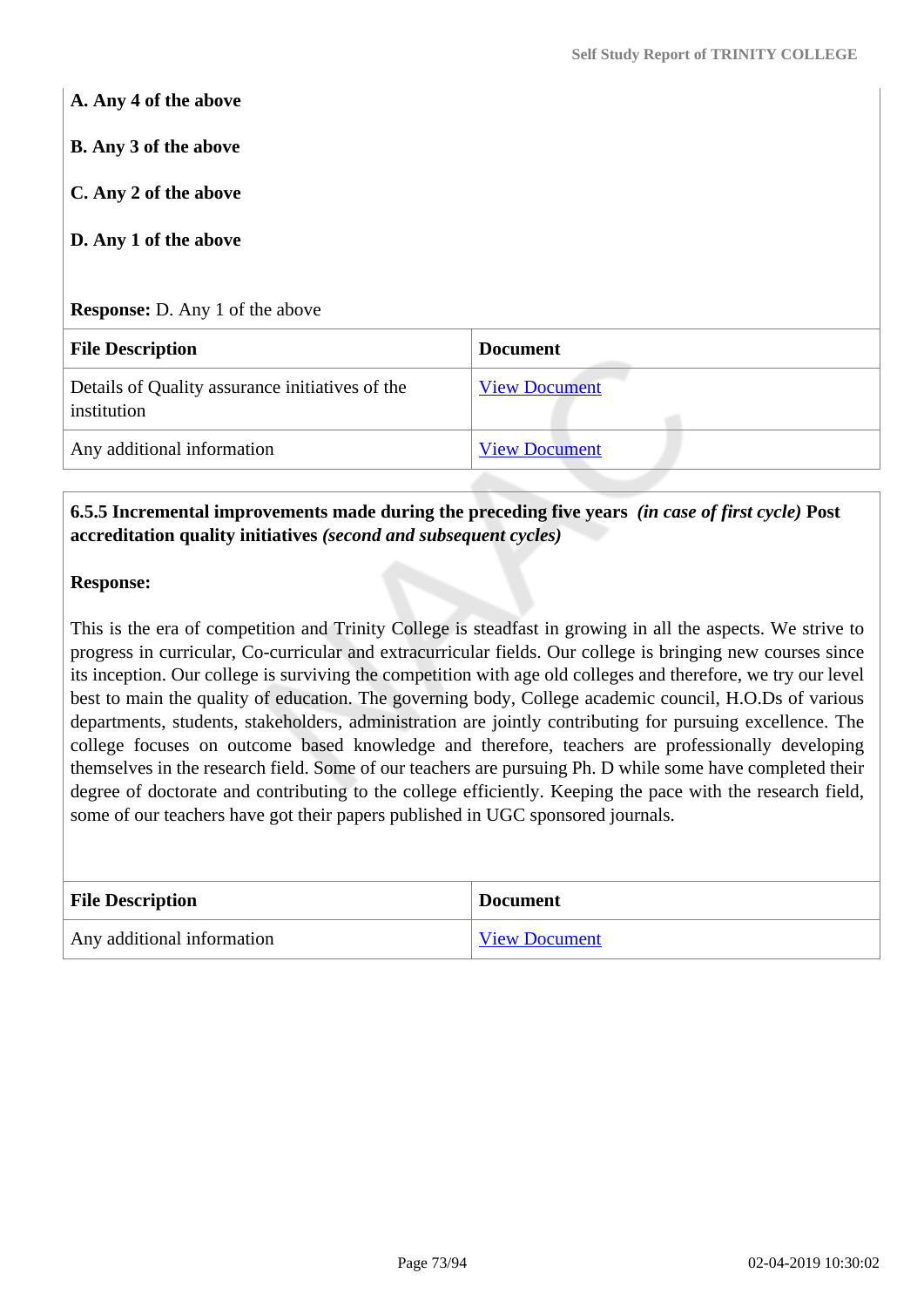## **Criterion 7 - Institutional Values and Best Practices**

## **7.1 Institutional Values and Social Responsibilities**

 **7.1.1 Number of gender equity promotion programs organized by the institution during the last five years** 

## **Response:** 15

7.1.1.1 Number of gender equity promotion programs organized by the institution year-wise during the last five years

| 2017-18 | 2016-17  | 2015-16 | $2014 - 15$ | 2013-14 |
|---------|----------|---------|-------------|---------|
| υ       | <u>ب</u> | ັ       | ∠           |         |

| <b>File Description</b>                                                                  | <b>Document</b>      |
|------------------------------------------------------------------------------------------|----------------------|
| Report of the event                                                                      | <b>View Document</b> |
| List of gender equity promotion programs organized   View Document<br>by the institution |                      |

## **7.1.2**

#### **1.Institution shows gender sensitivity in providing facilities such as: 1.Safety and Security**

**2.Counselling 3.Common Room**

## **Response:**

## a) **Safety and secutity**

- For the safety and security of the students the college organizes seminars and awareness program,self defence programme in the college in each semester. The college invites advocates and police personnel to give awareness about their rights and rules.
- The college took initiatives for LIC Policy, helmet wearing campaign. Security guards male and female personals are appointed for the safety in the campus. More over the college gate remains closed from 9:30pm to 1:30 pm it also ensures the security of the students in the campus.

 There is an anti harassment cell and anti ragging cell in the college, it is a three member committee where the students can put their complaints. In case of any mishappening , the anti harassment cell hears the problem and finds solutions.

- Institute displays emergency contact numbers in college campus.
- The institute provides the CCTV Surveillance throughout the campus for safety and security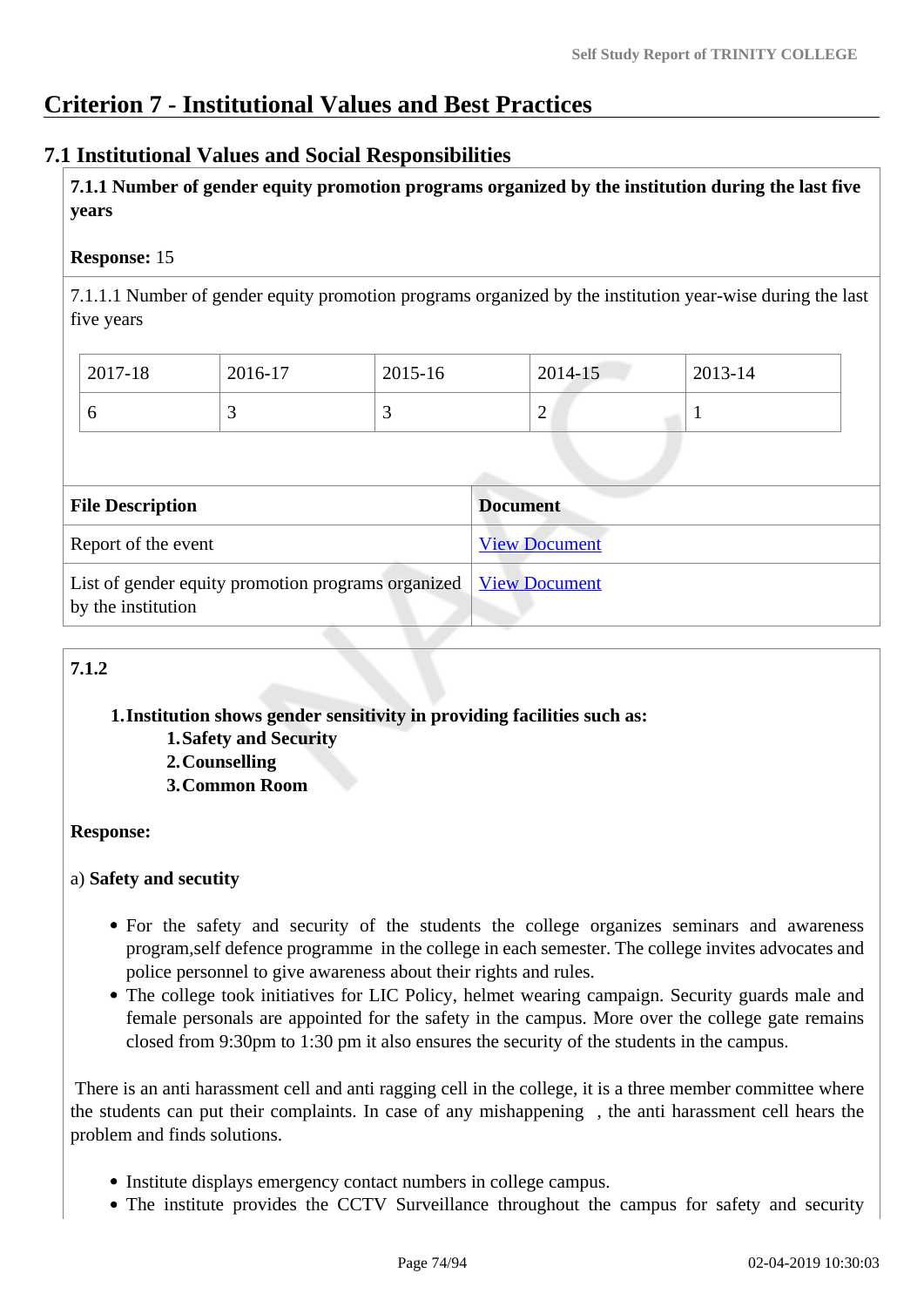purpose.

The Campus has a robust security Safety and system with multiple checks at entry points for all persons and vehicles. Students wear ID cards at all times and outsiders are checked by security staff before allotting visitor IDs.

#### b) **Counselling**

#### **Academic Counseling:**

• The faculty in all the departments monitors their academic progress throughout the year. Formal and informal interactions help identify their strengths and weaknesses and provide guidance accordingly. House tests and class tests help the faculty to do academic counseling. Personal mentoring and group mentoring also conducted regularly to make a strong bond between the student and the teacher.

#### **3. Personal counseling:**

- The faculty of the college carried out the responsibility of taking personal care of students on the individual level. Heads of departments were looking after the welfare of students by providing necessary guidance and assistance.
- The college provides counseling to the students from time to time. There is a permanent counselor appointed in the college to counsel the students. There is a separate counsel room where students can meet the counselor whenever they are free. The counselor visits the college twice a week. In this session a female counselor is also appointed. She counsels the students for full time.

#### **c) Common room**

Separate common rooms for girls in third floor and boys in the first floor are set up where students can relax whenever they feel free or need. Both common rooms are spacious and airy. They have various indoor game facilities like carom board and chess. Separate washrooms are also maintained in each floor of the building.

| <b>File Description</b>    | <b>Document</b>      |
|----------------------------|----------------------|
| Any additional information | <b>View Document</b> |

#### **7.1.3 Alternate Energy initiatives such as:**

**1.Percentage of annual power requirement of the Institution met by the renewable energy sources**

#### **Response:** 0

7.1.3.1 Annual power requirement met by the renewable energy sources (in KWH)

Response: 00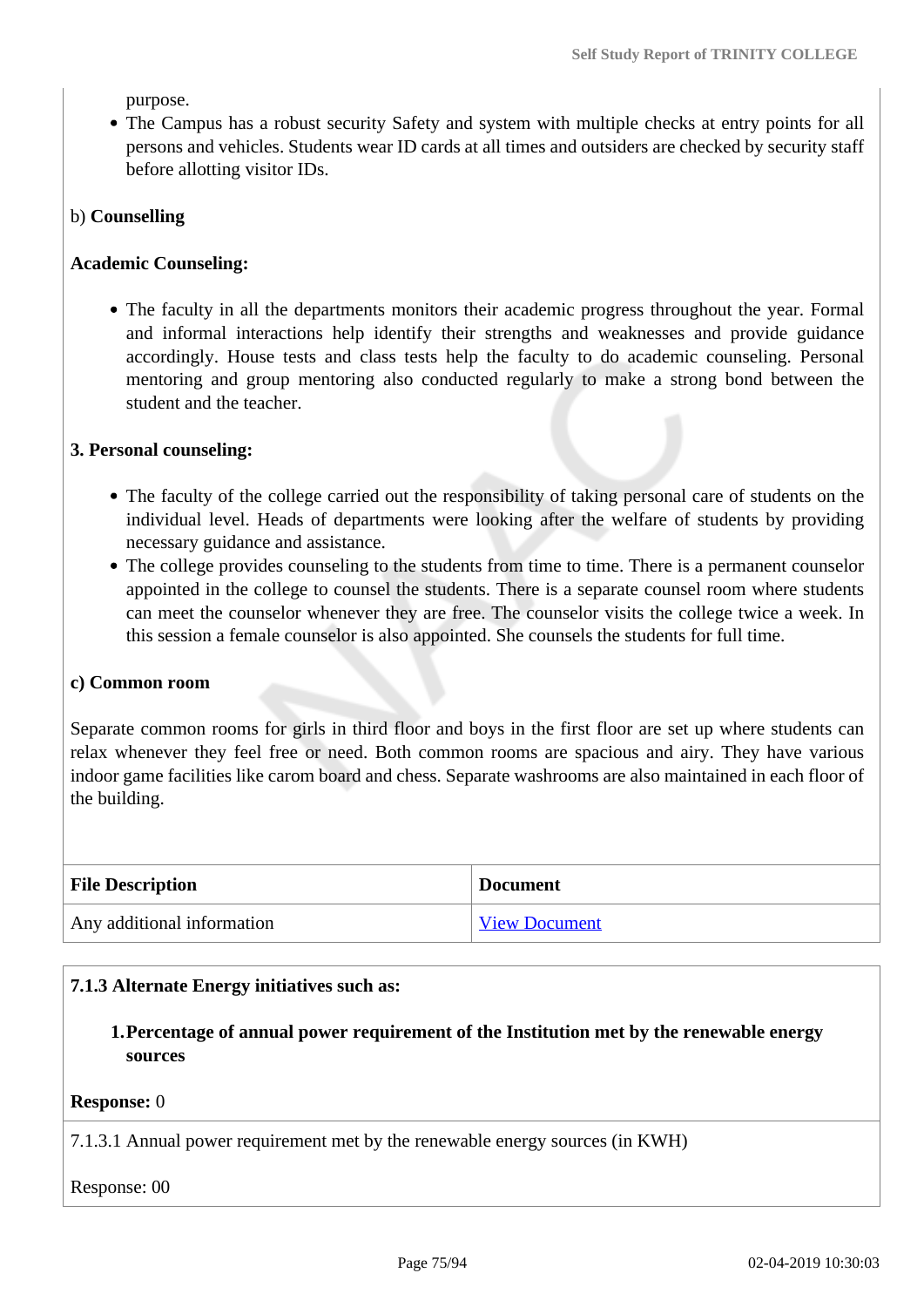7.1.3.2 Total annual power requirement (in KWH)

Response: 37

| <b>File Description</b>                                                            | <b>Document</b>      |
|------------------------------------------------------------------------------------|----------------------|
| Details of power requirement of the Institution met<br>by renewable energy sources | <b>View Document</b> |

#### **7.1.4 Percentage of annual lighting power requirements met through LED bulbs**

#### **Response:** 9.46

7.1.4.1 Annual lighting power requirement met through LED bulbs (in KWH)

Response: .7

Response: 7.4

| <b>File Description</b>                                         | <b>Document</b> |
|-----------------------------------------------------------------|-----------------|
| Details of lighting power requirements met through<br>LED bulbs | View Document   |

#### **7.1.5 Waste Management steps including:**

- **Solid waste management**
- **Liquid waste management**
- **E-waste management**

#### **Response:**

- Solid waste management
- Liquid waste management
- E-waste Management

#### **Solid waste management**:

- For Solid waste dustbins are placed in every class rooms and both the sides of each floor. Outside the building two separate big dustbins are placed for biodegradable and non-biodegradable waste, where all the solid waste are collected and disposed.
- A person is permanently appointed for the same on the payment basis. He visits the college every alternative day and collects the waste materials and disposes it at the municipal corporation dumping ground. Waste like plastic, papers etc. are collected and sold out to scrap vendor time to time.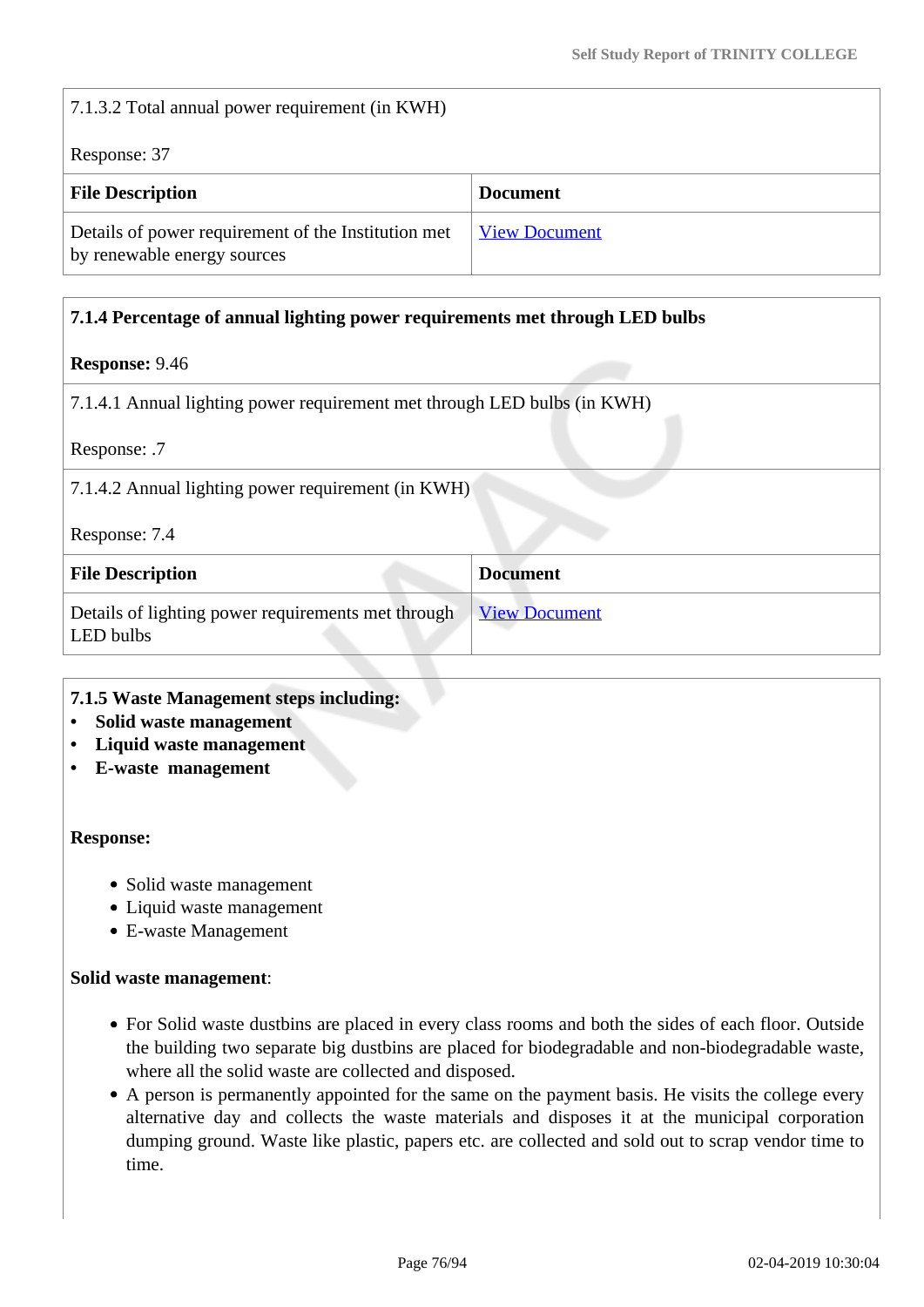## **Liquid waste Management:**

• For the liquid waste management proper sewerages are made and it is directly connected to the municipal corporation of the city. For this the college paid 2 Lac rupees to the corporation**.** All waste water lines from toilets; bathrooms etc. are connected with Municipal drainage mains.

#### **E- waste Management**

- Bins are set up in college campus to collect e-waste. This helps to create awareness on e-waste among students.
- E-waste is collected and given to authorized agency (as per the MOU) for dismantling and recycling.

| <b>File Description</b>         | <b>Document</b>      |
|---------------------------------|----------------------|
| Any additional information      | <b>View Document</b> |
| Link for Additional Information | <b>View Document</b> |

## **7.1.6 Rain water harvesting structures and utilization in the campus**

#### **Response:**

Even though Punjab is blessed with five rivers and natural resources, together with national policy "Save water and Save Earth", College has initiated water harvesting system at Trinity College Jalandhar. Institution is having rain water harvesting system to its building. All rain water, which is captured or receives directly through rainfall from the roof of the institute building, is collected through the pipelines in underground water tank. It will help to meet the water requirements or needs partially in the campus. Blue print of the rain water harvesting system together with administrative block is attached.

| <b>File Description</b>    | <b>Document</b>      |
|----------------------------|----------------------|
| Any additional information | <b>View Document</b> |

#### **7.1.7 Green Practices**

#### **• Students, staff using**

- **a) Bicycles**
- **b) Public Transport**
- **c) Pedestrian friendly roads**
- **Plastic-free campus**
- **Paperless office**
- **Green landscaping with trees and plants**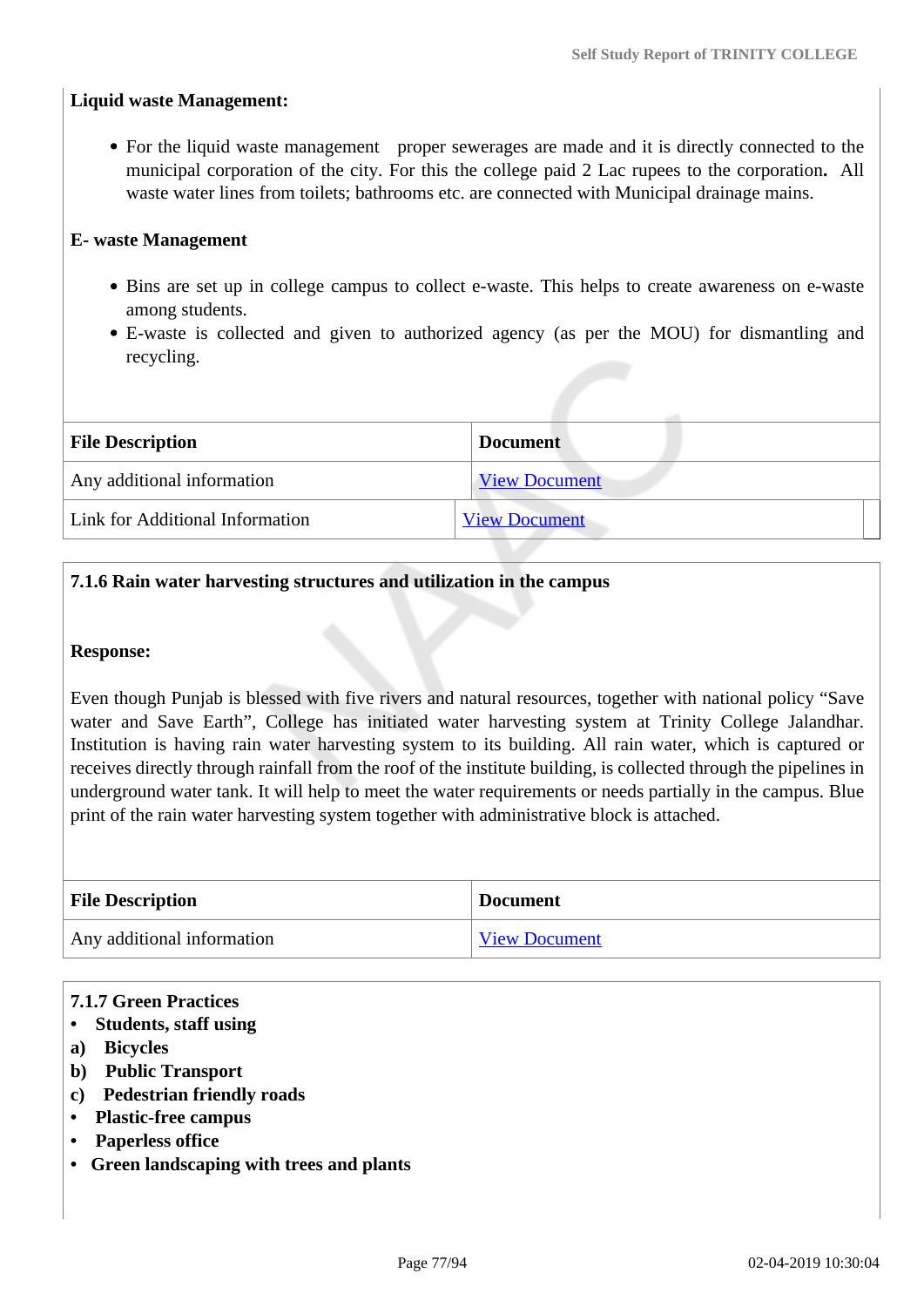#### **Response:**

Student and staff using

## a)bicycle

- The college promotes and encourages the students who come from local area to make use of the bicycle, and the college does not charge any payment for cycle parking.
- As a policy the college provides cycles to the poor and girl child.
- b) Public transport
	- The teachers coming from outsides the city prefer public transport like trains and buses.
	- Some of the teachers and students coming from the same areas share vehicles.

c) Pedestrian Friendly Roads.

- The college campus totally a pedestrian friendly campus with sufficient number of trees to provide shade.
- Plastic free campus
	- College has taken a lot of positive measures to maintain an eco-friendly campus. The campus is a plastic free campus, for the evidence of this the college provides carry bag made with clothes or canvas during the time of admission. The students and teachers do not use polythene carry bags and other plastic materials.
	- Notice and posters related to avoiding plastics are also placed on the notice board.
- Reduced paperless office

The college promotes paperless academic and administrative functioning. Some of the examples are:

- Online attendance record maintenance
- Students' submissions in CD format
- Online display of examination results
- Online examination seating planning and attendance maintenance
- Online Students' feedback for teaching-learning process
- Circulation of notices via e-mail, whatsapp group
- Green landscaping with trees and plants
	- In the college campus around 700 trees have already been planted and are being maintained.
	- Very innovatively, we celebrate the birthdays of the staff members by planting trees in their names.
	- In addition to this, the NSS unit of the college carries out tree plantation in the nearby areas.
	- The college instituted a club "Go Green with Trinity" to promote green mechanism in the college.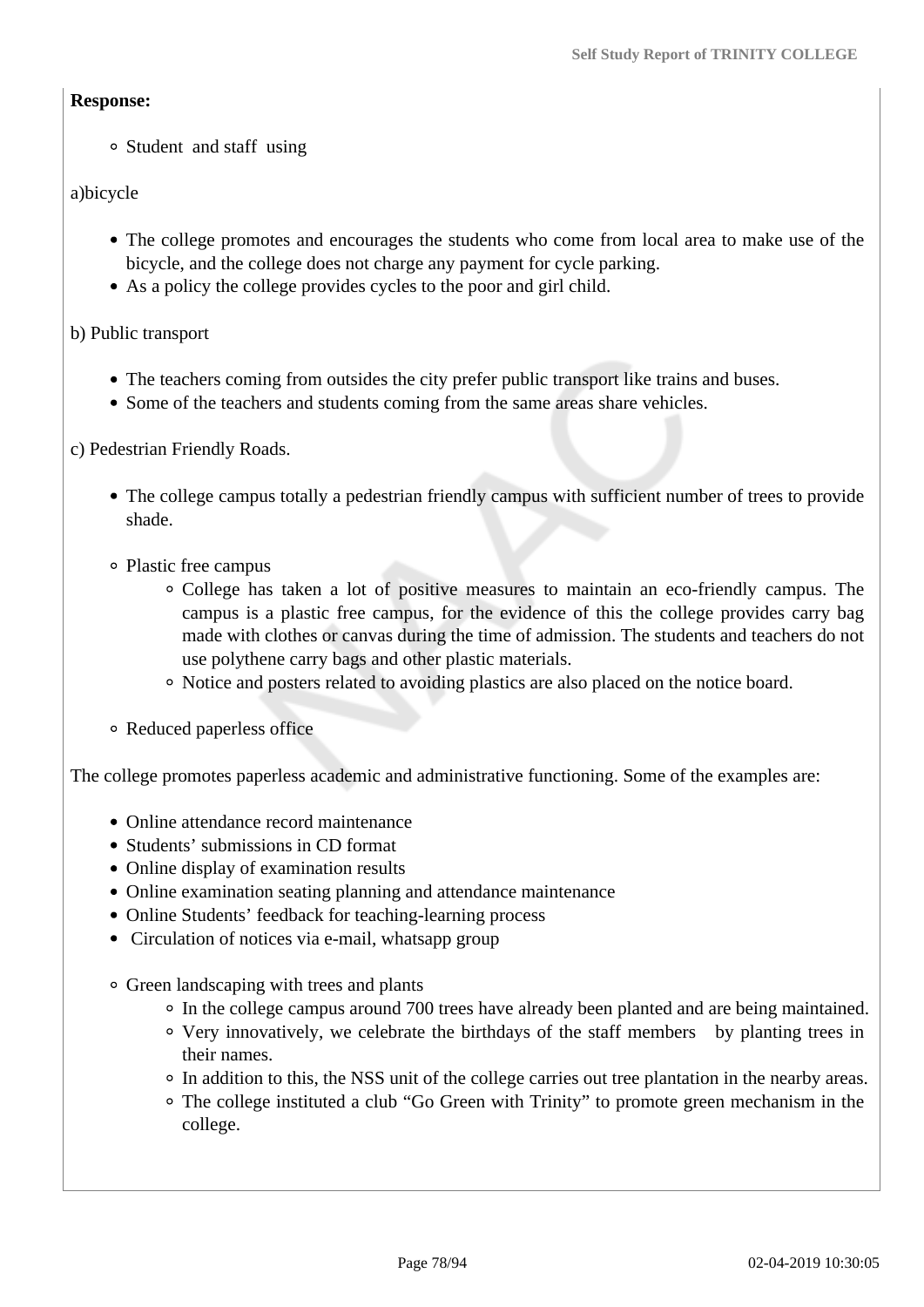| <b>File Description</b>         | <b>Document</b>      |
|---------------------------------|----------------------|
| Any additional information      | <b>View Document</b> |
| Link for Additional Information | <b>View Document</b> |

## **7.1.8 Average percentage expenditure on green initiatives and waste management excluding salary component during the last five years**

**Response:** 1.35

7.1.8.1 Total expenditure on green initiatives and waste management excluding salary component yearwise during the last five years(INR in Lakhs)

| 2017-18 | 2016-17 | 2015-16 | 2014-15 | 2013-14 |
|---------|---------|---------|---------|---------|
| 2.05    | 0.076   | 0.072   | 0.079   | 0.085   |

| <b>File Description</b>                                                                                        | <b>Document</b>      |
|----------------------------------------------------------------------------------------------------------------|----------------------|
| Green audit report                                                                                             | <b>View Document</b> |
| Details of expenditure on green initiatives and waste   View Document<br>management during the last five years |                      |

## **7.1.9 Differently abled (Divyangjan) Friendliness Resources available in the institution:**

- **1.Physical facilities**
- **2.Provision for lift**
- **3.Ramp / Rails**
- **4.Braille Software/facilities**
- **5.Rest Rooms**
- **6.Scribes for examination**
- **7.Special skill development for differently abled students**
- **8.Any other similar facility (Specify)**

## **A. 7 and more of the above**

- **B. At least 6 of the above**
- **C. At least 4 of the above**
- **D. At least 2 of the above**

**Response:** D. At least 2 of the above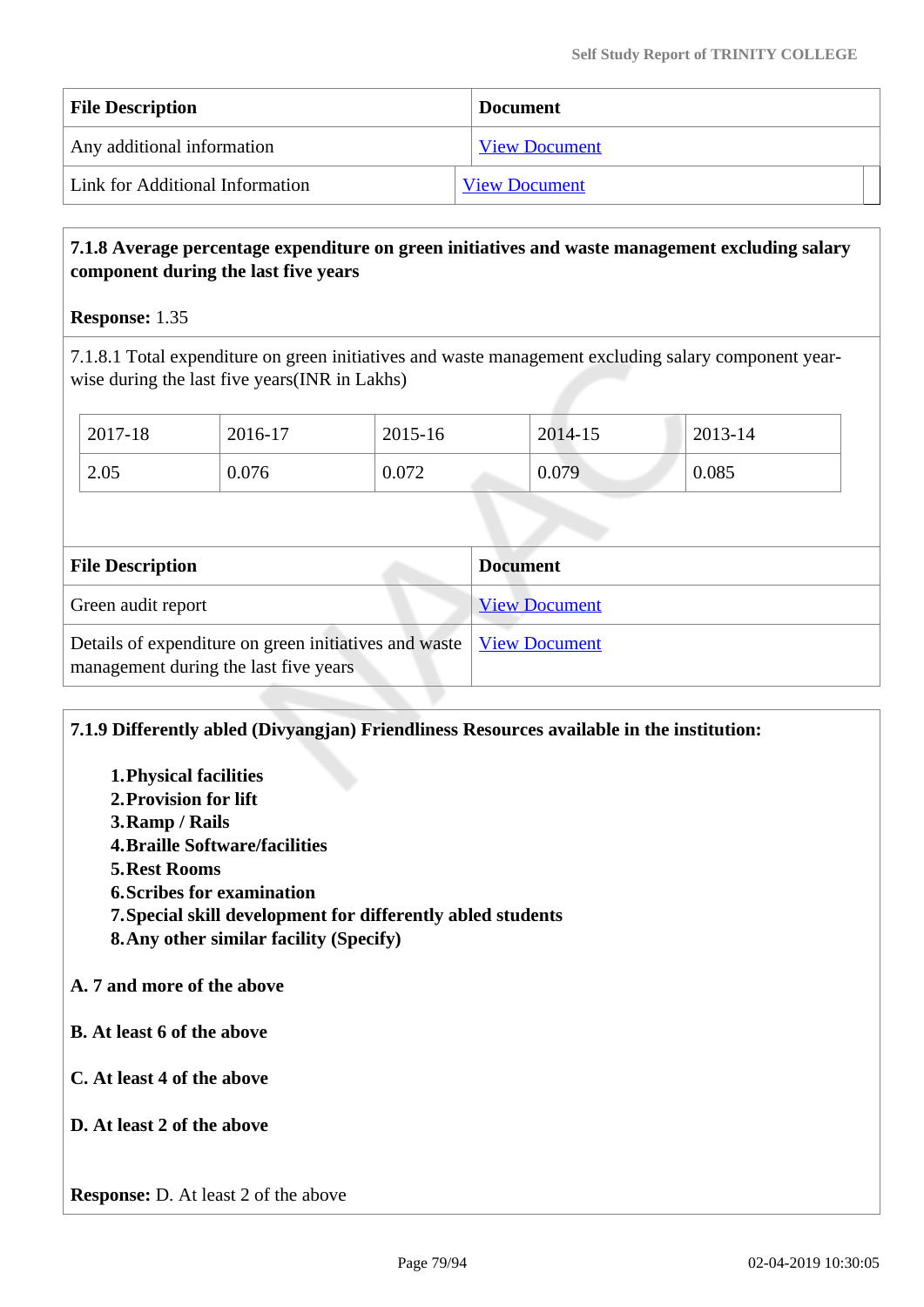| <b>File Description</b>                                  | <b>Document</b>      |
|----------------------------------------------------------|----------------------|
| Resources available in the institution for<br>Divyangjan | <b>View Document</b> |
| Any additional information                               | <b>View Document</b> |

## **7.1.10 Number of Specific initiatives to address locational advantages and disadvantages during the last five years**

## **Response:** 8

7.1.10.1 Number of specific initiatives to address locational advantages and disadvantages year-wise during the last five years

| <b>File Description</b>                                                              | <b>Document</b>      |
|--------------------------------------------------------------------------------------|----------------------|
| Number of Specific initiatives to address locational<br>advantages and disadvantages | <b>View Document</b> |

## **7.1.11 Number of initiatives taken to engage with and contribute to local community during the last five years (Not addressed elsewhere)**

**Response:** 12

7.1.11.1 Number of initiatives taken to engage with and contribute to local community year-wise during the last five years

| 2017-18                 | 2016-17 | 2015-16         |                      | 2014-15 | 2013-14 |  |
|-------------------------|---------|-----------------|----------------------|---------|---------|--|
|                         | 3       |                 |                      |         | 2       |  |
|                         |         |                 |                      |         |         |  |
| <b>File Description</b> |         | <b>Document</b> |                      |         |         |  |
| Report of the event     |         |                 | <b>View Document</b> |         |         |  |

## **7.1.12**

**Code of conduct handbook exists for students, teachers, governing body, administration including Vice Chancellor / Director / Principal /Officials and support staff**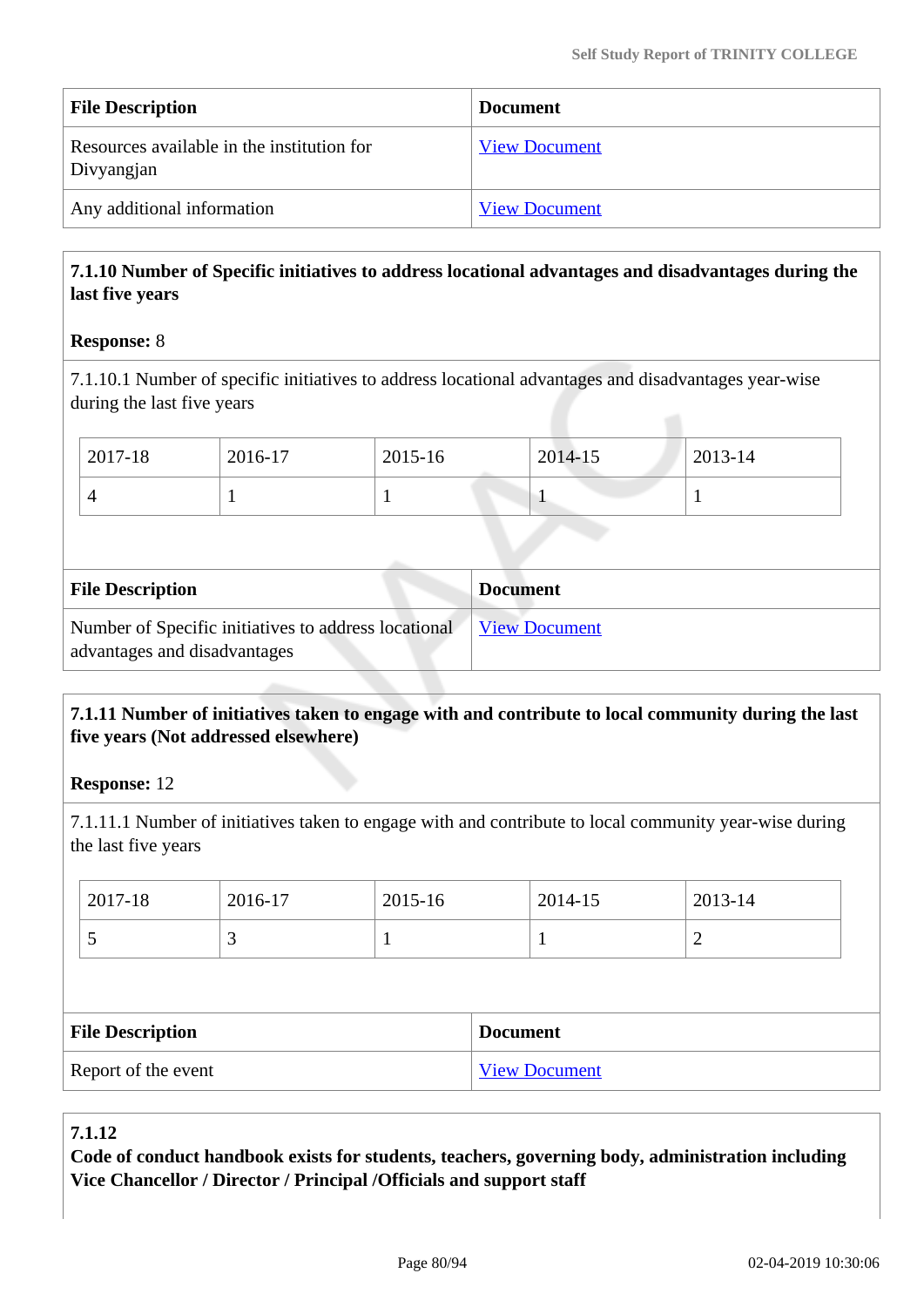#### **Response:** Yes

| <b>File Description</b>                                                                                                           | <b>Document</b>      |  |
|-----------------------------------------------------------------------------------------------------------------------------------|----------------------|--|
| URL to Handbook on code of conduct for<br>students and teachers, manuals and brochures on<br>human values and professional ethics | <b>View Document</b> |  |

| 7.1.13 Display of core values in the institution and on its website |                      |  |  |
|---------------------------------------------------------------------|----------------------|--|--|
| <b>Response:</b> Yes                                                |                      |  |  |
| <b>File Description</b>                                             | <b>Document</b>      |  |  |
| Provide URL of website that displays core values                    | <b>View Document</b> |  |  |

## **7.1.14 The institution plans and organizes appropriate activities to increase consciousness about national identities and symbols; Fundamental Duties and Rights of Indian citizens and other constitutional obligations**

#### **Response:** Yes

| <b>File Description</b>                                                                            | <b>Document</b>      |
|----------------------------------------------------------------------------------------------------|----------------------|
| Details of activities organized to increase<br>consciousness about national identities and symbols | <b>View Document</b> |
| Any additional information                                                                         | <b>View Document</b> |

## **7.1.15 The institution offers a course on Human Values and professional ethics**

#### **Response:** Yes

| <b>File Description</b>                                                                     | <b>Document</b>      |  |  |
|---------------------------------------------------------------------------------------------|----------------------|--|--|
| Any additional information                                                                  | <b>View Document</b> |  |  |
| Provide link to Courses on Human Values and<br>professional ethics on Institutional website | <b>View Document</b> |  |  |

## **7.1.16 The institution functioning is as per professional code of prescribed / suggested by statutory bodies / regulatory authorities for different professions**

#### **Response:** No

| <b>File Description</b>                                                                        | <b>Document</b>      |
|------------------------------------------------------------------------------------------------|----------------------|
| Provide URL of supporting documents to prove<br>institution functions as per professional code | <b>View Document</b> |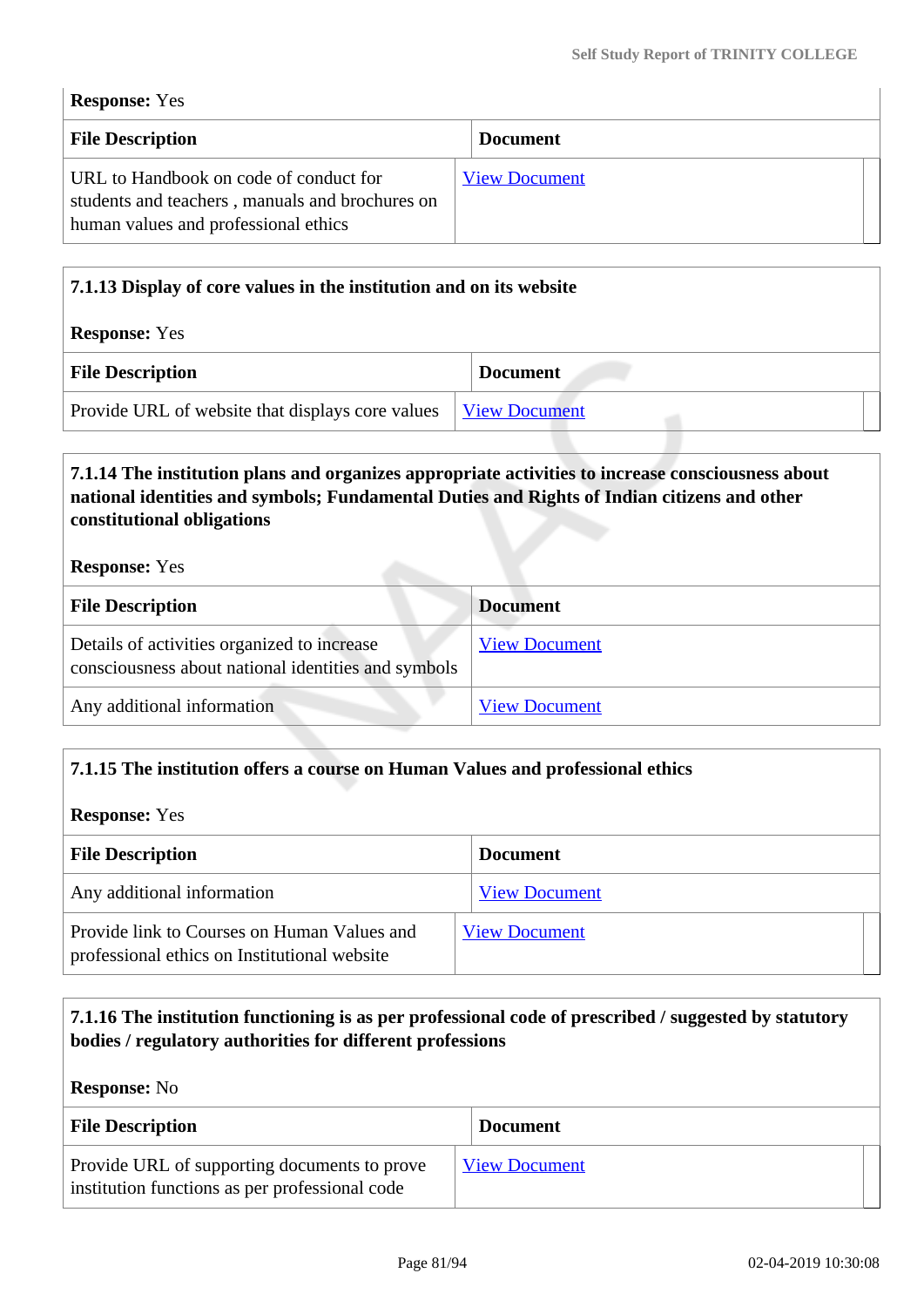**7.1.17 Number of activities conducted for promotion of universal values (Truth, Righteous conduct, Love, Non-Violence and peace); national values, human values, national integration, communal harmony and social cohesion as well as for observance of fundamental duties during the last five years**

#### **Response:** 36

7.1.17.1 Number of activities conducted for promotion of universal values (Truth, Righteous conduct, Love, Non-Violence and peace); national values, human values, national integration, communal harmony and social cohesion as well as for observance of fundamental duties year-wise during the last five years

| 2017-18 | 2016-17 | 2015-16 | 2014-15 | 2013-14 |
|---------|---------|---------|---------|---------|
|         |         |         | -       |         |

| <b>File Description</b>                                           | <b>Document</b>      |
|-------------------------------------------------------------------|----------------------|
| List of activities conducted for promotion of<br>universal values | <b>View Document</b> |

## **7.1.18 Institution organizes national festivals and birth / death anniversaries of the great Indian personalities**

#### **Response:**

- The college celebrates national festivals like Republic day and Independence Day every year to promote national integration.Cultural programmes and different competitions also conduct on these days.
- Departments also organizes various competitions on the birth / death anniversaries of the great Indian personalities like Abdul Kalam, Sardar Vallabhai Patel, Bhagat Singh,Pt. Jawahar Lal Nehru etc.
- The college also celebrates Birthday of Dr.Radhakrishnan as teacher's day in a grand way.

## **7.1.19 The institution maintains complete transparency in its financial, academic, administrative and auxiliary functions**

## **Response:**

- Transparency in academic and administrative functions
- The functions of the institution and its academic and administrative units are governed by the principles of participation and transparency. The college works on three tier system. Every decision and suggestion is discussed at the HOD meetings, then it will be discussed in Academic council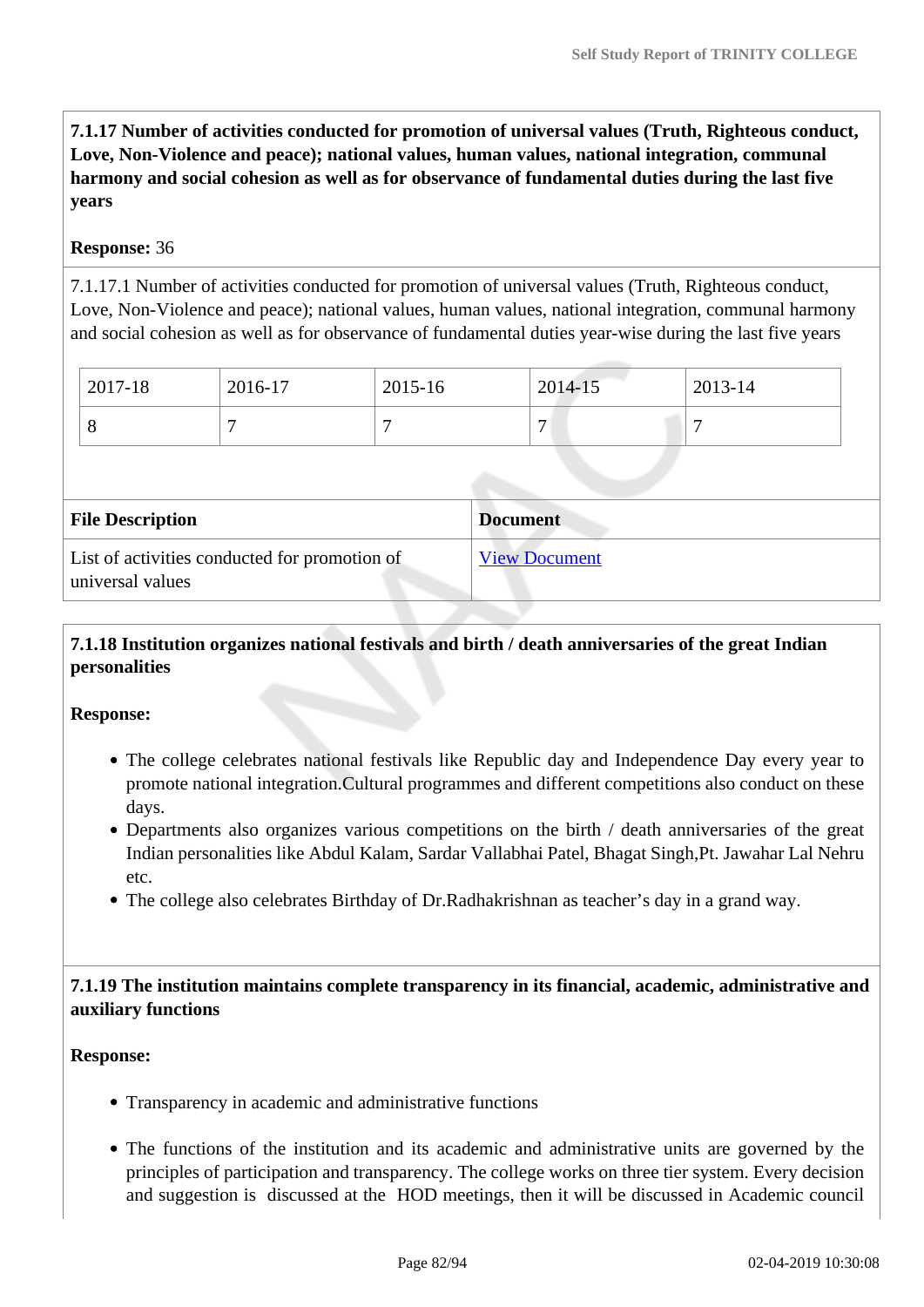meeting and at last it will be finalized in the staff meeting.

- At the time of admission the rules, regulation and the policies of the college are clearly explained to the stake holders.
- House examination mark sheets are distributed to the students. Parents teachers meet also conducted in each semester.

The institution has developed strategies for mobilizing resources and ensures transparency in financial management of the institution. Budget requirements are submitted to the college management and it is implemented according to the approved budget by the Trinity Education Society.

## **7.2 Best Practices**

**7.2.1 Describe at least two institutional best practices (as per NAAC Format)**

**Response:** 

**The college conducts many innovative and best practices every year and some are listed below:**

- **Blooming Buds**
- **Value education**
- **Parents teachers meets**
- **English speaking campus.**
- **Madad-e-Kharch**
- **Radiant Stars**
- **Celebrate religious festivals**
- **Outreach programme**
- **•** Scholarships

1.**Title of the practice :- Madad- E –Kharach**

## **Objectives:**

- **To assist the economically backward students of the college.**
- **To assist people of the nearby areas out of this humanitarian fund.**
- **To inculcate the human virtues among the teaching and non teaching staff of the college so that they may spread this noble cause.**
- **To involve the alumni of the college to lend a comforting hand to the needy students and to the society.**

## **The Context**

**Daftar- i- Madad- E –Kharach was started during the reign of Maharaja Ranjit Singh. This word has its derivation from Persian Terminilogy . The rationale of this fund is used to support the economically backward and poor classes of the society. Trinity College carries forward the kind Endeavour of Maharaja Ranjit singh through a scholarship with the same title. The college has been performing this function since 2004 onwards. In the year 2010 we streamlined the factions under the**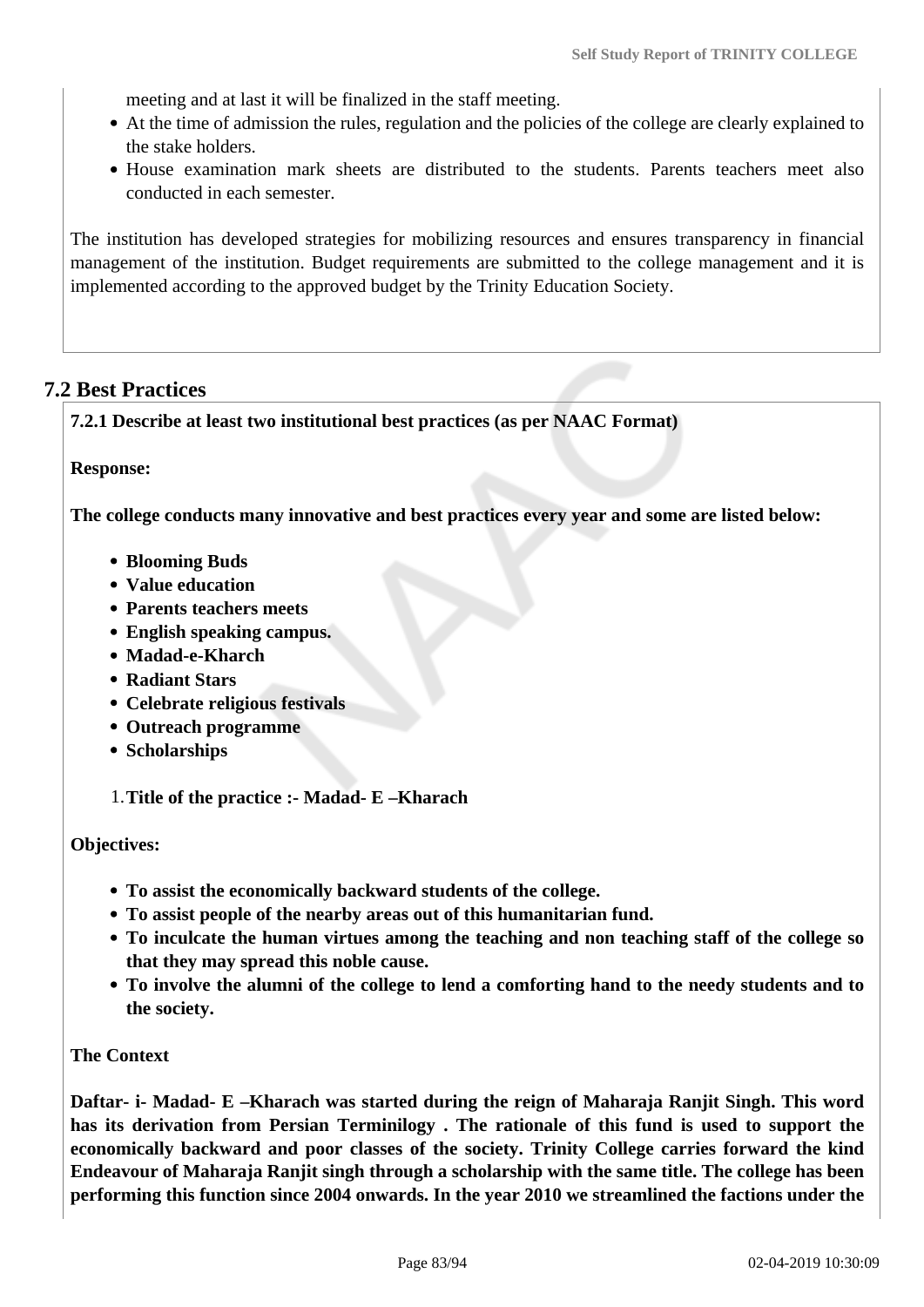**name Madad- E –Kharach and set the objectives to carry forward the same fund for the upliftment of the students and society at large.** 

#### **The Practice**

**This practice is instituted in the college in the year of 2004. The main objective is to support the needy and poor students.The money collected for the purpose will be deposited in the bank and a separate bank account is maintained for this purpose. A register containing all the details of the fund is also maintained by the coordinator. The money accumulated will not be used for any other purposes. It will be kept for giving as a financial help to the needy student or in the special cases the needy people around. If the money collected is not fully utilized during the session then automatically it will be carried forward in the next academic session.** 

 **Certain guidelines and criteria are setup, on the basis of the criteria the students can apply for the same.The student may submit the application for the same to the class teachers who may forward it to the concerned committee by the reference of the head of the department. The beneficiary student must have 75% attendance in all subjects and 50% marks in house examination. The beneficiary student must be of a good character.the deserving students are to be identified with the help of the class teachers or team of teachers involved in mentors group. The rules and regulations for availing this opportunity will be intimated to the students. For the final decision the concerned committee will further analyse the report and the suggestions will be communicated to the Principal.** 

#### **Evidence of Success**

 **In the year of 2016-17 seven students benefitted . Each student was given Rs. 2000/- as scholarship. Total Rs.1400/- was distributed. In the session 2017-18, fourteen students were given this scholarship. Total Rs.28000/- was distributed.**

#### **Review Result**

**The academic council made a review in which it was found that we have increased the incentive from Rs.14000/- to Rs.28000/-. So that seven more students could benefit this year.** 

#### **Results**

**The result indicates that Trinity college is achieving the goals and objectives to promote less privileged, marginalize and poor students of the society.** 

**Problems Encountered and Resources Required**

**At present the major contribution to this programme is from the faculty only, because of some monitory reason we cannot increase the amount. As there is not much fund we cannot give scholarship to all students, only certain selected students as per the criteria receive the scholarship. But the college Management is hunting to generate this corpus fund from some generous people, well wishers and benefactors.** 

1.**Title of the Practice: Blooming Buds**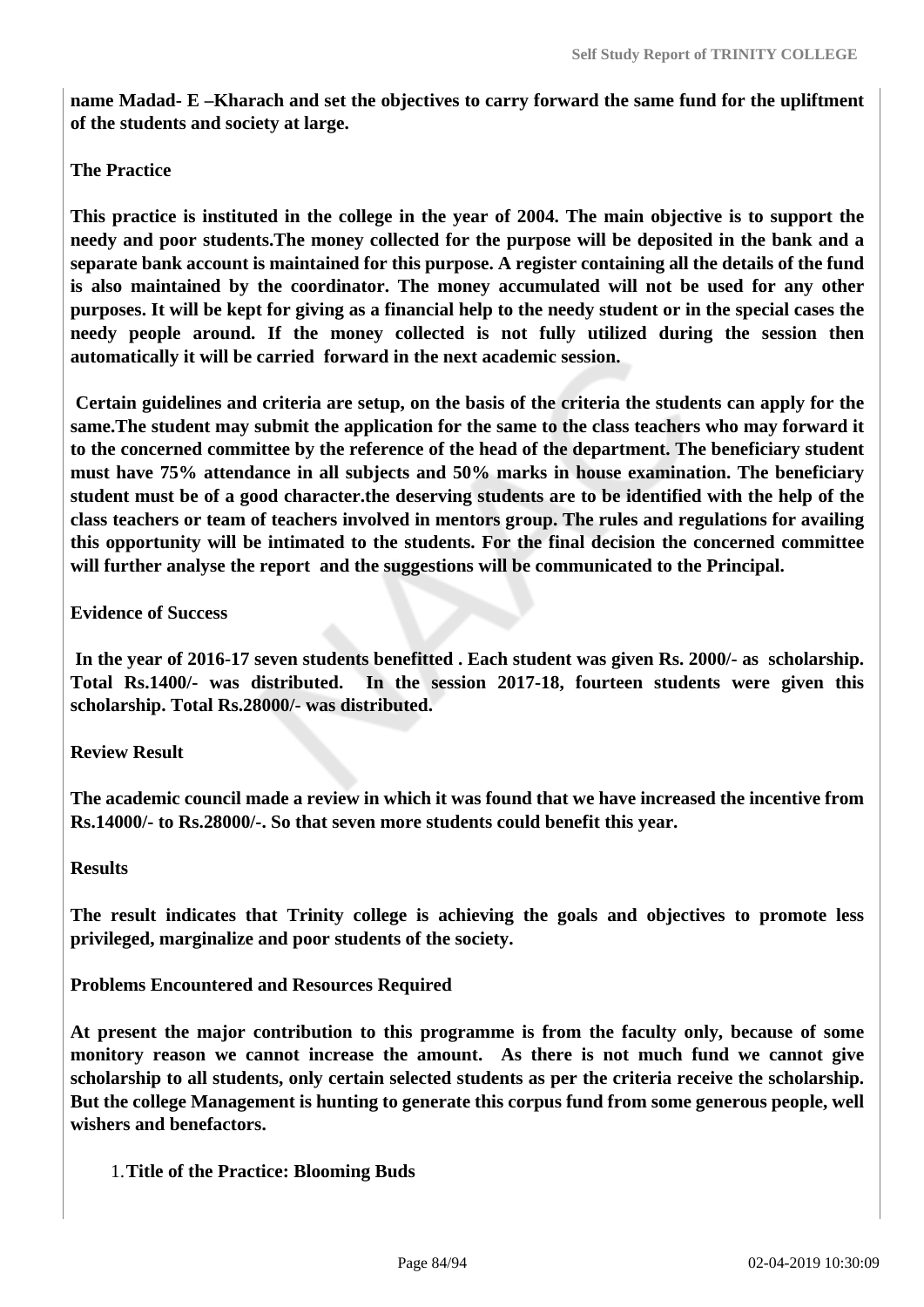## **Objectives :**

- **To nourish and develop fresh talents by confronting numerous brain storming activities.**
- **To extend the commitment of Trinity college to serve the community**
- **To infuse competitive spirit in the budding youth of today.**
- **To mould and awaken the youth intellectually and morally.**

## **The Context**

**Blooming buds is a state level talent hunt programme that provides an opportunity where tender buds of varied schools from Punjab come together for widening their capacities and establishing a strong network of bonds. It was instituted in 2013 under the guidance of Rev.Fr.A.J George, then Principal. The programme hunts fresh talents amongst the school students for building relationships, creating opportunities and infusing a wholesome competitive spirit in the budding youth of today. It is an opportunity for all students to come together to present their talents not only in academics but also in extracurricular activities.** 

## **The Practice**

**To identify and fetch best talent among thousands of fresh brains, this competition is conducted every year in July and August in three different levels for school children of 8th to 12th standards. The participants from 8th to 10th are grouped under category one and category two represents students from 11th and 12th standard. First level explores the academic knowledge of students. Top three students fronm each category along with top scorer from each class from each school are shortlisted for second level to be conducted at different centers where their creativity and brain power is tested. Top three students from each category along with top scorer from each school from each centre make it to the final level. This final level is conducted in the college campus which includes personality development and various other task oriented session. The winners are rewarded with cash price of rupees thousand each, memento, certificates and freeships to pursue higher education at Trinity College.** 

## **Evidence of Success**

**As per the evaluation the program has been conducted for the last 5 years. Many schools enthusiastically participate in this event. The students get ample opportunity to explore their talents. Every year more number of schools and students willingly participate in blooming buds. In the academic session 2017-18, 8000 students from 56 schools of Punjab participated in this event.**

## **Review Result**

**The academic council made a review in which it was found that the number of participants increased every year.**

 **The students of government schools and financially less privileged students avail this opportunity, three students of blooming buds took admission in the college and availed free education. All these three students are from government schools and belong to poor family.**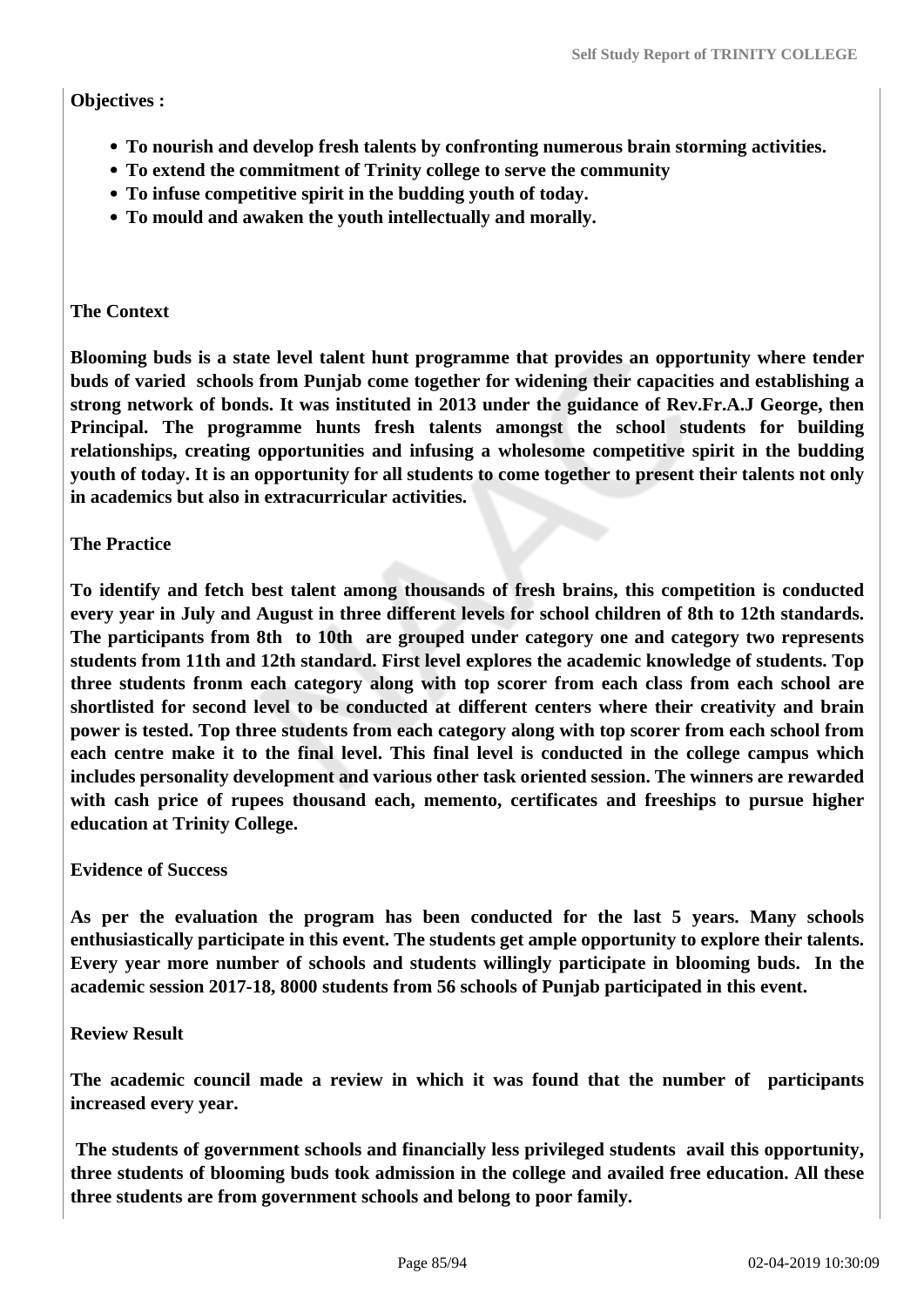- 1.**Kuldeep Patel completed BCA in 2015 and placed as Bank PO in Punjab National Bank.**
- 2.**Sunehal Sharma Completed BCA in 2016 and placed in**
- 3.**Harviner Singh joined 10+1 in 2017 and now completed 10+2**

## **Result**

**The result indicates that Trinity College is achieving the mission with its system ,practices and cocurricular activities that moulds and awakens the youth intellectually and morally.** 

**Problems Encountered and Resources Required**

**More and more students are willing to participate in second and third level. But because of limitation of time and space we cannot entertain all the students.**

**Sometimes some activities of the schools clash with these events like examination, sports meet, other important activities so those schools and students are not able to participate.** 

| <b>File Description</b>         | <b>Document</b> |  |
|---------------------------------|-----------------|--|
| Link for Additional Information | View Document   |  |

## **7.3 Institutional Distinctiveness**

 **7.3.1 Describe/Explain the performance of the institution in one area distinctive to its vision, priority and thrust**

**Response:** 

**Trinity always strives to achieve its vision, mission and goals. It adhere to its motto "towards the higher realms of life", every year the college select a theme to reach the desired goal of the year. Through this theme the college can provide opportunities for innovation, creativity and responsibility. Right from the beginning of its establishment, the college has left no stone unturned in incorporating the best plans and programmes which will go a long way in making Trinity stand tall and become a college with a difference. Human life has different dimensions; physical, intellectual, social, spiritual and so on,. A person has to place himself evenly in all these spheres of existence if he has to involve himself into a worthy human being of excellence.**

**Every year the college organizes "Academic Retreat" for the faculty members in the beginning of the session, it gives a freshness and quality promotion among the staff members. Every day the college starts its functioning with a staff prayer. Morning at 8:50 all staff members gather in the Principal office for prayer and college pledge. On this occasion every good work and achievement is appreciated. The classes also start with a prayer. It gives a spiritual aura to the staff and students.** 

**To excel in academics the college has set up two different clubs for fast learners and slow and weak students. The "Radiant Stars "helps the fast learners to grow more and more in their academics, they are provided with different study material not only for the syllabus but also for their career**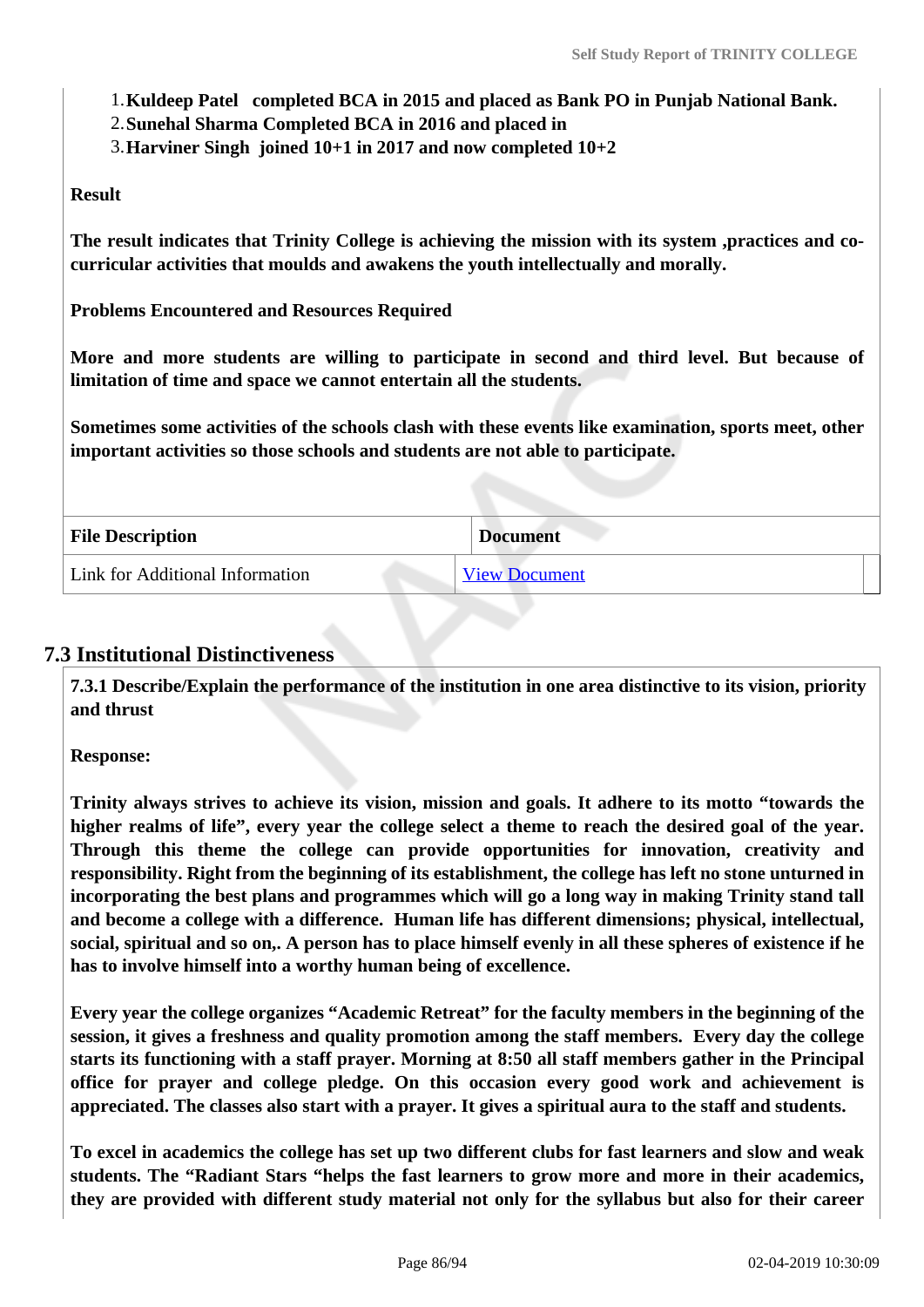**development. The "Student Support cell" provides extra coaching and special care for the weak and slow learners. It facilitates the students with easy study material and notes which help them to attempt well in their exams.** 

**To provide value based and value added education and training to the students for their holistic development the college runs value education classes on every Tuesday for one hour . it is compulsory for all the classes. Many values are clarified in these interactive classes. With the help of this our students live a life based on Indian ethos and core values. Mentoring is the tool for these aspects which gives closeness between student and teacher. Teachers visit the houses of their wards , this also gives a solidarity between teachers and students. The parents are also invited in the college to strengthen the bond between college and students.**

**The main aim of the college is to provide higher education to all. The majority of the students studying in this college are from less privileged and poor economic background. So the college provides concessions in fee and stipends to economically week and deserving students to promote them in the education field. Twenty one scholarships are granted to the poor and needy students every year and many students are benefited by this noble cause. The teachers took initiative and instituted a separate scholarship scheme in the name of MADAD- E- KHARCH. Every faculty member contributes a small amount from their salary and distributes it as scholarship to the needy students.** 

**To make the staff and teachers more humanitarian each department organizes outreach programme. The teachers and students visit orphanages, old age home, slums and other destitute people and help them and entertain them. They also distribute clothes, money, eatables and other needy things to them. The college also gives a platform to rise above the narrow confines of cast and religion by celebrating all the religious festivals in the college campus.** 

**By conducting all these activities the college strives to achieve its mission to mould a generation of intellectually, morally and spiritually awakened youth. So that the awakened youth will act as responsible citizens with social commitment and rise above the narrow confines of caste and religion. They must assimilate and champion the rich Indian culture and tradition.** 

| <b>File Description</b>         | <b>Document</b>      |
|---------------------------------|----------------------|
| Link for Additional Information | <b>View Document</b> |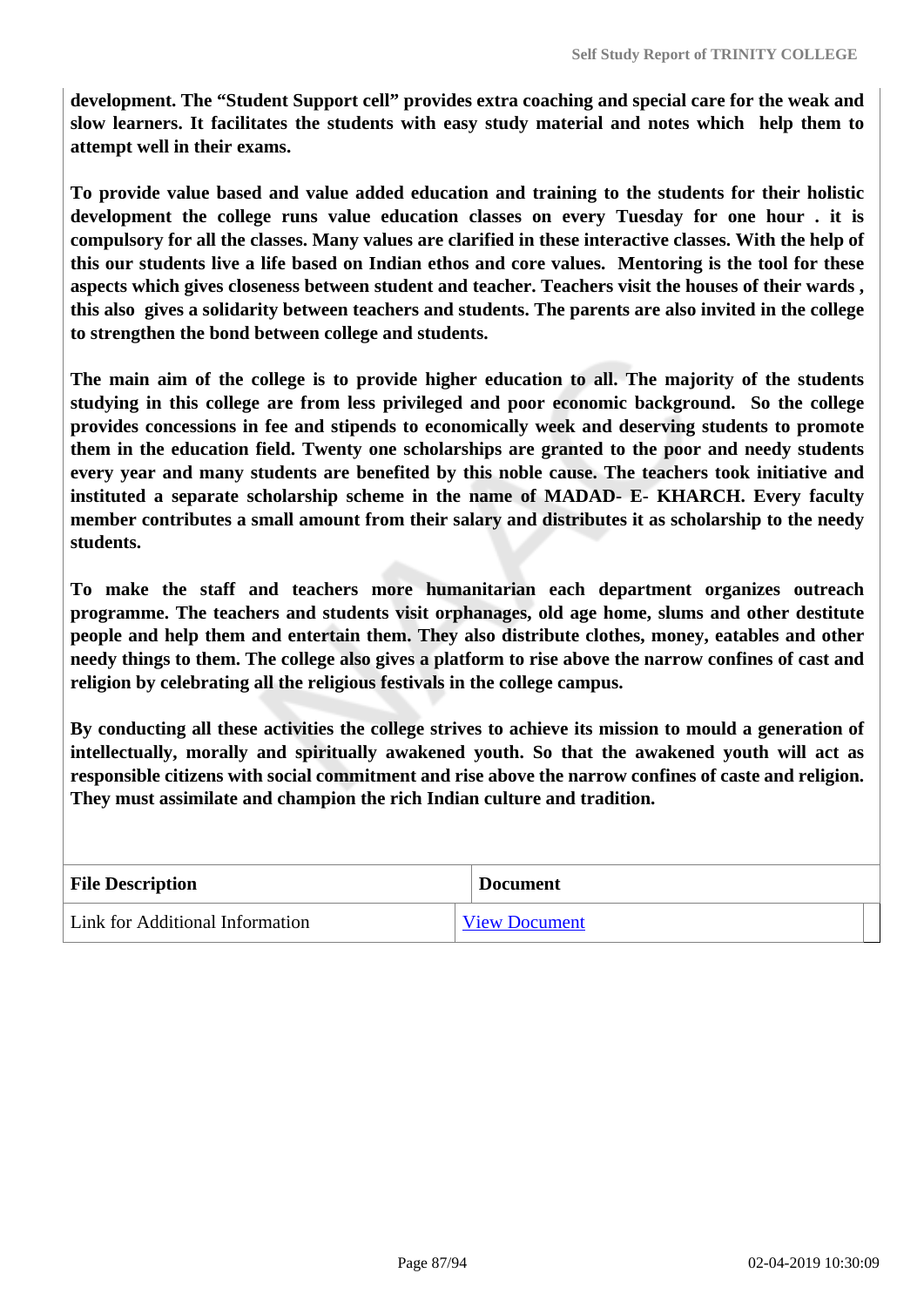# **5. CONCLUSION**

## **Additional Information :**

Trinity College, Jalandhar has always held the flame of higher education very high. We at Trinity aim to provide quality education catering to the academic needs of the marginalized section of the society in particular. Trinity focus on value based education where a student is not only taught what is in the books but also how to live a value based and disciplined life. For this purpose, we have value education classes for all our students.

As Trinity believes in education for all, we have various scholarship schemes to help the bright and economically less privileged students. There is a special provision for those who are in need of education but can't afford it. Overall, Trinity College is committed to achieving excellence in higher education in the northern part of the country by being different from any other institution in and around the region. With the blessings of God almighty and team spirit of its inmates, Trinity is surely on its way to glory.

## **Concluding Remarks :**

The recent academic history of Trinity College bears ample evidence of numerous steps taken by the college in the area of improving the quality of education and providing the right impetus and values to effective learning. Academic Excellence is at the heart of all practices and systems. We at Trinity aim at all round development of our students by helping them to transform themselves by way of mentoring sessions, induction programs, value education sessions, outreach programs, college cabinet, industrial visits, radiant stars & remedial classes for slow learners. Faculty Development programs were strengthened in terms of the quality excellence as well as the frequency. To deepen student understanding and exposure in their chosen areas of study as well as to extend the curriculum and co-relate classroom learning to real life situations, a number of Guest lecturers and experts are invited by the departments. The well placed Alumni members serving as Probationary officer, Chartered Accountant, Branch Manager of Bank, Police, and Army etc. Feedback mechanism, as well as internal audits of the college is organized by IQAC. The IQAC also ensures that the college faculty is assessed and evaluated through student-feedback mechanism. It also motivates the departments to expand their linkages. An annual plan is made for each department and presented at the meeting. All members of the cell make suggestions for up-gradation of annual departmental plan.

It is proud to say that the TRINITARIANS are marching onwards "Towards Higher Realms of Life", even though 'Miles to go before I sleep'.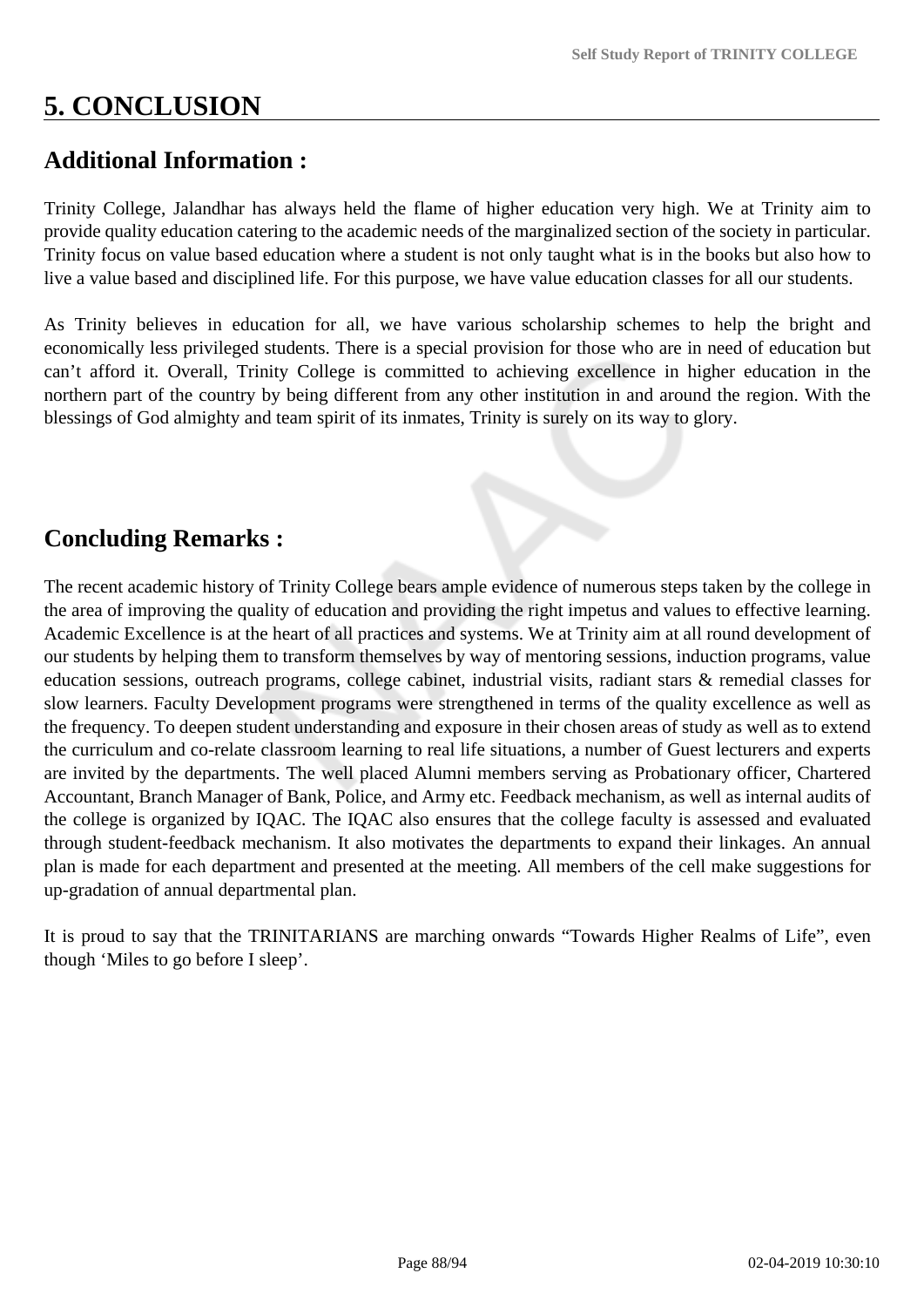# **6.ANNEXURE**

## **1.Metrics Level Deviations**

|       | Metric ID Sub Questions and Answers before and after DVV Verification                                                                                                                                     |                |                                       |         |         |                                                                                            |  |  |  |
|-------|-----------------------------------------------------------------------------------------------------------------------------------------------------------------------------------------------------------|----------------|---------------------------------------|---------|---------|--------------------------------------------------------------------------------------------|--|--|--|
| 2.3.2 | Percentage of teachers using ICT for effective teaching with Learning Management Systems (LMS),                                                                                                           |                |                                       |         |         |                                                                                            |  |  |  |
|       | E-learning resources etc.                                                                                                                                                                                 |                |                                       |         |         |                                                                                            |  |  |  |
|       |                                                                                                                                                                                                           |                |                                       |         |         |                                                                                            |  |  |  |
|       | 2.3.2.1. Number of teachers using ICT                                                                                                                                                                     |                |                                       |         |         |                                                                                            |  |  |  |
|       | Answer before DVV Verification : 35                                                                                                                                                                       |                |                                       |         |         |                                                                                            |  |  |  |
|       | Answer after DVV Verification: 34                                                                                                                                                                         |                |                                       |         |         |                                                                                            |  |  |  |
|       |                                                                                                                                                                                                           |                |                                       |         |         |                                                                                            |  |  |  |
|       | Remark : List of teachers not provided                                                                                                                                                                    |                |                                       |         |         |                                                                                            |  |  |  |
| 2.4.2 |                                                                                                                                                                                                           |                |                                       |         |         | Average percentage of full time teachers with Ph.D. during the last five years             |  |  |  |
|       |                                                                                                                                                                                                           |                |                                       |         |         |                                                                                            |  |  |  |
|       |                                                                                                                                                                                                           |                |                                       |         |         | 2.4.2.1. Number of full time teachers with Ph.D. year-wise during the last five years      |  |  |  |
|       |                                                                                                                                                                                                           |                | Answer before DVV Verification:       |         |         |                                                                                            |  |  |  |
|       |                                                                                                                                                                                                           |                |                                       | 2014-15 | 2013-14 |                                                                                            |  |  |  |
|       | 2017-18                                                                                                                                                                                                   | 2016-17        | 2015-16                               |         |         |                                                                                            |  |  |  |
|       | $\overline{4}$                                                                                                                                                                                            | $\overline{2}$ | 00                                    | 00      | 00      |                                                                                            |  |  |  |
|       |                                                                                                                                                                                                           |                |                                       |         |         |                                                                                            |  |  |  |
|       |                                                                                                                                                                                                           |                | Answer After DVV Verification :       |         |         |                                                                                            |  |  |  |
|       |                                                                                                                                                                                                           |                |                                       |         |         |                                                                                            |  |  |  |
|       | 2017-18                                                                                                                                                                                                   | 2016-17        | 2015-16                               | 2014-15 | 2013-14 |                                                                                            |  |  |  |
|       |                                                                                                                                                                                                           |                |                                       | 00      | 00      |                                                                                            |  |  |  |
|       |                                                                                                                                                                                                           |                |                                       |         |         |                                                                                            |  |  |  |
| 3.1.1 |                                                                                                                                                                                                           |                |                                       |         |         |                                                                                            |  |  |  |
|       | Grants for research projects sponsored by government/non government sources such as industry<br>, corporate houses, international bodies, endowment, chairs in the institution during the last five years |                |                                       |         |         |                                                                                            |  |  |  |
|       | (INR in Lakhs)                                                                                                                                                                                            |                |                                       |         |         |                                                                                            |  |  |  |
|       |                                                                                                                                                                                                           |                |                                       |         |         |                                                                                            |  |  |  |
|       |                                                                                                                                                                                                           |                |                                       |         |         |                                                                                            |  |  |  |
|       | 3.1.1.1. Total Grants for research projects sponsored by the non-government sources such as<br>industry, corporate houses, international bodies, endowments, Chairs in the institution year-wise          |                |                                       |         |         |                                                                                            |  |  |  |
|       | during the last five years (INR in Lakhs)                                                                                                                                                                 |                |                                       |         |         |                                                                                            |  |  |  |
|       | Answer before DVV Verification:                                                                                                                                                                           |                |                                       |         |         |                                                                                            |  |  |  |
|       | 2017-18                                                                                                                                                                                                   | 2016-17        | 2015-16                               | 2014-15 | 2013-14 |                                                                                            |  |  |  |
|       |                                                                                                                                                                                                           |                |                                       |         |         |                                                                                            |  |  |  |
|       | 0.024                                                                                                                                                                                                     | 0.005          | 0.01                                  | 00      | 0.005   |                                                                                            |  |  |  |
|       |                                                                                                                                                                                                           |                |                                       |         |         |                                                                                            |  |  |  |
|       |                                                                                                                                                                                                           |                | <b>Answer After DVV Verification:</b> |         |         |                                                                                            |  |  |  |
|       |                                                                                                                                                                                                           |                |                                       |         |         |                                                                                            |  |  |  |
|       | 2017-18                                                                                                                                                                                                   | 2016-17        | 2015-16                               | 2014-15 | 2013-14 |                                                                                            |  |  |  |
|       | $00\,$                                                                                                                                                                                                    | 00             | $00\,$                                | $00\,$  | 00      |                                                                                            |  |  |  |
|       |                                                                                                                                                                                                           |                |                                       |         |         |                                                                                            |  |  |  |
| 3.2.2 |                                                                                                                                                                                                           |                |                                       |         |         | Number of workshops/seminars conducted on Intellectual Property Rights (IPR) and Industry- |  |  |  |
|       |                                                                                                                                                                                                           |                |                                       |         |         |                                                                                            |  |  |  |
|       | Academia Innovative practices during the last five years                                                                                                                                                  |                |                                       |         |         |                                                                                            |  |  |  |
|       |                                                                                                                                                                                                           |                |                                       |         |         |                                                                                            |  |  |  |
|       |                                                                                                                                                                                                           |                |                                       |         |         |                                                                                            |  |  |  |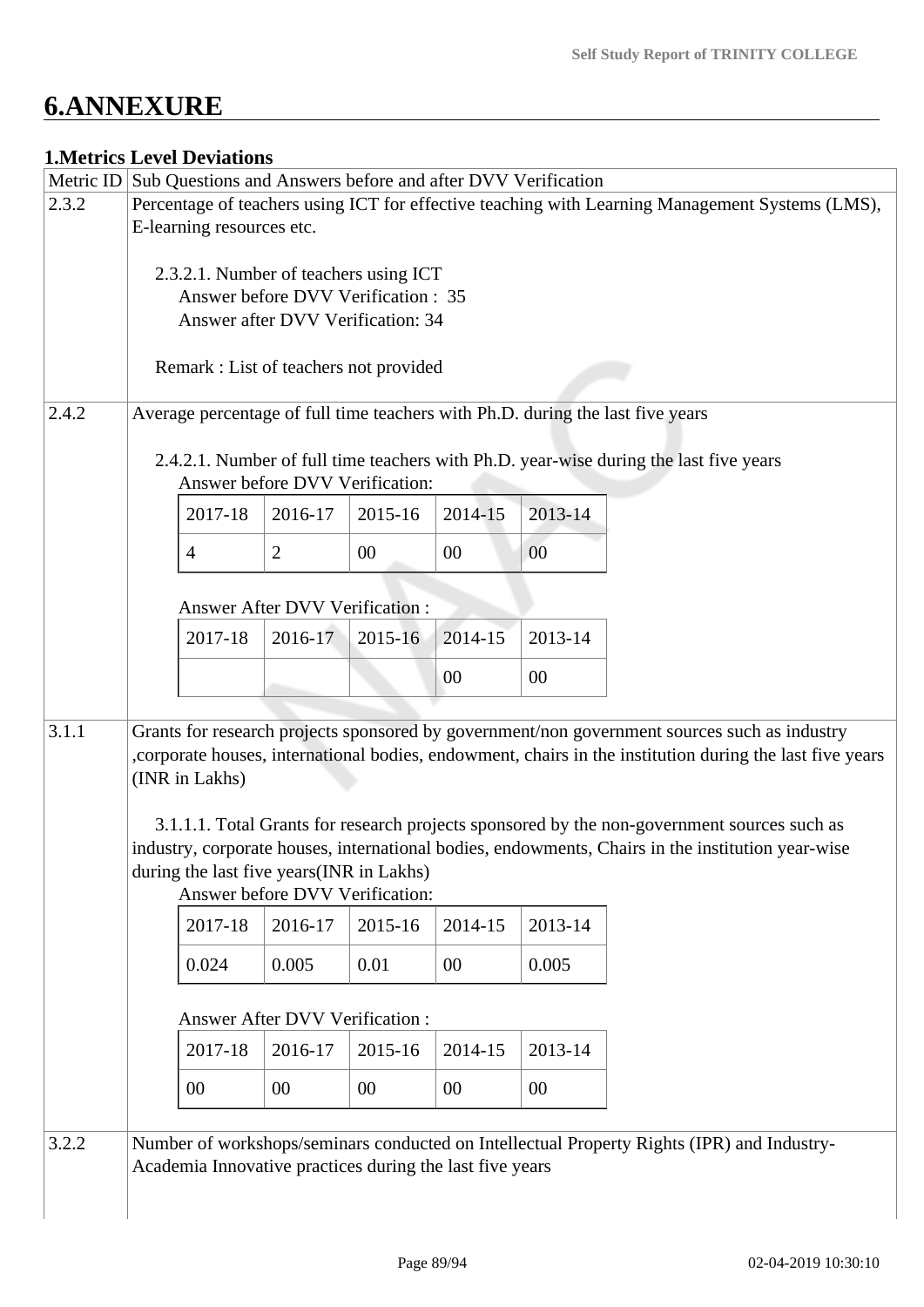3.2.2.1. Total number of workshops/seminars conducted on Intellectual Property Rights (IPR) and Industry-Academia Innovative practices year-wise during the last five years

|       |       | Answer before DVV Verification:                                                                                                                                                                                                                                                                                                                                                                                            |                                       |                |              |         |  |  |  |
|-------|-------|----------------------------------------------------------------------------------------------------------------------------------------------------------------------------------------------------------------------------------------------------------------------------------------------------------------------------------------------------------------------------------------------------------------------------|---------------------------------------|----------------|--------------|---------|--|--|--|
|       |       | 2017-18                                                                                                                                                                                                                                                                                                                                                                                                                    | 2016-17                               | 2015-16        | 2014-15      | 2013-14 |  |  |  |
|       |       | 11                                                                                                                                                                                                                                                                                                                                                                                                                         | 12                                    | 05             | 02           | $00\,$  |  |  |  |
|       |       |                                                                                                                                                                                                                                                                                                                                                                                                                            | <b>Answer After DVV Verification:</b> |                |              |         |  |  |  |
|       |       | 2017-18                                                                                                                                                                                                                                                                                                                                                                                                                    | 2016-17                               | 2015-16        | 2014-15      | 2013-14 |  |  |  |
|       |       | 00                                                                                                                                                                                                                                                                                                                                                                                                                         | 00                                    | 00             | 00           | 00      |  |  |  |
| 3.4.3 | years | Number of extension and outreach Programs conducted in collaboration with Industry, Community<br>and Non- Government Organizations through NSS/NCC/Red Cross/YRC etc., during the last five<br>3.4.3.1. Number of extension and outreach Programs conducted in collaboration with Industry,<br>Community and Non- Government Organizations through NSS/ NCC/ Red Cross/ YRC etc., year-<br>wise during the last five years |                                       |                |              |         |  |  |  |
|       |       |                                                                                                                                                                                                                                                                                                                                                                                                                            | Answer before DVV Verification:       |                |              |         |  |  |  |
|       |       | 2017-18                                                                                                                                                                                                                                                                                                                                                                                                                    | 2016-17                               | $2015 - 16$    | 2014-15      | 2013-14 |  |  |  |
|       |       | 11                                                                                                                                                                                                                                                                                                                                                                                                                         | 7                                     | 3              | 00           | 00      |  |  |  |
|       |       | Answer After DVV Verification:                                                                                                                                                                                                                                                                                                                                                                                             |                                       |                |              |         |  |  |  |
|       |       | 2017-18                                                                                                                                                                                                                                                                                                                                                                                                                    | 2016-17                               | 2015-16        | 2014-15      | 2013-14 |  |  |  |
|       | 3     | 6                                                                                                                                                                                                                                                                                                                                                                                                                          | 5                                     | $\overline{2}$ | $\mathbf{1}$ |         |  |  |  |
|       |       |                                                                                                                                                                                                                                                                                                                                                                                                                            |                                       |                |              |         |  |  |  |
|       |       |                                                                                                                                                                                                                                                                                                                                                                                                                            |                                       |                |              |         |  |  |  |
|       |       | Average percentage of budget allocation, excluding salary for infrastructure augmentation during the<br>last five years.<br>4.1.4.1. Budget allocation for infrastructure augmentation, excluding salary year-wise during the<br>last five years (INR in Lakhs)                                                                                                                                                            | Answer before DVV Verification:       |                |              |         |  |  |  |
|       |       | 2017-18                                                                                                                                                                                                                                                                                                                                                                                                                    | 2016-17                               | 2015-16        | 2014-15      | 2013-14 |  |  |  |
|       |       | 6.30                                                                                                                                                                                                                                                                                                                                                                                                                       | 5.18                                  | 12.78          | 13.25        | 2.89    |  |  |  |
|       |       |                                                                                                                                                                                                                                                                                                                                                                                                                            | Answer After DVV Verification :       |                |              |         |  |  |  |
|       |       | 2017-18                                                                                                                                                                                                                                                                                                                                                                                                                    | 2016-17                               | 2015-16        | 2014-15      | 2013-14 |  |  |  |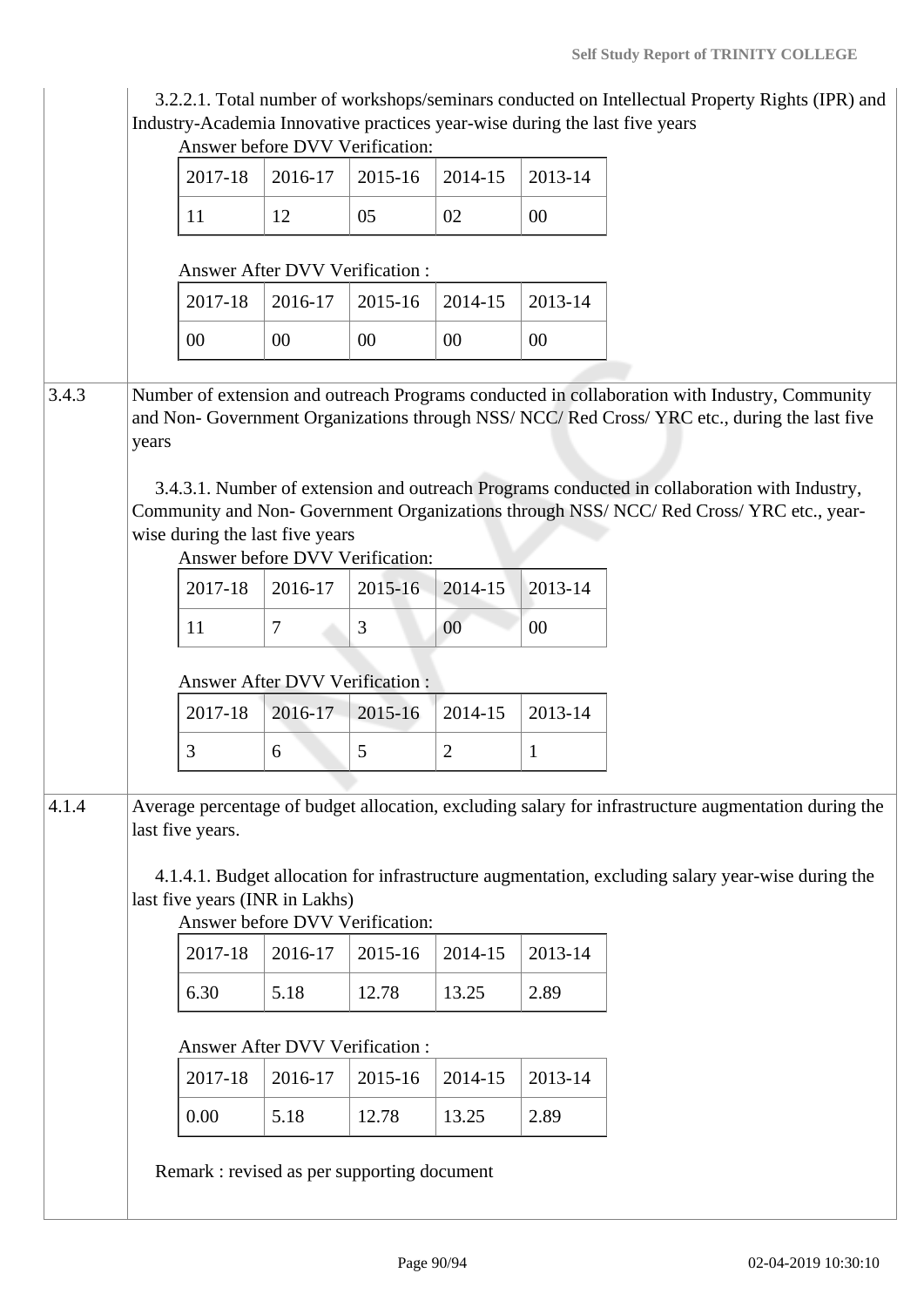| 4.2.4 | Lakhs)                                                                                                                                                                                                                                                                                                                                                                                                   |                                                               |                                |                                                                           |         |         | Average annual expenditure for purchase of books and journals during the last five years (INR in     |  |
|-------|----------------------------------------------------------------------------------------------------------------------------------------------------------------------------------------------------------------------------------------------------------------------------------------------------------------------------------------------------------------------------------------------------------|---------------------------------------------------------------|--------------------------------|---------------------------------------------------------------------------|---------|---------|------------------------------------------------------------------------------------------------------|--|
|       | 4.2.4.1. Annual expenditure for purchase of books and journals year-wise during the last five<br>years (INR in Lakhs)<br>Answer before DVV Verification:                                                                                                                                                                                                                                                 |                                                               |                                |                                                                           |         |         |                                                                                                      |  |
|       |                                                                                                                                                                                                                                                                                                                                                                                                          | 2017-18                                                       | 2016-17                        | 2015-16                                                                   | 2014-15 | 2013-14 |                                                                                                      |  |
|       |                                                                                                                                                                                                                                                                                                                                                                                                          | .48                                                           | .97                            | .57                                                                       | .22     | .35     |                                                                                                      |  |
|       |                                                                                                                                                                                                                                                                                                                                                                                                          |                                                               | Answer After DVV Verification: |                                                                           |         |         |                                                                                                      |  |
|       |                                                                                                                                                                                                                                                                                                                                                                                                          | 2017-18                                                       | 2016-17                        | 2015-16                                                                   | 2014-15 | 2013-14 |                                                                                                      |  |
|       |                                                                                                                                                                                                                                                                                                                                                                                                          | 0.00                                                          | 0.27                           | 0.14                                                                      | .011    | 0.25    |                                                                                                      |  |
|       |                                                                                                                                                                                                                                                                                                                                                                                                          | and journals and not from fixed assets.                       |                                |                                                                           |         |         | Remark : Revised as per supporting statement of accounts considering the expenditure on books        |  |
| 4.2.5 |                                                                                                                                                                                                                                                                                                                                                                                                          | Availability of remote access to e-resources of the library   |                                |                                                                           |         |         |                                                                                                      |  |
|       |                                                                                                                                                                                                                                                                                                                                                                                                          | Remark : No snapshot of remote access of e-recources provided |                                | Answer before DVV Verification : Yes<br>Answer After DVV Verification: No |         |         |                                                                                                      |  |
| 4.4.1 | Average Expenditure incurred on maintenance of physical facilities and academic support facilities<br>excluding salary component, as a percentage during the last five years<br>4.4.1.1. Expenditure incurred on maintenance of physical facilities and academic support<br>facilities excluding salary component year-wise during the last five years (INR in Lakhs)<br>Answer before DVV Verification: |                                                               |                                |                                                                           |         |         |                                                                                                      |  |
|       |                                                                                                                                                                                                                                                                                                                                                                                                          | 2017-18                                                       | 2016-17                        | 2015-16                                                                   | 2014-15 | 2013-14 |                                                                                                      |  |
|       |                                                                                                                                                                                                                                                                                                                                                                                                          | 28.40                                                         | 25.42                          | 32.54                                                                     | 27.21   | 30.45   |                                                                                                      |  |
|       |                                                                                                                                                                                                                                                                                                                                                                                                          |                                                               | Answer After DVV Verification: |                                                                           |         |         |                                                                                                      |  |
|       |                                                                                                                                                                                                                                                                                                                                                                                                          | 2017-18                                                       | 2016-17                        | 2015-16                                                                   | 2014-15 | 2013-14 |                                                                                                      |  |
|       |                                                                                                                                                                                                                                                                                                                                                                                                          | 0.00                                                          | 0.00                           | 0.00                                                                      | 0.00    | 0.00    |                                                                                                      |  |
|       |                                                                                                                                                                                                                                                                                                                                                                                                          | expenditure cannot be consider for the above expenditure      |                                |                                                                           |         |         | Remark : No clarity of the expenditure on physical facilities and academic support facilities. Other |  |
| 5.1.1 |                                                                                                                                                                                                                                                                                                                                                                                                          | during the last five years                                    |                                |                                                                           |         |         | Average percentage of students benefited by scholarships and freeships provided by the Government    |  |
|       |                                                                                                                                                                                                                                                                                                                                                                                                          | year-wise during the last five years                          |                                |                                                                           |         |         | 5.1.1.1. Number of students benefited by scholarships and freeships provided by the Government       |  |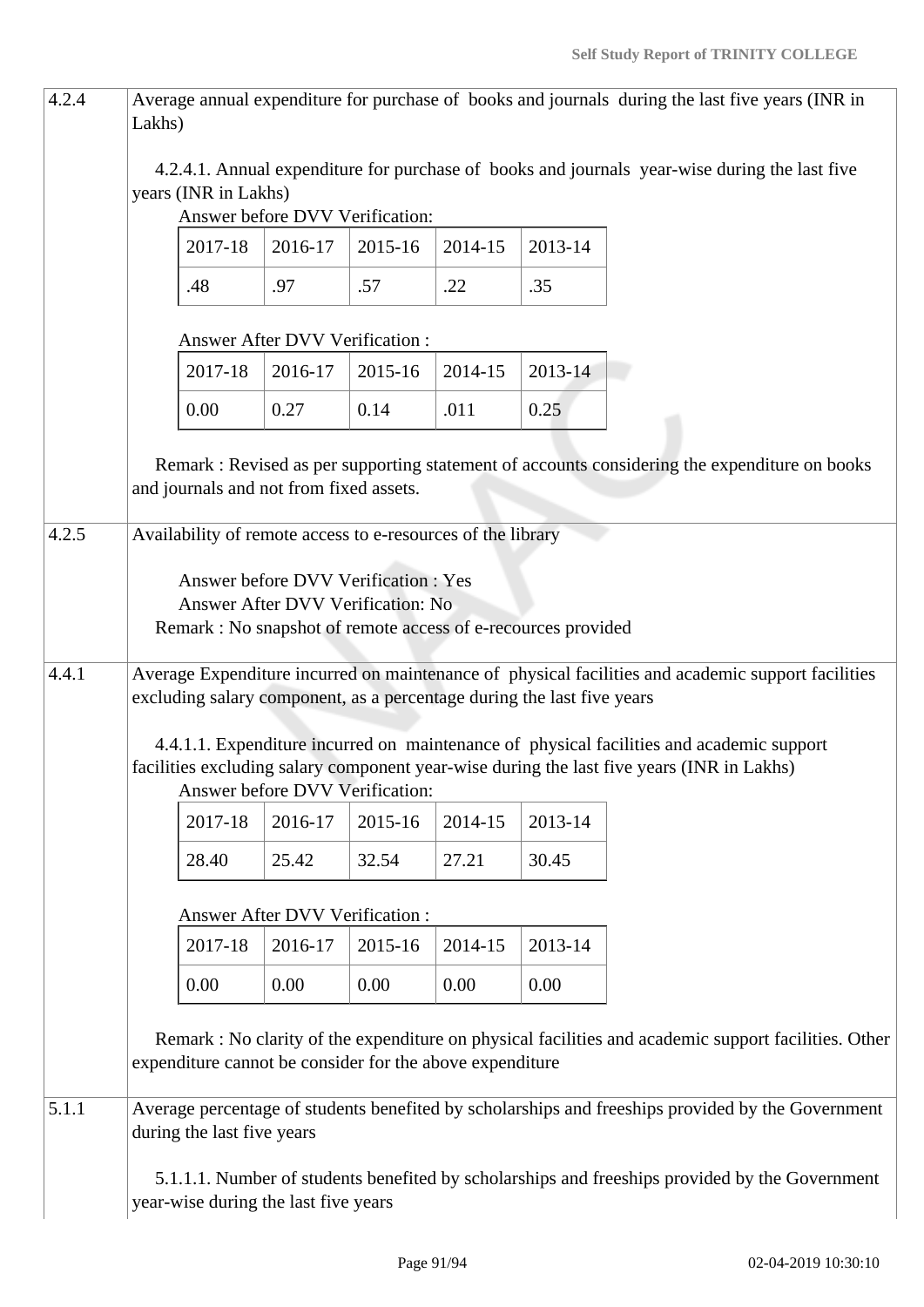|       |                                                                                                                                                                                                                                                            | Answer before DVV Verification: |                |         |         |                                                                                                   |  |
|-------|------------------------------------------------------------------------------------------------------------------------------------------------------------------------------------------------------------------------------------------------------------|---------------------------------|----------------|---------|---------|---------------------------------------------------------------------------------------------------|--|
|       | 2017-18                                                                                                                                                                                                                                                    | 2016-17                         | 2015-16        | 2014-15 | 2013-14 |                                                                                                   |  |
|       | 19                                                                                                                                                                                                                                                         | 38                              | 27             | 49      | 32      |                                                                                                   |  |
|       |                                                                                                                                                                                                                                                            | Answer After DVV Verification:  |                |         |         |                                                                                                   |  |
|       | 2017-18                                                                                                                                                                                                                                                    | 2016-17                         | 2015-16        | 2014-15 | 2013-14 |                                                                                                   |  |
|       | 14                                                                                                                                                                                                                                                         | 23                              | 27             | 49      | 32      |                                                                                                   |  |
| 5.1.3 | Number of capability enhancement and development schemes -                                                                                                                                                                                                 |                                 |                |         |         |                                                                                                   |  |
|       |                                                                                                                                                                                                                                                            | 1. For competitive examinations |                |         |         |                                                                                                   |  |
|       |                                                                                                                                                                                                                                                            | 2. Career counselling           |                |         |         |                                                                                                   |  |
|       |                                                                                                                                                                                                                                                            | 3. Soft skill development       |                |         |         |                                                                                                   |  |
|       |                                                                                                                                                                                                                                                            | 4. Remedial coaching            |                |         |         |                                                                                                   |  |
|       | 5. Language lab                                                                                                                                                                                                                                            |                                 |                |         |         |                                                                                                   |  |
|       | 6. Bridge courses                                                                                                                                                                                                                                          |                                 |                |         |         |                                                                                                   |  |
|       | 7. Yoga and meditation                                                                                                                                                                                                                                     |                                 |                |         |         |                                                                                                   |  |
|       | 8. Personal Counselling                                                                                                                                                                                                                                    |                                 |                |         |         |                                                                                                   |  |
|       | Answer before DVV Verification : B. Any 6 of the above<br>Answer After DVV Verification: C. Any 5 of the above                                                                                                                                             |                                 |                |         |         |                                                                                                   |  |
| 5.3.1 |                                                                                                                                                                                                                                                            |                                 |                |         |         | Number of awards/medals for outstanding performance in sports/cultural activities at national /   |  |
|       |                                                                                                                                                                                                                                                            |                                 |                |         |         | international level (award for a team event should be counted as one) during the last five years. |  |
|       | 5.3.1.1. Number of awards/medals for outstanding performance in sports/cultural activities at<br>national/international level (award for a team event should be counted as one) year-wise during the<br>last five years<br>Answer before DVV Verification: |                                 |                |         |         |                                                                                                   |  |
|       | 2017-18                                                                                                                                                                                                                                                    | 2016-17                         | 2015-16        | 2014-15 | 2013-14 |                                                                                                   |  |
|       | 1                                                                                                                                                                                                                                                          | $\overline{4}$                  | $\overline{4}$ | 00      | 00      |                                                                                                   |  |
|       |                                                                                                                                                                                                                                                            |                                 |                |         |         |                                                                                                   |  |
|       |                                                                                                                                                                                                                                                            | Answer After DVV Verification:  |                |         |         |                                                                                                   |  |
|       | 2017-18                                                                                                                                                                                                                                                    | 2016-17                         | 2015-16        | 2014-15 | 2013-14 |                                                                                                   |  |
|       | 1                                                                                                                                                                                                                                                          | $\overline{2}$                  | 00             | 00      | $00\,$  |                                                                                                   |  |
|       |                                                                                                                                                                                                                                                            |                                 |                |         |         |                                                                                                   |  |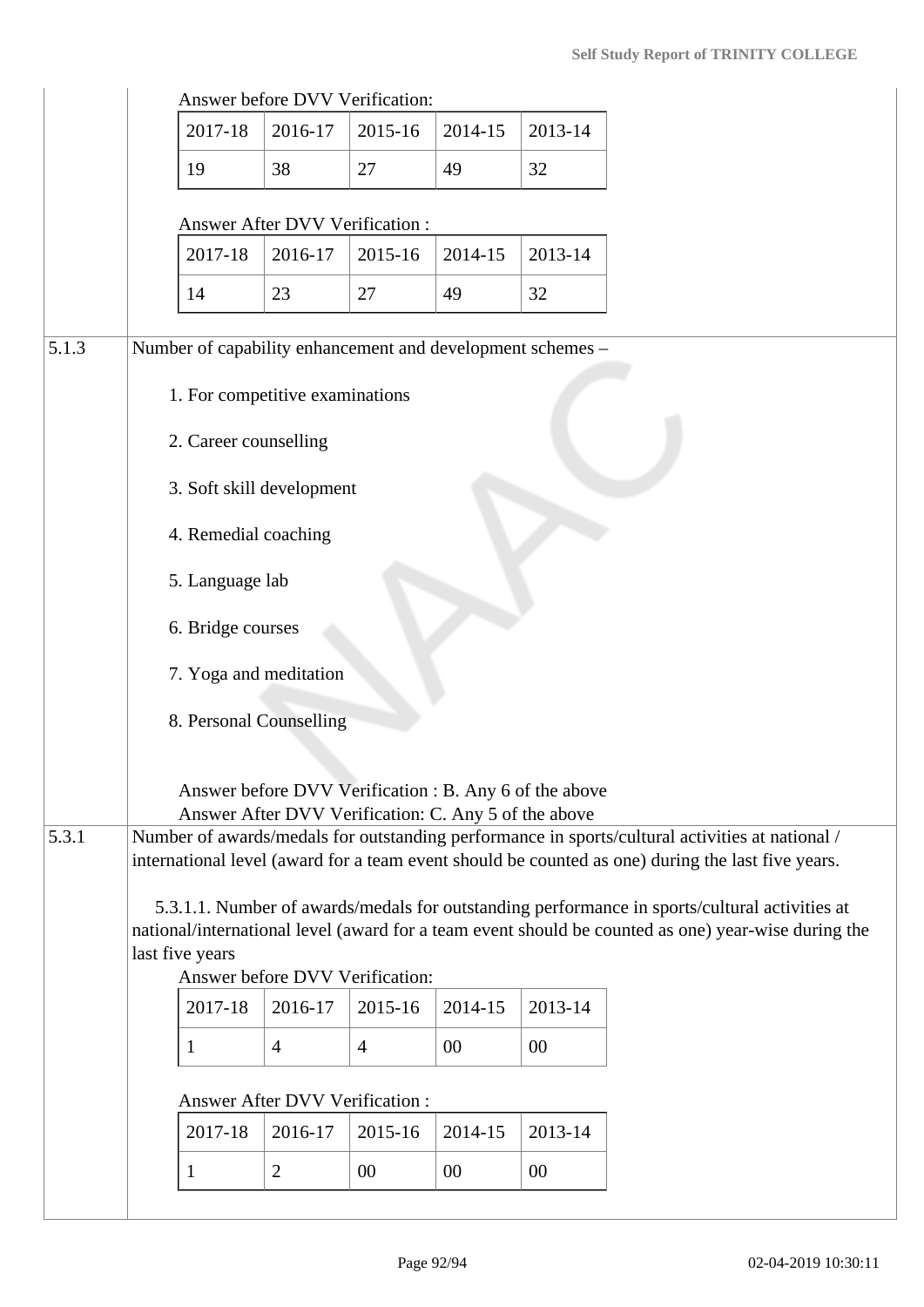| 6.3.2  |                                                                    | towards membership fee of professional bodies during the last five years                               |                                 |         |         |                                                                                                                          | Average percentage of teachers provided with financial support to attend conferences/workshops and                                                                                      |  |  |  |
|--------|--------------------------------------------------------------------|--------------------------------------------------------------------------------------------------------|---------------------------------|---------|---------|--------------------------------------------------------------------------------------------------------------------------|-----------------------------------------------------------------------------------------------------------------------------------------------------------------------------------------|--|--|--|
|        |                                                                    |                                                                                                        | Answer before DVV Verification: |         |         |                                                                                                                          | 6.3.2.1. Number of teachers provided with financial support to attend conferences / workshops and<br>towards membership fee of professional bodies year-wise during the last five years |  |  |  |
|        |                                                                    | 2017-18                                                                                                | 2016-17                         | 2015-16 | 2014-15 | 2013-14                                                                                                                  |                                                                                                                                                                                         |  |  |  |
|        |                                                                    | 28                                                                                                     | 22                              | 09      | 07      | 04                                                                                                                       |                                                                                                                                                                                         |  |  |  |
|        | Answer After DVV Verification:                                     |                                                                                                        |                                 |         |         |                                                                                                                          |                                                                                                                                                                                         |  |  |  |
|        |                                                                    | 2017-18                                                                                                | 2016-17                         | 2015-16 | 2014-15 | 2013-14                                                                                                                  |                                                                                                                                                                                         |  |  |  |
|        |                                                                    | 25                                                                                                     | 02                              | 03      | 04      | 05                                                                                                                       |                                                                                                                                                                                         |  |  |  |
| 6.4.2  |                                                                    | years (not covered in Criterion III) (INR in Lakhs)                                                    |                                 |         |         |                                                                                                                          | Funds / Grants received from non-government bodies, individuals, Philanthropists during the last five                                                                                   |  |  |  |
|        |                                                                    | during the last five years (INR in Lakhs)                                                              | Answer before DVV Verification: |         |         |                                                                                                                          | 6.4.2.1. Total Grants received from non-government bodies, individuals, philanthropists year-wise                                                                                       |  |  |  |
|        |                                                                    | 2017-18                                                                                                | 2016-17                         | 2015-16 | 2014-15 | 2013-14                                                                                                                  |                                                                                                                                                                                         |  |  |  |
|        |                                                                    | 65                                                                                                     | 59.51                           | 47.17   | 37.93   | 34                                                                                                                       |                                                                                                                                                                                         |  |  |  |
|        | <b>Answer After DVV Verification:</b>                              |                                                                                                        |                                 |         |         |                                                                                                                          |                                                                                                                                                                                         |  |  |  |
|        |                                                                    | 2017-18                                                                                                | 2016-17                         | 2015-16 | 2014-15 | 2013-14                                                                                                                  |                                                                                                                                                                                         |  |  |  |
|        |                                                                    | 0.00                                                                                                   | 0.00                            | 47.17   | 37.93   | 34                                                                                                                       |                                                                                                                                                                                         |  |  |  |
|        | Remark: Revised as per supporting statement of accounts.           |                                                                                                        |                                 |         |         |                                                                                                                          |                                                                                                                                                                                         |  |  |  |
| 7.1.9  |                                                                    |                                                                                                        |                                 |         |         |                                                                                                                          | Differently abled (Divyangjan) Friendliness Resources available in the institution:                                                                                                     |  |  |  |
|        | 1. Physical facilities<br>2. Provision for lift<br>3. Ramp / Rails |                                                                                                        |                                 |         |         |                                                                                                                          |                                                                                                                                                                                         |  |  |  |
|        | 4. Braille Software/facilities                                     |                                                                                                        |                                 |         |         |                                                                                                                          |                                                                                                                                                                                         |  |  |  |
|        | 5. Rest Rooms<br>6. Scribes for examination                        |                                                                                                        |                                 |         |         |                                                                                                                          |                                                                                                                                                                                         |  |  |  |
|        |                                                                    | 7. Special skill development for differently abled students<br>8. Any other similar facility (Specify) |                                 |         |         |                                                                                                                          |                                                                                                                                                                                         |  |  |  |
|        |                                                                    |                                                                                                        |                                 |         |         |                                                                                                                          |                                                                                                                                                                                         |  |  |  |
|        |                                                                    |                                                                                                        |                                 |         |         | Answer before DVV Verification : C. At least 4 of the above<br>Answer After DVV Verification: D. At least 2 of the above |                                                                                                                                                                                         |  |  |  |
| 7.1.13 |                                                                    | Display of core values in the institution and on its website                                           |                                 |         |         |                                                                                                                          |                                                                                                                                                                                         |  |  |  |